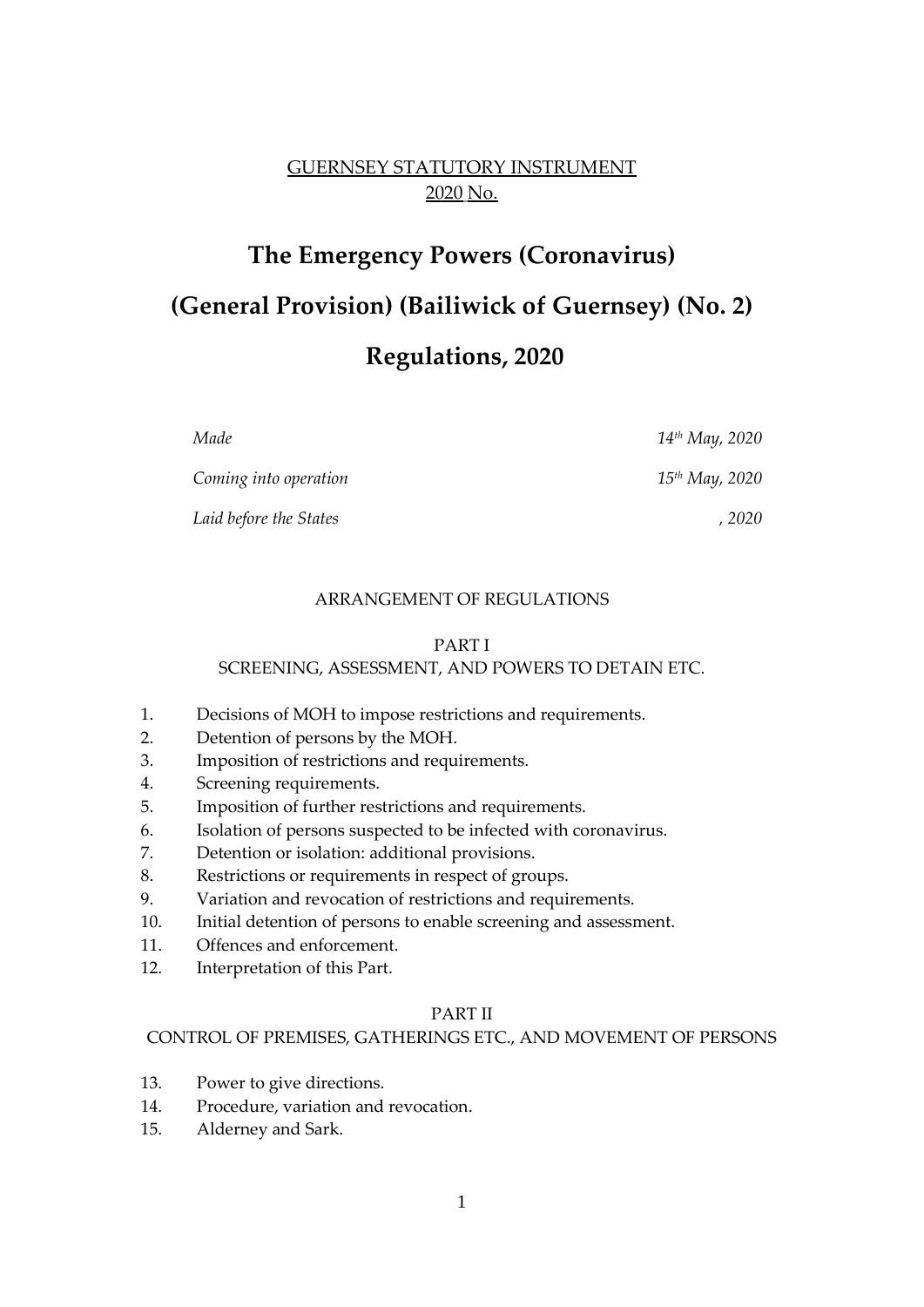- 16. Enforcement.
- 17. Offences.
- 18. Interpretation of this Part.

#### PART III

## MEDICAL AND HEALTH PROFESSIONALS, MENTAL HEALTH AND PHARMACISTS

- 19. Temporary registration, authorisation, etc. of doctors, nurses and other medical and health professionals.
- 20. Modification of legislation relating to mental health.
- 21. Modification of legislation relating to pharmacists.

## PART IV

## REGISTRATION OF DEATHS AND STILL-BIRTHS

## *Legislation extending to the Bailiwick except for registration of deaths and still-births in Alderney*

22. Modification of the Loi relative à l'Enregistrement des Naissances et Décès dans le Bailliage de l'Île de Guernesey.

## *Legislation extending to Alderney*

23. Modification of the Loi relative aux certificats de Décès et aux Enterrements.

## PART V

## MODIFICATIONS TO LEGISLATION RELATING TO CREMATIONS IN **GUERNSEY**

24. Modification of legislation relating to cremation.

## PART VI

## PAROCHIAL MEETINGS, ETC.

- 25. Application of this Part.
- 26. Determination of parish matters.
- 27. Application to Royal Court for confirmation of parochial tax or parish waste rate.
- 28. Parish elections.
- 29. Meetings of Constables and Douzaine.
- 30. Interpretation of this Part.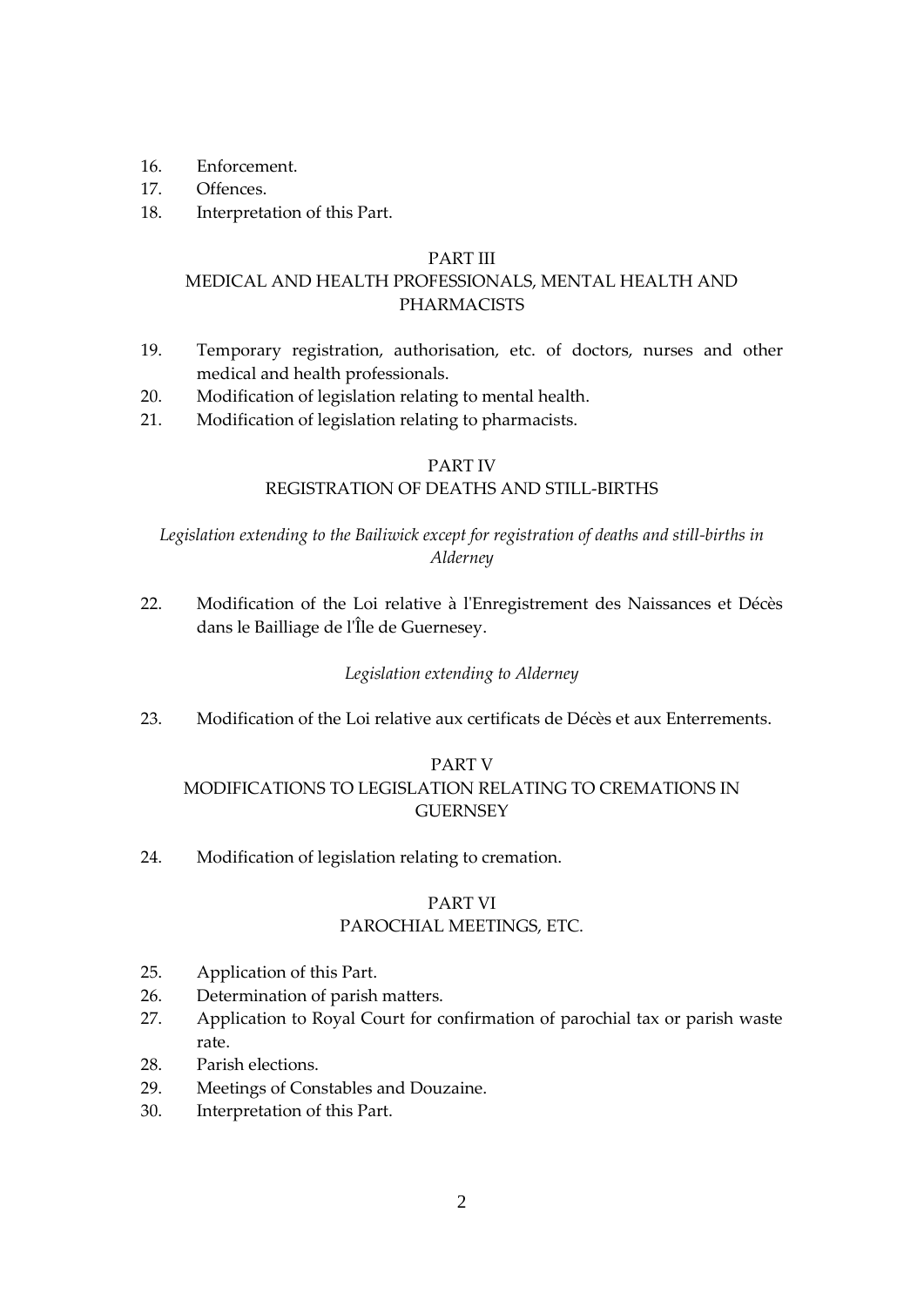## PART VII HEALTH AND SAFETY

- 31. Disapplication of requirement to thoroughly examine etc.
- 32. Interpretation of this Part.

#### PART VIII

#### THE COURT OF APPEAL, AND THE REGISTRATION OF LEGISLATION

- 33. Court of Appeal.
- 34. Entry of Orders in Council etc. on the Register of the Island.

## PART IX

#### **SCHOOLS**

35. Power of Medical Officer of Health to close schools.

### PART X

## STATES OF DELIBERATION, STATES OF ALDERNEY AND CHIEF PLEAS OF SARK

#### *States of Deliberation*

- 36. Modification of the Reform Law.
- 37. Disapplication of section 1 of the States Reform (Guernsey) Law, 2015.

#### *States of Alderney*

38. Modification of the Government of Alderney Law.

#### *Chief Pleas of Sark*

39. Modification of the Sark Reform Law.

## PART XI

#### MISCELLANEOUS AND FINAL

- 40. Population Management Law: Employment Permits.
- 41. Cutting and collection of seaweed.
- 42. Modification of Driving Licences Ordinance.
- 43. Revocation and savings.
- 44. Interpretation: general.
- 45. Citation.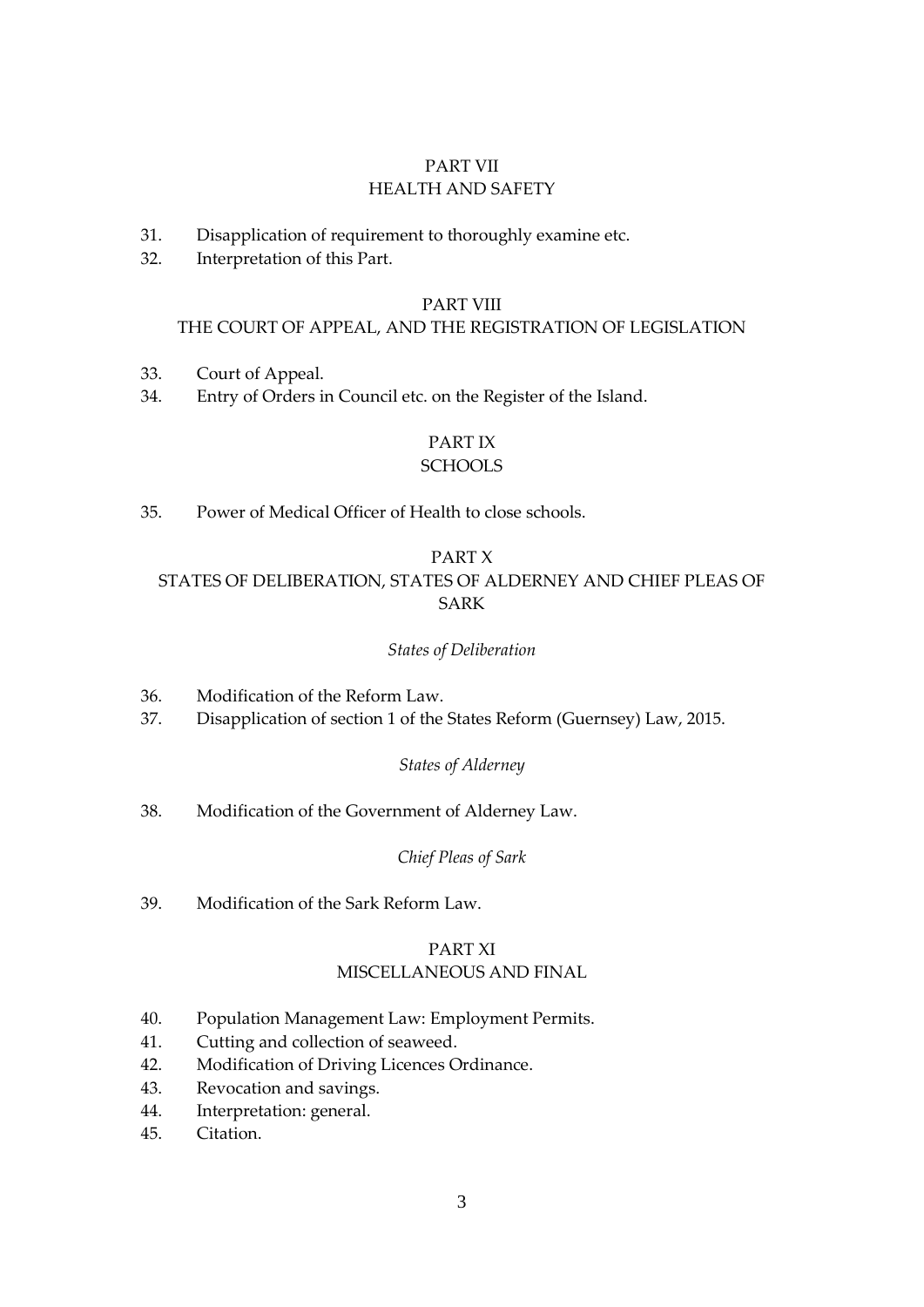46. Extent.

.

47. Commencement.

| <b>SCHEDULE 1:</b> | Temporary registration etc. of medical and health      |  |  |  |  |  |  |  |
|--------------------|--------------------------------------------------------|--|--|--|--|--|--|--|
|                    | professionals.                                         |  |  |  |  |  |  |  |
| <b>SCHEDULE 2:</b> | Modification of legislation relating to mental health. |  |  |  |  |  |  |  |
| <b>SCHEDULE 3:</b> | Modification of legislation relating to pharmacists.   |  |  |  |  |  |  |  |
| <b>SCHEDULE 4:</b> | Provisions of the Safety of Employees (Miscellaneous   |  |  |  |  |  |  |  |
|                    | Provisions) Ordinance, 1952.                           |  |  |  |  |  |  |  |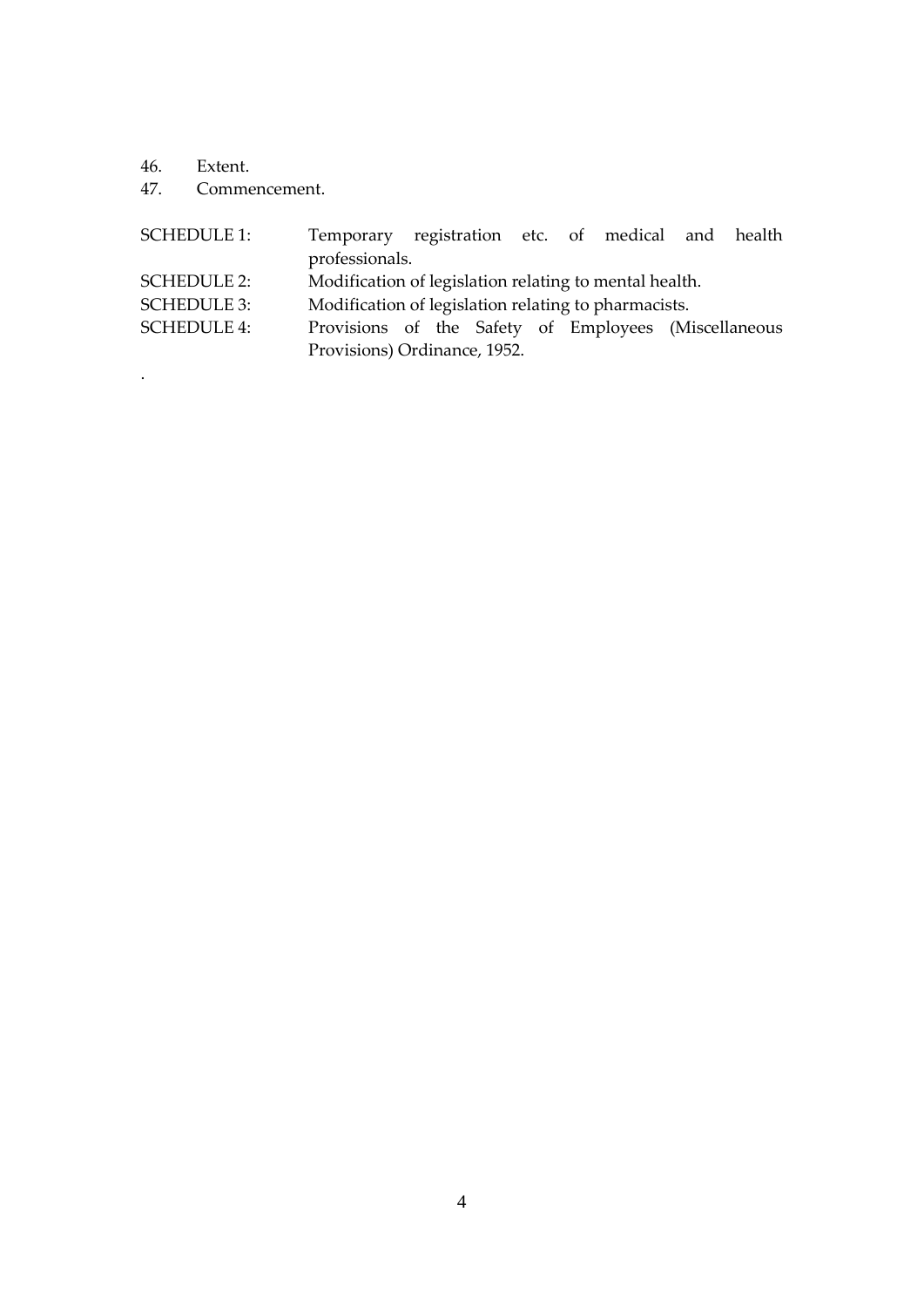# **The Emergency Powers (Coronavirus) (General Provision) (Bailiwick of Guernsey) (No. 2) Regulations, 2020**

**WHEREAS** there are one or more persons within the Bailiwick who are or may be infected with Severe Acute Respiratory Syndrome Coronavirus 2, resulting in the occurrence of an emergency within the meaning of the Civil Contingencies (Bailiwick of Guernsey) Law, 2012**<sup>a</sup>** ;

**AND WHEREAS** one or more persons within the Bailiwick have died after being infected with Severe Acute Respiratory Syndrome Coronavirus 2;

**AND WHEREAS THE** Civil Contingencies Authority (**"the Authority"**) (having consulted the Medical Officer of Health in respect of the risk to public health created thereby and by the spread of Severe Acute Respiratory Syndrome Coronavirus 2, the virus causing the disease COVID-19, and in respect of the measures necessary to prevent or slow the spread of infection) is satisfied that the conditions set out in section 13 of the Law are satisfied, and that the following regulations contain only provisions which are appropriate for and proportionate to the purpose of preventing, controlling or mitigating the emergency referred to above;

**AND WHEREAS** the Authority is satisfied that the effect of the following regulations is in due proportion to that emergency, and that they are compatible

1

**<sup>a</sup>** Order in Council No. XIV of 2012; amended by Ordinance No. IX of 2016; and No. II of 2017.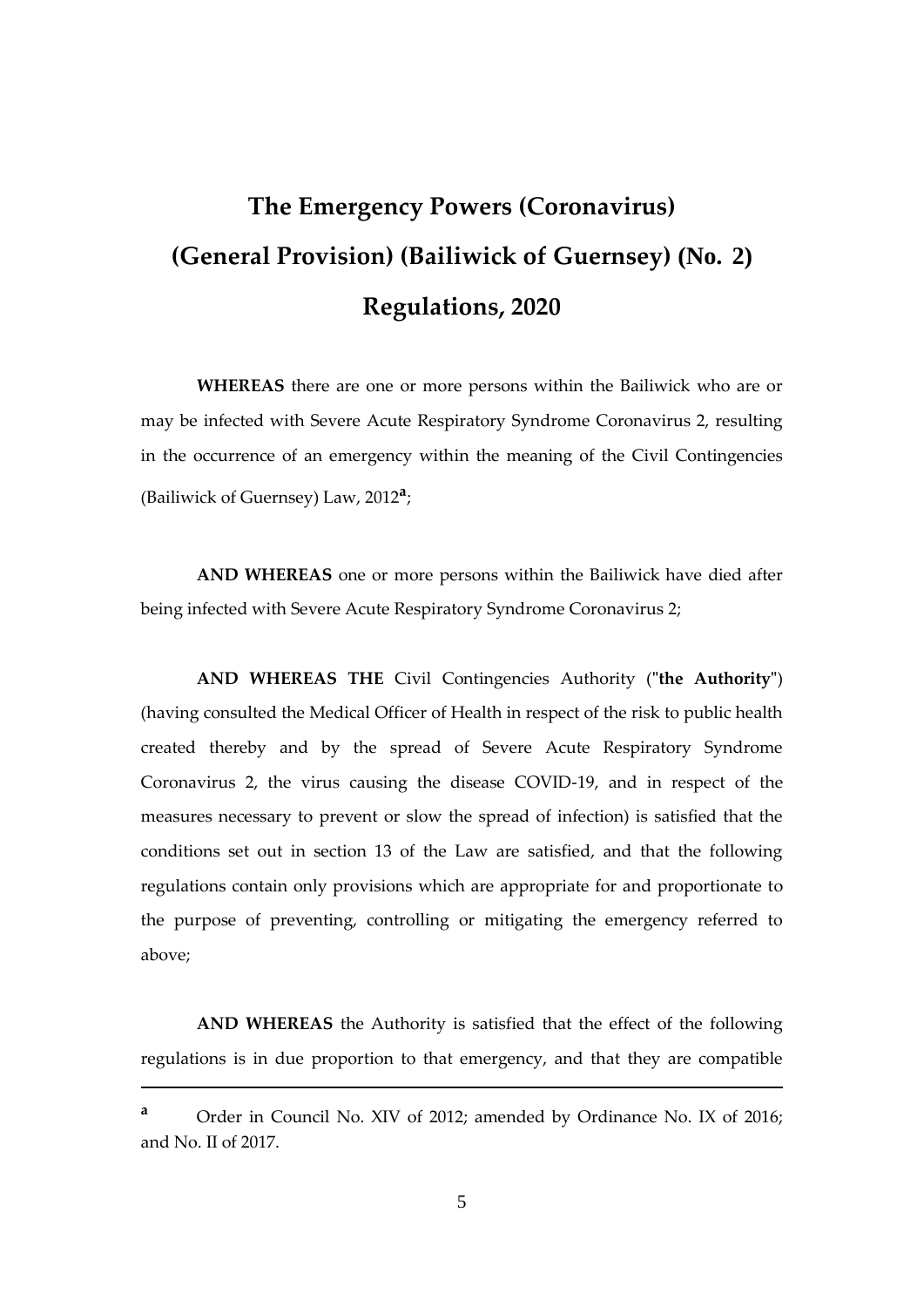with the Convention rights within the meaning of section 1 of the Human Rights (Bailiwick of Guernsey) Law, 2000**<sup>b</sup>** ;

**NOW THEREFORE THE AUTHORITY,** in exercise of the powers conferred upon it by sections 12(1), 14 and 19 of the Law, and of all other powers enabling them in that behalf, hereby makes the following regulations: –

#### PART I

#### SCREENING, ASSESSMENT, AND POWERS TO DETAIN ETC.

#### **Decisions of MOH to impose restrictions and requirements.**

**1.** (1) Subject to paragraph (2), the Medical Officer of Health (**"the MOH"**) may not impose a restriction or requirement under this Part unless the MOH has sought the advice of Her Majesty's Procureur in relation to the appropriateness and proportionality of the proposed requirement or restriction, and has taken account of that advice.

(2) The requirement in paragraph (1) does not apply where the MOH considers that, in all the circumstances, it would be impracticable to comply with it.

(3) Where the MOH imposes a restriction or requirement under these Regulations without seeking the advice of Her Majesty's Procureur, in reliance on paragraph (2), the MOH shall, as soon as reasonably practicable, give notice that he or she has done so to Her Majesty's Procureur.

<u>.</u>

**<sup>b</sup>** Order in Council No. XIV of 2000; amended by No. I of 2005; Ordinance No. XXXVII of 2001; No. XXXIII of 2003; No. XX of 2015; No. IX of 2016; No. XXVI of 2018; and G.S.I. No. 27 of 2006.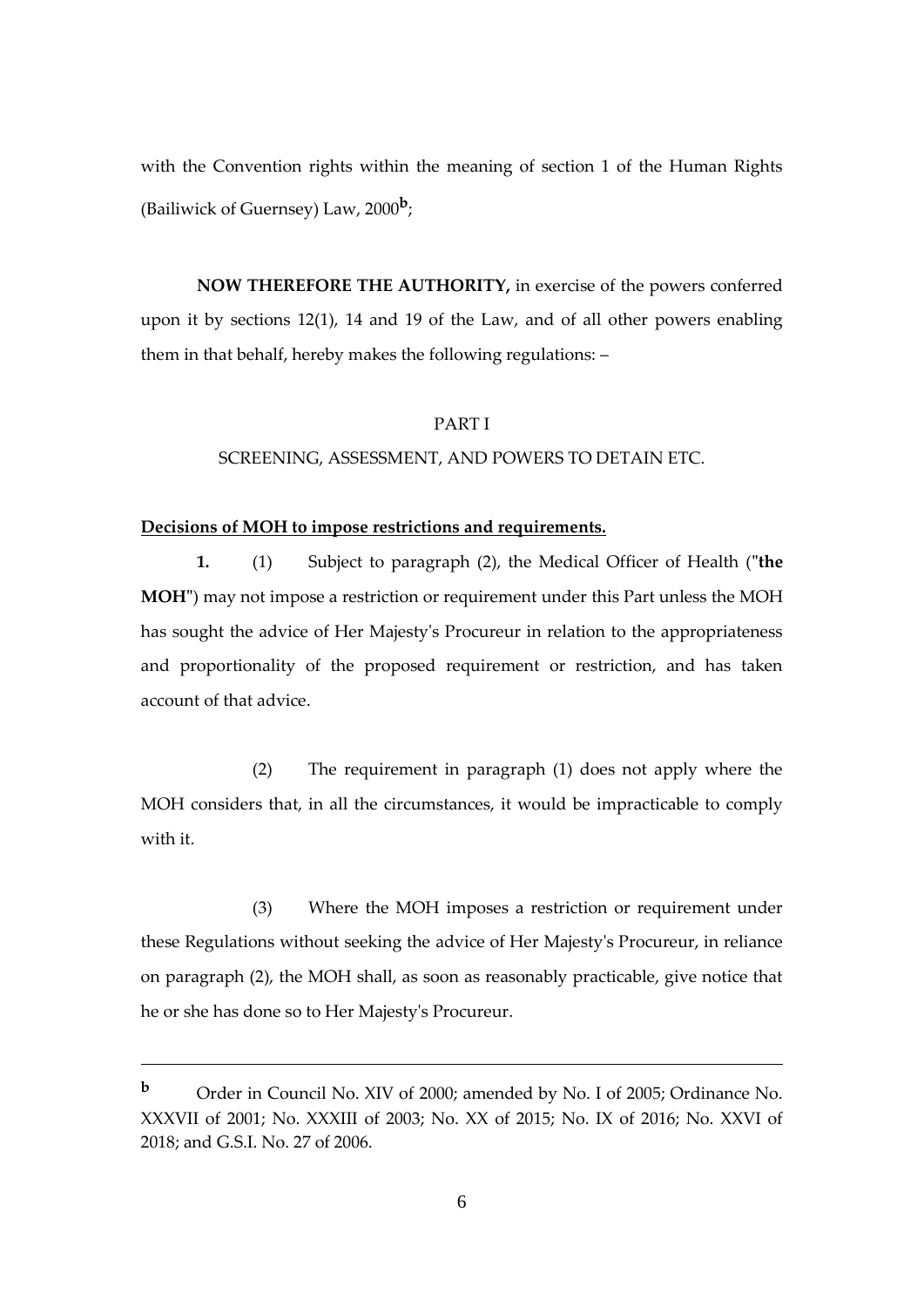#### **Detention of persons by the MOH.**

**2.** (1) This regulation applies where the MOH has reasonable grounds to believe that a person (**"P"**) –

- (a) is, or may be, infected or contaminated with, or is suspected or confirmed to be suffering from, coronavirus, and there is a risk that P might infect or contaminate others, or
- (b) has arrived in the Bailiwick by air or sea and has left an infected area within the 14 day period immediately preceding the date of P's arrival in the Bailiwick.

(2) Where paragraph  $(1)(a)$  or  $(b)$  is met in relation to P, the MOH may, for the purposes of screening, assessment or the imposition of any restriction or requirement under regulation 3, impose on P a requirement to be detained until the later of –

- (a) the end of the period of 48 hours beginning with the time from which P's detention under this regulation begins,
- (b) such time as any screening requirements imposed on or in relation to P under regulation 3 have been complied with and the assessment referred to in that regulation carried out in relation to P.

## **Imposition of restrictions and requirements.**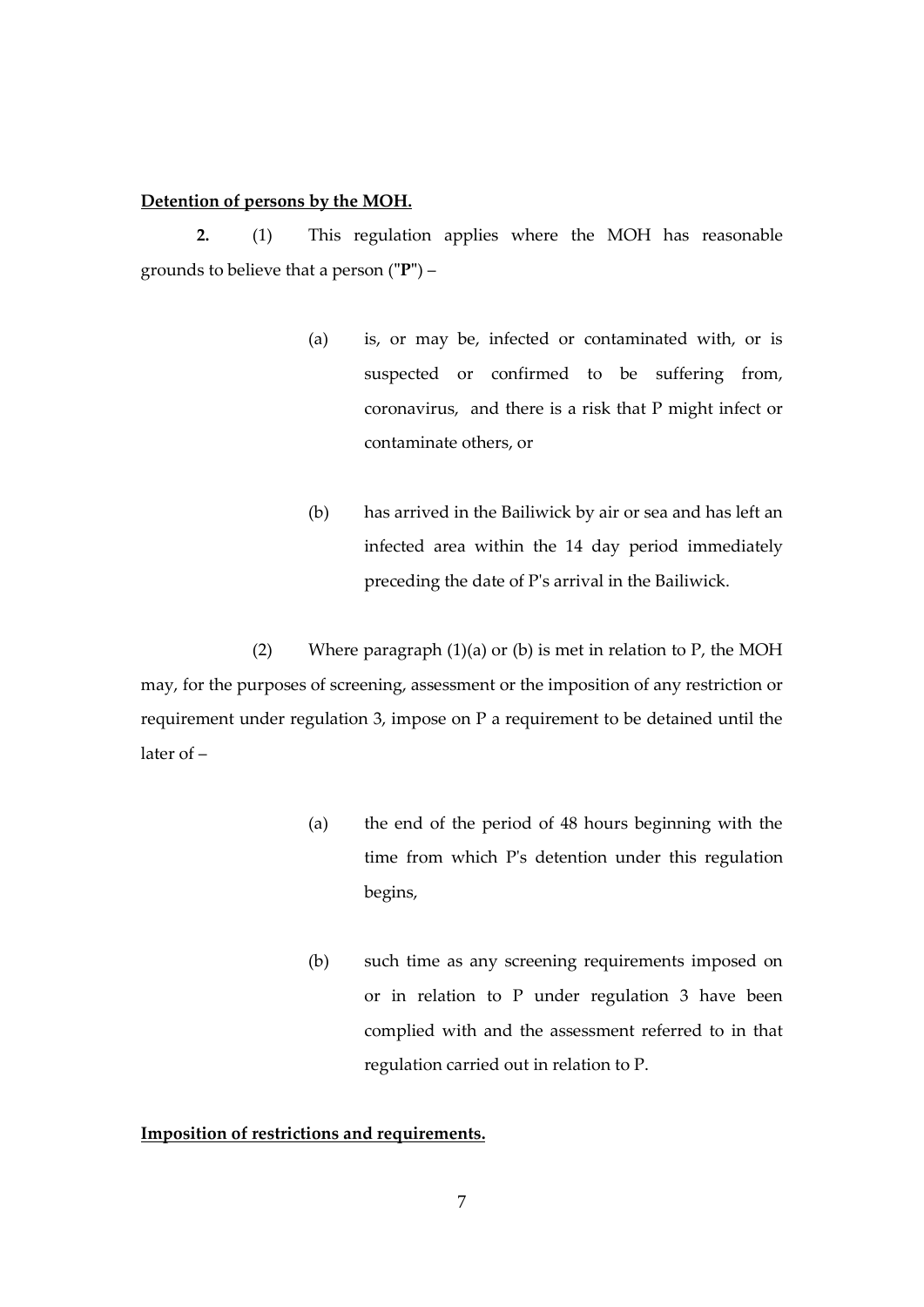**3.** (1) Where regulation 2(1)(a) or (b) is met in relation to a person (**"P"**), the MOH may –

- (a) (orally or in writing) impose on or in relation to P one or more screening requirements to inform an assessment by the MOH of whether P presents, or could present, a risk of infecting or contaminating others,
- (b) carry out such an assessment in relation to P, and
- (c) following such an assessment, (orally or in writing) impose on or in relation to P any other restriction or requirement which the MOH considers necessary for the purposes of removing or reducing the risk referred to in subparagraph (a), including (without limitation) the restrictions or requirements set out in paragraph (2).
- (2) The restrictions or requirements are
	- (a) that P submit to medical examination,
	- (b) that P be removed to a hospital or other suitable establishment,
	- (c) that P be detained in a hospital or other suitable establishment,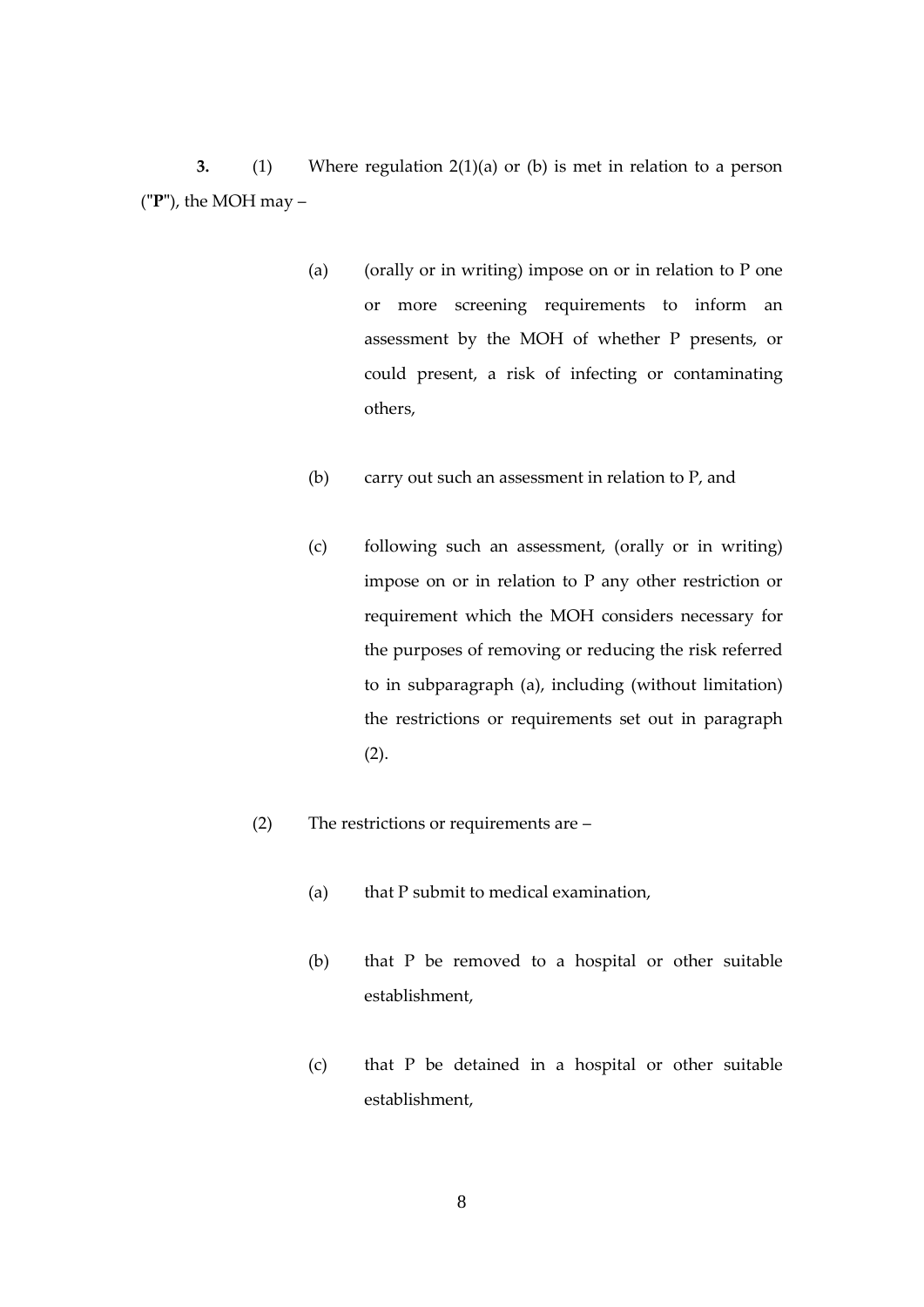- (d) that P be kept in isolation,
- (e) that P be disinfected or decontaminated,
- (f) that P wear protective clothing,
- (g) that P provide information or answer questions about P's health or other circumstances,
- (h) that P's health be monitored and the results reported,
- (i) that P attend training or advice sessions on how to reduce the risk of infecting or contaminating others,
- $(i)$  that P be subject to restrictions on where P goes or with whom P has contact,
- (k) that P abstain from working or trading.

(3) Where regulation  $2(1)(b)$  is met in relation to P, or where P has arrived in one Island in the Bailiwick from another Island in the Bailiwick, the MOH may impose a requirement that P isolates himself or herself for such period not exceeding 14 days as the MOH may specify (either generally or in relation to any particular case).

(4) A restriction or requirement imposed under paragraph (1) or paragraph (3) may be varied (orally or in writing) by the MOH.

(5) Where a restriction or requirement is imposed on or in relation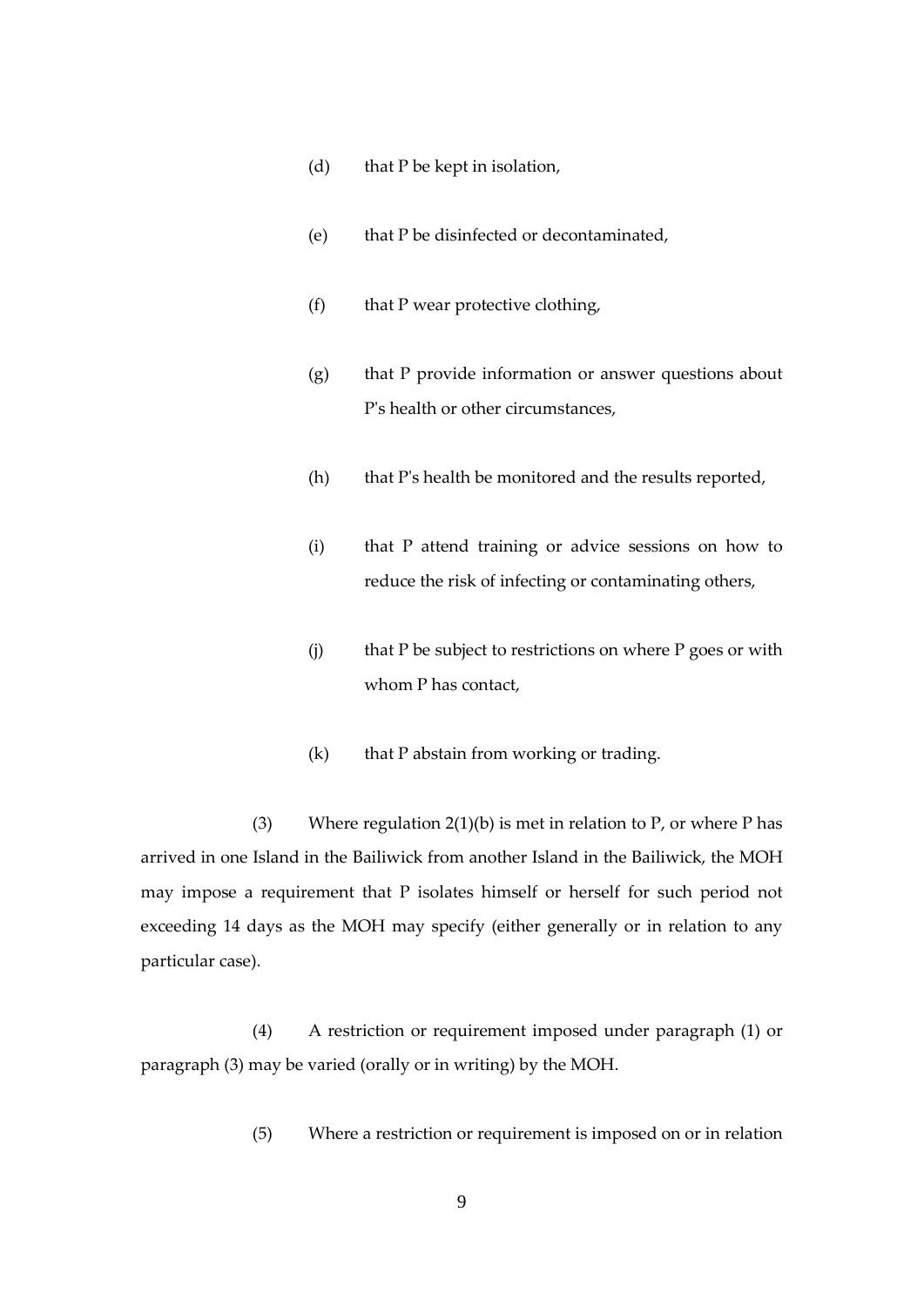to a child, a person who is a responsible adult in relation to the child must ensure that the child complies with the restriction or requirement, insofar as that person is reasonably able to do so.

(6) Where a restriction or requirement is imposed orally on a person under this regulation, or a restriction or requirement is orally varied, the person (or, in the case of a child, a person who is a responsible adult in relation to the child) must be provided with a written notification of the restriction or requirement that has been imposed or varied as soon as reasonably practicable.

(7) Neither paragraph (1) nor paragraph (3) affects the exercise of any powers under regulation 6.

## **Screening requirements.**

**4.** (1) For the purposes of these Regulations, the screening requirements in relation to a person (**"P"**) are requirements to the effect that P must –

- (a) answers questions about P's health or other relevant circumstances (including travel history and information about other individuals with whom P may have had contact),
- (b) produce any documents which may assist the MOH in assessing P's health,
- (c) at such a time as the MOH may specify, allow a biological sample of P to be taken, including a biological sample of P's respiratory secretions or blood,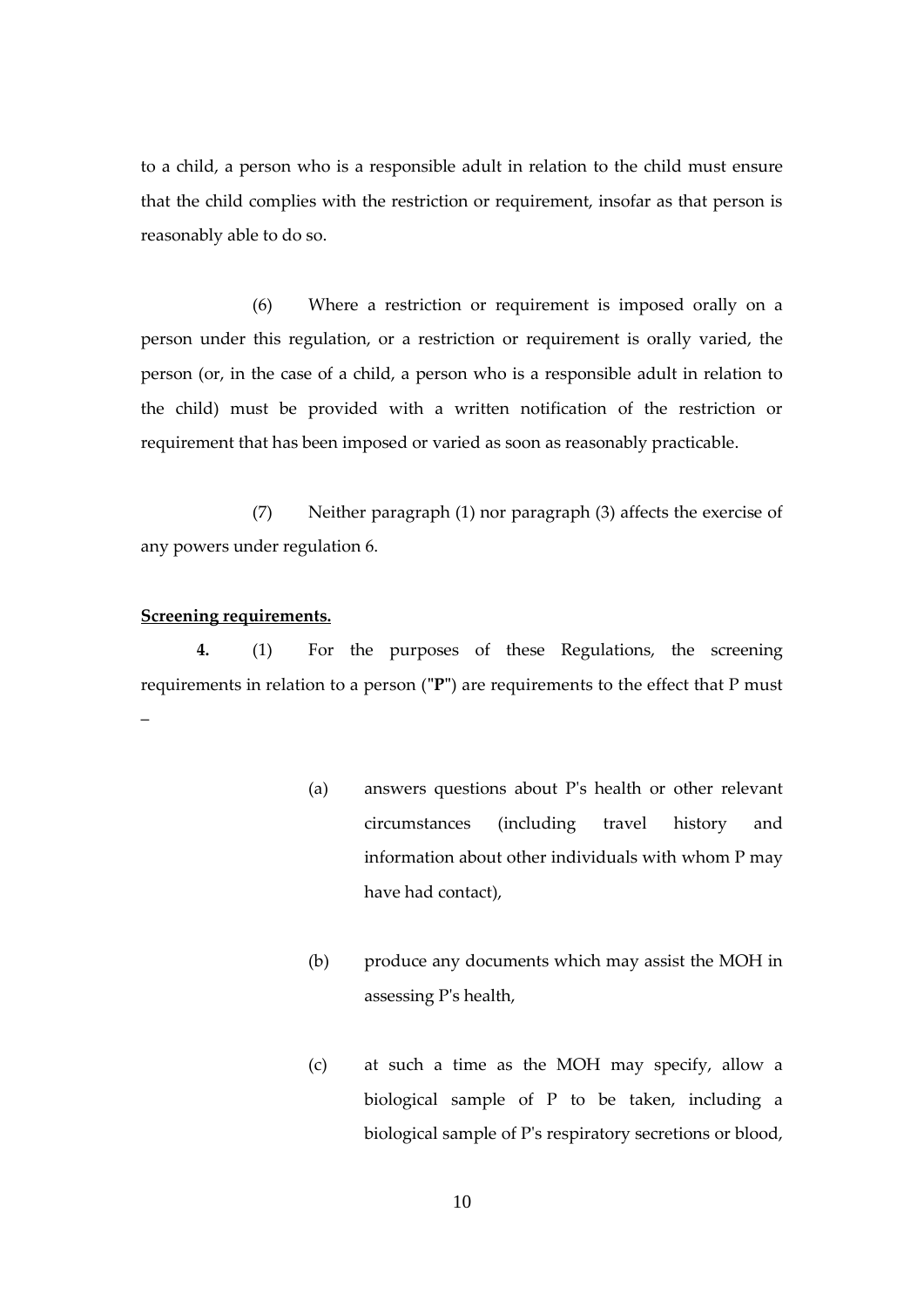by appropriate means including by swabbing P's nasopharyngeal cavity, or provide such a sample, and

(d) provide sufficient information to enable P to be contacted immediately by the MOH during such period as the MOH may specify, where the MOH considers that such provision of information is necessary in order to reduce or remove the risk of P infecting or contaminating others.

(2) Where P is a child who is accompanied by a responsible adult, the responsible adult must –

- (a) ensure that P answers questions in accordance with paragraph (1)(a),
- (b) answer the questions if P is unable to do so or cannot reliably do so,
- (c) produce any documents, required under paragraph  $(1)(b)$ , on P's behalf,
- (d) allow a biological sample of P to be taken, including a sample of P's respiratory secretions or blood, by appropriate means including by swabbing P's nasopharyngeal cavity, or provide such a sample, and
- (e) provide information where required by the MOH under paragraph (1)(d).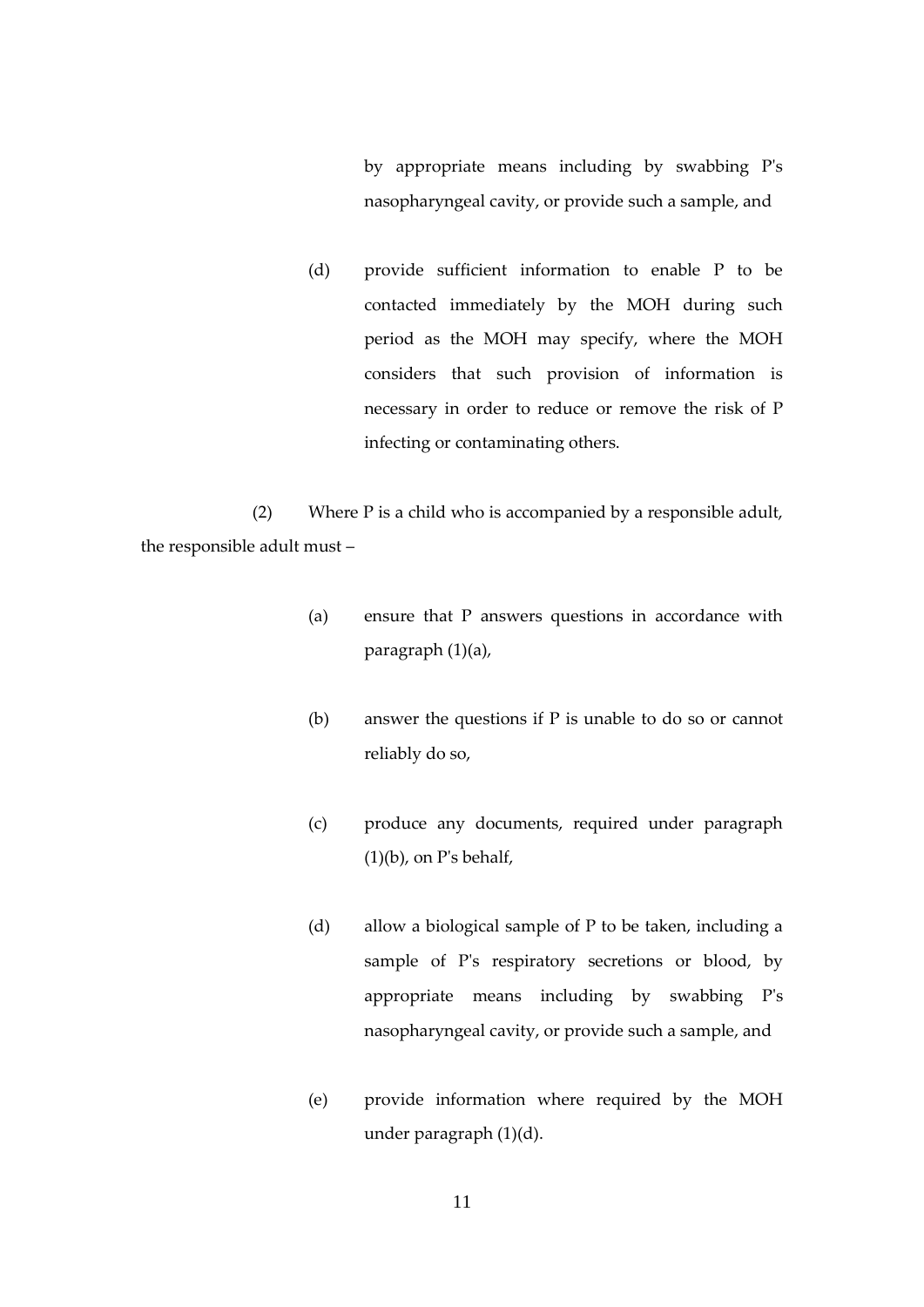#### **Imposition of further restrictions and requirements.**

**5.** (1) Where regulation 2(1)(a) or (b) is met in relation to a person (**"P"**) –

- (a) following an assessment by the MOH of the risk presented by P in accordance with regulation 3(1), or
- (b) following P's release from detention under regulation 2, or from isolation under regulation 6,

the MOH may (orally or in writing) impose on P any one or more of the requirements specified in paragraph (2) where the MOH considers that it is necessary to do so in order to reduce or remove the risk of P infecting or contaminating others.

(2) The requirements specified for the purposes of paragraph (1) are for P to –

- (a) provide P's contact details to the MOH,
- (b) supply information to the MOH which may assist in assessing P's health,
- (c) at such time as the MOH may specify, allow a biological sample of P to be taken, including a sample of P's respiratory secretions or blood, by appropriate means including by swabbing P's nasopharyngeal cavity, or provide such a sample,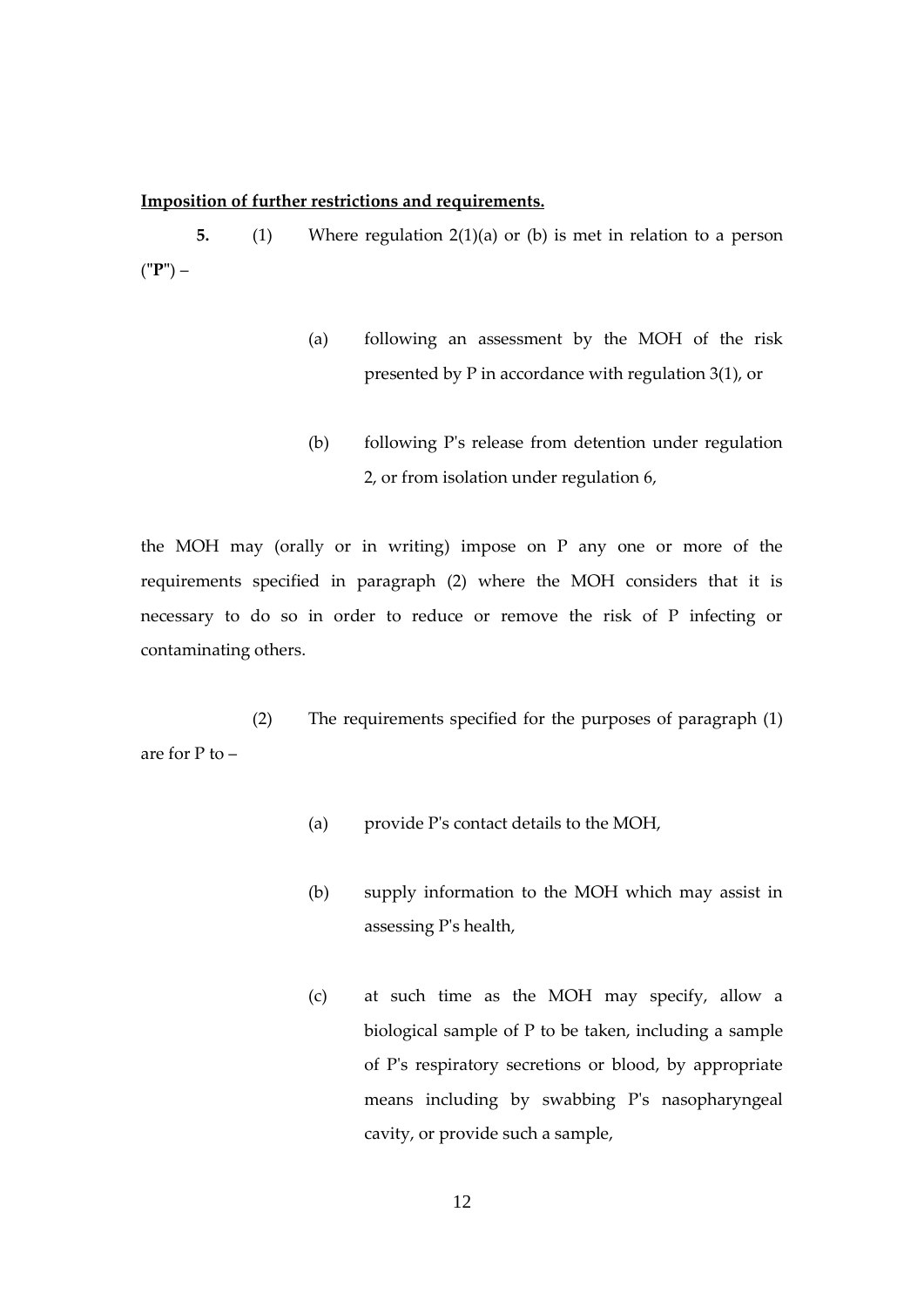(d) comply with any other specified condition or to take any other specified measure.

(3) The conditions or measures which may be specified under paragraph (2)(d) include –

- (a) a restriction on P's travel,
- (b) a restriction on P's activities,
- (c) a restriction on P's contact with specified persons.

(4) The MOH may (orally or in writing) revoke or vary any requirement or restriction imposed under this regulation, including by imposition of a restriction specified in paragraph (3).

(5) Subject to paragraph (6), the period for which a restriction set out in paragraph (3) is imposed may not exceed 14 days beginning with the day on which the restriction is imposed.

(6) Where a restriction set out in paragraph (3) is imposed, or the period of a restriction is extended under this paragraph, the MOH may (orally or in writing) extend the period of the restriction for a further specified period not exceeding 14 days if the MOH considers that the restriction is still necessary and proportionate.

(7) Before imposing or varying a requirement or restriction under this regulation, the MOH must –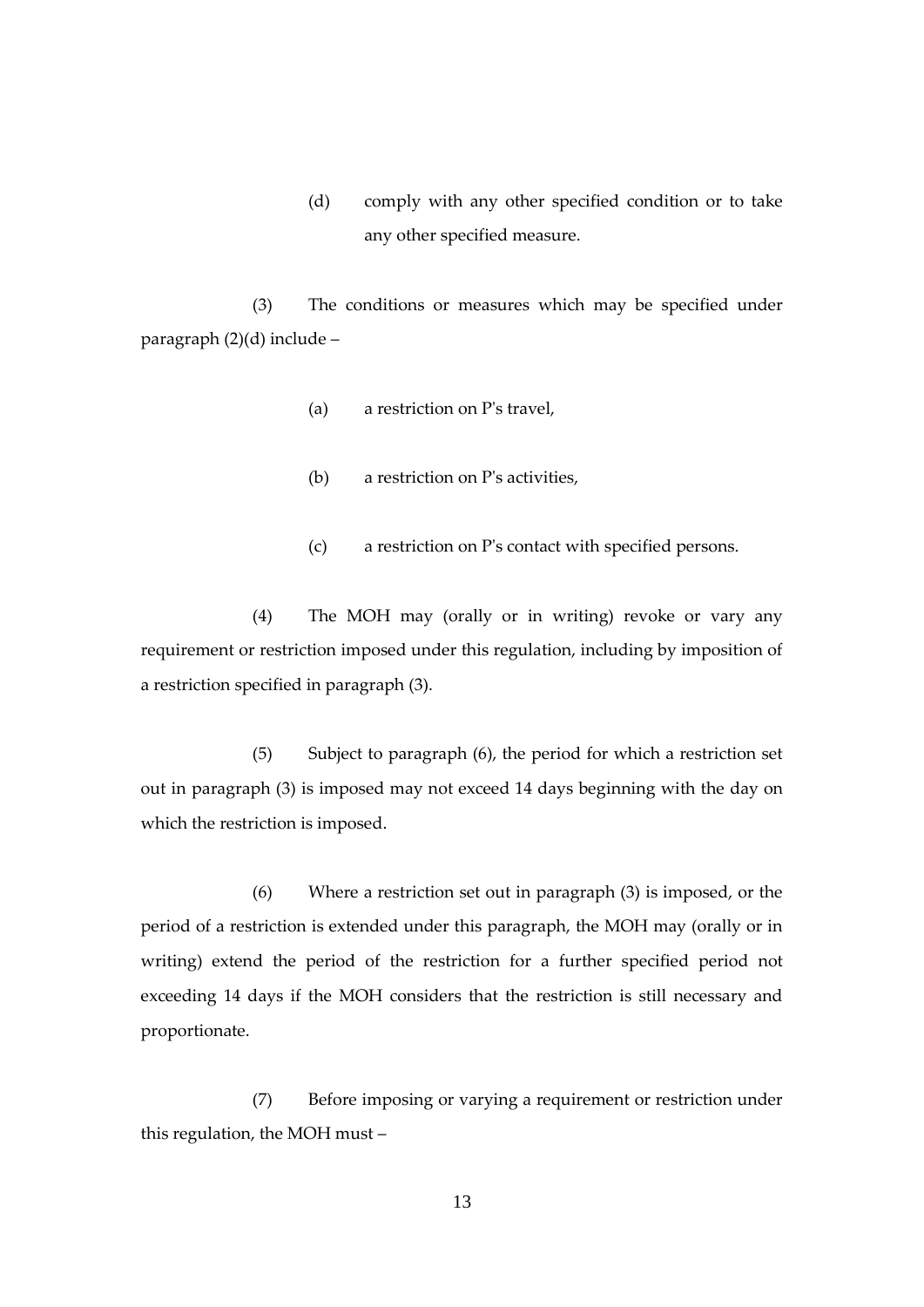- (a) inform  $P$  (or, where  $P$  is a child, a person who is a responsible adult in relation to P) of the requirement or variation that the MOH is minded to impose or make, and
- (b) have regard to any relevant representations by P (or, where P is a child, a person who is a responsible adult in relation to P), as to its suitability.

(8) When imposing or varying a requirement or restriction under this regulation, the MOH must inform P that it is an offence to fail to comply with the requirement.

(9) Where a requirement or restriction under this regulation is imposed on or in relation to a child, or varied in relation to a child, a person who is a responsible adult in relation to the child must ensure that the child complies with the requirement or restriction, insofar as that person is reasonably able to do so.

(10) Where the MOH orally imposes a requirement or restriction on P under this regulation, or orally varies such a requirement or restriction, the MOH must provide P (or where P is a child, a person who is a responsible adult in relation to P) with a written notification of the requirement or restriction that has been imposed or varied.

(11) Paragraph (1) does not affect the exercise of any powers under regulation  $3(1)(c)$ .

#### **Isolation of persons suspected to be infected with coronavirus.**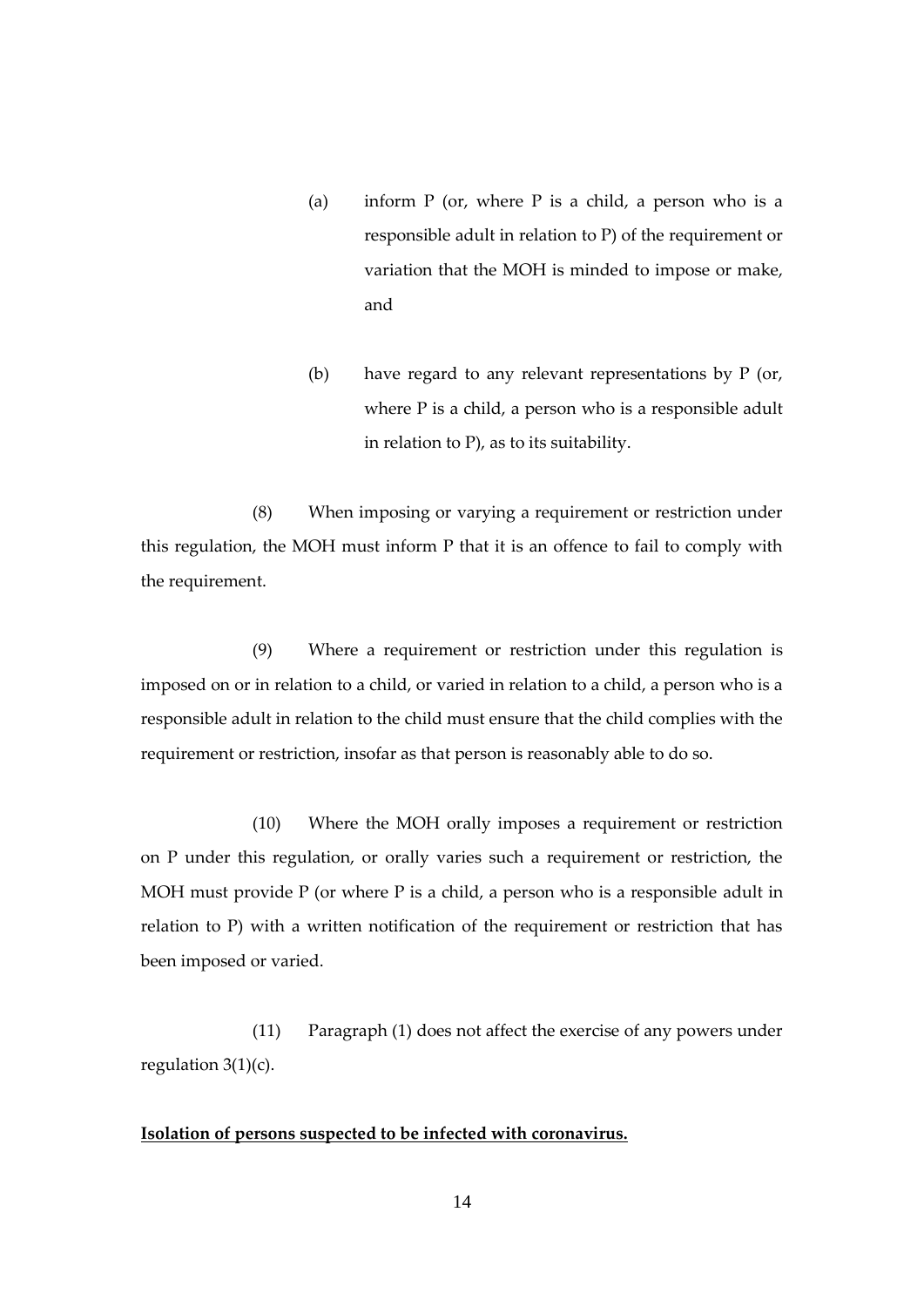**6.** (1) This regulation applies where regulation 2(1)(a) or (b) is met in relation to a person (**"P"**).

(2) The MOH may decide to require P to be kept in isolation if the MOH –

- (a) has reasonable grounds to believe that P is, or may be, infected or contaminated with coronavirus, and
- (b) considers that it is necessary to do so in order to reduce or remove the risk of P infecting or contaminating others.

(3) Where the MOH has reasonable grounds to believe that P is, or may be, infected or contaminated with coronavirus, the MOH may detain P pending the decision of the MOH under paragraph (2).

(4) Where the MOH has detained P under paragraph (3) or has required P to be kept in isolation under paragraph (2), the MOH may impose on or in relation to P one or more screening requirements.

(5) Paragraph (1) does not affect the exercise of any powers under regulation  $3(1)(c)$ .

#### **Detention or isolation: additional provisions.**

**7.** (1) Where a person (**"P"**) is required to be detained or kept in isolation under regulation 3 or 6 or subjected to restrictions or requirements under regulation 5, the MOH must have due regard to P's well-being.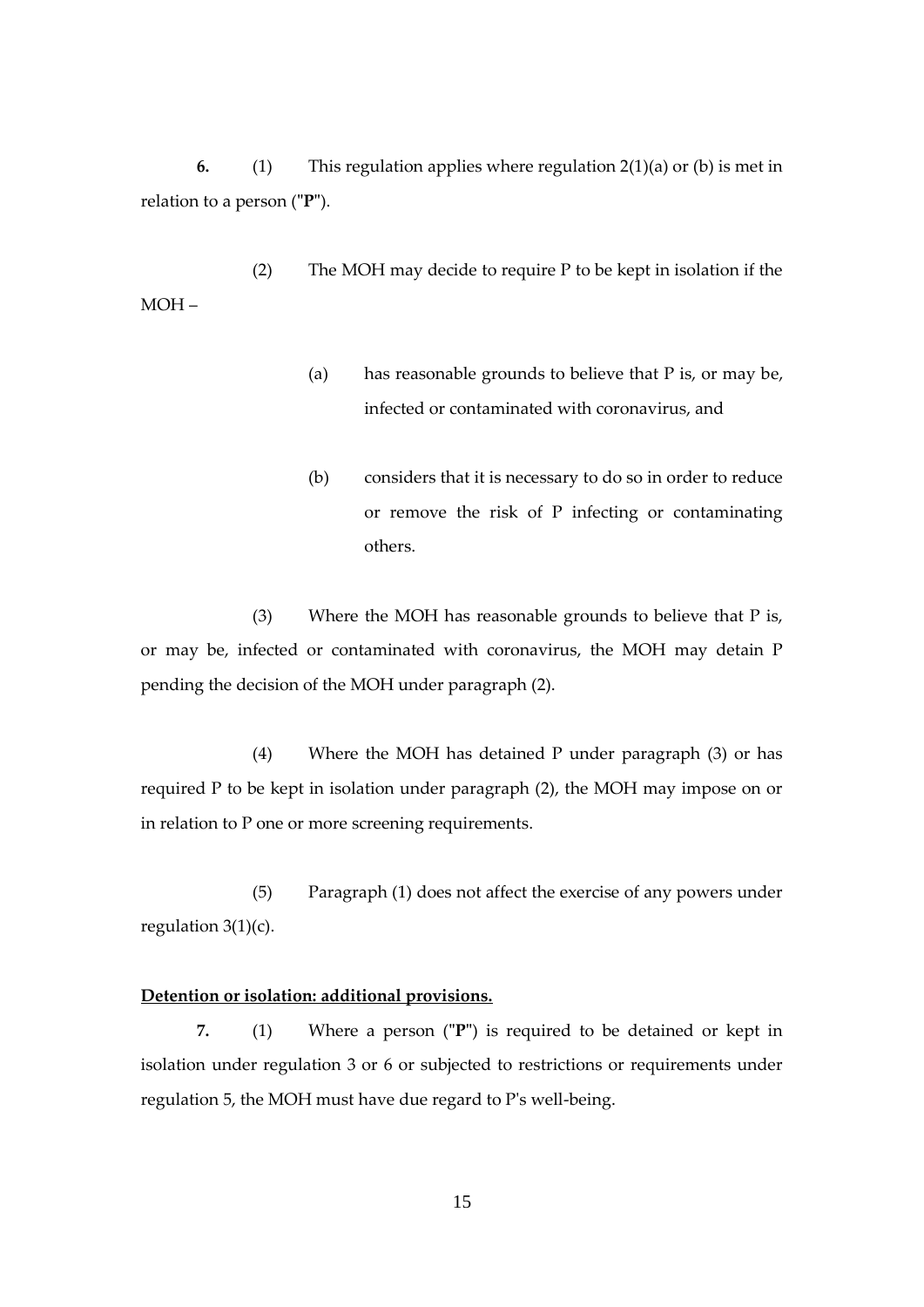(2) Where P is detained or kept in isolation under regulation 3 or 6 or subjected to restrictions or requirements under regulation 5 for a period exceeding 14 days, the MOH must review the continuation of P's detention by reference to the provisions of those regulations.

(3) After each subsequent interval of 24 hours during which P is detained or kept in isolation under regulation 3 or 6 or subjected to restrictions or requirements under regulation 5, the MOH must review the continuation of P's detention by reference to the provisions of those regulations.

(4) Where P is detained or kept in isolation under regulation 3 or 6 or subjected to restrictions or requirements under regulation 5, the MOH may require P to comply with screening requirements if the MOH considers that it is necessary and proportionate to do so in order to reduce or remove the risk of P infecting or contaminating others.

(5) Where P is detained under regulation 2, the MOH may require P to move to a suitable place.

(6) The MOH must notify  $P$  (or, where  $P$  is a child, a person who is a responsible adult in relation to P), as soon as P's detention under regulation 3 starts, or as soon as it is decided to keep P in isolation under regulation 6, of –

- (a) the fact of P's detention or isolation,
- (b) the powers under which P is detained or kept in isolation,
- (c) the reason for P's detention or isolation,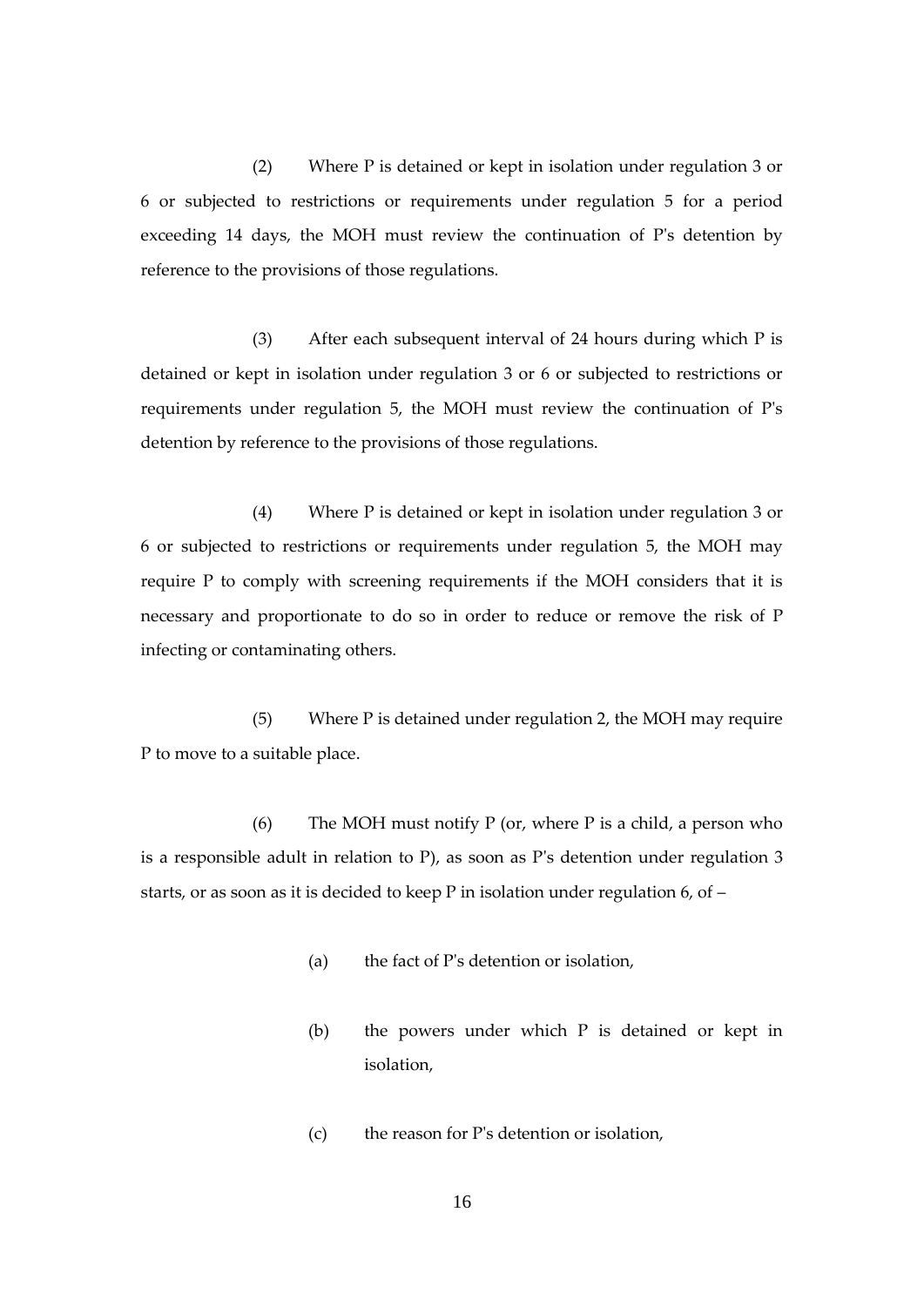- (d) the next steps that may be taken and by whom,
- (e) the obligation to keep the need for P's detention or isolation under review,
- (f) the penalty for obstructing a person carrying out a function under these Regulations under regulation 11(2), and
- (g) the right to apply for revocation or variation under regulation 9, where applicable.

## **Restrictions or requirements in respect of groups.**

**8.** (1) The powers in regulations 2, 3 and 6 include powers to impose a restriction or requirement in relation to a group of persons and, for this purpose, those regulations have effect as follows.

- (2) In regulation 2, the references to **"a person"** and to P
	- (a) as they apply in subparagraph  $(1)(a)$  are to each person in the group,
	- (b) as they apply in subparagraph (1)(b) are to each person in the group who has arrived on the same aircraft or ship and left the same area,

and the power to impose a requirement to be detained in subparagraph (2) of regulation 2 is to be read as a power to impose that requirement on any one or more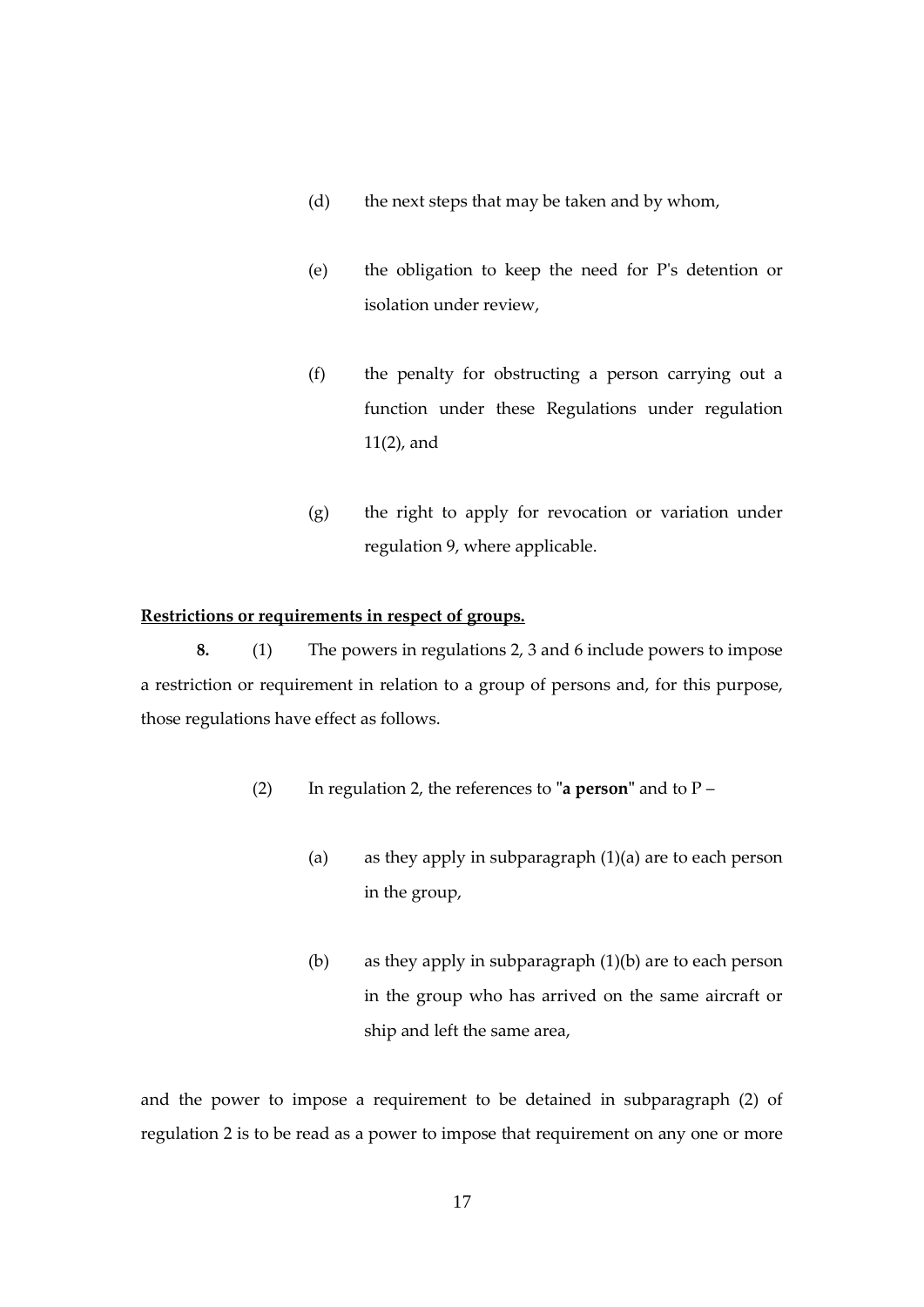of the persons in the group in question.

- (3) In regulation  $3 -$ 
	- (a) in paragraph (1), the reference to "a person" is to be read in accordance with paragraph (2) of this regulation,
	- (b) in the rest of that regulation, the references to P are to one or more persons in the group in question.
- (4) In regulation  $6 -$ 
	- (a) in paragraph (1), the reference to "a person" is to be read in accordance with paragraph (2) of this regulation,
	- (b) in the rest of that regulation, references to  $P$  are to one or more of the persons in the group in question.

## **Variation and revocation of restrictions and requirements.**

**9.** (1) A requirement or restriction imposed under this Part may be varied or revoked by the Royal Court on the application of an affected person.

(2) The following persons are affected persons –

- $(a)$   $P$ ,
- (b) a person having parental responsibility (within the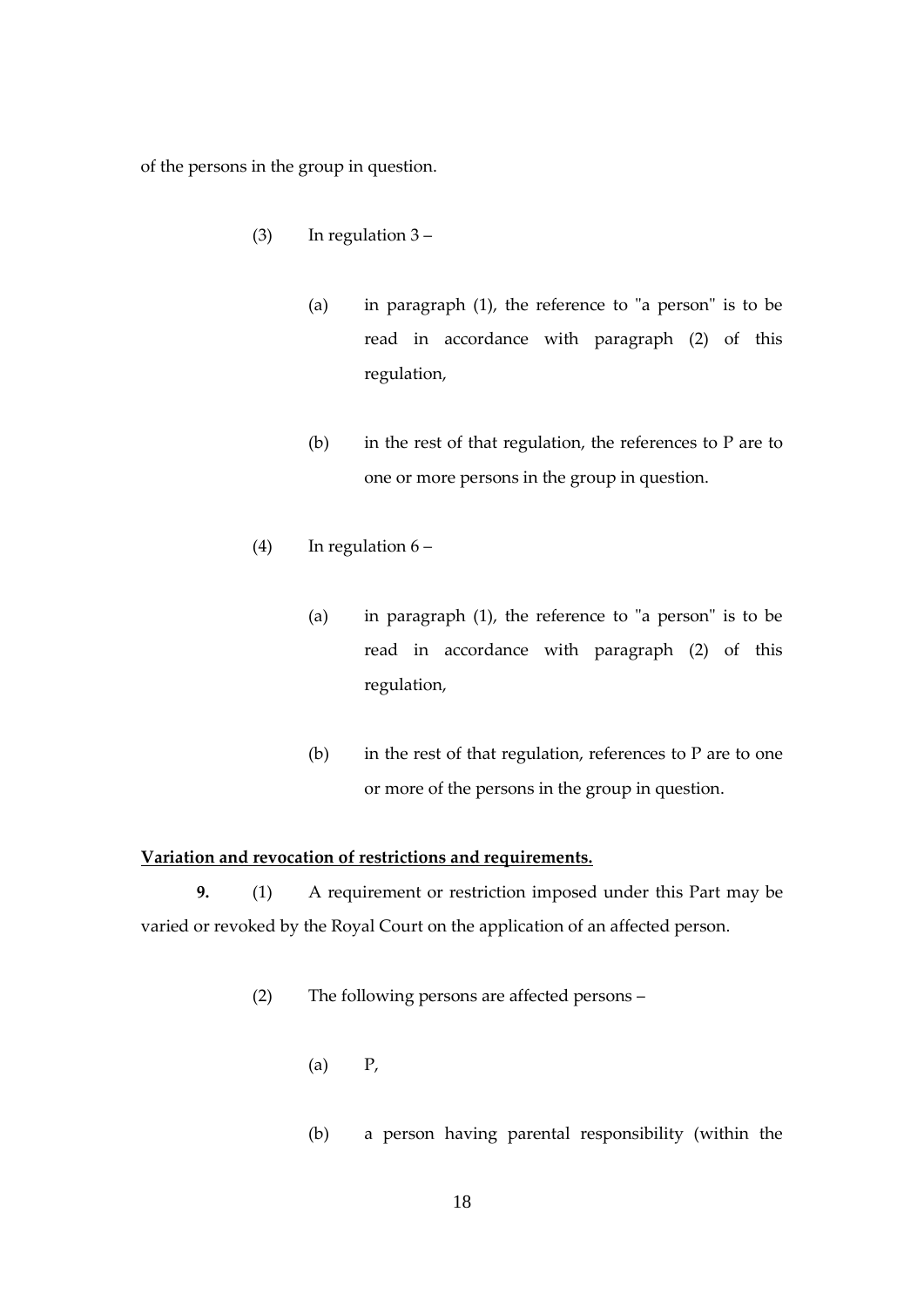meaning of the Children (Guernsey and Alderney) Law, 2008<sup>c</sup>, the Children (Sark) Law, 2016<sup>d</sup>, or the Child Protection (Sark) Law, 2020**<sup>e</sup>** , (as the case may be) for P,

- (c) a person who has been appointed Guardian of P,
- (d) P's spouse or civil partner, and
- (e) a person living with P as P's spouse.

(3) For the avoidance of doubt, an application under this regulation may be made in such manner as the court thinks fit.

#### **Initial detention of persons to enable screening and assessment.**

<u>.</u>

**10.** (1) This regulation applies if a police officer has reasonable grounds to suspect that –

- (a) a person (**"P"**) is, or may be, infected or contaminated with coronavirus,
- (b) there is a risk that P might infect or contaminate others,

**<sup>c</sup>** Order in Council No. XIV of 2009; amended by No. IV of 2018; Ordinance Nos. XI and XLVIII of 2009; Nos. IX and XX of 2016; and No. VI of 2017.

**<sup>d</sup>** Order in Council No. VIII of 2016; amended by Ordinance No. IX of 2016; and Sark Ordinance No. I of 2017.

**<sup>e</sup>** Approved by the Chief Pleas of Sark on 22nd January, 2020 and received Royal Sanction on the 3rd April, 2020.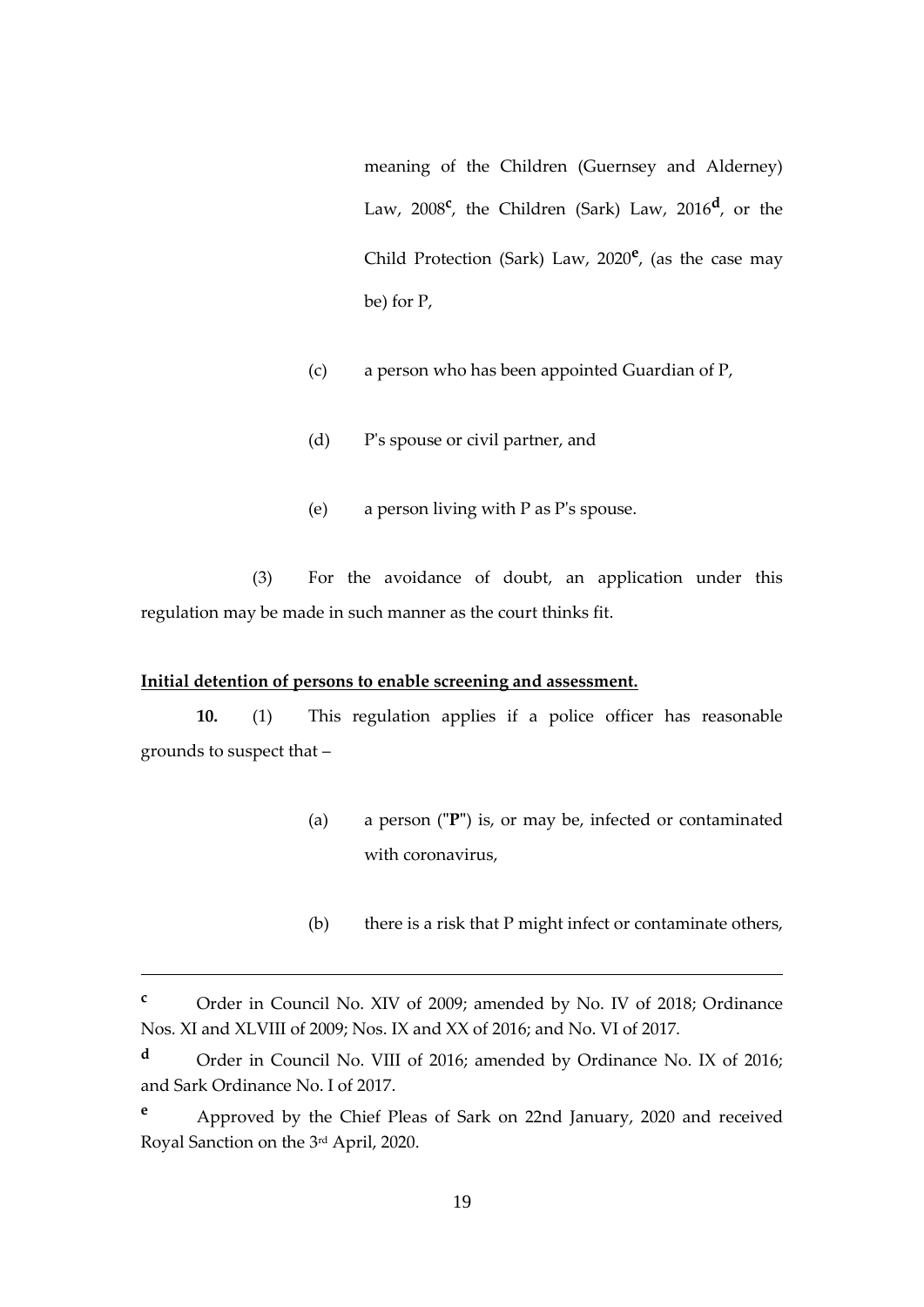and

(c) it is necessary to direct, remove or detain P in the interests of P, for the protection of other persons or for the maintenance of public safety.

(2) This regulation also applies if a police officer has reasonable grounds to suspect that P is in breach of a requirement to isolate himself or herself.

- (3) A police officer may
	- (a) direct P to go immediately to a hospital or other suitable place for the purposes of the imposition of any restrictions or requirements under regulation 3,
	- (b) remove P to a hospital or other suitable place for the purposes of the imposition of any restrictions or requirements under regulation 3, or
	- (c) if P is already at a hospital or other suitable place, keep P at that place or remove P to another hospital or other suitable place for the purpose of the imposition of any restrictions or requirements under regulation 3.

(4) The power in paragraph (3) may be exercised when P is at any place.

(5) For the purpose of exercising the power in paragraph (3), a police officer may enter any place.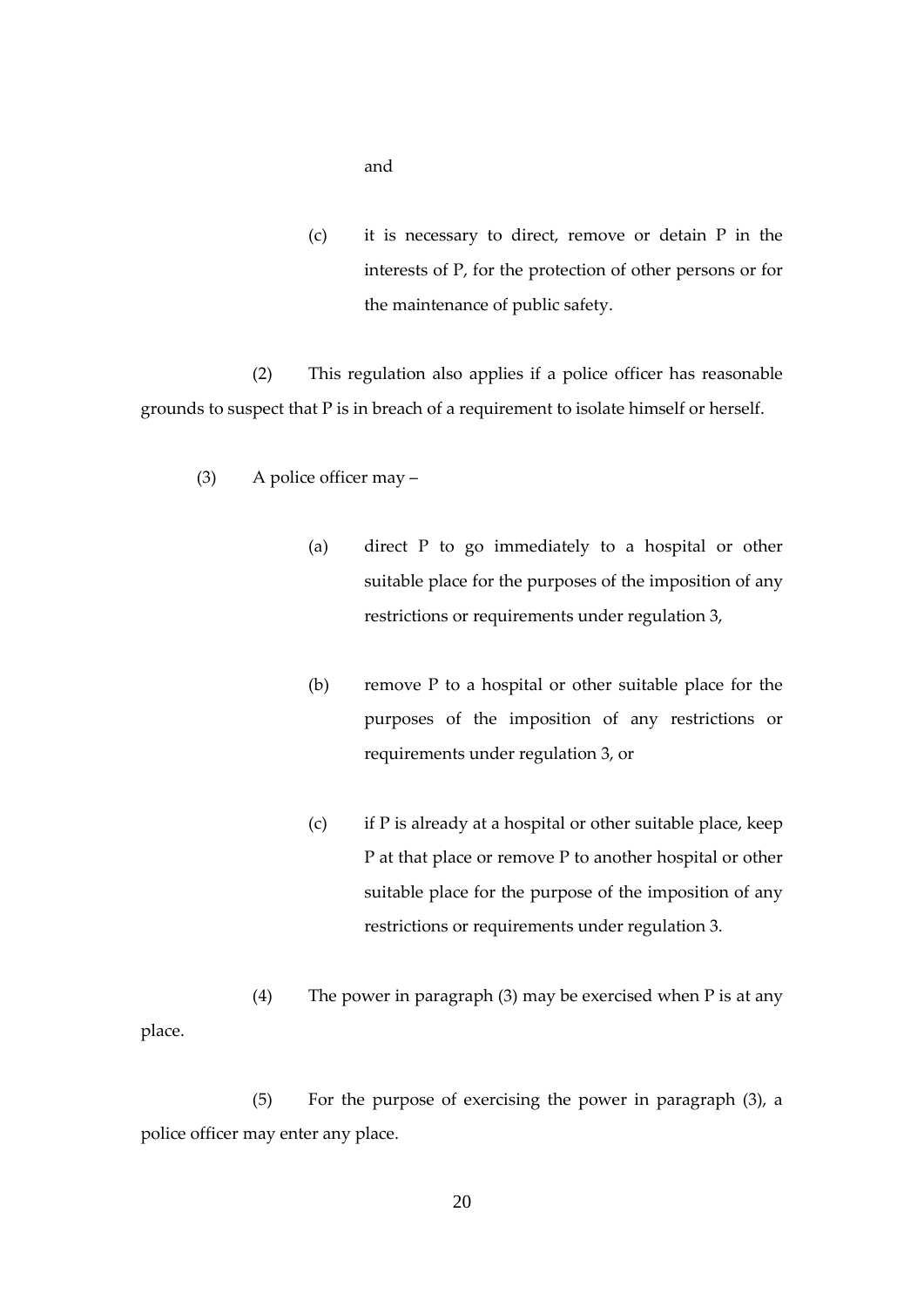must –

- (a) so far as is reasonably practicable, consult the MOH and have due regard to the views of the MOH and any information provided by the MOH in relation to P,
- (b) have due regard to any guidance issued by the MOH and the Chief Officer of the Island Police Force,
- (c) where consultation has not been carried out under subparagraph (a) –
	- (i) consult the MOH as soon as reasonably practicable after the power in paragraph (3) has been exercised, and
	- (ii) have due regard to the views of the MOH and information provided by the MOH in relation to P.

(7) A person removed to or kept in a hospital or other suitable place under this regulation may be detained there for a period not exceeding the permitted period of detention.

(8) A police officer or the MOH, or a person authorised by either of them for the purposes of this paragraph, may, before the end of the permitted period of detention, take a person detained in a hospital or other suitable place to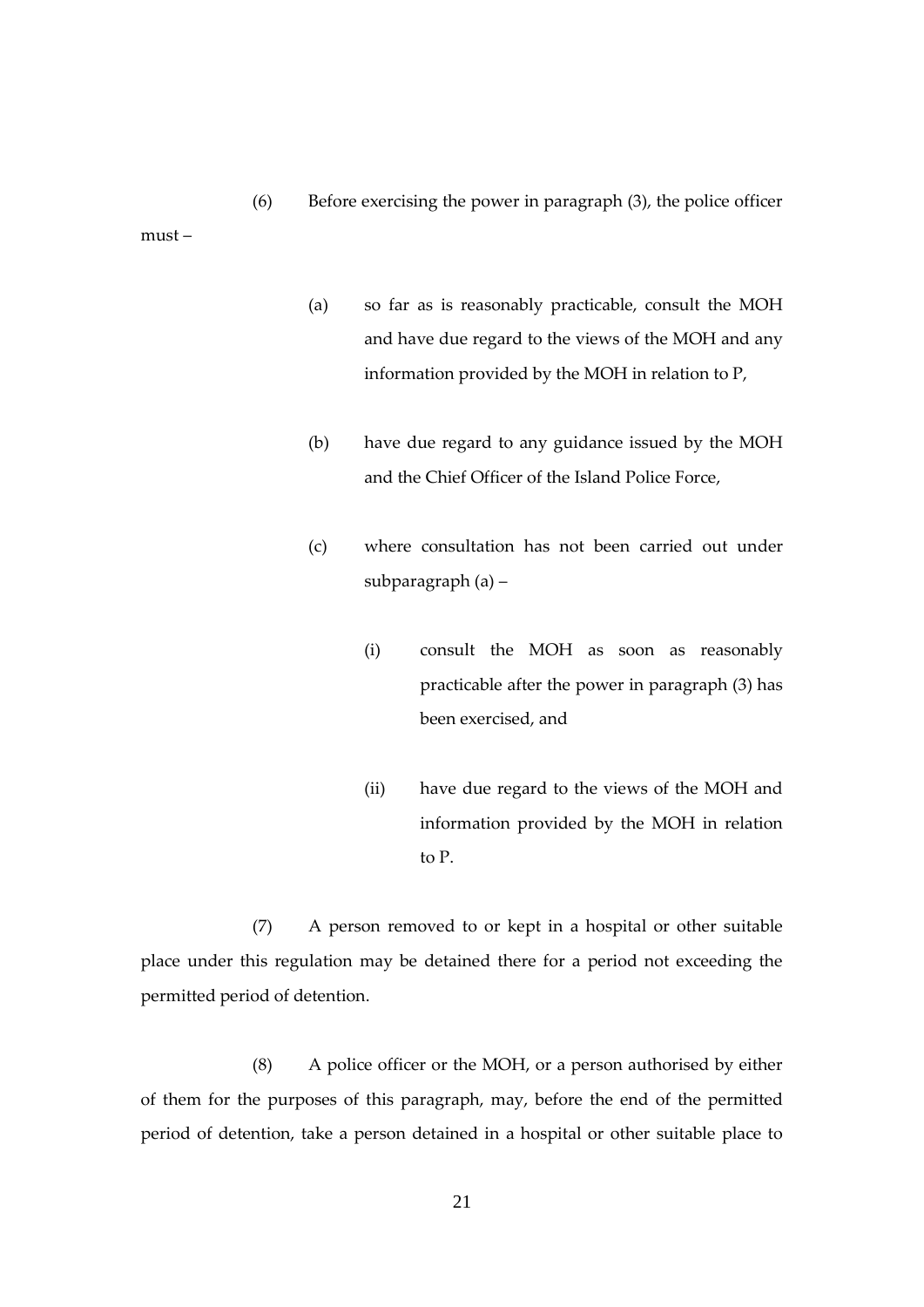one or more other hospitals or other suitable places.

(9) A person taken to a hospital or other suitable place under paragraph (8) may be detained there for a period ending no later than the permitted period of detention.

(10) A police officer may use reasonable force, if necessary, in the exercise of a power under this regulation.

(11) The MOH may, at any time before the expiry of the initial period, authorise the detention of a person for a further period not exceeding 24 hours (beginning immediately at the end of the initial period).

(12) An authorisation under paragraph (11) may be given only if the MOH considers that the authorisation is necessary because it is not reasonably practicable for the imposition of any restrictions or requirements under regulation 3 to be completed before the end of the initial period.

(13) In this regulation –

**"authorised extended period"** means such further period as is specified in an authorisation under paragraph (11),

**"initial period"** means the period of 24 hours beginning with –

(a) in a case where the person is removed to a hospital or other suitable place, the time when the person arrives at that place, or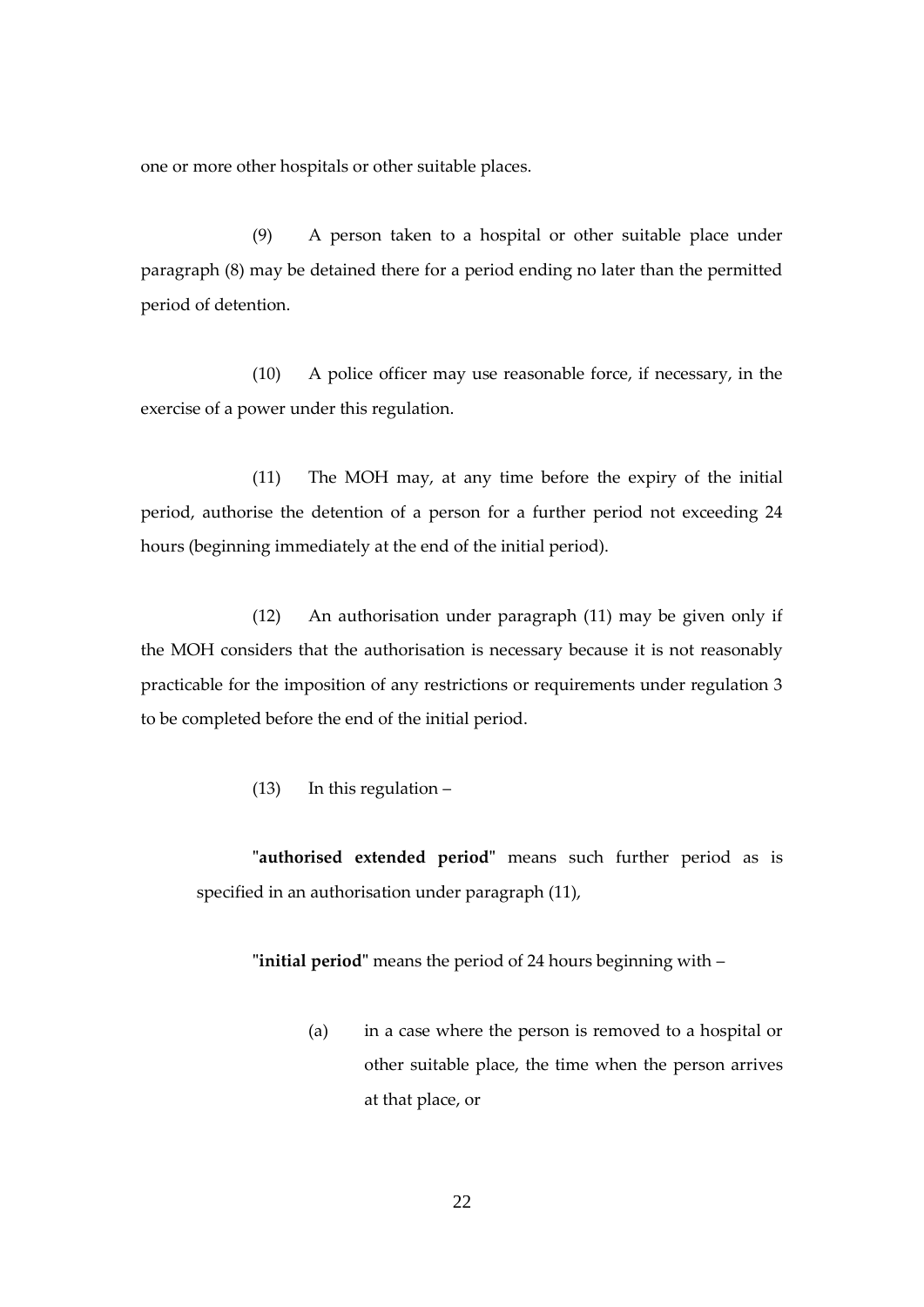(b) in a case where the person is kept at a hospital or other suitable place, the time when the police officer decides to keep the person at that place, and

**"permitted period of detention"** means the initial period of detention and the authorised extended period.

#### **Offences and enforcement.**

**11.** (1) A person commits an offence if the person –

- (a) fails, without reasonable excuse, to comply with a restriction or requirement imposed under regulation 2(2), 3(1), 3(3), 5(1) or 7(4) or (5), or a direction under regulation 10(3)(a),
- (b) fails, without reasonable excuse, to comply with a requirement that the person be detained under regulation 10(7), 10(9) or 10(11).

(2) A person who obstructs, without reasonable excuse, any person carrying out a function under these Regulations commits an offence.

(3) A responsible adult who fails without reasonable excuse to comply with regulation 3(5), 4(2) or 5(9) commits an offence.

(4) A person guilty of an offence under paragraph (1), (2) or (3) is liable on conviction to a fine not exceeding level 3 on the uniform scale.

## **Interpretation of this Part.**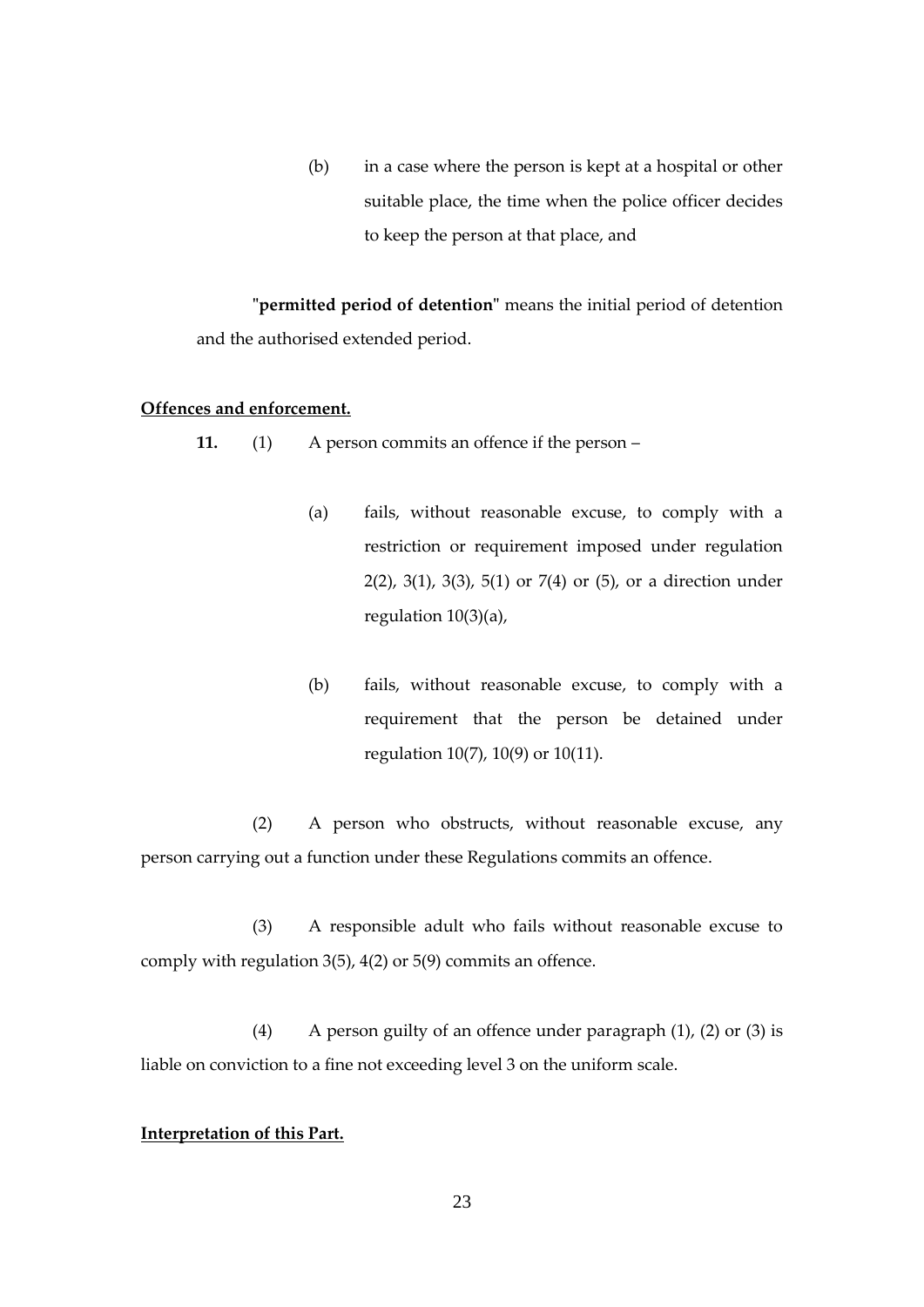**12.** (1) In this Part, unless the context otherwise requires –

**"child"** means a person under the age of 18 years,

#### **"hospital"** means –

- (a) any hospital regulated or operated by the States Committee for Health & Social Care (including, for the avoidance of doubt, Le Mignot Memorial Hospital in Alderney), or
- (b) the Sark Medical Centre,

**"infected area"** means an area specified as an infected area for the purposes of these Regulations on the States of Guernsey website, or otherwise reasonably considered by the MOH to be an area where there is sustained human-to-human transmission of coronavirus, or from which there is a high risk of importation of infection or contamination (with coronavirus) via travel from that area to the Bailiwick or any part thereof,

**"isolation"** in relation to a person means the separation of that person from any other person in such a manner as to prevent infection or contamination,

**"the MOH"**: see regulation 1,

**"police officer"** includes a customs officer,

**"responsible adult"** means, in relation to a child, a person with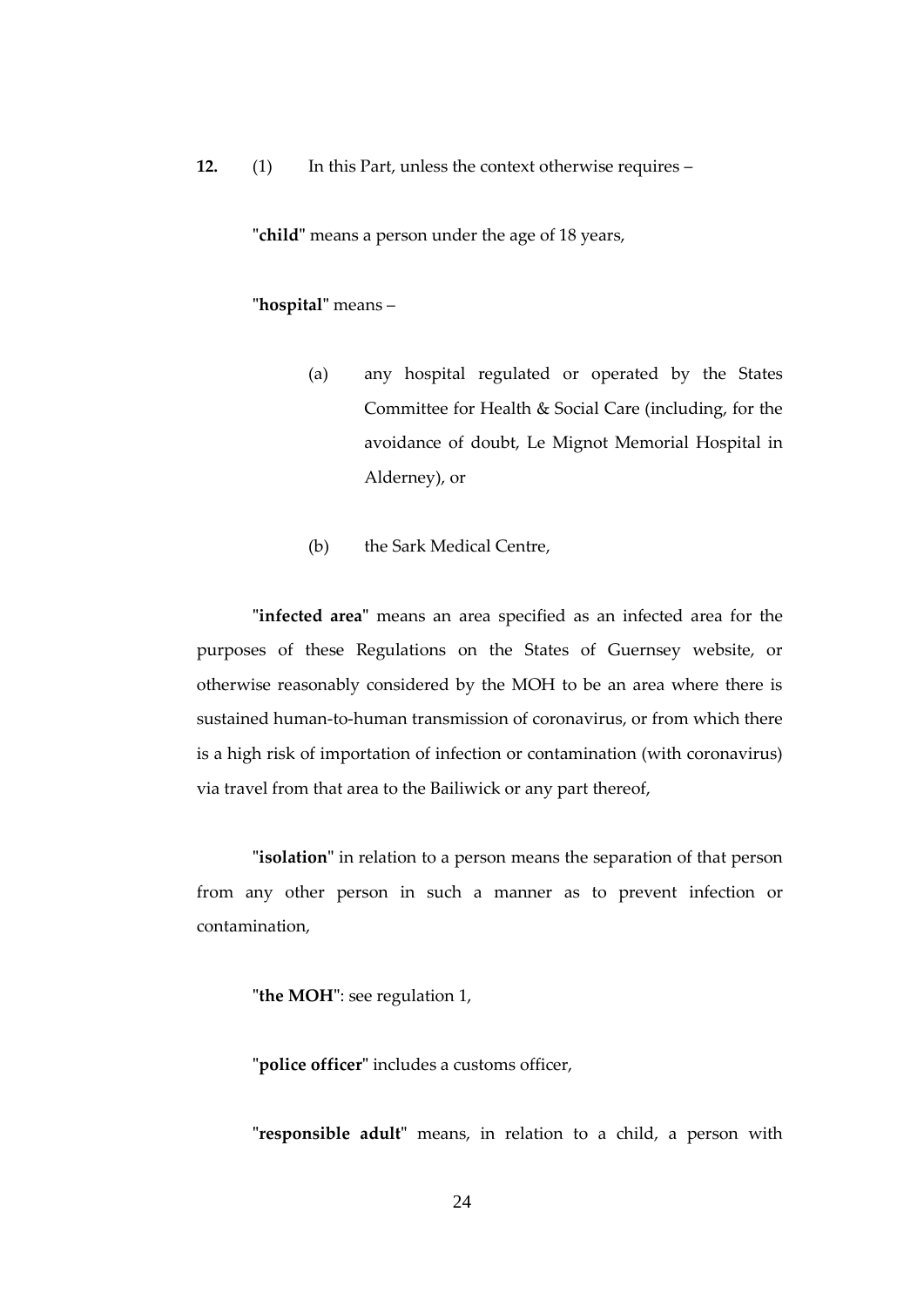parental responsibility for the child, within the meaning of the Children (Guernsey and Alderney) Law, 2008, the Children (Sark) Law, 2016, or the Child Protection (Sark) Law, 2020 as the case may be, or a person who has the care or charge of the child for the time being,

**"requirement"** means a requirement imposed under this Part,

**"restriction"** means a restriction imposed under this Part,

**"Royal Court"** means the Royal Court sitting as an Ordinary Court, which shall be constituted by the Bailiff sitting alone, and

**"screening requirements"** means the requirements set out in regulation 4(1).

(2) In this Part, a reference to infection or contamination, however expressed, is a reference to infection or contamination with coronavirus, and related expressions are to be construed accordingly.

#### PART II

CONTROL OF PREMISES, GATHERINGS ETC., AND MOVEMENT OF PERSONS

#### **Power to give directions.**

**13.** (1) The States of Guernsey Committee for Health & Social Care (**"the Committee"**) may, for one or more of the purposes set out in section 14(2) of the Civil Contingencies (Bailiwick of Guernsey) Law, 2012, issue a direction imposing conditions, prohibitions, requirements or restrictions in relation to –

(a) premises,

25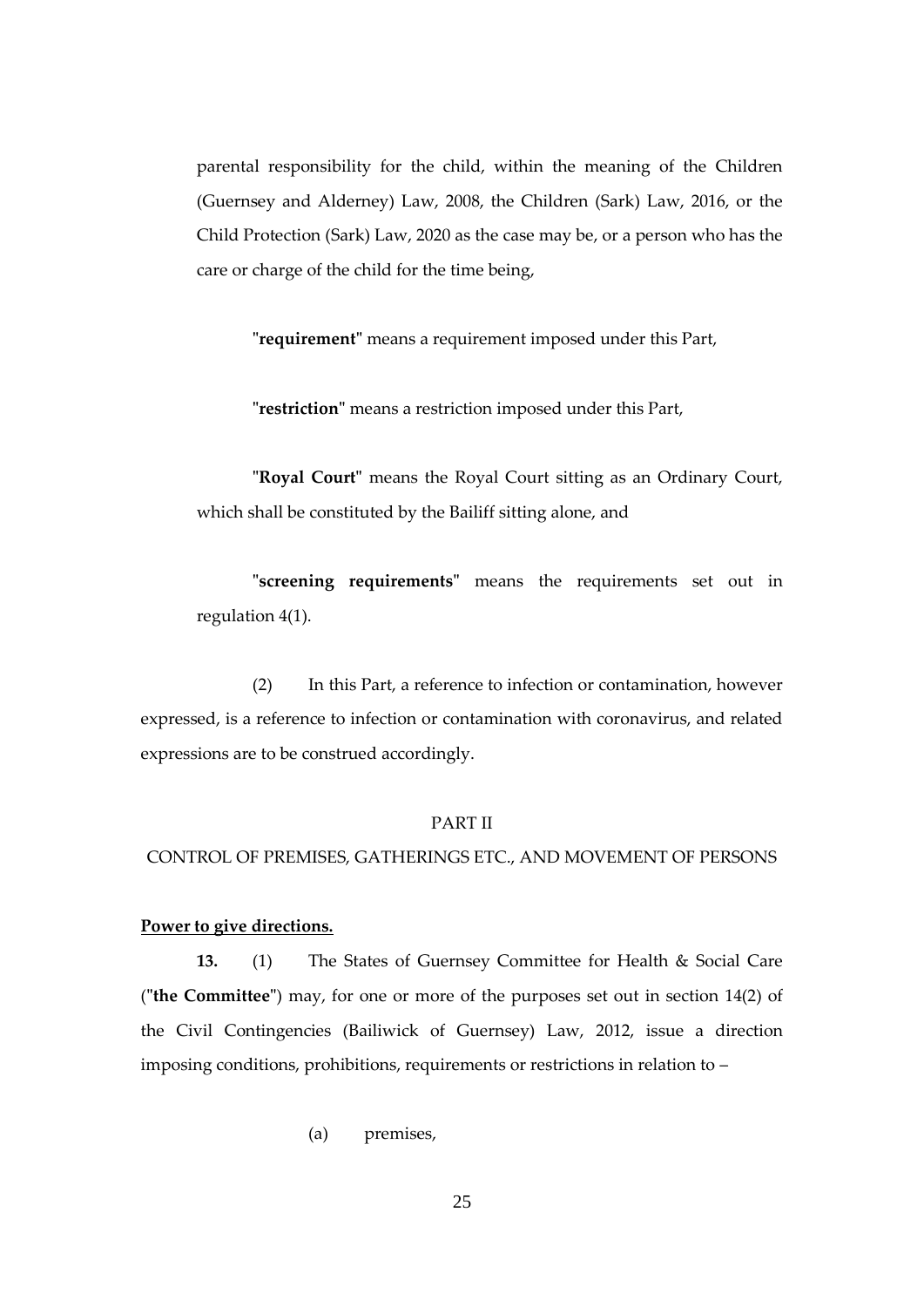- (b) the holding of an event, gathering or meeting (whether planned or unplanned and of whatever duration), and
- (c) the movement of persons outside the place where they are living,

and for the purposes of subparagraph (c), the place where a person is living includes the premises where he or she is living together with any garden, yard, passage, stair, garage, outhouse or other appurtenance of such premises.

(2) The Committee must consult the Medical Officer of Health before issuing a direction under this regulation; and, in addition, before issuing a direction imposing conditions, prohibitions, requirements or restrictions in relation to the movement of persons outside the place where they are living, the Committee must seek the advice of Her Majesty's Procureur in relation to the appropriateness and proportionality of the proposed direction.

(3) A direction under paragraph (1)(a) may be issued in relation to specified premises, or premises of a specified description, and may, amongst other things, impose requirements for the purpose of –

- (a) restricting the hours of opening of the premises,
- (b) closing the premises or a part of the premises to entry by members of the public,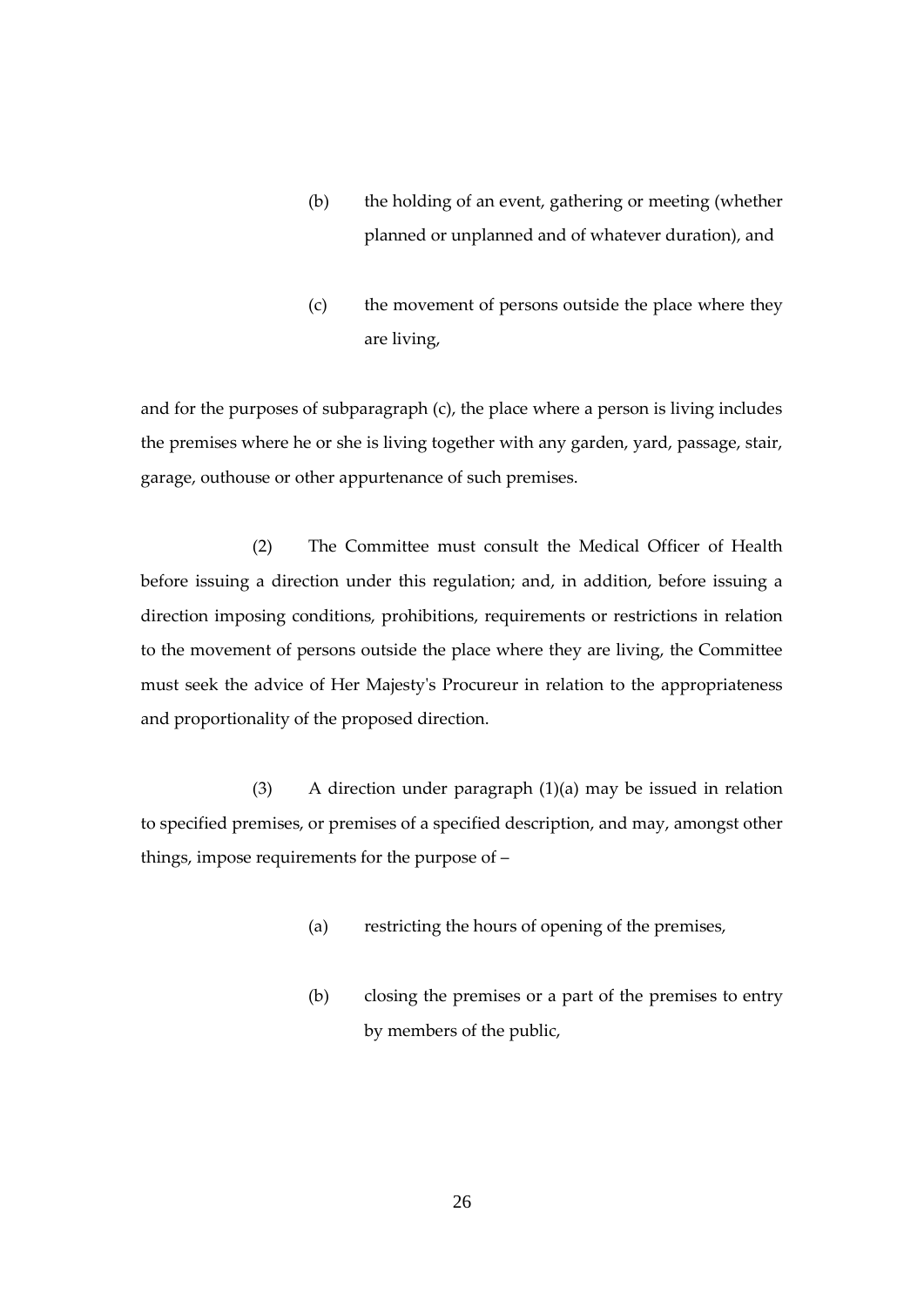- (c) restricting entry into the premises, whether by reference to the number of people in the premises, a period of time, or otherwise, or
- (d) securing restrictions in relation to the location of persons in the premises.

(4) Where a direction under paragraph (1)(a) is issued in respect of licensed premises, the terms of the licence issued in respect of those premises shall be deemed, during the period of the direction, to be modified to reflect the prohibitions, requirements or restrictions imposed by the direction, and shall have effect accordingly.

(5) A direction under paragraph 1(b) may be issued in relation to a specified event, gathering or meeting, or events, gatherings or meetings of a specified description, or events, gatherings and meetings generally; and events, gatherings and meetings may be described by reference to the number of people attending the event, gathering or meeting, or in any other way.

(6) A direction under paragraph 1(b) may impose conditions, prohibitions, requirements or restrictions on –

- (a) the owner or occupier of premises at which an event, gathering or meeting to which the direction relates is to take place,
- (b) the organiser of such an event, gathering or meeting, and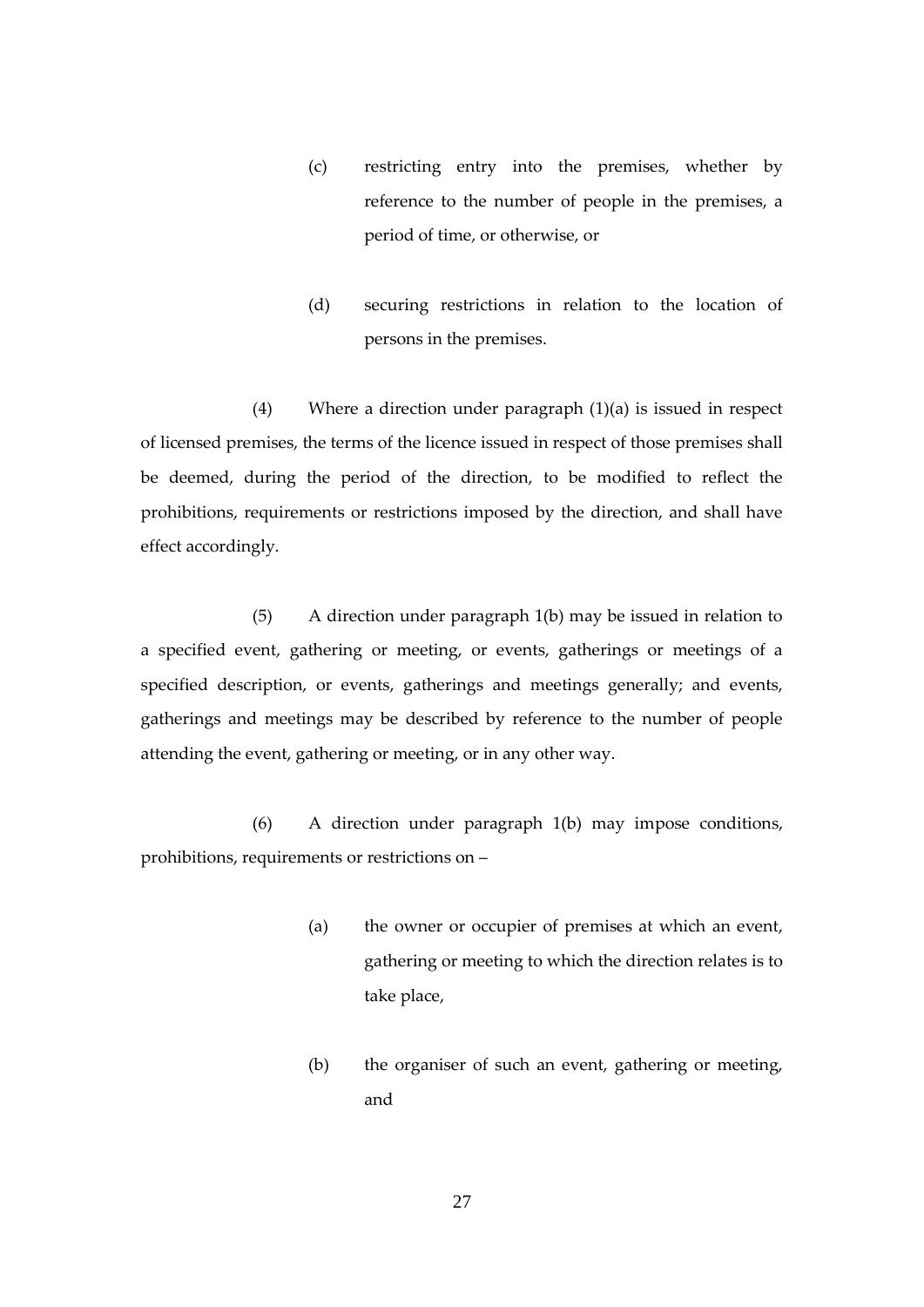(c) any other person involved in holding or participating in such an event, gathering or meeting.

(7) A direction under paragraph 1(b) may, amongst other things, impose requirements about informing persons who may be planning to attend an event, gathering or meeting of its prohibition or any requirements or restrictions imposed in relation to the holding of it.

(8) A direction under paragraph 1(c) may (without limitation) restrict the movement of persons outside the place where they are living by reference to the purpose, or duration, of the movement, and by reference to the age of persons.

(9) A direction may, amongst other things, specify a minimum distance that must be maintained between persons of different households.

(10) A direction may impose requirements on persons in relation to children in their care or under their control.

(11) For the avoidance of doubt, a direction may include provision enabling the Committee, and such other person or office holder (including but not limited to the Medical Officer of Health) as it may specify, to authorise in writing such exemption or disapplication from such provision of the direction and upon such conditions as it, or he or she, may think fit.

#### **Procedure, variation and revocation.**

**14.** (1) A direction must specify the period during which it has effect, which period must not exceed 14 days.

(2) Where a direction imposes prohibitions, requirements or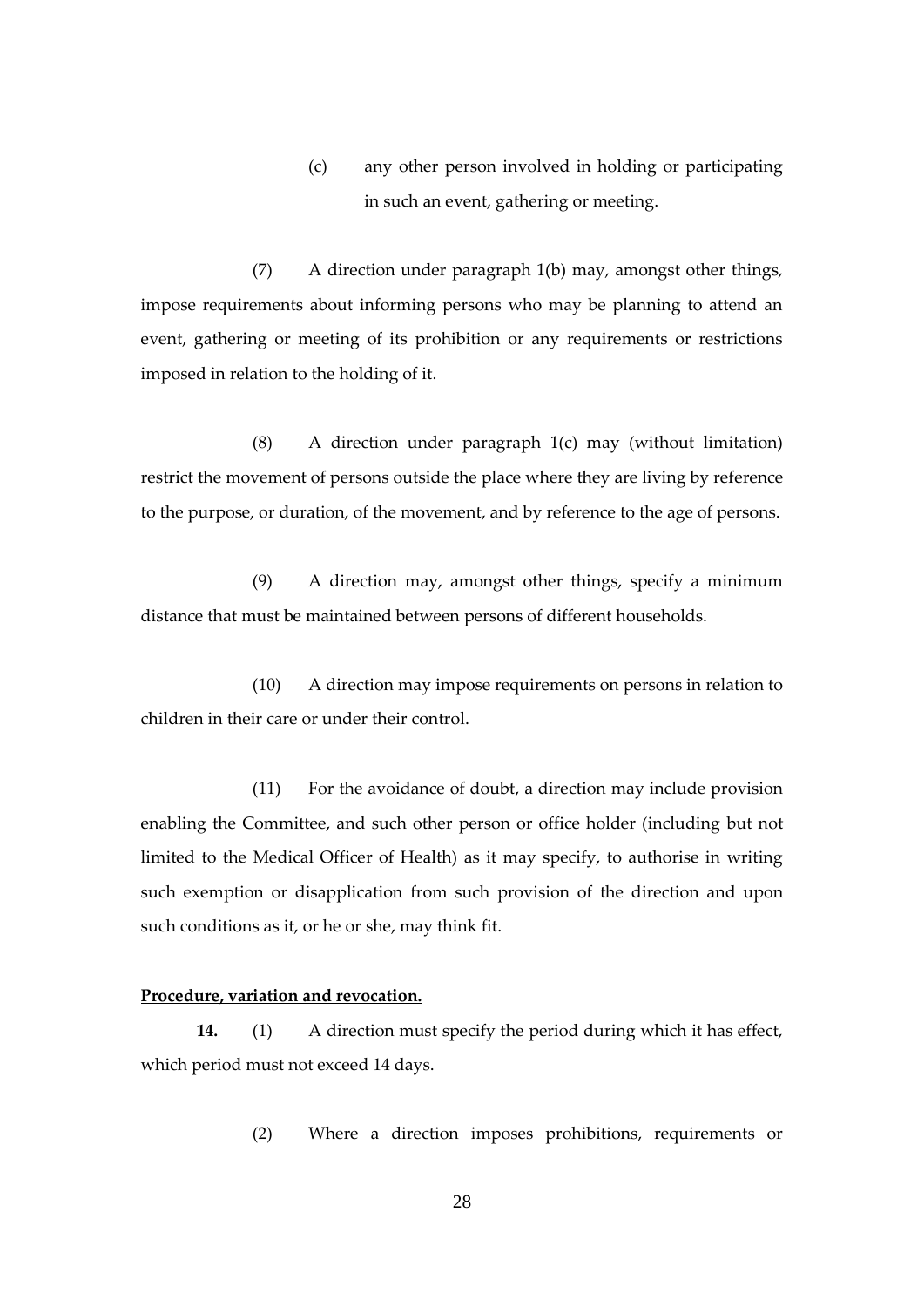restrictions on a person specified by name, the direction –

- (a) must be given in writing to that person, and
- (b) may be published in such manner as the Committee considers appropriate to bring it to the attention of other persons who may be affected by it.

(3) The Committee may vary and revoke a direction, and the power to vary and revoke a direction is without prejudice to the power of the Committee to issue a new direction.

(4) Subject to paragraph (2), a direction, and a variation and revocation of a direction, may be given in such form as the Committee thinks fit, including by publication on the States of Guernsey website.

(5) The Committee must revoke a direction when satisfied that it is no longer necessary.

#### **Alderney and Sark.**

**15.** (1) The Committee must consult the Policy and Finance Committee of the States of Alderney before issuing, varying or revoking a direction having effect in Alderney, and the Policy & Finance Committee of the Chief Pleas before issuing, varying or revoking a direction having effect in Sark.

(2) A failure to consult in accordance with paragraph (1) shall not invalidate any direction.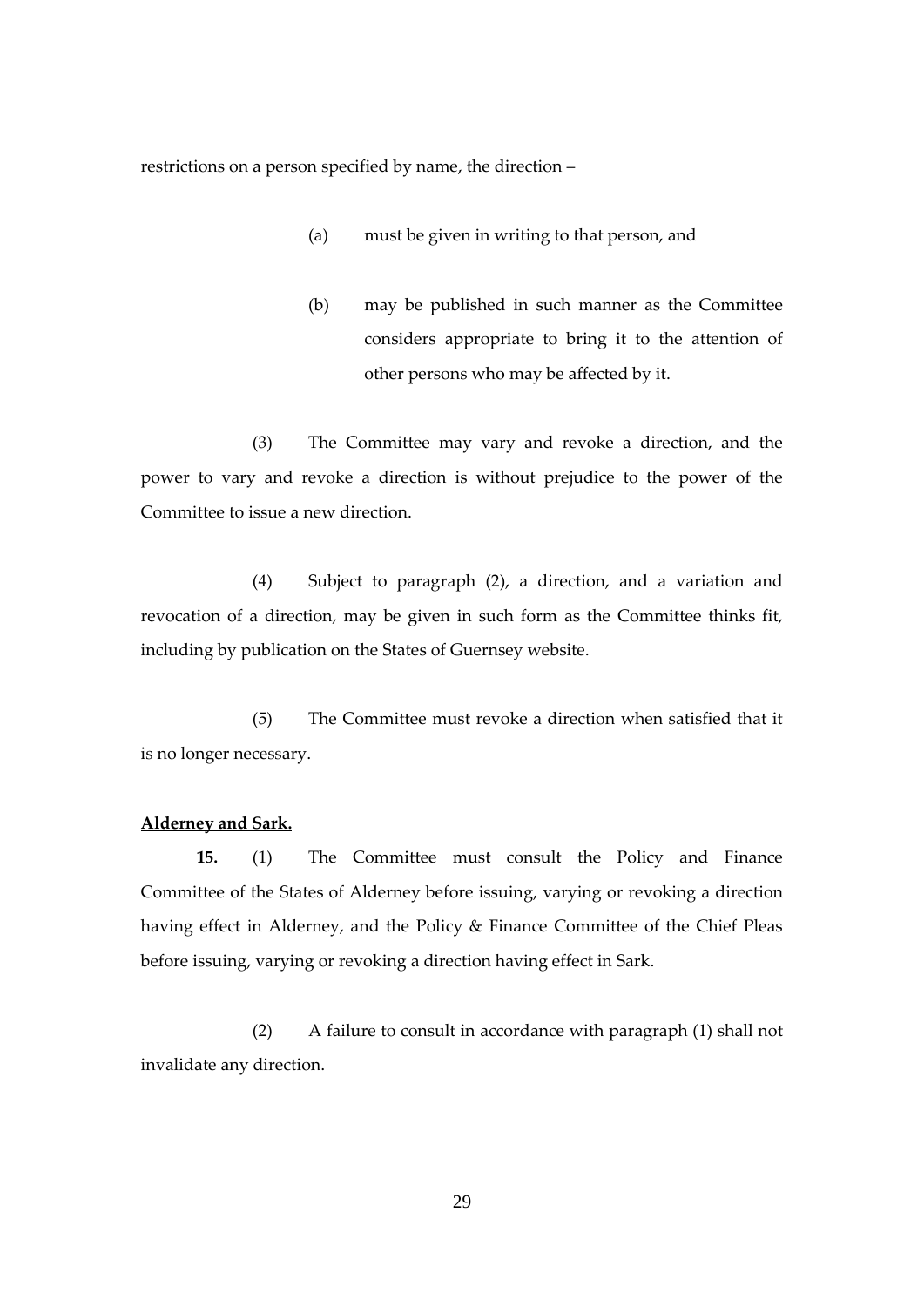#### **Enforcement.**

**16.** (1) A police officer may require any person to whom a direction has been given, or to whom it otherwise applies, to comply with it.

(2) Subject to paragraph (4), where a police officer has required a person under paragraph (1) to comply with a direction issued under regulation 13(1)(a), and that person has failed to do so, the police officer may require the premises in question to be closed until such time as the direction is complied with; and the police officer may take such steps, or require the person to take such steps, as are necessary to ensure that the requirement to close the premises is complied with.

(3) Subject to paragraph (4), where a police officer has required a person under paragraph (1) to comply with a direction and that person has failed to do so, the police officer may take such steps as are necessary to ensure that the direction is complied with.

(4) A police officer must take account of any relevant advice issued by the Medical Officer of Health and the Chief Officer of the Island Police Force before exercising the powers conferred by paragraphs (1) to (3).

(5) In exercising the powers conferred by paragraphs (1) to (3), a police officer may –

- (a) enter any premises to which the direction relates, and
- (b) if necessary, use reasonable force.

30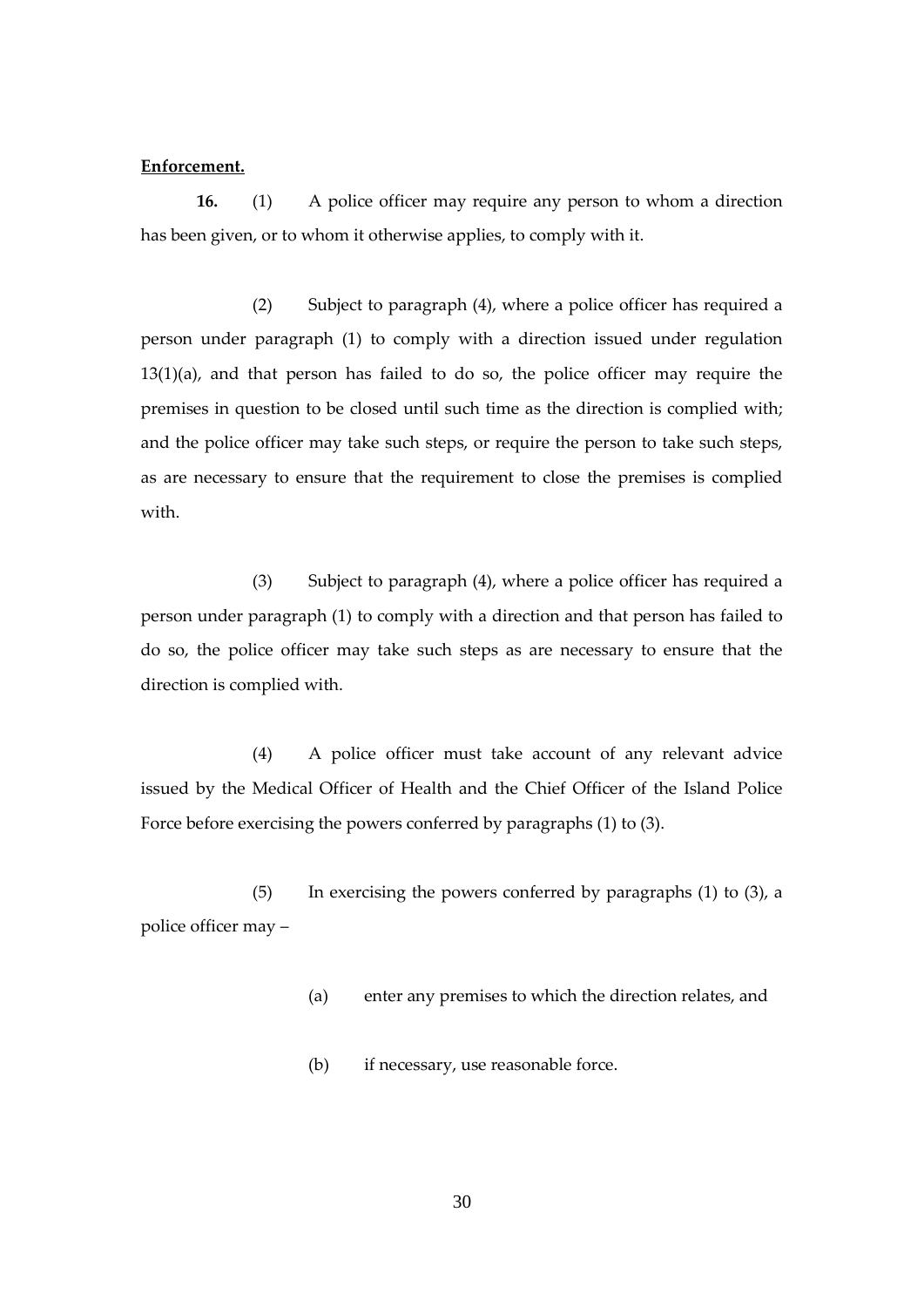#### **Offences.**

**17.** (1) A person commits an offence if he or she fails, without reasonable excuse, to comply with a direction, or a requirement of a police officer under regulation 16.

(2) A person commits an offence if he or she obstructs a police officer exercising a power conferred by regulation 16.

(3) A person guilty of an offence under this paragraph is liable on summary conviction to a fine not exceeding level 5 on the uniform scale.

#### **Interpretation of this Part.**

1

**18.** (1) In this Part –

**"direction"** means a direction given under regulation 13,

a **"household"** is comprised of persons living together for the time being in the same premises,

**"licensed premises"** has the meanings given by the Liquor Licensing Ordinance, 2006**<sup>f</sup>** in relation to premises in Guernsey, by the Alderney Liquor Licensing Ordinance, 1994<sup>8</sup> in relation to premises in Alderney, and by the

**<sup>f</sup>** Ordinance No. V of 2006; amended by Ordinance No. XXIV of 2010; No. IX of 2016; No. XIV of 2018; and G.S.I. No. 28 of 2019.

**<sup>g</sup>** Alderney Ordinance No. IV of 1994; amended by Order in Council No. XX of 2012; Alderney Ordinance No. II of 1997; No. III of 1999; and No. XIII of 2014.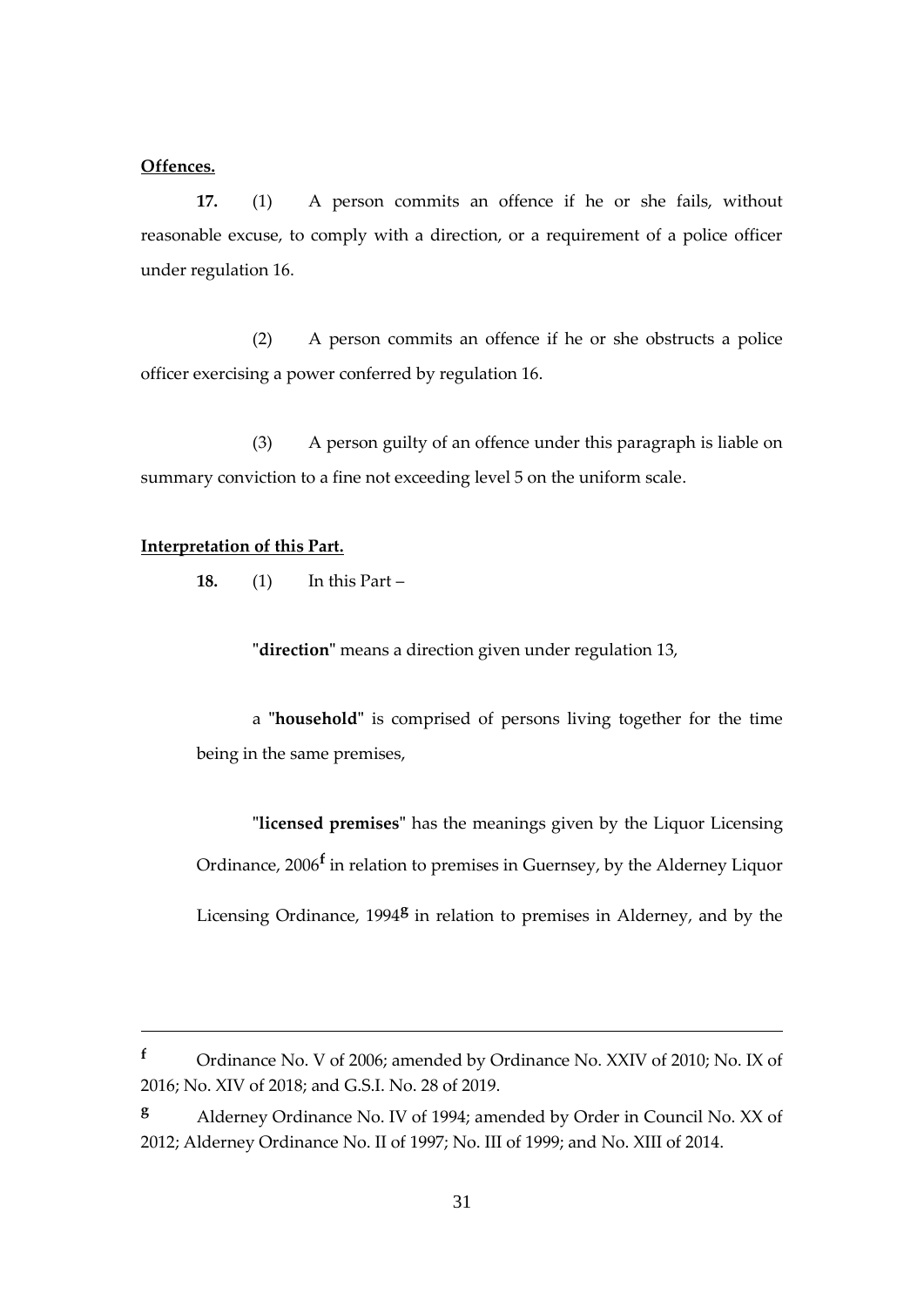Liquor Licensing (General Provisions) (Sark) Ordinance, 1979**<sup>h</sup>** in relation to premises in Sark, and **"licence"** shall be construed accordingly, and

**"premises"**: see subparagraphs (2) and (3).

(2) In relation to a direction issued under regulation  $13(1)(a)$ , **"premises"** includes, but is not limited to, retail premises and other business premises (excluding grocery stores and such other categories of business premises as the Committee may specify, whether in a direction or otherwise), places of worship, and parks, public gardens and other places of recreation, sport, leisure and entertainment, but does not include premises used solely as residential premises.

(3) In relation to a direction issued under regulation 13(1)(b), **"premises"** includes land (including, for the avoidance of doubt, the foreshore), and pleasure vessels within the meaning of the Merchant Shipping (Registration of Ships) (Bailiwick of Guernsey) Regulations, 2009**<sup>i</sup>** .

#### PART III

## MEDICAL AND HEALTH PROFESSIONALS, MENTAL HEALTH AND PHARMACISTS

1

**<sup>h</sup>** Liquor Licensing (General Provisions) (Sark) Ordinance, 1979; amended by Liquor Licensing (General Provisions) (Amendment) (Sark) Ordinance, 1980; Liquor Licensing (General Provisions) (Amendment) (Sark) Ordinance, 1984; Liquor Licensing (General Provisions) (Amendment) (Sark) Ordinance, 1989; Liquor Licensing (Amendment) (Sark) Ordinance, 1994; Liquor Licensing (Amendment) (Sark) Ordinance, 1996; Liquor Licensing (Amendment) (Sark) Ordinance, 2006; and Sark Ordinance No. IV of 2016.

**<sup>i</sup>** G.S.I. No. 10 of 2009.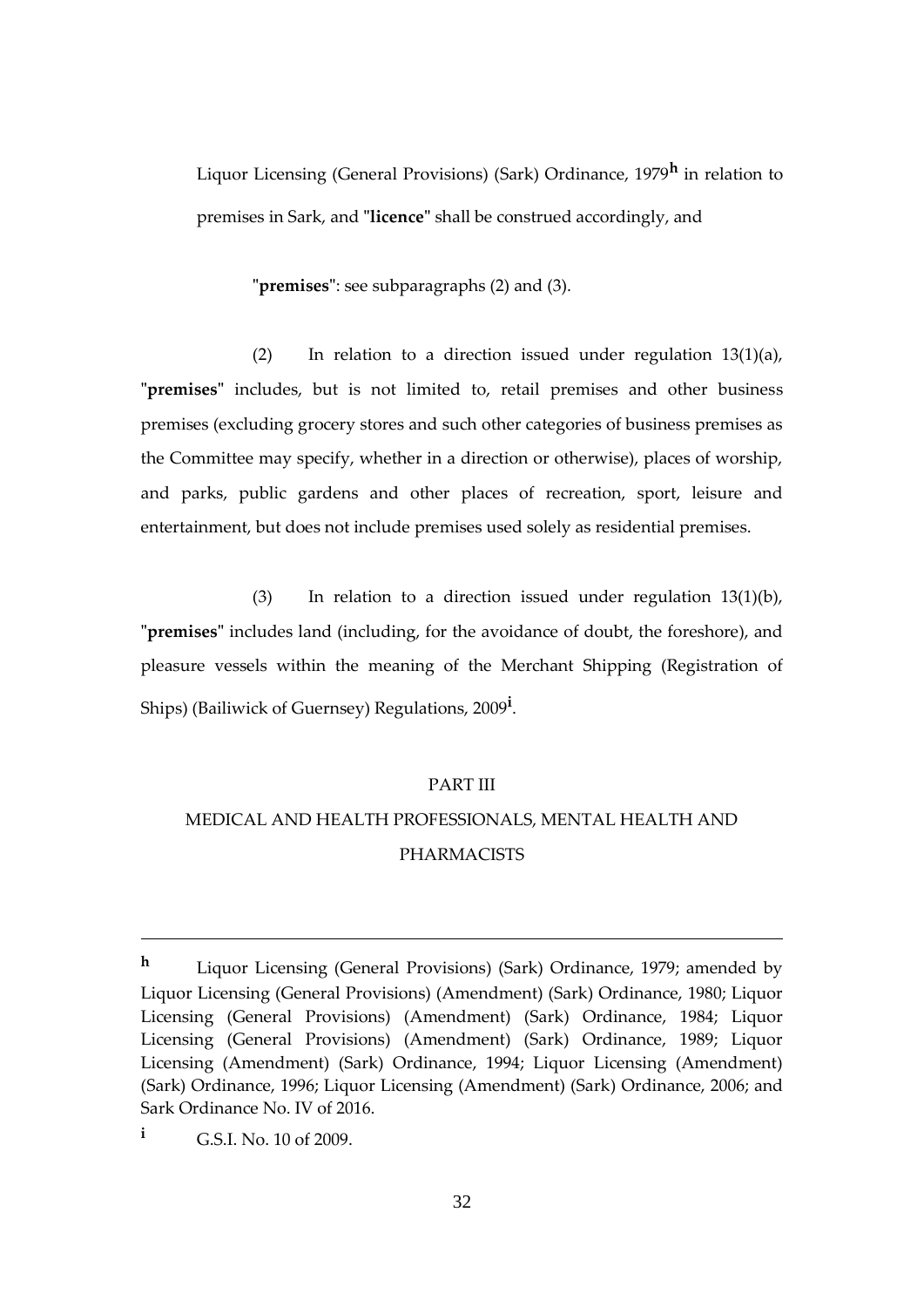**Temporary registration, authorisation, etc. of doctors, nurses and other medical and health professionals.**

- **19.** Schedule 1 modifies
	- (a) the Regulation of Health Professions (Medical Practitioners) (Guernsey and Alderney) Ordinance, 2015**<sup>j</sup>** ,
	- (b) the Regulation of Health Professions (Medical Practitioners) (Guernsey and Alderney) Regulations, 2016**<sup>k</sup>** ,
	- (c) the Regulation of Health Professions (Medical Practitioners) (Sark) Ordinance, 2017**<sup>l</sup>** ,
	- (d) the Regulation of Health Professions (Medical Practitioners) (Sark) Regulations, 2017**m**,
	- (e) the Doctors, Dentists and Pharmacists Ordinance, 1987 **n** ,

<u>.</u>

- **l** Sark Ordinance No. VI of 2017.
- **m** Sark S.I. No. 74 of 2017.

**<sup>n</sup>** Recueil d'Ordonnances Tome XXIV, p. 79; amended by Ordres en Conseil Vol. XXXI, p. 278; Recueil d'Ordonnances Tome XXIV, p. 238; Ordinance No. XXXIII

**<sup>j</sup>** Ordinance No. XXII of 2015; amended by No. L of 2015; and No. IX of 2016.

**k** G.S.I. No. 53 of 2016.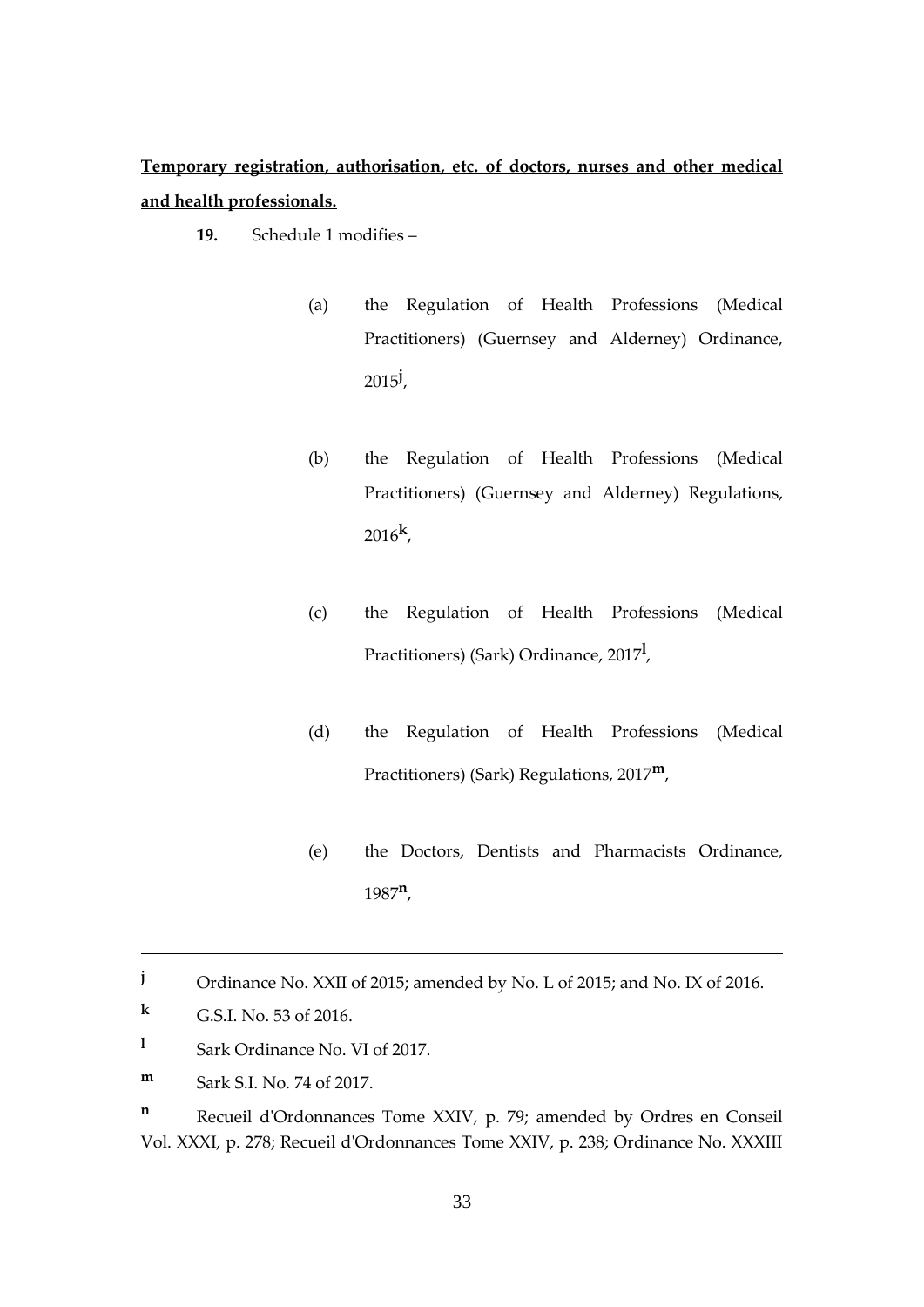- (f) the Nurses, Midwives and Health Visitors Ordinance, 1987**<sup>o</sup>** ,
- (g) the Registered Health Professionals Ordinance, 2006**<sup>p</sup>** ,
- (h) the Medicines (Human and Veterinary) (Bailiwick of Guernsey) Law, 2008**<sup>q</sup>** ,
- (i) the Prescription Only Medicines (Human) (Bailiwick of Guernsey) Ordinance, 2009**<sup>r</sup>** ,
- (j) the Misuse of Drugs (Bailiwick of Guernsey) Law, 1974**<sup>s</sup>** , and

of 2003; No. XXII of 2015; and No. IX of 2016. Applied to the Island of Alderney by Recueil d'Ordonnances Tome XXIV, p. 262.

1

**<sup>o</sup>** Recueil d'Ordonnances Tome XXIV, p. 238; amended by Ordres en Conseil Vol. XXXI, p. 278; Ordinance No. XXXIII of 2003; and No. IX of 2016.

**P** Ordinance No. III of 2006; amended by No. IX of 2016; and G.S.I. No. 94 of 2015. Modified in Alderney by Ordinance No. IV of 2006.

**<sup>q</sup>** Order in Council No. V of 2009; amended by Ordinance No. XXIV of 2009; No. XLI of 2013; and No. IX of 2016.

**<sup>r</sup>** Ordinance No. XXV of 2009; amended by Ordinance No. XXV of 2010; and No. IX of 2016.

**<sup>s</sup>** Ordres en Conseil Vol. XXIV, p. 273; amended by Vol. XXVIII, p. 307; Vol. XXXI pp. 47 and 278; Vol. XXXIII, p. 217; Vol. XXXIV, p. 172; Vol. XXXVI, p. 396; Order in Council Nos. III and VII of 2000; Nos. IV and XIII of 2006; Recueil d'Ordonnances Tome XX p. 271; Tome XXII, p. 483; Tome XXIV, p. 477; Tome XXV pp. 38 and 325; Ordinance No. XXXIII of 2003; No. XLIII of 2010; No. XXV of 2011;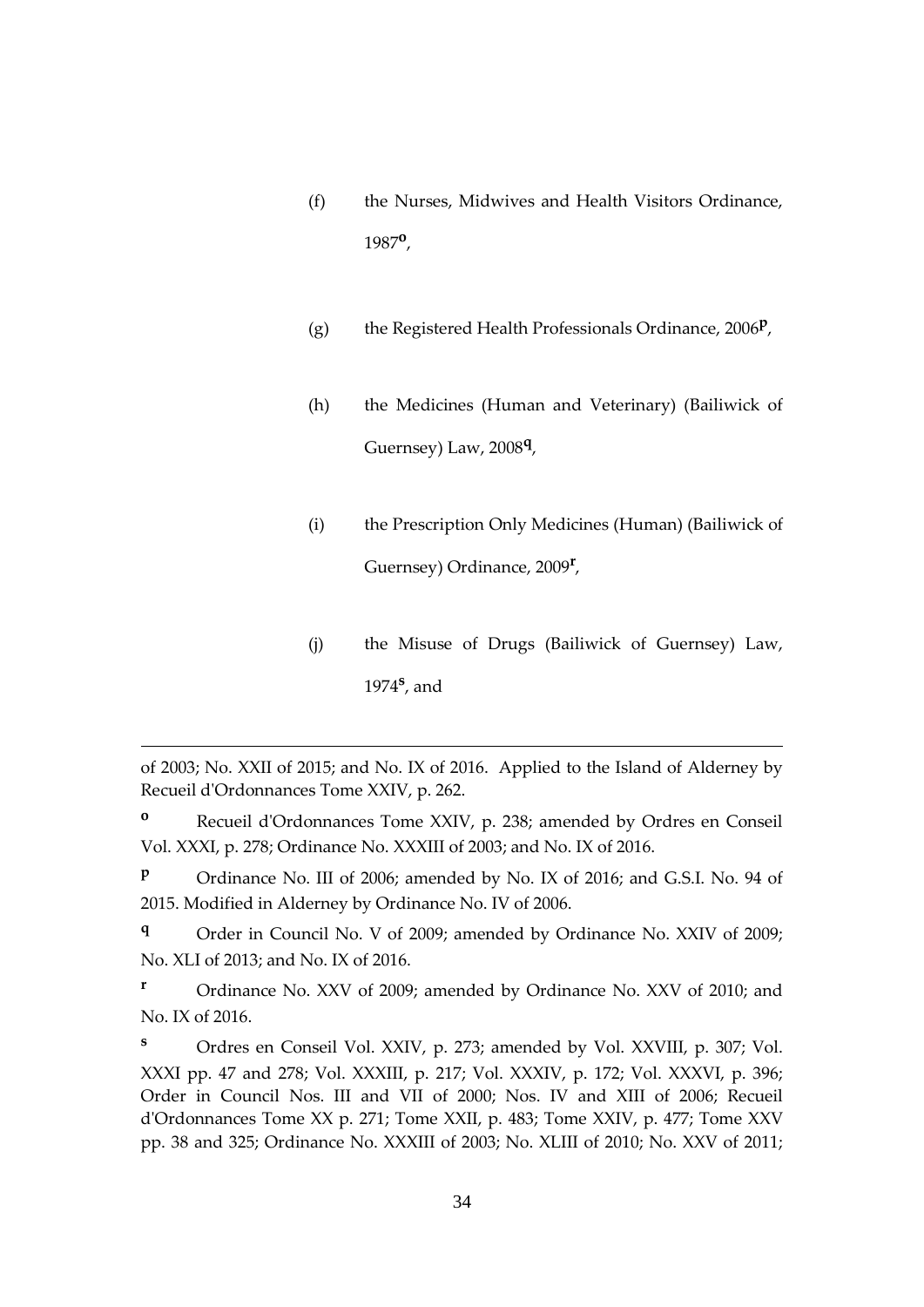(k) the Misuse of Drugs (Bailiwick of Guernsey) Ordinance, 1997**<sup>t</sup>** ,

which modifications shall have effect for the period of validity of these Regulations.

## **Modification of legislation relating to mental health.**

**20.** Schedule 2 modifies –

- (a) the Mental Health (Bailiwick of Guernsey) Law, 2010**<sup>u</sup>** ,
- (b) the Mental Health (Treatment and Forms) Regulations, 2013**<sup>v</sup>** , and
- (c) the Mental Health Review Tribunal Procedure Rules, 2012**w**,

which modifications shall have effect for the period of validity of these Regulations

No. XXII of 2015; No. IX of 2016; G.S.I. No. 19 of 1997; No. 5 of 2004; No. 42 of 2006; No. 20 of 2008; Nos. 22, 33 and 82 of 2010; No. 44 of 2012; No. 54 of 2013; No. 79 of 2014; No. 93 of 2015; and No. 78 of 2019.

**<sup>t</sup>** Recueil d'Ordonnances Tome XXVII, p. 247; amended by Ordinance No. XXXIII of 2003; No. XXV of 2009; No. XXII of 2015; No. IX of 2016; G.S.I. No. 5 of 2004; No. 42 of 2006; No. 20 of 2008; Nos. 22, 33, 82 and 98 of 2010; No. 44 of 2012; No. 79 of 2014; No. 93 of 2015; Nos. 1, 10 and 36 of 2018; and Nos. 67 and 78 of 2019.

**<sup>v</sup>** G.S.I. No. 70 of 2019.

1

**<sup>w</sup>** O.R.C. No. I of 2012; as amended by O.R.C. No. III of 2018.

**<sup>u</sup>** Order in Council No. XV of 2011; amended by Ordinance No. IX of 2016; and No. I of 2017.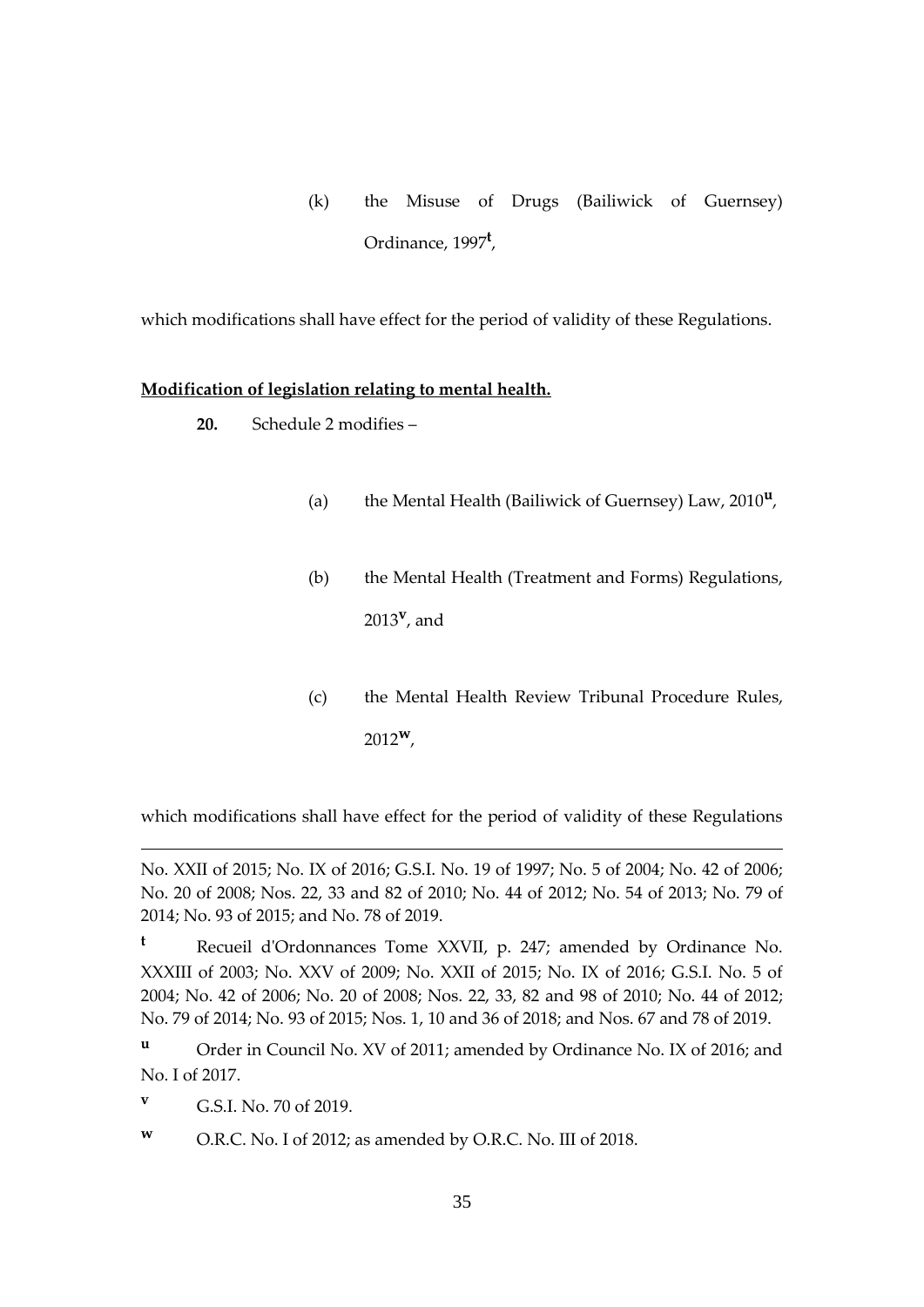(but without prejudice to the transitional provisions set out in paragraphs 17 and 18 of that Schedule).

#### **Modification of legislation relating to pharmacists.**

**21.** Schedule 3 modifies –

1

- (a) the Health Service (Benefit) (Guernsey) Law, 1990**<sup>x</sup>** , and
- (b) the Medicines (Human and Veterinary) (Bailiwick of Guernsey) Law, 2008**<sup>y</sup>** ,

which modifications shall have effect for the period of validity of these Regulations.

#### PART IV

#### REGISTRATION OF DEATHS AND STILL-BIRTHS

*Legislation extending to the Bailiwick except for registration of deaths and still-births in Alderney*

## **Modification of the Loi relative à l'Enregistrement des Naissances et Décès dans le Bailliage de l'Île de Guernesey.**

**<sup>x</sup>** Ordres en Conseil Vol. XXXII, p. 292; there are amendments not material to these Regulations.

**<sup>y</sup>** Order in Council No. V of 2009; amended by Ordinance No. XXIV of 2009; No. XLI of 2013; No. IX of 2016.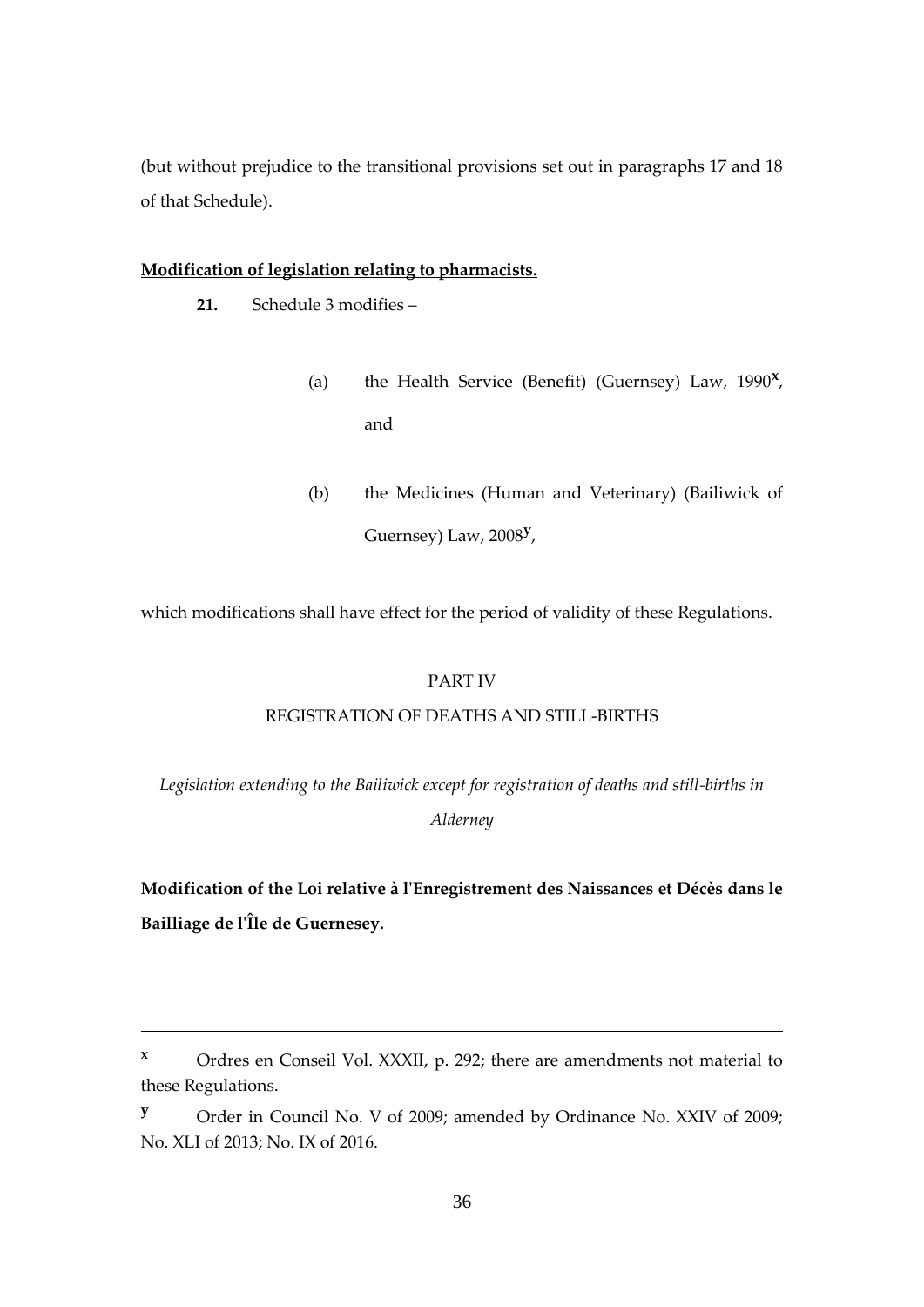**22.** (1) The Loi relative à l'Enregistrement des Naissances et Décès dans le Bailliage de l'Île de Guernesey**<sup>z</sup>** of 1935 (**"the 1935 Law"**) is modified as follows for all purposes of or under the 1935 Law or any other enactment.

(2) The French text of the 1935 Law is modified in the same way as is set out in the following modifications to the official English translation of that  $Law$ 

(3) Articles 9 (declaration of death) and 17 (still-born children) have effect as if the requirement to make a declaration in person or to send it by a person of at least sixteen years of age were substituted by a requirement to send the declaration by post, electronic means (including email message) or such other means as is specified by the Registrar-General in guidance.

(4) Article 11 (doctor's certificate) has effect as if the words "that he has seen the body of the deceased and stating" were omitted.

(5) Article 15 (limit of time for keeping body) is disapplied provided that the body is in the custody of the States of Guernsey or a funeral director.

(6) Form C (medical certificate of cause of death) and the notes to Form C in the Schedule have effect as if the following were omitted –

(a) on the second page –

1

**<sup>z</sup>** Ordres en Conseil Vol. X, p. 20; as amended by Ordres en Conseil Vol. XX, p. 267; Vol. XXII, pp. 48 and 560; Vol. XXXI, p. 278; and Vol. XXXIII, p. 444.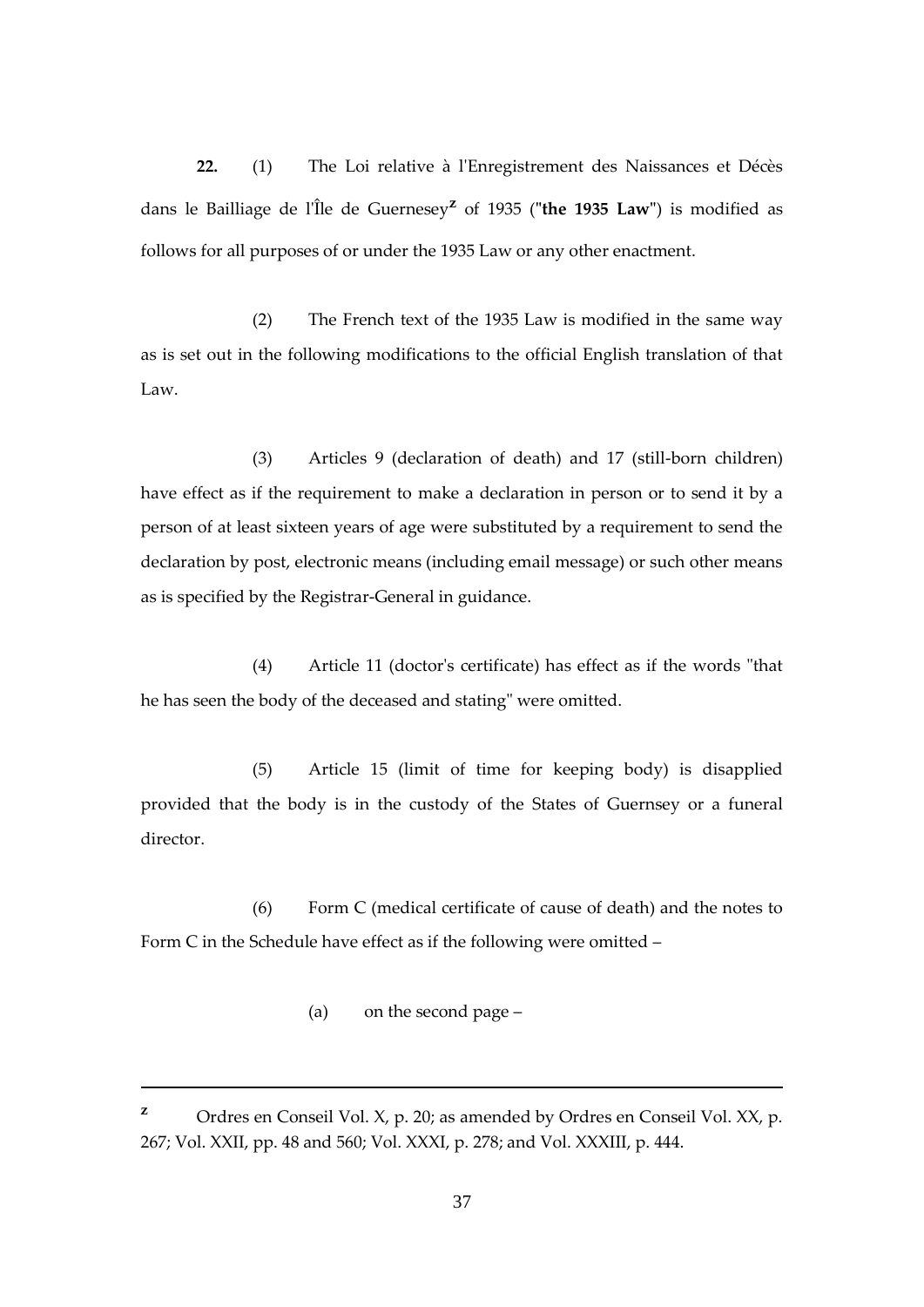- (i) the words "that I was in medical attendance during the above-named deceased's last illness, and",
- (ii) in Note 1, the second sentence, and
- (b) the certification section at the end of the Form headed "CERTIFICATE (See Note 1 above)".

#### *Legislation extending to Alderney*

#### **Modification of the Loi relative aux certificats de Décès et aux Enterrements.**

**23.** (1) The Loi relative aux certificats de Décès et aux Enterrements of 1910**aa** (**"the 1910 Law"**) is modified as follows for all purposes of or under that Law or any other enactment.

(2) The French text of the 1910 Law is modified in the same way as is set out in the following modifications in English.

(3) Articles 1 (déclaration par écrit etc.) and 8 (enfant mort-né) have effect as if the requirement to make a declaration in person or to send it by a person who has reached the age of majority were substituted by a requirement to send the declaration by post, electronic means (including email message) or such other means as is specified by the Registrar-General in guidance.

<u>.</u>

**aa** Ordres en Conseil Vol. IV. p. 328; amended by Ordres en Conseil Vol XXII, p. 501 which substituted the original Form A for a Form A in English; and Ordres en Conseil Vol. XXVII, p. 40; Vol. XXXI, p. 306.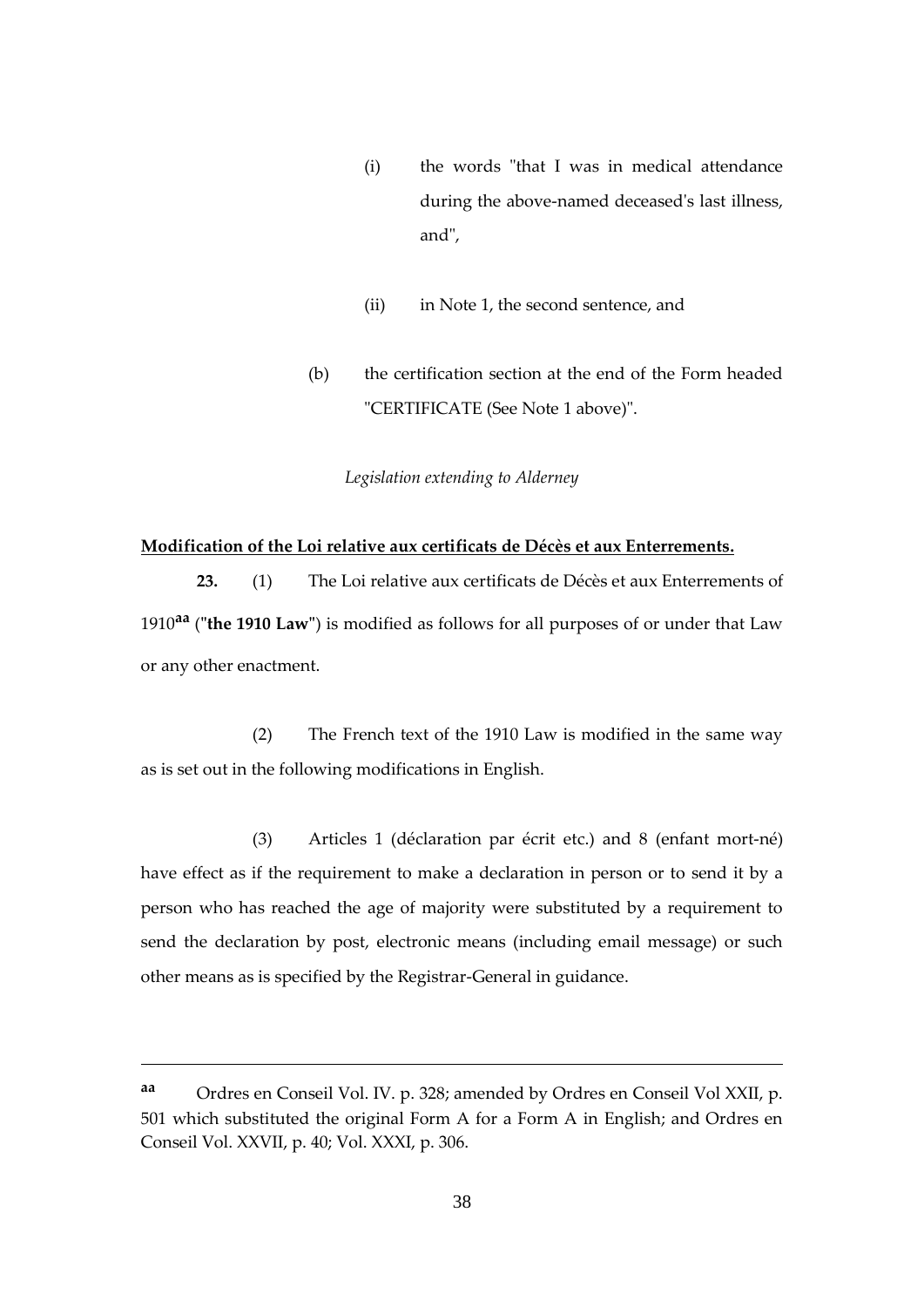(4) Article 6 (défense de garder sans permission un corps au-delà de six jours) is disapplied provided that the body is in the custody of the States of Alderney or a funeral director.

(5) Form A (medical certificate of cause of death) and the notes to Form A in the Schedule have effect as if the following were omitted –

- (a) in the certification following the table relating to cause of death –
	- (i) the words "that I was in medical attendance during the above-named deceased's last illness, and", and
	- (ii) in Note 1, the second sentence, and
- (b) the certification section at the end of the Form headed

## "CERTIFICATE (See Note 1 above)".

## PART V

# MODIFICATIONS TO LEGISLATION RELATING TO CREMATIONS IN **GUERNSEY**

# **Modification of legislation relating to cremation.**

1

**24.** (1) The Cremation Ordinance, 1972**bb** is modified as follows for

**bb** Recueil d'Ordonnances Tome XVIII, p. 90; amended by Ordinance No. XXXIII of 2003; and No. IX of 2016.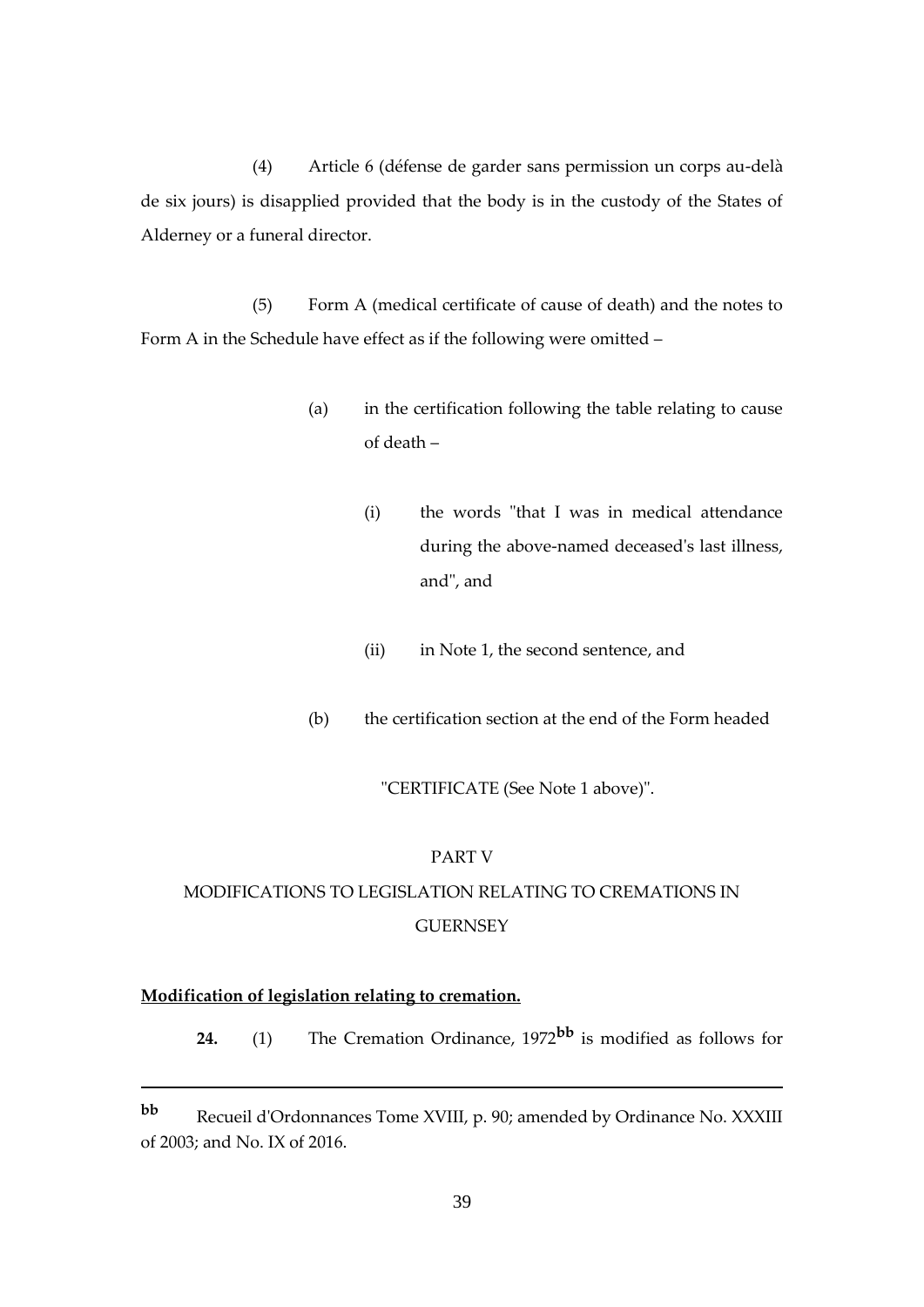all purposes of or under the Loi relative à la Crémation**cc** or any other enactment.

(2) Section 6 (applications for cremation) has effect as if subsections (3) and (5) requiring the application to be verified by being countersigned or accompanied by a declaration of truth made on oath were omitted.

(3) In section 7 (certificates of medical attendance or post-mortem examination), paragraph (a) has effect as if –

- (a) the words "who has attended the deceased during his last illness and" were omitted, and
- (b) it did not require a confirmatory medical certificate in Form C in the First Schedule to have been given before a cremation is allowed to take place.

(4) Section 9 (applications for cremation of remains of a person who died outside this Island) has effect as if –

- (a) it did not require the application to be verified by being countersigned or by a declaration by the applicant, and
- (b) the wording following paragraph (c) referred to "Forms B and D in the First Schedule".

1

**cc** Ordres en Conseil Vol. VIII p. 209; as amended by Ordres en Conseil Vol. XXXI, p. 278.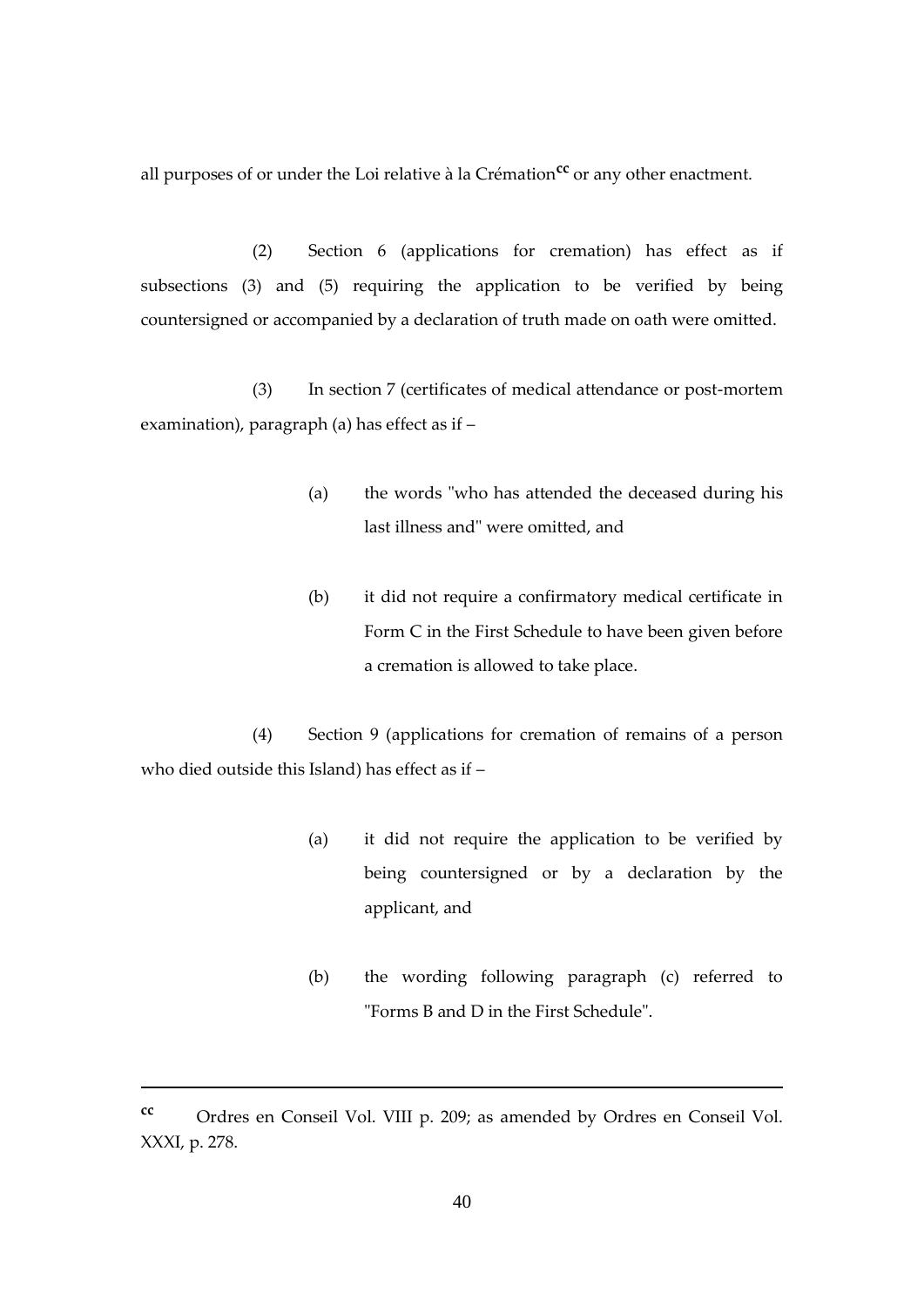#### PART VI

## PAROCHIAL MEETINGS, ETC.

#### **Application of this Part.**

**25.** (1) This Part shall apply, despite the provisions of any other enactment, upon being made and shall cease to apply in the circumstances set out in paragraph (2).

(2) This Part shall cease to apply if the Dean of the Douzaine of a parish makes a determination, upon representations from the Civil Contingencies Authority, in the light of circumstances prevailing in the Bailiwick in relation to coronavirus, that it is appropriate for them to cease to apply.

# **Determination of parish matters.**

**26.** (1) Parish meetings attended by the ratepayers of the parish, whether in relation to ecclesiastical matters or to secular matters, need not be held.

(2) For the purpose of determining matters which would, but for the provisions of paragraph (1), be determined at a parish meeting, the following provisions of this regulation shall apply.

(3) Where a decision is required in relation to ecclesiastical or secular matters in any parish, including, but not limited to, the amount to be raised by means of parochial taxation for the purposes set out in Article I of the 1923 Law (**"parochial tax"**), or the parish waste rate to be levied under the Parochial Collection of Waste (Guernsey) Ordinance, 2018**dd** (**"parish waste rate"**), such decision shall be made at a meeting of the Constables and Douzaine, after consultation with the

# **dd** Ordinance No. XXIV of 2018.

<u>.</u>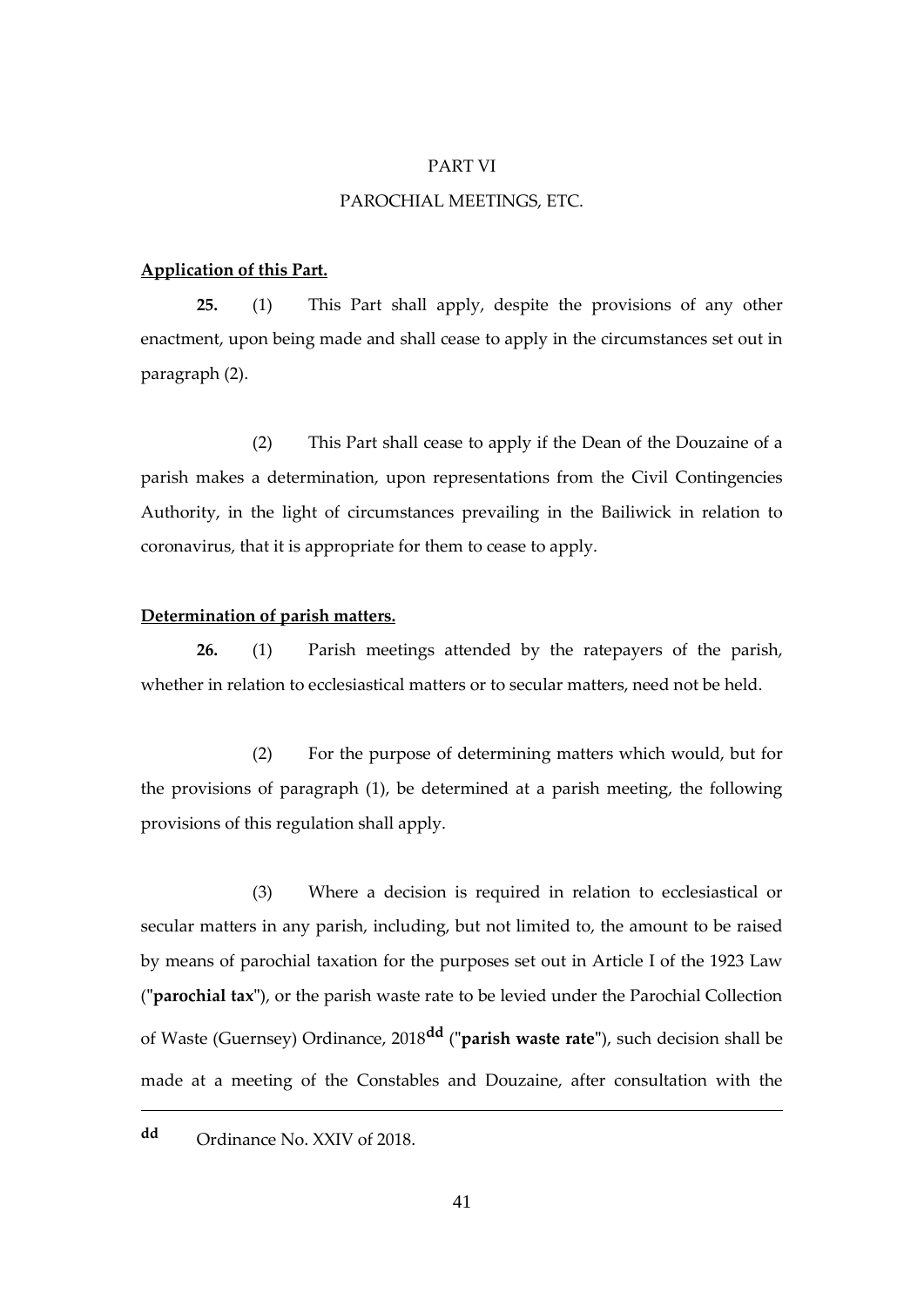Rector and Churchwardens in the case of ecclesiastical matters, subject to the following conditions being fulfilled.

(4) A notice shall be published on one occasion in La Gazette Officielle, setting out –

- (a) a summary of the matters requiring determination,
- (b) details of the proposed decision of the Constables and Douzaine in relation to such matters,
- (c) the address of a website on which the details of any proposed expenditure, accounts and other information necessary for a proper understanding of the matters requiring determination shall be published, and notification of such other means by which such accounts and other information may be made available to ratepayers of the parish, as the Constables and Douzaine may think fit, and
- (d) the date of the meeting of the Constables and Douzaine at which the decision will be made, and the date, being not earlier than seven days after the date of the notice, before which any representations by parishioners should be received,

and stating that any representations received by the Constables and Douzaine before the date specified in the notice will be taken into account by them in reaching any decision.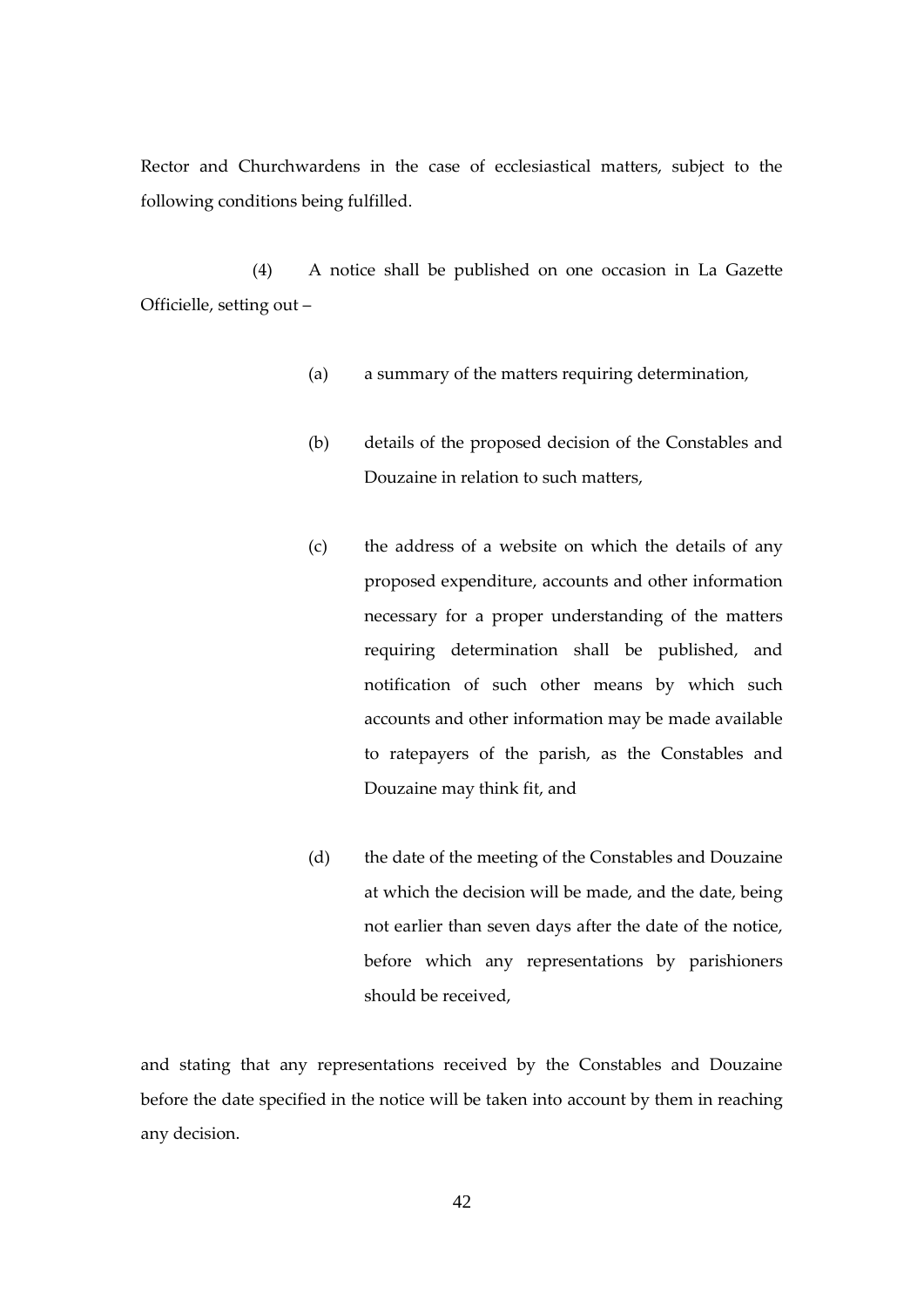(5) On the date of the meeting specified in the notice published under paragraph (4), the Constables and Douzaine may, having considered any representations received, make a decision in respect of each of the matters requiring determination.

(6) The person presiding at a meeting held in accordance with this regulation shall make a note of the decisions made at such meeting, which note shall be made available for inspection by, or notified to, the ratepayers of the relevant parish by such means as the Constables and Douzaine may decide.

#### **Application to Royal Court for confirmation of parochial tax or parish waste rate.**

**27.** (1) Where, at a meeting of the Constables and Douzaine under regulation 26, a decision has been made to raise a parochial tax, whether ecclesiastical or secular in nature, or a parish waste rate, notice of such decision must be published on one occasion in La Gazette Officielle, together with a notification of the date and time when application will be made to the Royal Court for confirmation of the decision.

(2) Any person intending to oppose an application for confirmation of a decision to raise a parochial tax or a parish waste rate should give written notification of such intention to the Greffe, sending a copy of such notification to the relevant Constables and Douzaine, prior to the date of the application to the Royal Court.

# **Parish elections.**

**28.** (1) Where there is a vacancy in any parish office, including without limitation the offices of –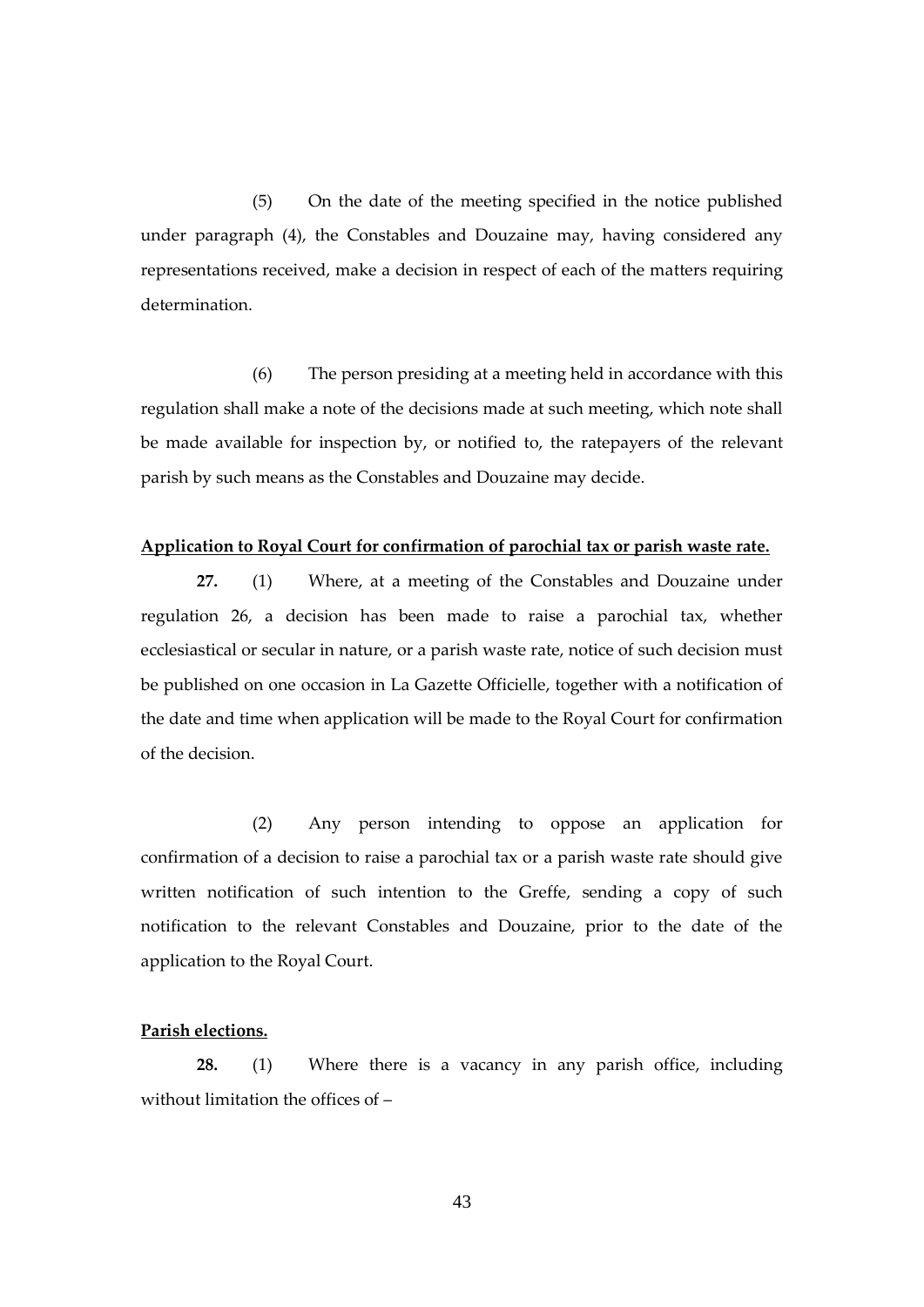- (a) Churchwarden, or member of the Management Board of an ancient parish under section 6 of the Parochial Church Property (Guernsey) Law, 2015**ee** ,
- (b) Constable or Douzenier of a parish, or
- (c) member of a cemeteries committee,

the following provisions of this regulation shall apply.

(2) The Dean of the Douzaine of the relevant parish, after consultation with the Constables and other members of the Douzaine, and with the Rector and Churchwardens where appropriate, may appoint a person to hold an office in relation to which there is a vacancy, and such person shall hold office until the expiration of one month after these regulations, or any re-enactment thereof, cease to apply in accordance with regulation 25(2).

(3) A person may not be appointed to the office of Constable or Douzenier unless the person is eligible for office in accordance with Article 51 of the Reform (Guernsey) Law, 1948**ff** and a person so appointed must take an oath of office

1

**ee** Order in Council No. III of 2015.

**ff** Ordres en Conseil Vol. XIII, p. 288; as amended by Ordres en Conseil Vol. XIV, p. 407; Vol. XVI, p. 178; Vol. XVIII, p. 275; Vol. XIX, pp. 84 and 140; Vol. XXII, p. 122; Vol. XXIII, p. 476; Vol. XXV, p. 326; Vol. XXVI, p. 255; Vol. XXIX, p. 56; Vol. XXX, p. 16; Vol. XXXI, pp. 164 and 278; Vol. XXXII, p. 41; Vol. XXXIV, p. 397; Vol. XXXVI, p. 478; Vol. XXXVIII, pp. 150 and 295; Order in Council No. XIII of 2003; No. III of 2004; No. II of 2007; No. XX of 2007; Nos. XIII and XXII of 2008; No. VII of 2010; Nos. II and XIV of 2012; No. XVII of 2015; Ordinance No. XXXIII of 2003; No. XXVI of 2008; No. XXXII of 2011; No. IX of 2016; No. XXVII of 2019; and the Reform (Guernsey) Law, 1948 (Amendment) (No. 2) Ordinance, 2019.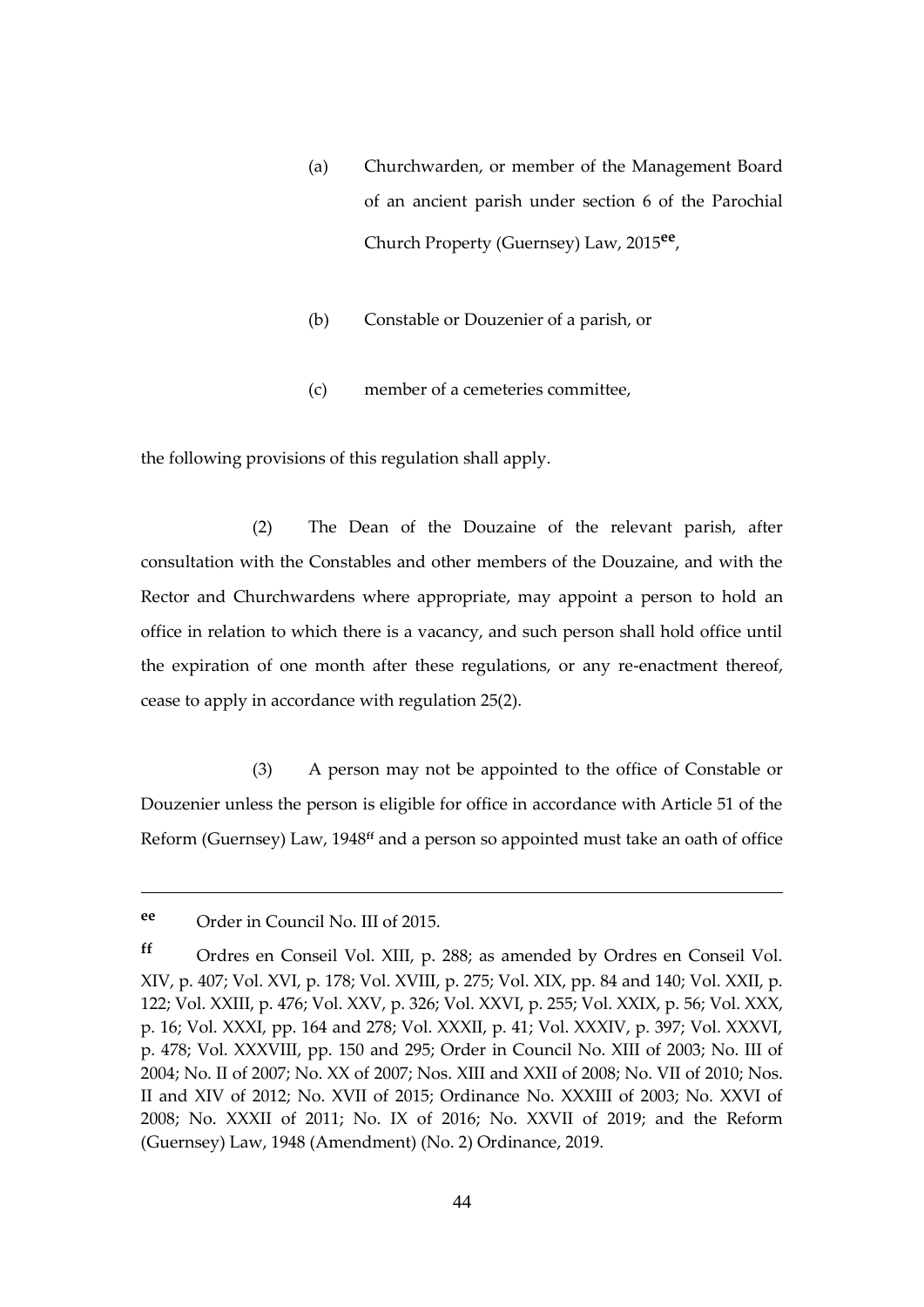in accordance with Article 61 of the said Law.

## **Meetings of Constables and Douzaine.**

**29.** (1) A Constable or Douzenier (**"parish official"**) who is in communication with the other parish officials by telephone, live television link or any other means of telecommunications or electronic communications, so that each parish official can hear or read what is being said or communicated by each of the others, is deemed, subject to paragraph (2), to be present at a meeting of the Constables and Douzaine for all purposes relating to that meeting.

(2) In the event that a means of communication referred to in paragraph (1) fails or is corrupted, or the Dean or other person presiding at a meeting of the parish officials (**"person presiding"**) considers that confidentiality is compromised, the person presiding shall have the discretion at any time during the meeting to determine that a parish official who is affected by that failure, corruption or compromise of confidentiality is no longer deemed to be present at the meeting.

(3) For the avoidance of doubt, a determination under paragraph (2) does not affect the validity of the proceedings of the meeting for any purpose prior to the making of that determination.

(4) For the purposes of these regulations, the Dean or, in the Dean's absence the Vice-Dean, shall preside at a meeting of the Constables and Douzaine, and in the absence of both the Dean and Vice-Dean, any parish official present at the meeting who is appointed by the other parish officials present at the meeting, shall preside, and the person presiding shall have an original and a casting vote.

# **Interpretation of this Part.**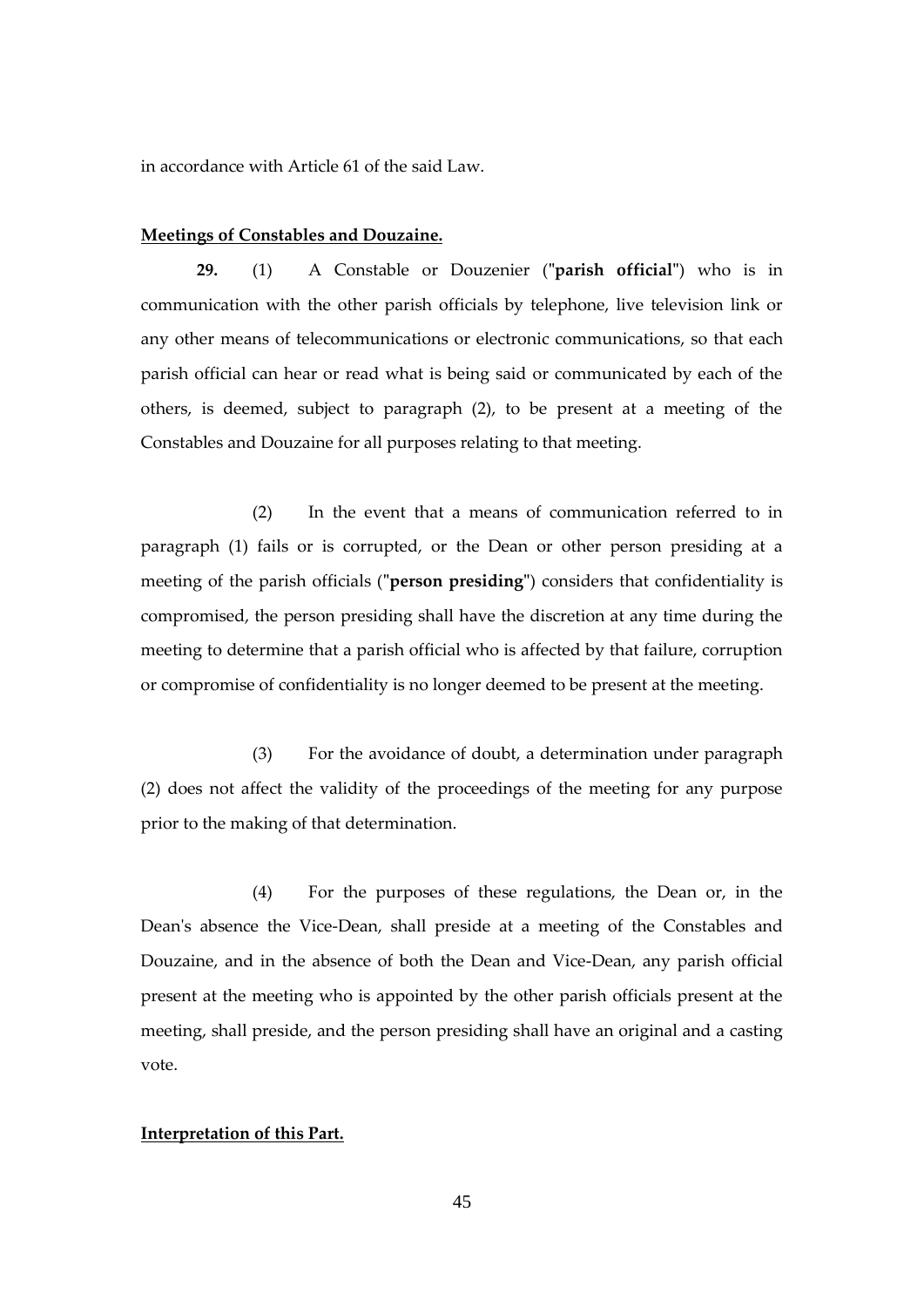**30.** In this Part, unless the context otherwise requires –

**"1902 Law"** means the Loi relative aux Assemblées Paroissiales, registered on the 29th November, 1902**gg** ,

"1923 Law" means the Loi relative à la Taxation Paroissiale, registered on the 27th October, 1923**hh** ,

**"Dean"**, in relation to any parish, means the Dean of the Douzaine and includes the Vice-Dean,

**"ecclesiastical matters"** means "Les Affaires Ecclésiastiques" within the meaning of Article 3 of the 1902 Law,

**"parish waste rate"**: see regulation 26(3),

**"parochial tax"**: see regulation 26(3),

1

**"secular matters"** means "Les Affaires Séculières" within the meaning of Article 4 of the 1902 Law.

#### PART VII

## HEALTH AND SAFETY

**gg** Ordres en Conseil Vol. III, p. 274; amended by Vol. VI, p. 115; Vol. VII, p. 481; Vol. XIX, p. 155; Order in Council No. III of 2017.

**hh** Ordres en Conseil Vol. VII, p. 146; amended by Vol. VII, p. 392; Vol. XIX, p. 152; Order in Council No. III of 2017.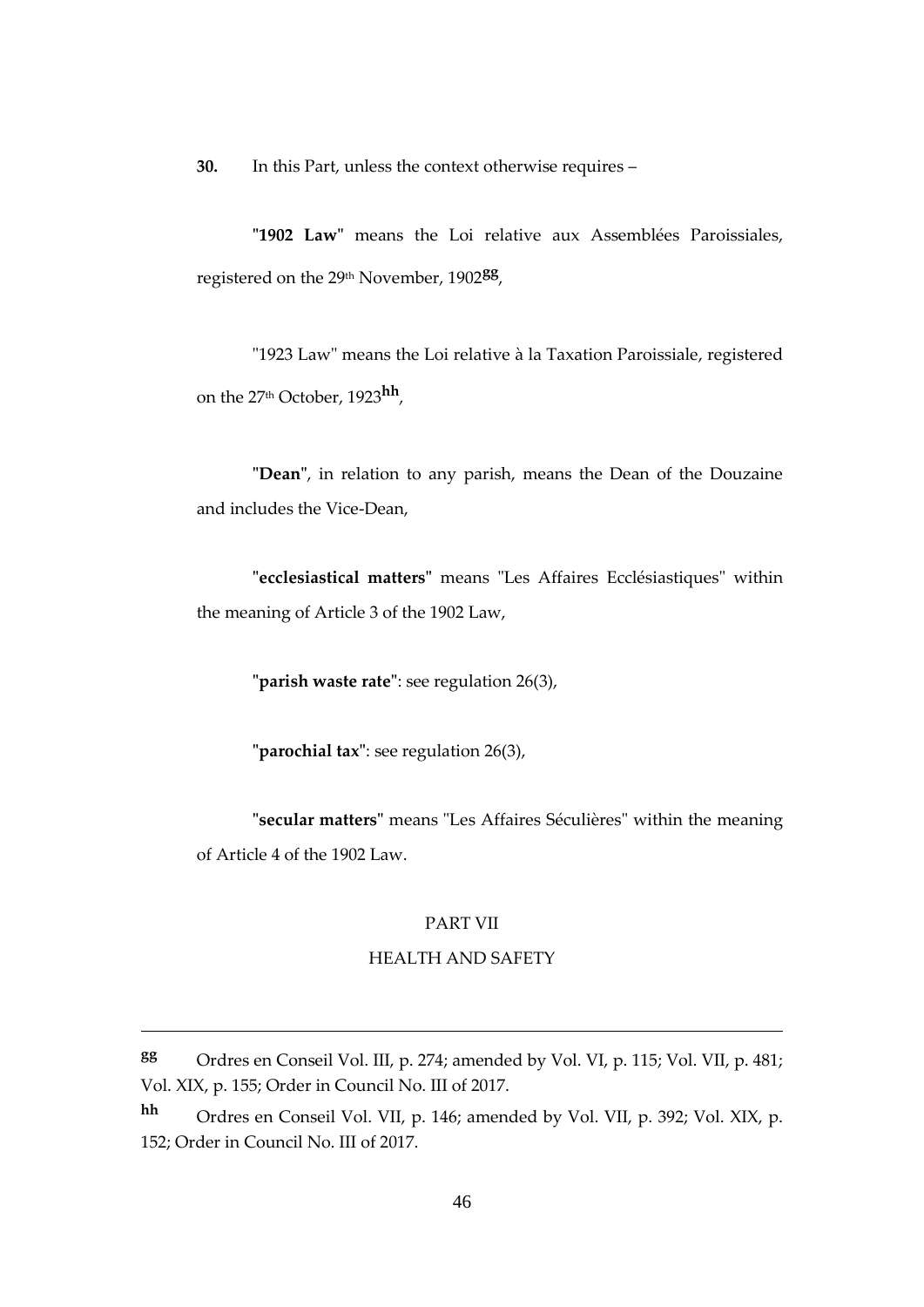## **Disapplication of requirement to thoroughly examine etc.**

**31.** (1) Where a provision of the Safety of Employees (Miscellaneous Provisions) Ordinance, 1952**ii** set out in Schedule 4 to these Regulations requires any type of equipment to be –

- (a) thoroughly examined at least once in a specified period,
- (b) tested and examined in a specified manner before being taken into use,
- (c) inspected at least once in a specified period, within a specified period of use or in specified conditions,

(as the case may be) a person who owns or operates such equipment may apply to the Chief Officer to disapply the requirement in relation to that equipment.

(2) Where section 18(1) of the Safety of Employees (Electricity) Ordinance, 1956**jj** requires an occupier's installation to be tested at least once in every period of 12 months, the occupier, or a person who owns, controls or operates such an installation, may apply to the Chief Officer to disapply the requirement in relation to that installation.

1

**ii** Recueil d'Ordonnances Tome X, p. 194.

**jj** Recueil d'Ordonnances Tome XI, p. 201; as amended by Ordres en Conseil Vol. XXXI, p. 278; Order in Council No. XIII of 2001; Recueil d'Ordonnances Tome XXIV, p. 162; Tome XXV, p. 328; Tome XXVII, p. 139; Ordinance No. XXXIII of 2003; and No. IX of 2016.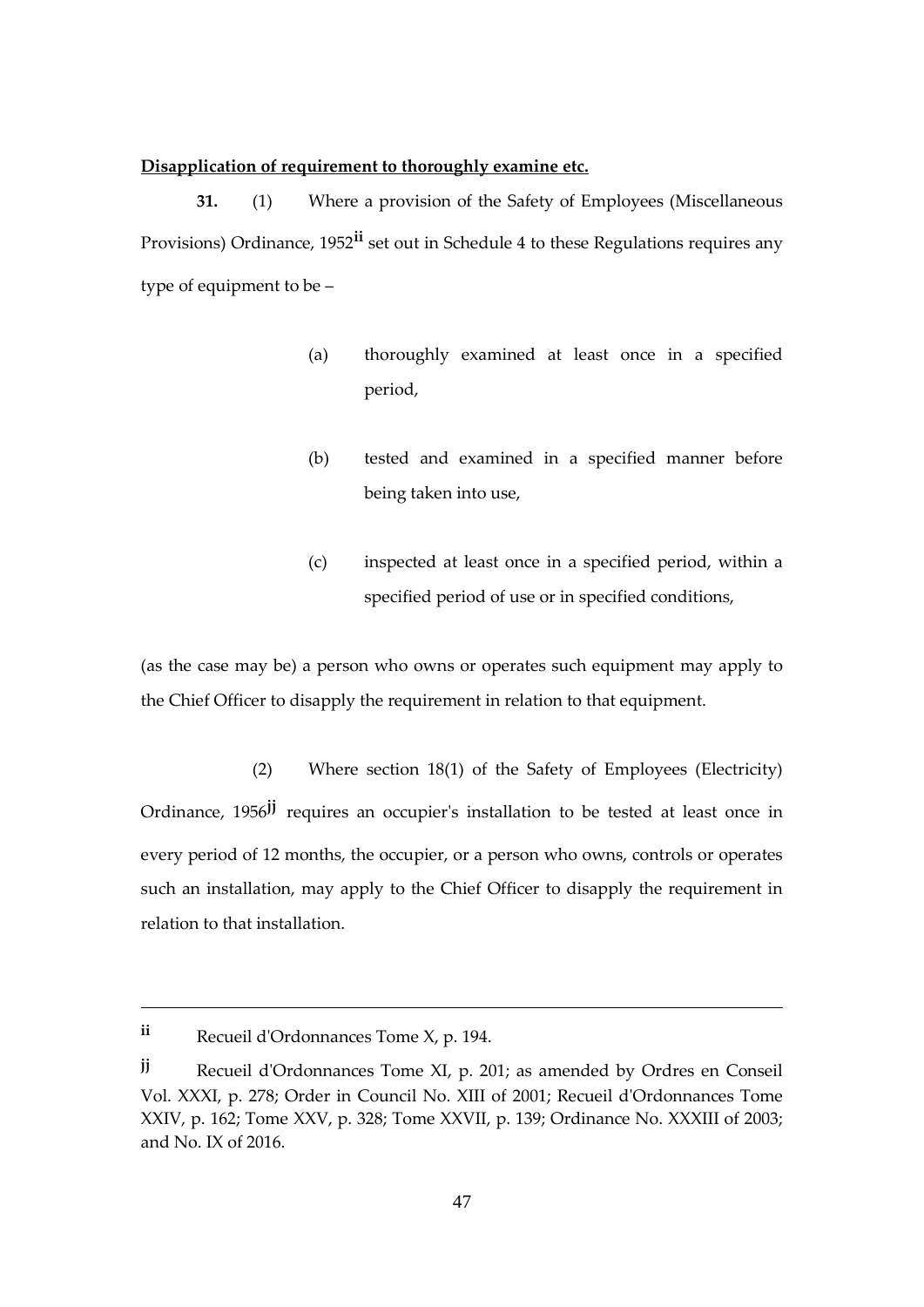(3) Where section 36(3) of the Health and Safety (Gas) (Guernsey) Ordinance, 2006**kk** requires a gas appliance and flue to be checked for safety at least once in any 12 month period, the landlord or any agent of the landlord may apply to the Chief Officer to disapply the requirement in relation to that gas appliance and flue.

(4) An application under paragraph (1), (2) or (3) may be made in writing and, for the avoidance of doubt, this includes by electronic means.

(5) On an application made under paragraph (1), (2) or (3), the Chief Officer may disapply that requirement by granting a certificate to that person, where the Chief Officer is of the opinion that the disapplication will not prejudice the safety of –

- (a) any person operating the equipment, occupier's installation or gas appliance and flue (as the case may be), and
- (b) any other person likely to be affected by the operation of the equipment, occupier's installation or gas appliance and flue (as the case may be).
- (6) A certificate granted under paragraph (5) shall be in writing
- and –

<u>.</u>

- (a) may only disapply the requirement for a period stated in the certificate which may not exceed 30 days, and
- **kk** Ordinance No. XIV of 2006; as amended by Ordinance No. IX of 2016.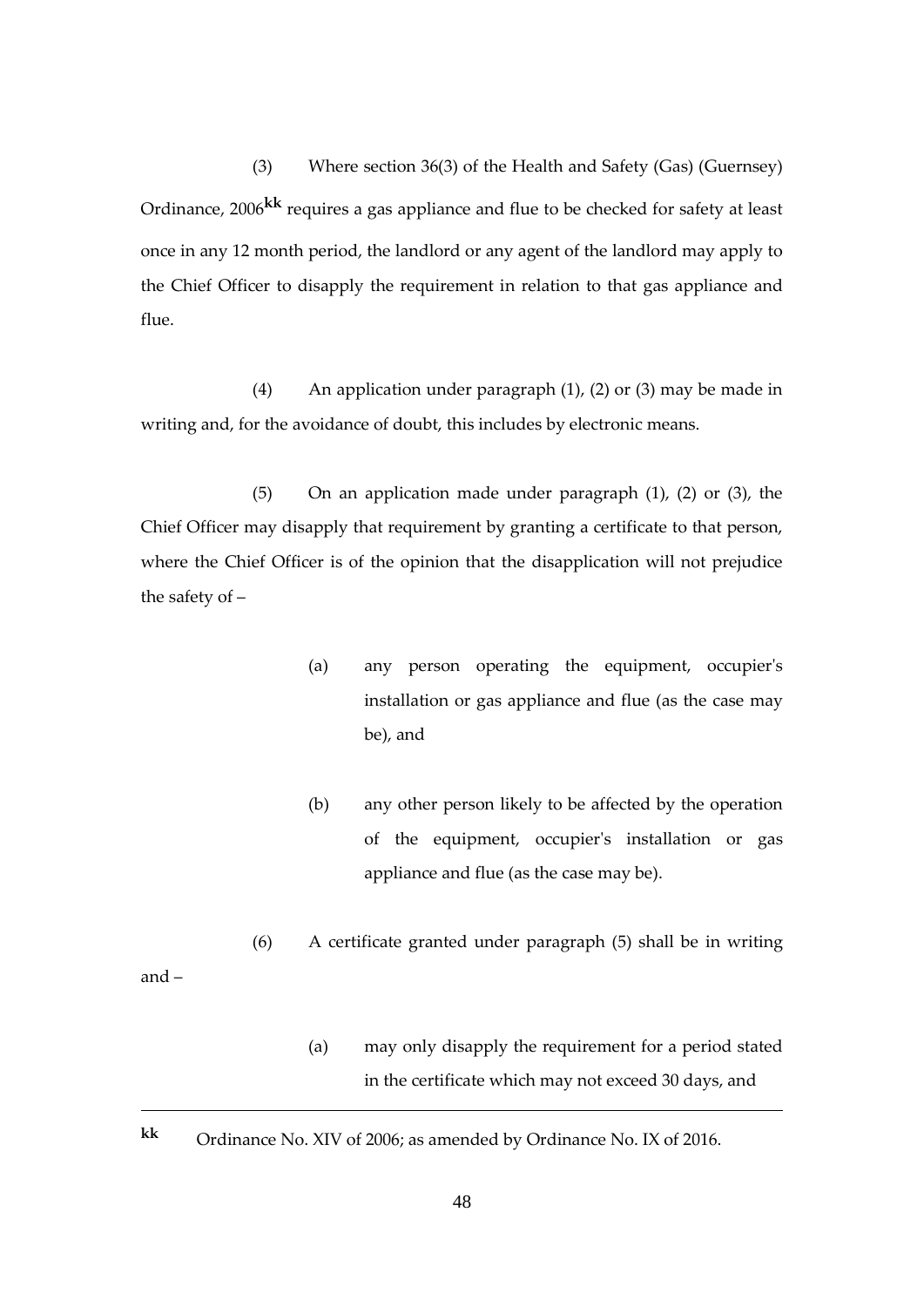(b) may be revoked by the Chief Officer prior to the expiry of the certificate where that Officer is satisfied that it is no longer necessary.

(7) For the avoidance of doubt, where a certificate has been granted under paragraph (5), no criminal or civil proceedings may be instituted for contravention of any requirement set out in or under any enactment set out in any of paragraphs (1), (2) or (3) against any person in relation to the equipment, occupier's installation or gas appliance and flue (as the case may be) subject to the certificate.

(8) Nothing in this regulation exempts the person subject to any requirement set out in or under any enactment set out in any of paragraphs (1), (2) or (3) from any other health and safety requirement, and especially (but not limited to) the requirement to keep the equipment, occupier's installation or gas appliance and flue (as the case may be) in a safe condition and good working order.

## **Interpretation of this Part.**

<u>.</u>

- **32.** In this Part, **"the Chief Officer"**
	- (a) means the inspector appointed under section 15 of the Health and Safety at Work (General) (Guernsey) Ordinance, 1987**ll** for the time being holding the title "the Chief Health and Safety Officer", and

**ll** Recueil d'Ordonnances Tome XXIV, p. 162; as amended by Recueil d'Ordonnances Tome XXV, p. 328; Tome XXVII, p. 139; Ordinance No. XXXIII of 2003; No. LII of 2012; and No. IX of 2016.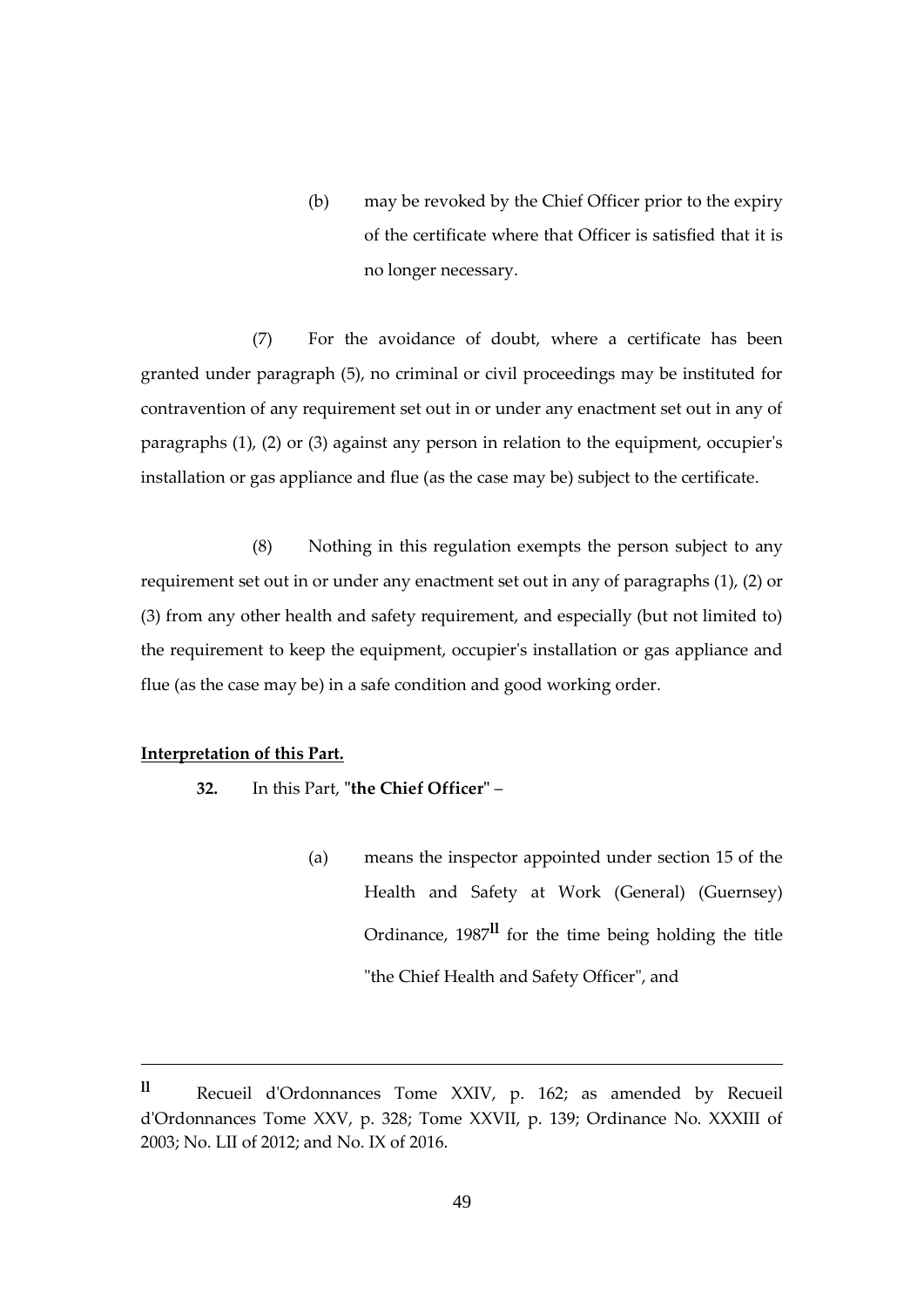(b) includes any inspector acting by or under the authority of the inspector mentioned in subparagraph (a).

#### PART VIII

### THE COURT OF APPEAL, AND THE REGISTRATION OF LEGISLATION

# **Court of Appeal.**

1

**33.** (1) For the purposes of section 5 (Oath of Office of Judge) of the Court of Appeal (Guernsey) Law, 1961**mm** (**"the Court of Appeal Law"**), the Royal Court may be constituted by the Bailiff sitting alone.

(2) Section 7 (Venue) of the Court of Appeal Law is disapplied.

(3) The Court of Appeal may sit for the hearing of appeals in or outside the Bailiwick.

(4) For the avoidance of doubt, the Bailiff or presiding judge may give directions as to how the proceedings of the Court of Appeal shall be conducted, including (but not limited to) a direction that the proceedings, or part thereof, shall be conducted by way of telephone, live television link or any other means of telecommunications or electronic communications.

## **Entry of Orders in Council etc. on the Register of the Island.**

**34.** For the avoidance of doubt, the Bailiff sitting alone may enter Orders of Her Majesty in Council and other instruments on the Register of the Island.

**mm** Ordres en Conseil Vol. XVIII, p. 315; there are amendments not relevant to these Regulations.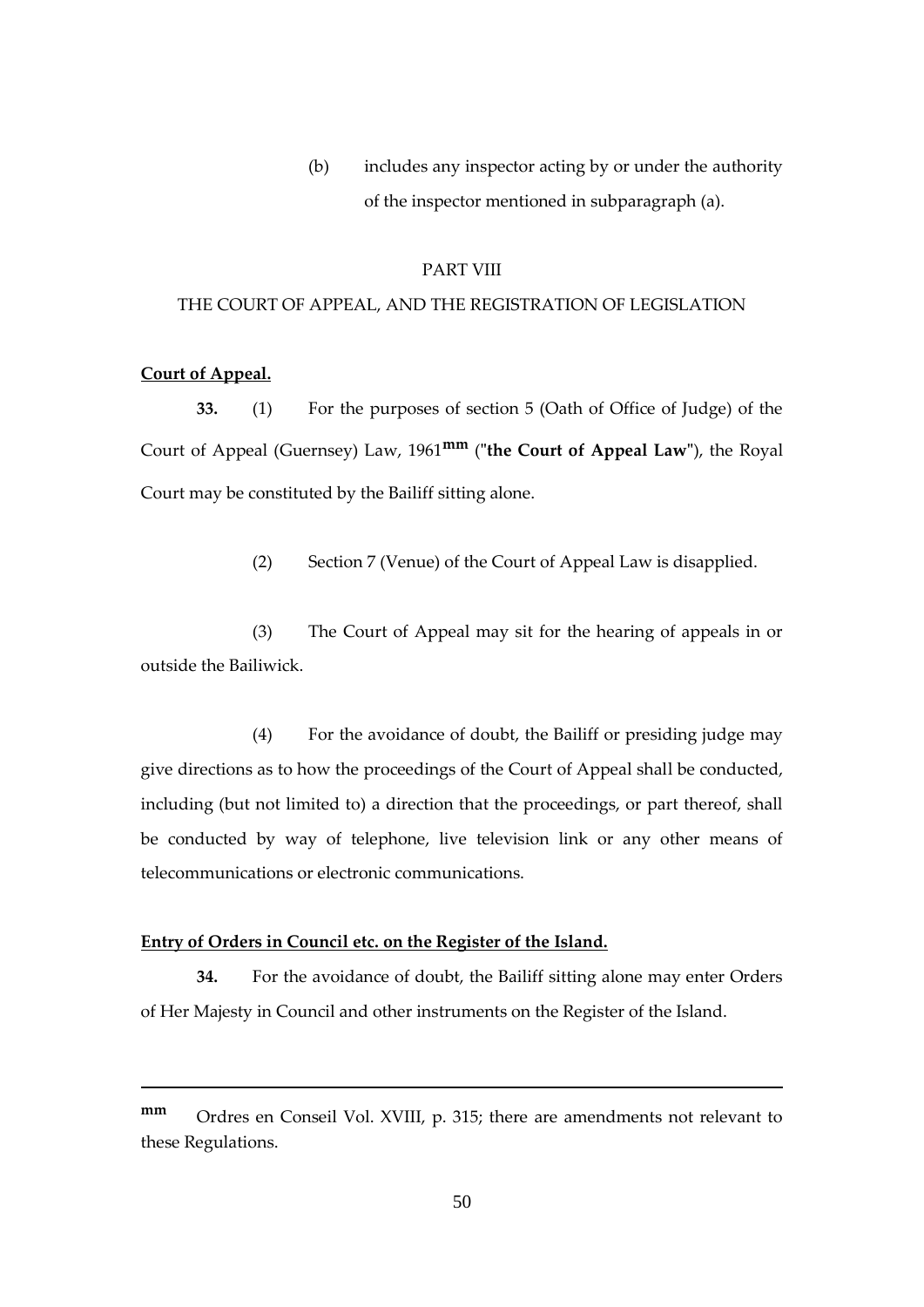## PART IX

# **SCHOOLS**

## **Power of Medical Officer of Health to close schools.**

**35.** (1) The powers of the Medical Officer of Health under Article VIII(8) of the Public Health Ordinance, 1936**nn**, to require measures to be taken by any school in order to prevent the spread of infection, shall apply in respect of Sark.

(2) For the avoidance of doubt, the measures that the Medical Officer of Health may require to be taken under the above enactment (including as it applies in Sark under paragraph (1)) include, but are not limited to, the immediate closure, partial closure, or closure subject to conditions, of any school for any period.

#### PART X

# STATES OF DELIBERATION, STATES OF ALDERNEY AND CHIEF PLEAS OF SARK

#### *States of Deliberation*

#### **Modification of the Reform Law.**

**36.** (1) The Reform (Guernsey) Law, 1948 shall apply as if modified as

follows.

1

**nn** Recueil d'Ordonnances Tome VIII, p. 315; amended by Ordres en Conseil Vol. XXXI, p. 278; Order in Council No. XIV of 2012; No. VI of 2015; Recueil d'Ordonnances Tome X, pp. 35 and 61; Tome XIII, p. 264; Tome XV, p. 239; Tome XV, p. 387; Tome XIX, p. 91; Tome XX, p. 163; Tome XXIII, p. 427; Tome XXVIII, p. 80; Ordinance No. XXXIII of 2003; No. XXXVIII of 2006; No. XLI of 2010; No. XLII of 2014; Nos. IX and XXI of 2016. This Ordinance is applied to the Island of Alderney by the Alderney (Application of Legislation) Ordinance, 1948 and to the Islands of Herm and Jethou by the Public Health (Amendment) Ordinance, 1963.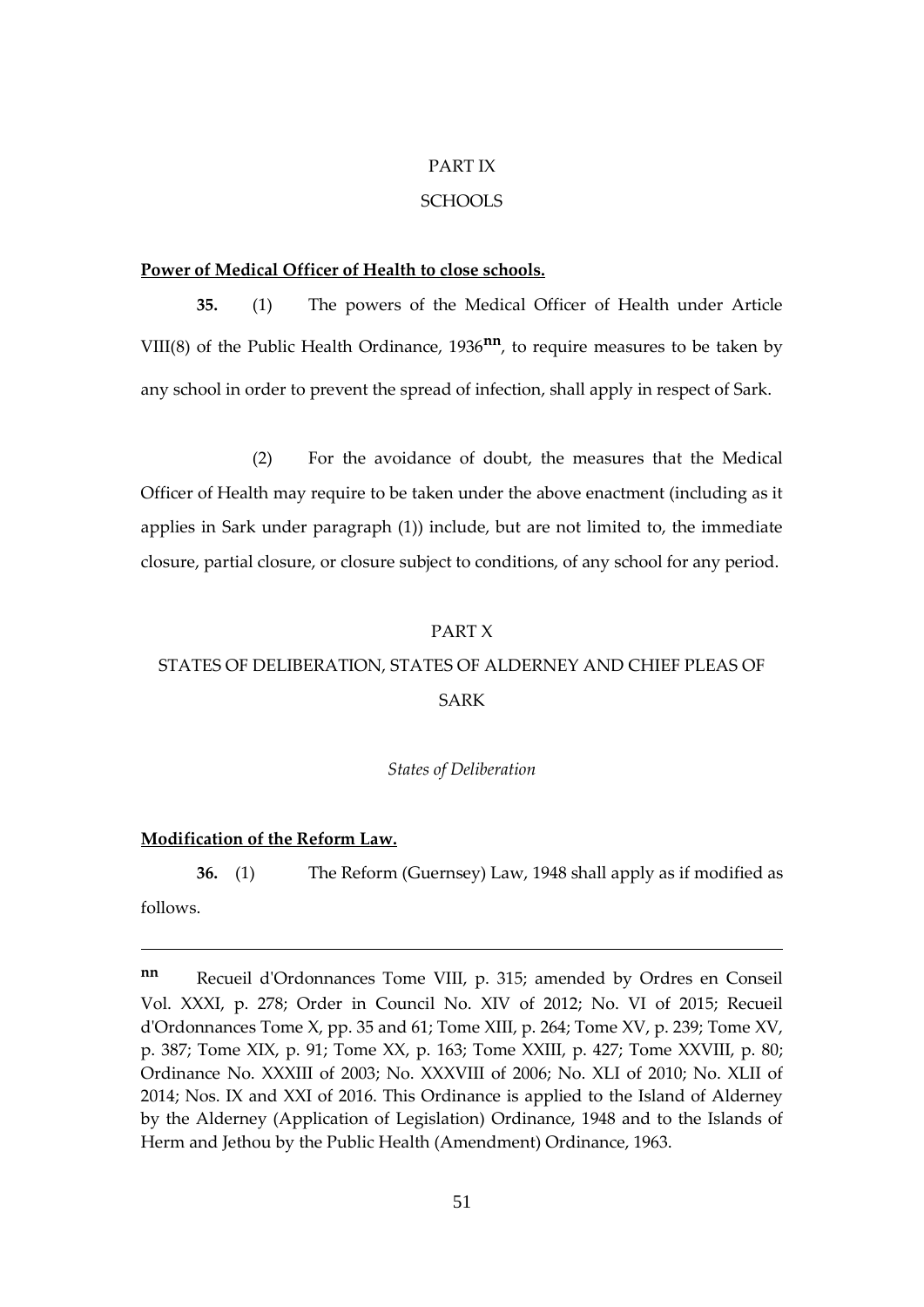(2) Insert the following Article immediately after Article 3 –

#### "**Remote meetings of the States of Deliberation.**

**3A.** (1) The States of Deliberation may meet remotely.

(2) A Member shall be treated for all purposes as present at a remote meeting of the States of Deliberation (including, but not limited to, the purpose of forming a Quorum of the States of Deliberation in accordance with Article 3) if, by means of electronic communications or telecommunications or otherwise –

- (a) the Member has declared that he or she is present, and
- (b) (in the case of a Member other than the Bailiff) the Presiding Officer has declared that the Member shall be treated as present.

(3) The States' Assembly & Constitution Committee may make Rules of Procedure governing remote meetings of the States of Deliberation, including but not limited to provision supplementing paragraph (2), and provision applying (with or without modification) Rules of Procedure applicable in relation to assemblies of the States of Deliberation under Article 7; and Article 7 shall be construed accordingly.

(4) For the avoidance of doubt, and without prejudice to paragraph (3), the States of Deliberation may –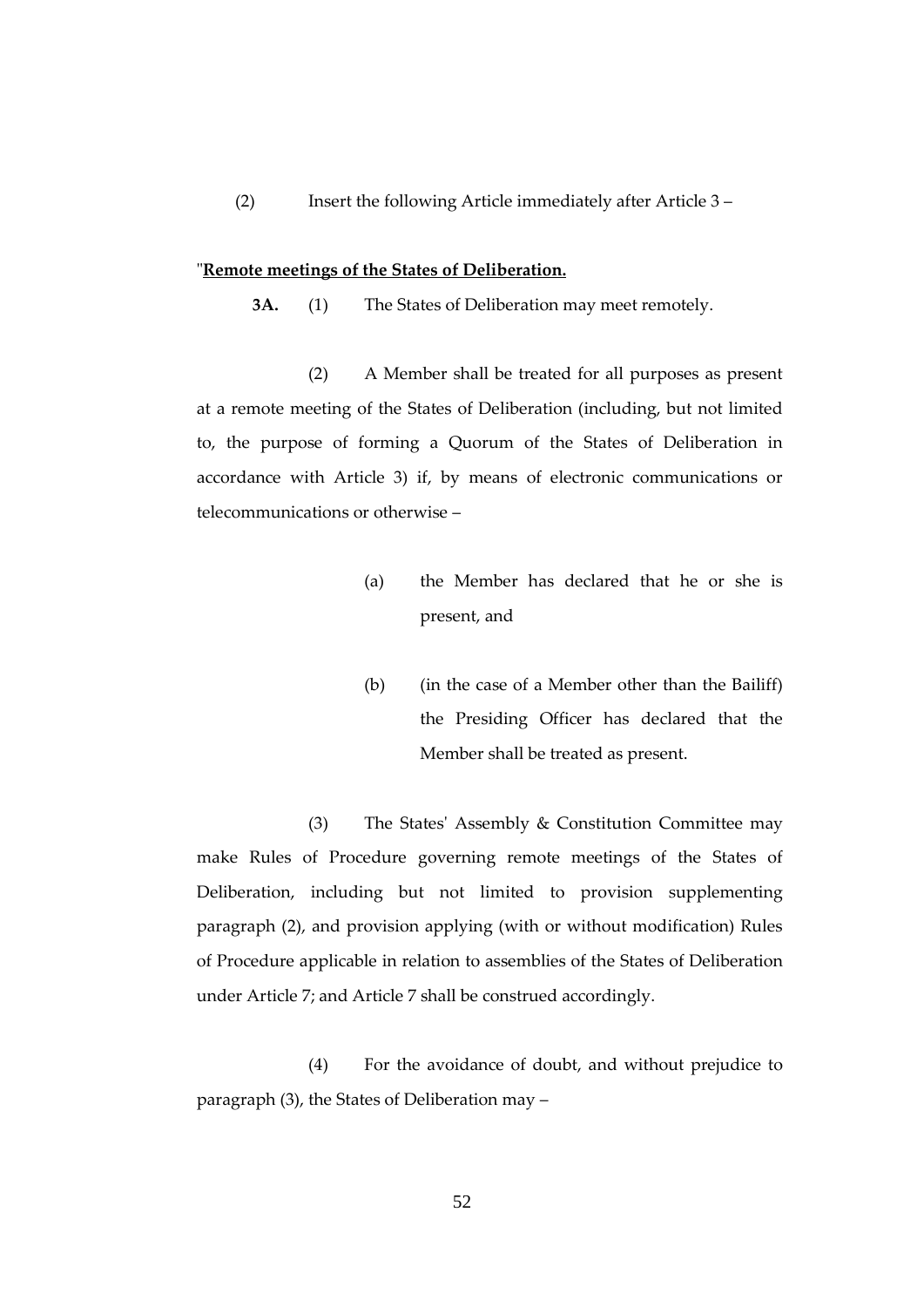- (a) prescribe Rules of Procedure governing remote meetings of the States, and
- (b) (whether meeting remotely or otherwise) resolve to amend, or revoke, Rules of Procedure made by the States' Assembly & Constitution Committee under paragraph (3).

(5) For the purpose of this Article, a meeting of the States of Deliberation is a remote meeting if Members communicate and (in the case of voting Members) vote during the meeting solely, or primarily, by means of electronic communications or telecommunications.".

 (3) In Article 26(2), Article 30(2), and in Article 29 each time it appears, for "2020" substitute "2021".

## **Disapplication of section 1 of the States Reform (Guernsey) Law, 2015.**

**37.** Section 1 of the States Reform (Guernsey) Law, 2015 is disapplied.

# *States of Alderney*

# **Modification of the Government of Alderney Law.**

1

**38.** The Government of Alderney Law, 2004**oo** shall apply as if modified by the insertion of the following Part after Part IV –

**oo** Order in Council No. III of 2005; amended by No. XXII of 2010; No. XI of 2012; No. V of 2014; and Alderney Ordinance No. IX of 2016.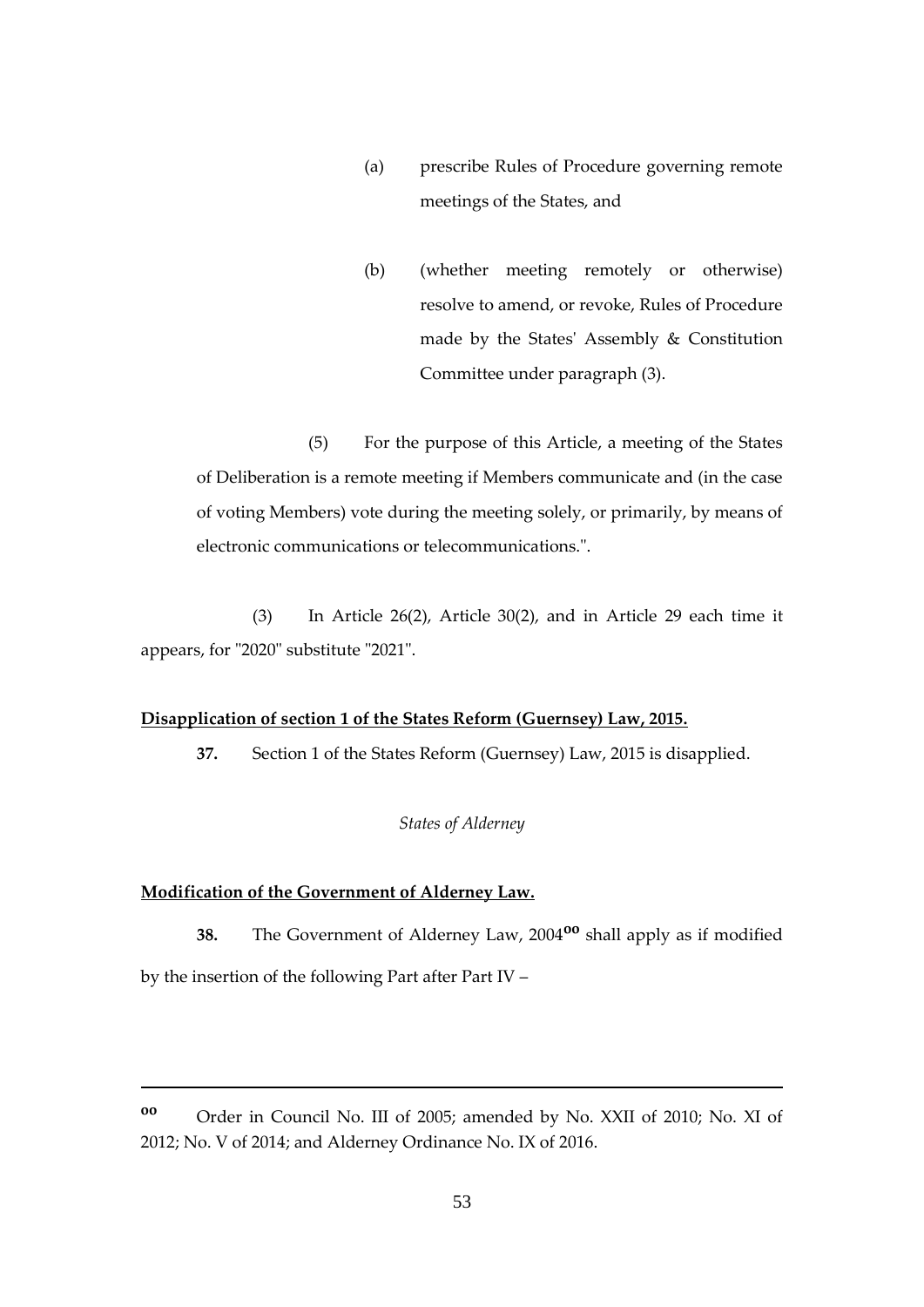#### PART IVA

## EMERGENCY PROCEDURES

# **Application.**

**55A.** (1) This Part shall apply only in the circumstances set out in subsection (2) and despite any other provisions of or under this Law.

(2) The circumstances are that the President has made a determination, upon representations from the Civil Contingencies Authority, in the light of circumstances prevailing in Alderney in relation to Severe Acute Respiratory Syndrome Coronavirus 2, which make it appropriate for this Part to apply.

(3) This Part shall cease to apply if the President makes a further determination, upon representations from the Civil Contingencies Authority in the light of circumstances prevailing in Alderney in relation to Severe Acute Respiratory Syndrome Coronavirus 2, that it is appropriate for it to cease to apply.

# **People's Meetings.**

**55B.** (1) A people's meeting need not be held under section 42 before a meeting of the States and subsection (2) shall apply to that States' meeting if a people's meeting has not been so held.

(2) After the reading of each item in the Billet d'État, the President shall call upon a member of the States to provide a report summarising relevant comments made in writing by members of the public in response to the publication of the Billet d'État under section 41 (**"the report"**); and Rules 9(1), 11 and 12 of the States of Alderney Rules of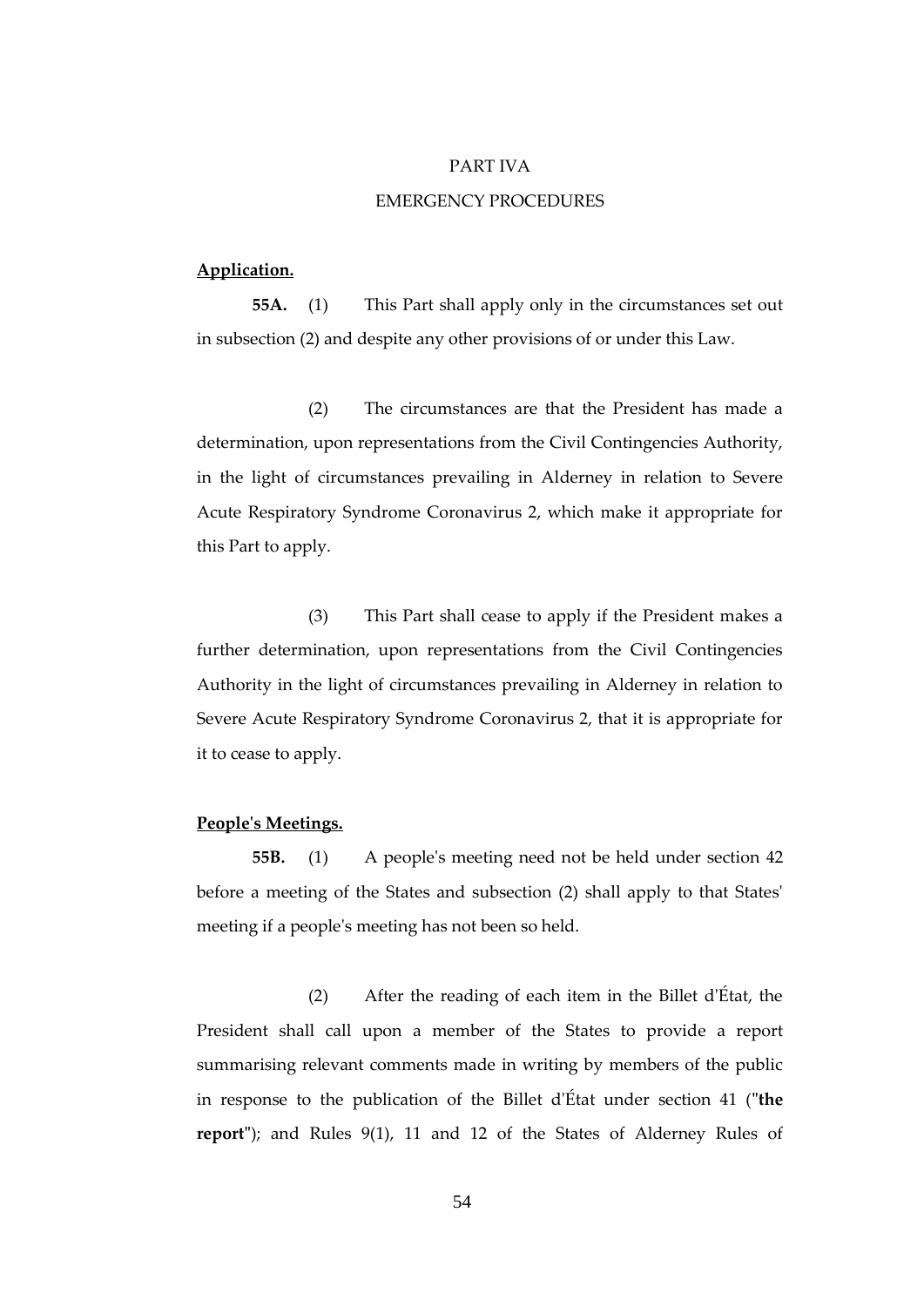Procedure, shall apply as follows –

- (a) the last sentence of Rule 9(1) shall apply as if it referred to that member reporting the numbers and composition of people who had made such comments in writing, and
- (b) Rules 11 and 12 shall apply as if they referred to that member and the report.

#### **Public Attendance at meetings of the States.**

**55C.** States meetings need not be open to the public.

## **Remote Meetings of the States.**

**55D.** (1) The States may meet remotely.

(2) A member of the States, the Greffier or the person presiding in the States shall be treated for all purposes of or under this Law as present in a remote meeting of the States (including, but not limited to, the purpose of forming a quorum in accordance with section 45(3) or 55F) if, by means of electronic communications or telecommunications or otherwise –

- (a) the member, the Greffier or the person presiding, as the case may be, has declared that he or she is present, and
- (b) in the case of a member of the States or the Greffier, the person presiding has declared that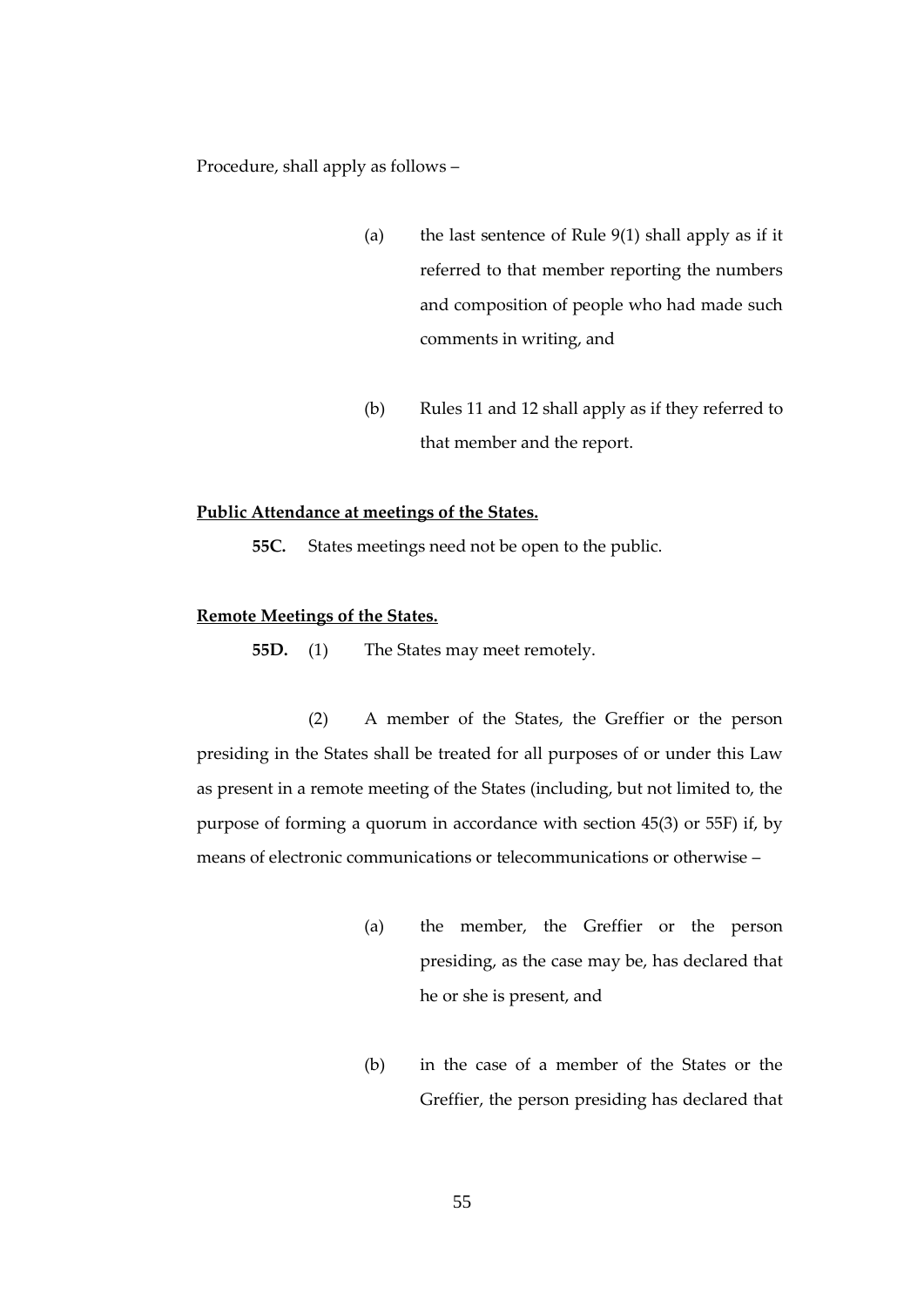the member or the Greffier, as the case may be, shall be treated as present,

except where a member of the States is required to leave the remote meeting in accordance with any provision of or under this Law.

(3) For the purposes of this section, a meeting of the States is a remote meeting if members of the States and the person presiding communicate and vote during the meeting solely, or primarily, by means of electronic communications or telecommunications.

#### **Proxy voting at meetings of the States.**

**55E.** (1) The President may prescribe certain reasons for absence (**"Authorised Absence"**) from a meeting of the States, which shall entitle a member of the States (**"first member"**) to arrange for the first member's vote to be cast by another member acting as proxy if the first member's circumstances require the first member to take an Authorised Absence from a meeting of the States.

(2) The President shall make directions as to the manner in which proxy arrangements under subsection (1) shall operate in relation to an Authorised Absence.

(3) Despite section 55D(2), reasons for an Authorised Absence may include where a member is absent for only part of a meeting of the States because it is necessary or expedient for the purposes of other States business or a member is unable to vote remotely due to a failure in telecommunications, electronic communications or other means of communication.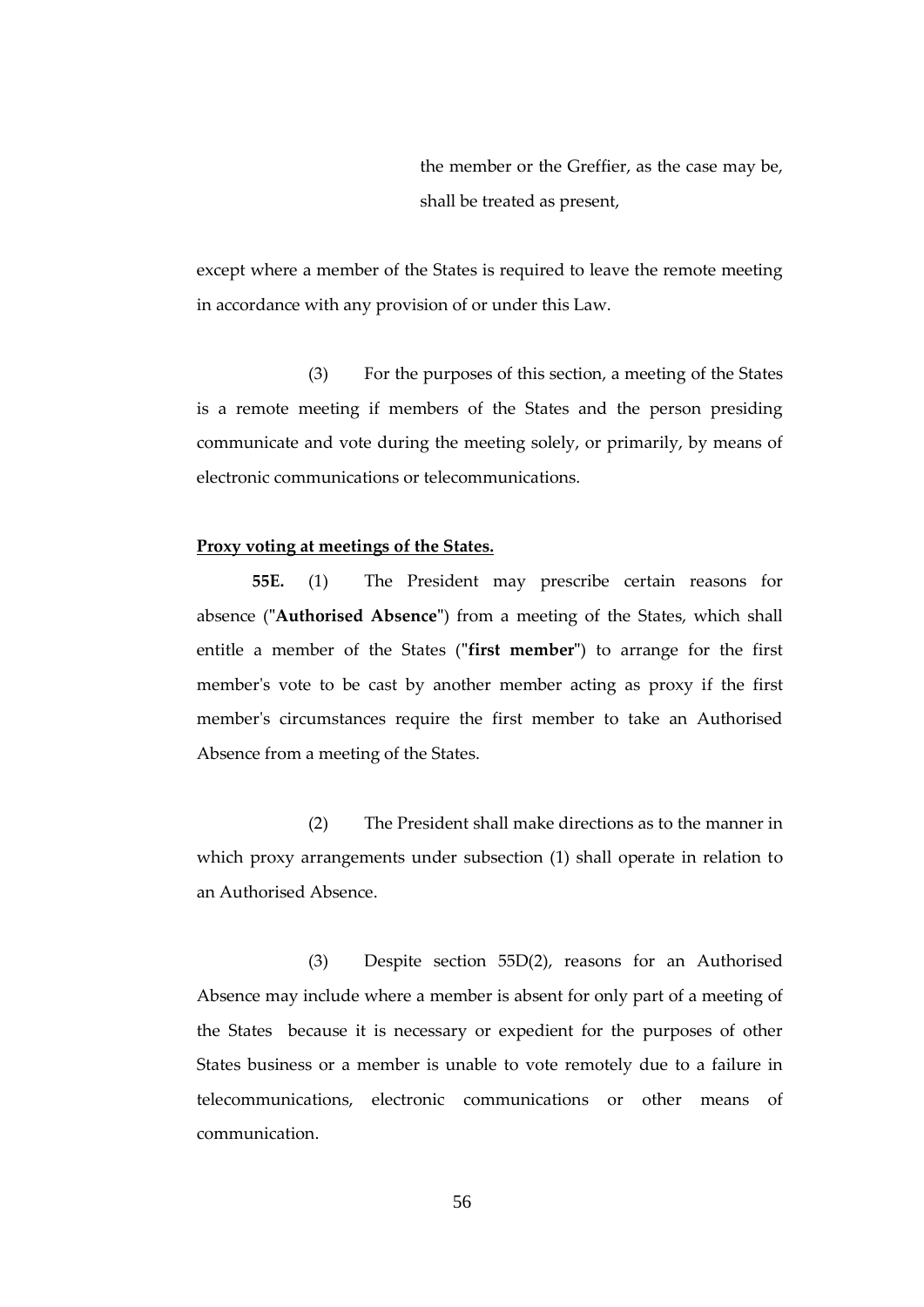# **Quorum at a meeting of the States.**

**55F.** (1) The quorum at a meeting of the States is a minimum of 5 States members holding office at the time of the meeting in addition to the person presiding at that meeting.

(2) Subsection (1) does not affect the provisions of section 45(3) in relation to resolutions of the States to the extent that their implementation would require the amendment of this Law.

#### **New procedures applying to remote meetings of the States.**

**55G.** (1) The following procedures shall apply where the States meet remotely.

(2) The Greffier shall make arrangements to enable a member of the States who is absent at the start of a day on which there is a meeting of the States to declare that the member –

- (a) is present,
- (b) intends to follow proceedings, and
- (c) is able to vote by means of electronic communications, telecommunications or otherwise on that day.

(3) The Greffier shall inform the person presiding at the meeting of the States of the name of each member of the States who has made a declaration under subsection (2) and, the person presiding shall state that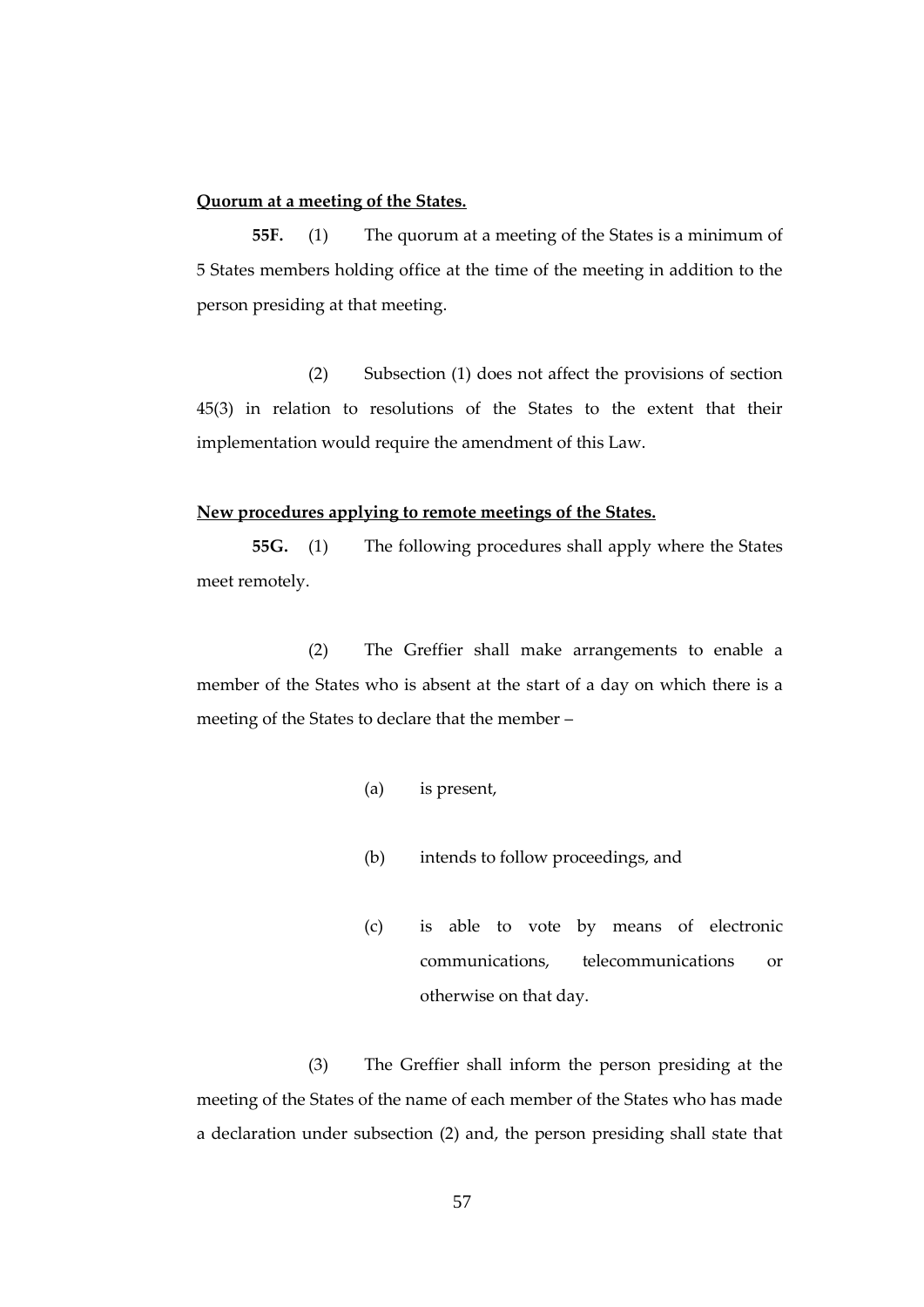those members are present and instruct the Greffier to keep a record of that fact in the Official Report.

(4) Arrangements made by the Greffier shall include arrangements for members to make a declaration under subsection (2) after proceedings of the States have started; and the President may admit such a member to the remote meeting at any time.

# **Modifications to the States of Alderney Rules of Procedure for remote meetings of the States.**

**55H.** (1) The States of Alderney Rules of Procedure shall apply to remote meetings of the States with the following modifications.

(2) Rules  $8(2)$  and  $9(3)$  shall not apply.

(3) Rule 8(4) and the last sentence of Rule 8(5) shall apply as if each reference to "to withdraw from the precincts of the States" read "to leave the remote meeting of the States".

(4) Rule 16 shall apply as if "rising and" read "notifying the President by electronic communications or telecommunications".

# **Power of Policy and Finance Committee to prescribe further rules of procedure in relation to remote meetings of the States.**

**55I.** (1) The Policy and Finance Committee may make rules of procedure applicable to remote meetings of the States supplementing relevant provisions of this Part and provision applying further modifications, for the purpose of such meetings, to the States of Alderney Rules of Procedure and any other rules of procedure relating to meetings of the States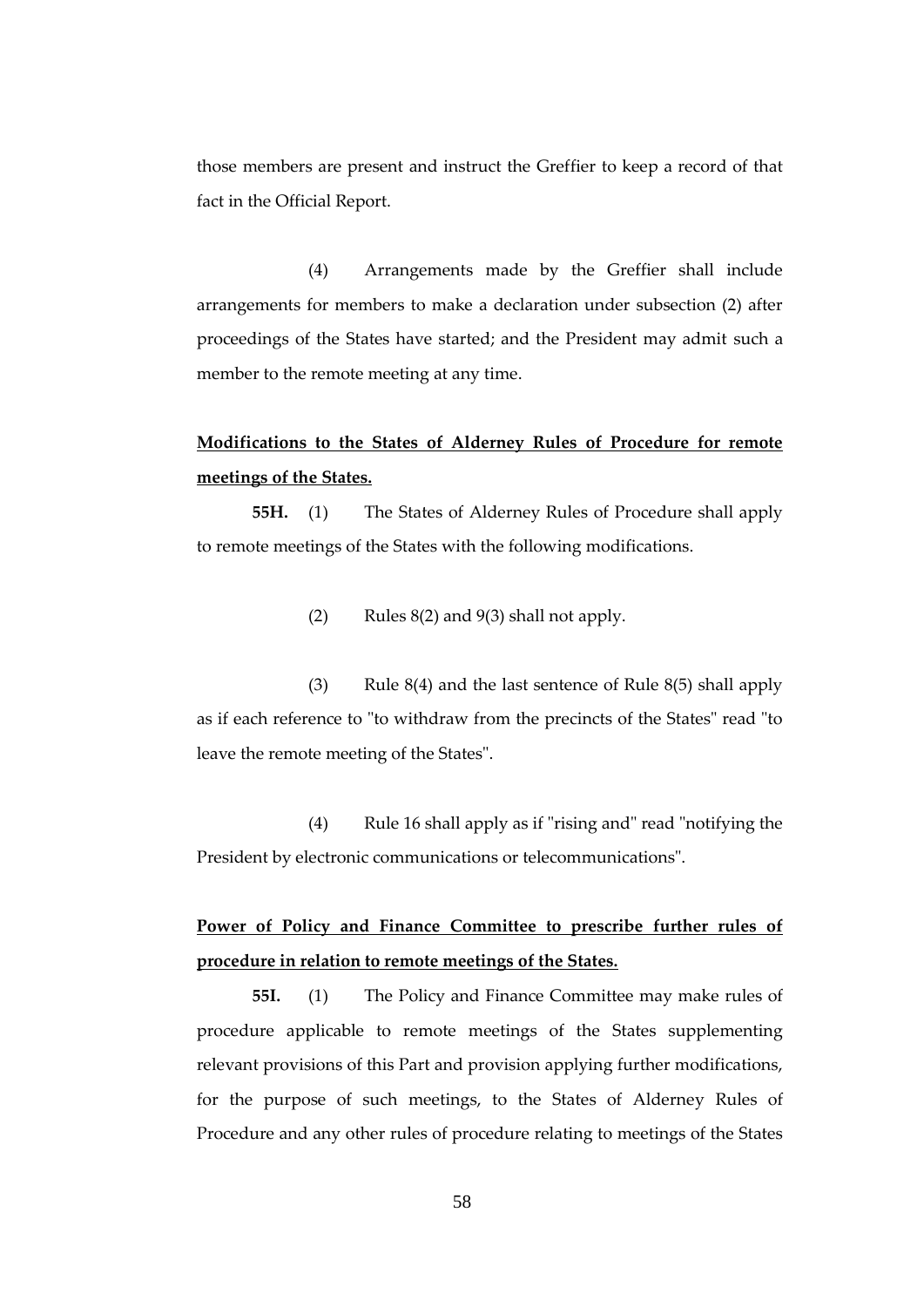prescribed under section 45; and section 45 shall be construed accordingly.

(2) For the avoidance of doubt, and without prejudice to subsection (1), the States may –

- (a) prescribe rules of procedure applicable to remote meetings of the States, and
- (b) (whether meeting remotely or otherwise) resolve to amend, or revoke, rules of procedure prescribed by the Policy and Finance Committee under subsection (1).

## **Meetings of committees.**

**55J.** (1) A member of a committee of the States or the Chief Executive acting as clerk of the committee, who is in communication with other members of the committee by telephone, live television link or any other means of telecommunications or electronic communications, so that each member of the committee can hear or read what is said or communicated by each of the others, is deemed, subject to subsection (2), to be present in person for all purposes relating to a meeting of that committee including calculating the quorum at the meeting under subsection (5).

(2) In the event that a means of communication referred to in subsection (1) fails, is corrupted or the person presiding at the meeting in accordance with section 50(3) (**"person presiding"**) considers that confidentiality is compromised, the person presiding shall have the discretion to determine at any time during the course of the meeting that the member, or the Chief Executive acting as clerk of the committee, who is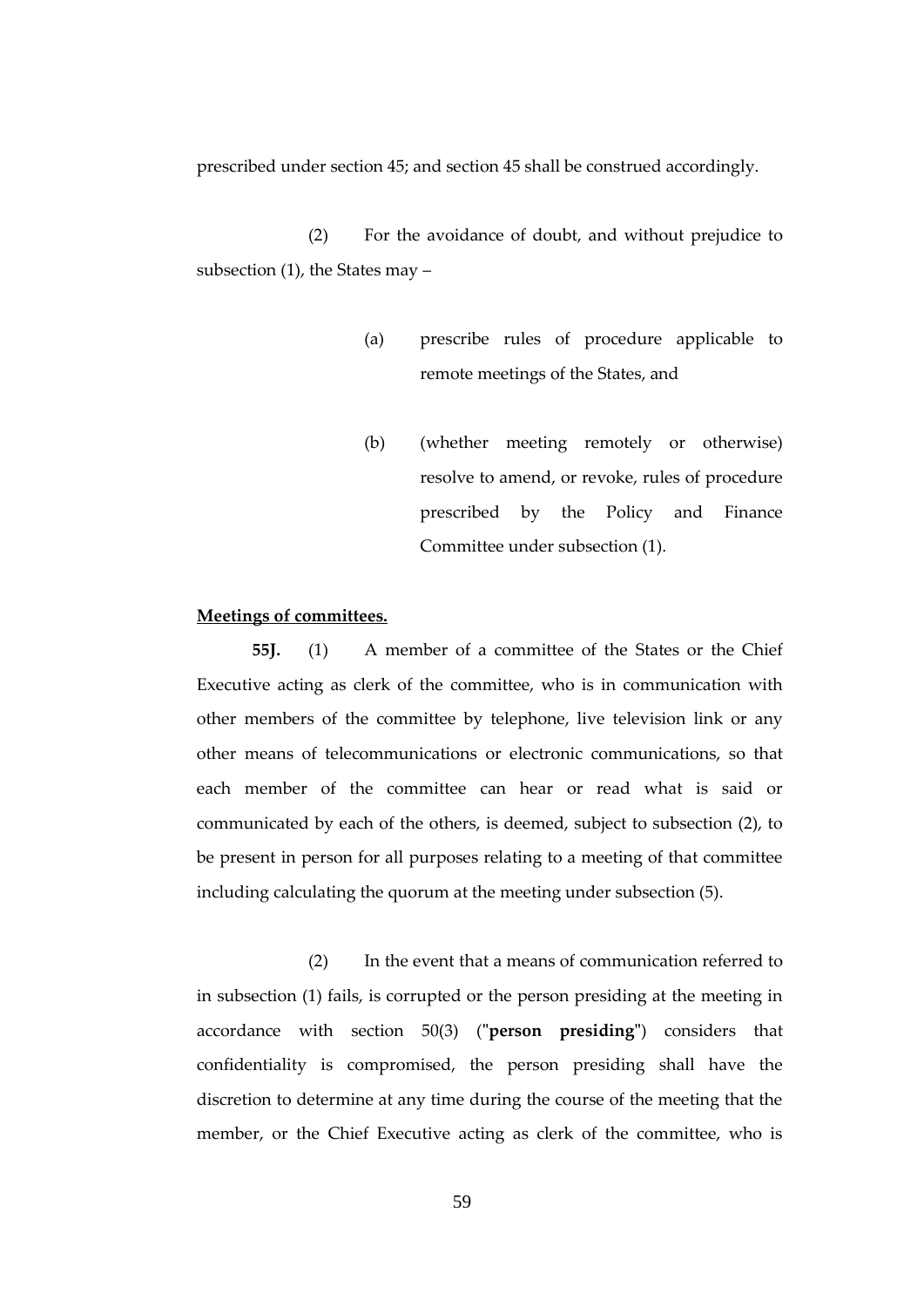affected by that failure, corruption or compromising of confidentiality is no longer deemed to be present in person at the meeting.

(3) For the avoidance of doubt, a determination under subsection (2) does not affect the validity of the proceedings of the committee for any purpose prior to the making of that determination.

(4) The reference to the "Chief Executive acting as clerk of the committee" includes any person appointed as the Secretary of the Committee or a person acting in that person's stead as referred to in rule 7 of the Rules of Procedure for States' Committees.

(5) The quorum at a meeting of a committee of the States is one half (or the nearest number above one half) of the number of members of the Committee including the person presiding.

#### **Interpretation of Part IVA.**

**55K.** In this Part, unless the context requires otherwise –

**"Civil Contingencies Authority"** means the body of that name established under section 1 of the Civil Contingencies (Bailiwick of Guernsey) Law, 2012,

**"Official Report"** means the Official Report of the States of the Island of Alderney, also known as "Hansard",

**"Rules of Procedure for States Committees"** means the States of Alderney Rules of Procedure for States Committees made in August, 2005, and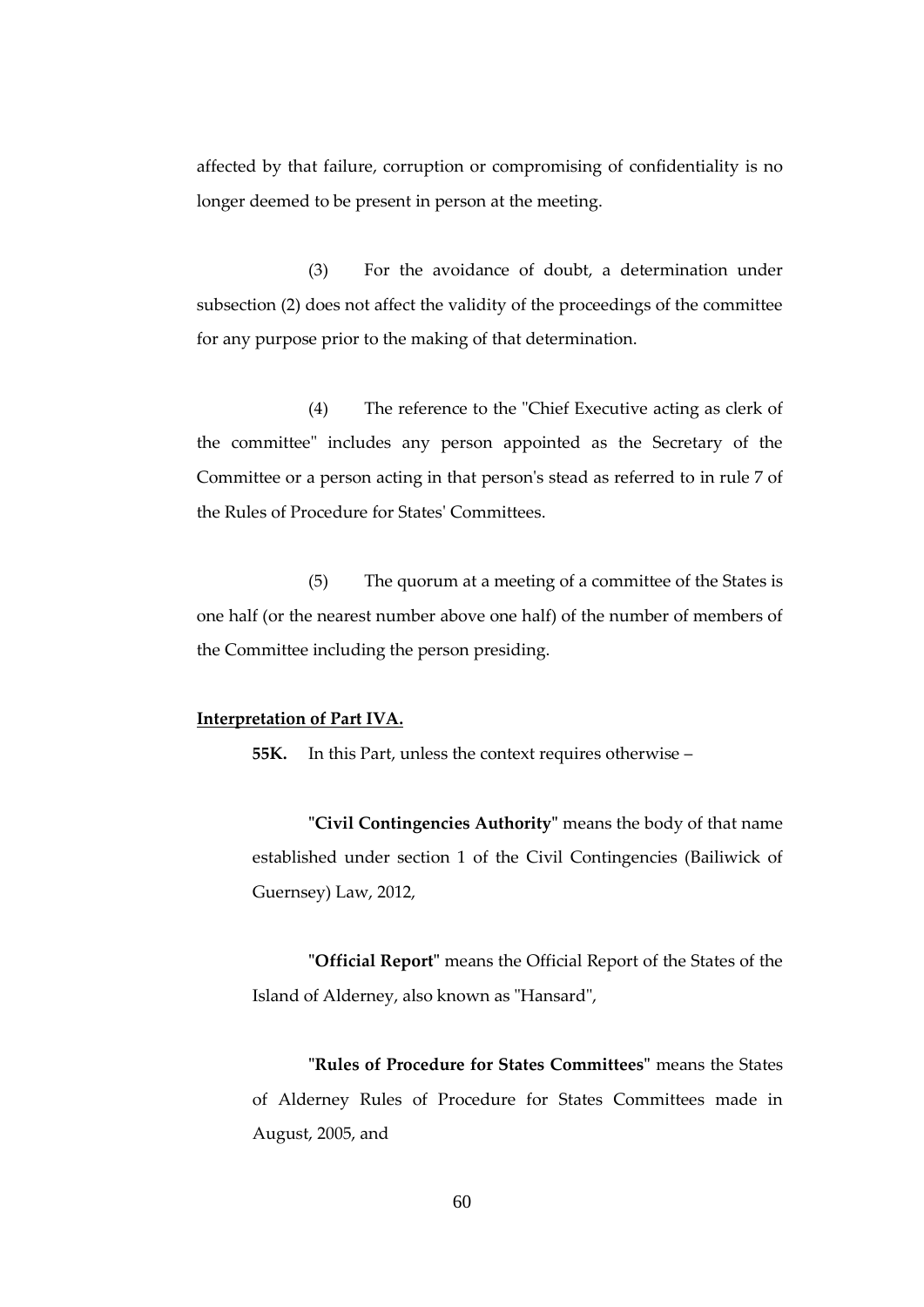# **"States of Alderney Rules of Procedure"** means the States of

Alderney Rules of Procedure made on 17<sup>th</sup> March, 2010.

*Chief Pleas of Sark*

# **Modification of the Sark Reform Law.**

**39.** (1) The Reform (Sark) Law, 2008**pp** shall apply as if modified as follows.

(2) After Part IV insert the following Part –

#### "PART IVA

#### EMERGENCY PROCEDURES

# **Application.**

1

**55A.** (1) This Part shall apply only in the circumstances set out in subsection (2) and despite any other provisions of or under this Law.

(2) The circumstances are that the Speaker has made a determination, upon representations from the Civil Contingencies Authority, in the light of circumstances prevailing in Sark in relation to Severe Acute Respiratory Syndrome Coronavirus 2, which make it appropriate for this Part to apply.

(3) This Part shall cease to apply if the Speaker makes a

**pp** Order in Council No. V of 2008; amended by No. XII of 2011; No. IX of 2016. There are other amendments not relevant to this provision.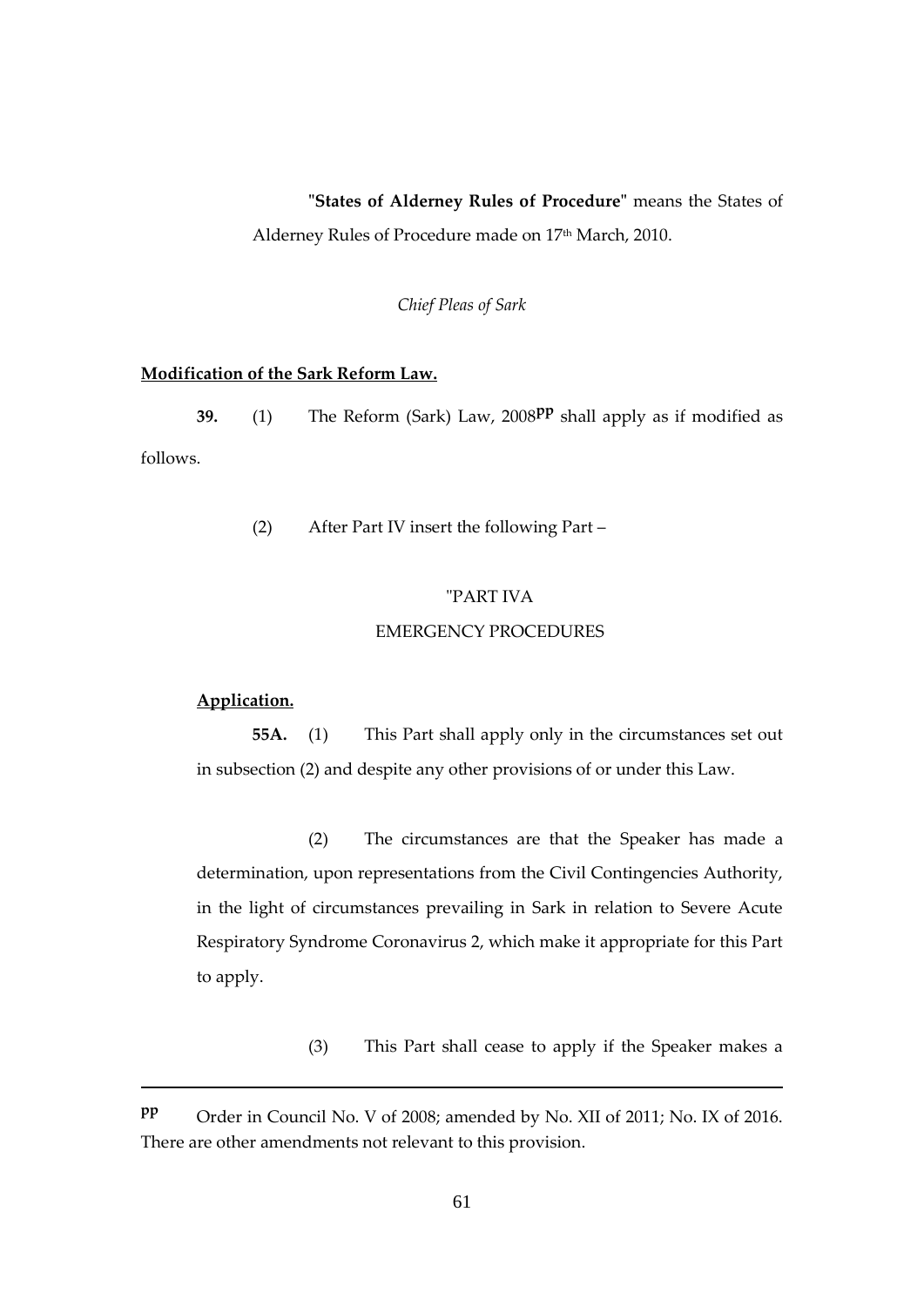further determination, upon representations from the Civil Contingencies Authority, in the light of circumstances prevailing in Sark in relation to Severe Acute Respiratory Syndrome Coronavirus 2, that it is appropriate for it to cease to apply.

#### **Public attendance at meetings of the Chief Pleas.**

**55B.** Meetings of the Chief Pleas need not be open to the public.

## **Remote meetings of the Chief Pleas.**

**55C.** (1) The Chief Pleas may meet remotely where the Speaker, upon representations from the Civil Contingencies Authority in the light of circumstances prevailing in Sark, considers that it might not be possible to convene or maintain a quorate physical meeting of the Chief Pleas.

(2) A member of the Chief Pleas, the Greffier, the Prévôt and the Treasurer shall be treated for all purposes as present at a remote meeting of the Chief Pleas (including, but not limited to, the purpose of forming a quorum in accordance with section 55F) if, by means of electronic communications or telecommunications or otherwise –

- (a) the member, the Greffier, the Prévôt or the Treasurer, as the case may be, has declared that he or she is present, and
- (b) in the case of a member other than the Speaker or other person presiding at the meeting (**"person presiding"**), and in the case of the Greffier, Prévôt or Treasurer, the person presiding has declared that the member,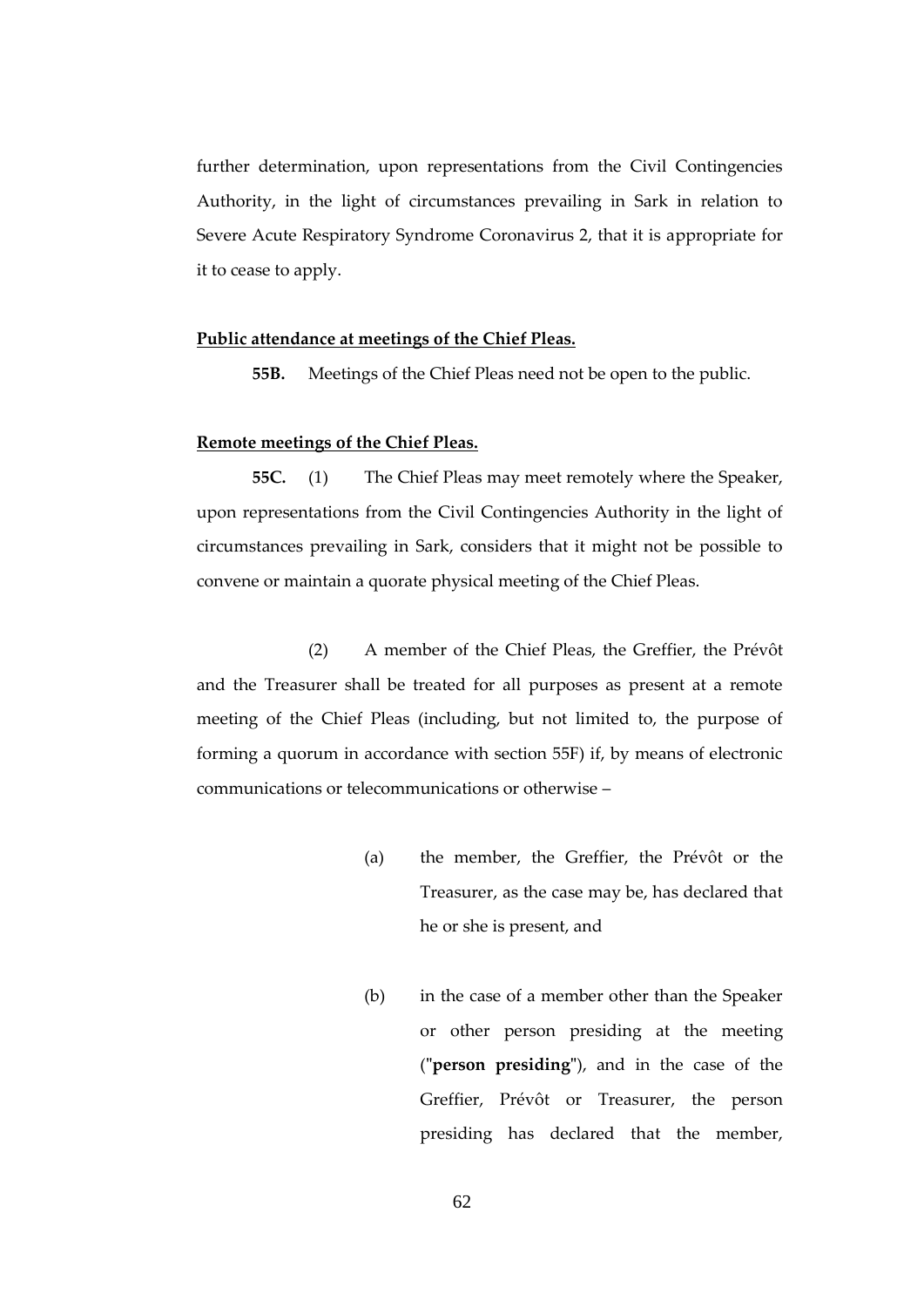Greffier, Prévôt or Treasurer, as the case may be, shall be treated as present.

(3) For the purposes of this section and section 55D, a meeting of the Chief Pleas is a remote meeting if members of the Chief Pleas, the Greffier, the Prévôt and the Treasurer communicate with one another and (in the case of Conseillers) vote during the meeting solely, or primarily, by means of electronic communications or telecommunications so that each can hear what is said or communicated by each of the others.

#### **Rules of procedure for remote meetings of the Chief Pleas.**

**55D.** (1) The Chief Pleas of Sark Rules of Procedure made on 2nd October, 2013 under section 36(1) (**"the Rules of Procedure"**) apply to remote meetings of the Chief Pleas subject to the provisions of this section.

(2) The Greffier must make arrangements to enable members of the Chief Pleas who are absent at the start of a day on which a remote meeting of the Chief Pleas takes place to declare that they are present at the meeting, that they intend to follow the proceedings of the Chief Pleas and that they are able to vote by means of electronic communications or telecommunications on that day.

(3) The Greffier must inform the Speaker of the names of every member who has made the declaration under subsection (2) and the Speaker must state that those persons are present and instruct the Greffier to record that fact in the Minutes.

(4) The following modifications to the Rules of Procedure shall apply to remote meetings –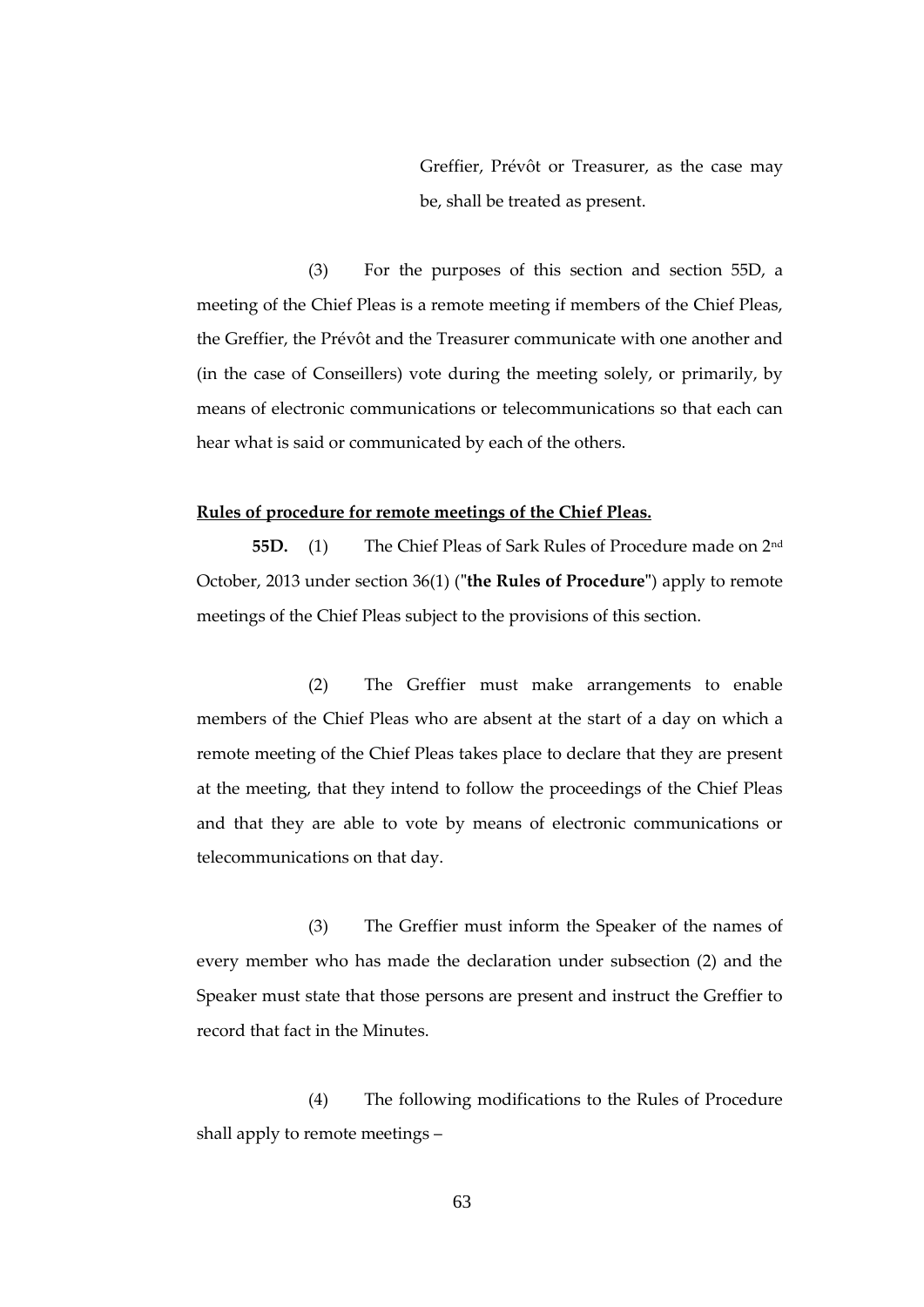- (a) rules 4(2), 11(2) and (6), 14(3) and 18(2) shall not apply,
- (b) in rule  $1 -$ 
	- (i) in paragraph (3), the words "the same place and" shall not apply,
	- (ii) in paragraph (4), for "placed in the official Island Notice Boxes" substitute "published on the official Sark Government Website and in such other form as the Speaker may determine", and the words "publicly available in paper form and" shall not apply,
- (c) in rule 12(2), the words "from the floor" shall not apply,
- (d) in rule  $14$ 
	- (i) in paragraph (1), for "written declaration, or any updated information, is submitted" substitute "declaration of interests, or updated information, is submitted to the Greffier, which may be submitted via electronic communications or telecommunications,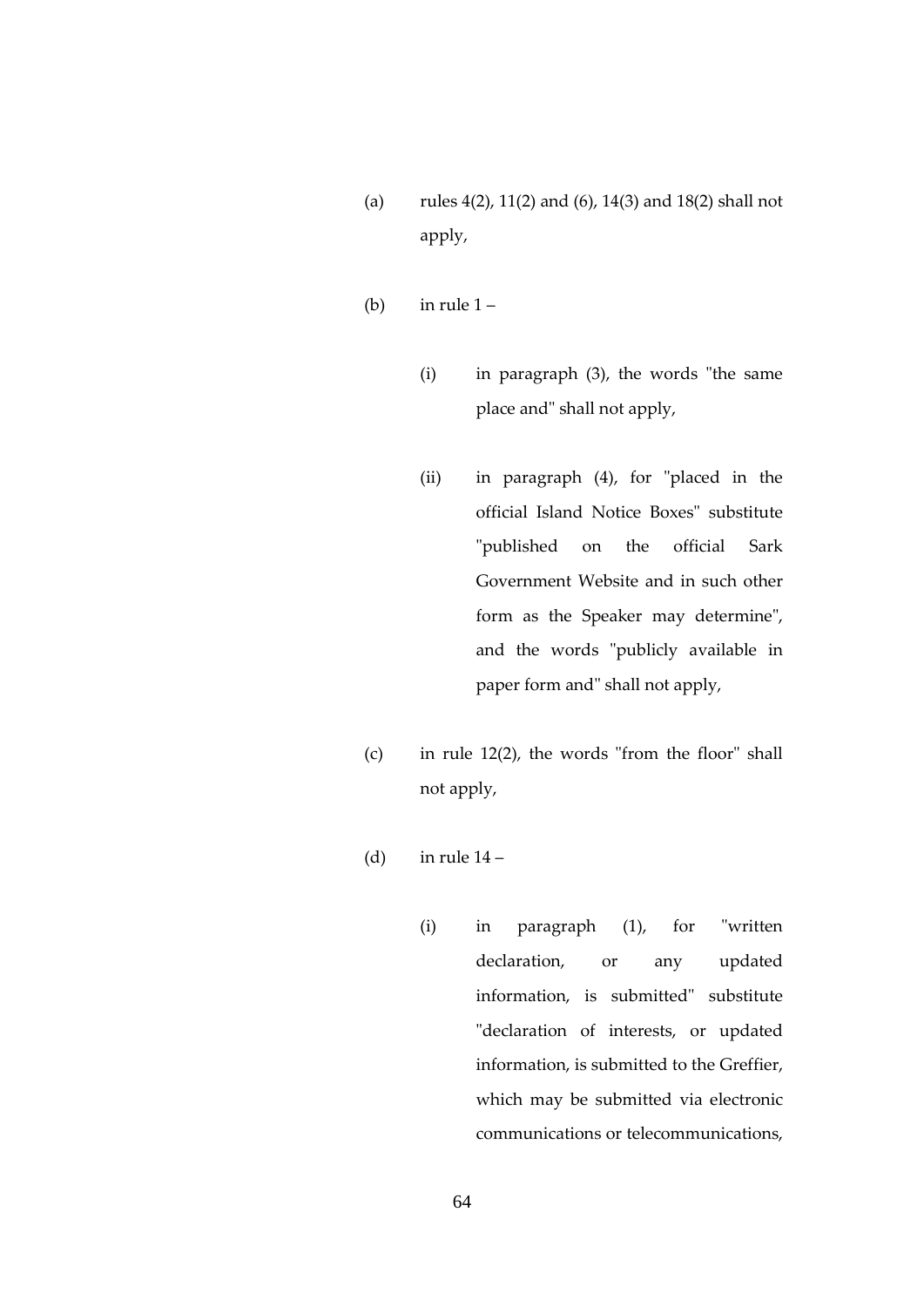and which declaration or updated information shall be communicated by the Greffier to the Speaker",

- (ii) in paragraph (2), for "declare his interest and withdraw from the Chamber during" substitute "declare his or her interest to the Speaker via electronic communications or telecommunications and take no part in",
- (iii) for paragraph (4), substitute "A Conseiller who has declared his or her interest in an issue and is taking no part in the consideration of that issue in accordance with paragraph (2) may, if so requested by any other Conseiller, contribute factual or technical information for the purpose of any general debate of the issue in question.",
- (e) in rule 17, add at the end "For the purposes of, and subject to, this rule, a Member may interrupt another Member by notifying the Greffier via electronic communications or telecommunications stating "Point of Order" or "Point of Correction", as the case may be, and waiting to be invited to speak by the Speaker",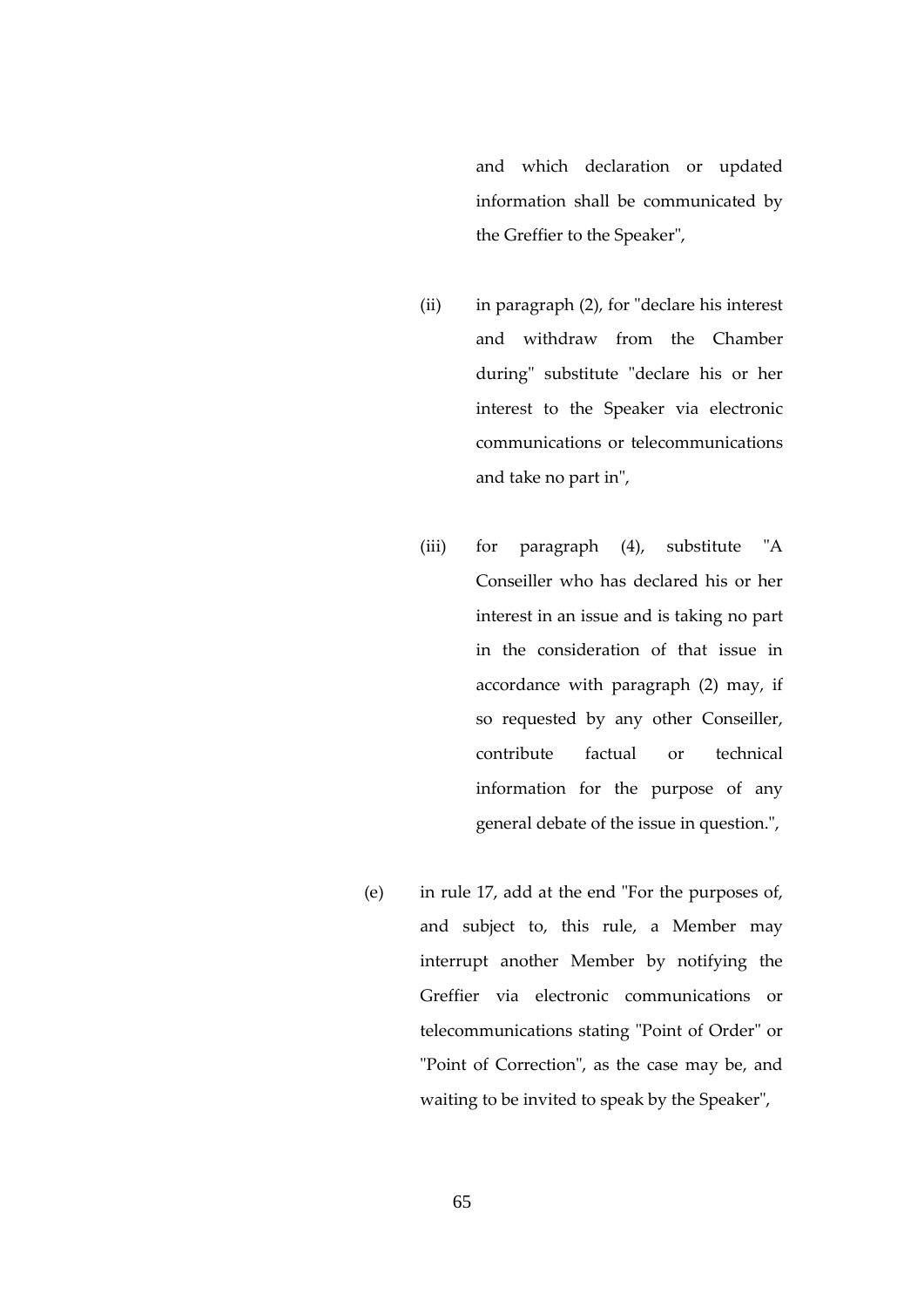- (f) in the first sentence of rule 19, for "a vote shall be conducted" substitute "a vote shall be conducted by appel nominal by means of electronic communication or telecommunications",
- (g) in rule  $21 -$ 
	- (i) for paragraph (1), substitute "A Conseiller may vote only by appel nominal by means of electronic communication or telecommunications (except where the Conseiller is entitled by virtue of section 55E to vote by proxy)",
	- (ii) in paragraph (2), the first sentence shall not apply.

(5) The Policy & Finance Committee may make rules of procedure applicable to remote meetings of the Chief Pleas, including (but not limited to) provision supplementing this section, and provision modifying the Rules of Procedure.

(6) For the avoidance of doubt, and without prejudice to subsection (5), the Chief Pleas may, whether meeting remotely or otherwise, by resolution –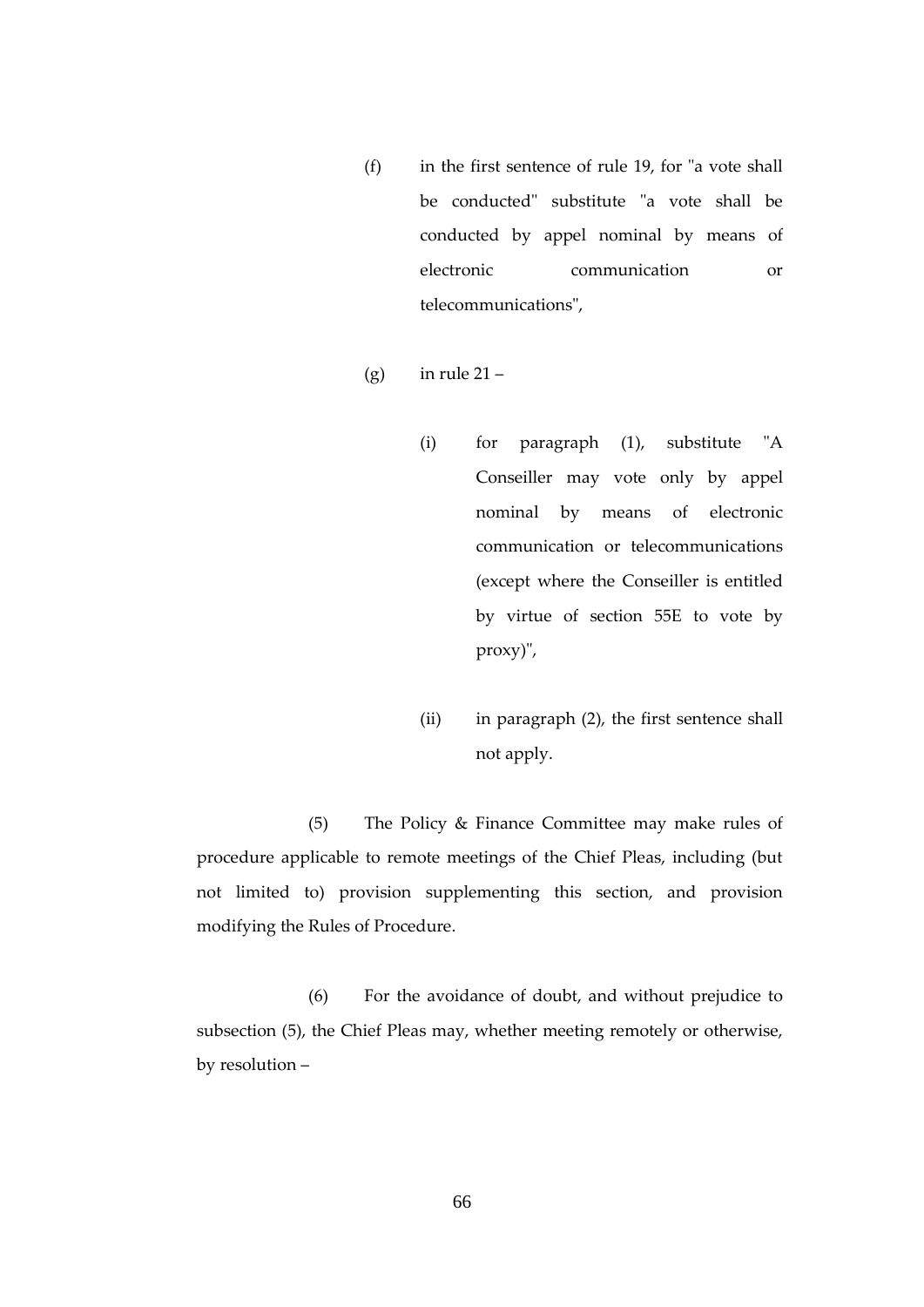- (a) make rules of procedure applicable to remote meetings of the Chief Pleas, and
- (b) amend, or revoke, rules of procedure made by the Policy & Finance Committee under subsection (5).

## **Proxy voting at meetings of the Chief Pleas.**

**55E.** (1) The Speaker may prescribe certain reasons for absence (**"Authorised Absence"**) from a meeting of the Chief Pleas, which shall entitle a Conseiller (**"first Conseiller"**) to arrange for his or her vote to be cast by another Conseiller acting as a proxy if the first Conseiller's circumstances require him or her to take an Authorised Absence from a meeting of the Chief Pleas.

(2) The Speaker shall make directions as to the manner in which proxy arrangements under subsection (1) shall operate in relation to an Authorised Absence.

## **Quorum at a meeting of the Chief Pleas.**

**55F.** The quorum at a meeting of the Chief Pleas is a minimum of seven Conseillers in addition to the person presiding at that meeting.

### **Meetings of committees.**

**55G.** (1) A member of a committee of the Chief Pleas who is in communication with the other members of the committee by telephone, live television link or any other means of telecommunications or electronic communications, so that each member of the committee can hear or read what is said or communicated by each of the others, is deemed, subject to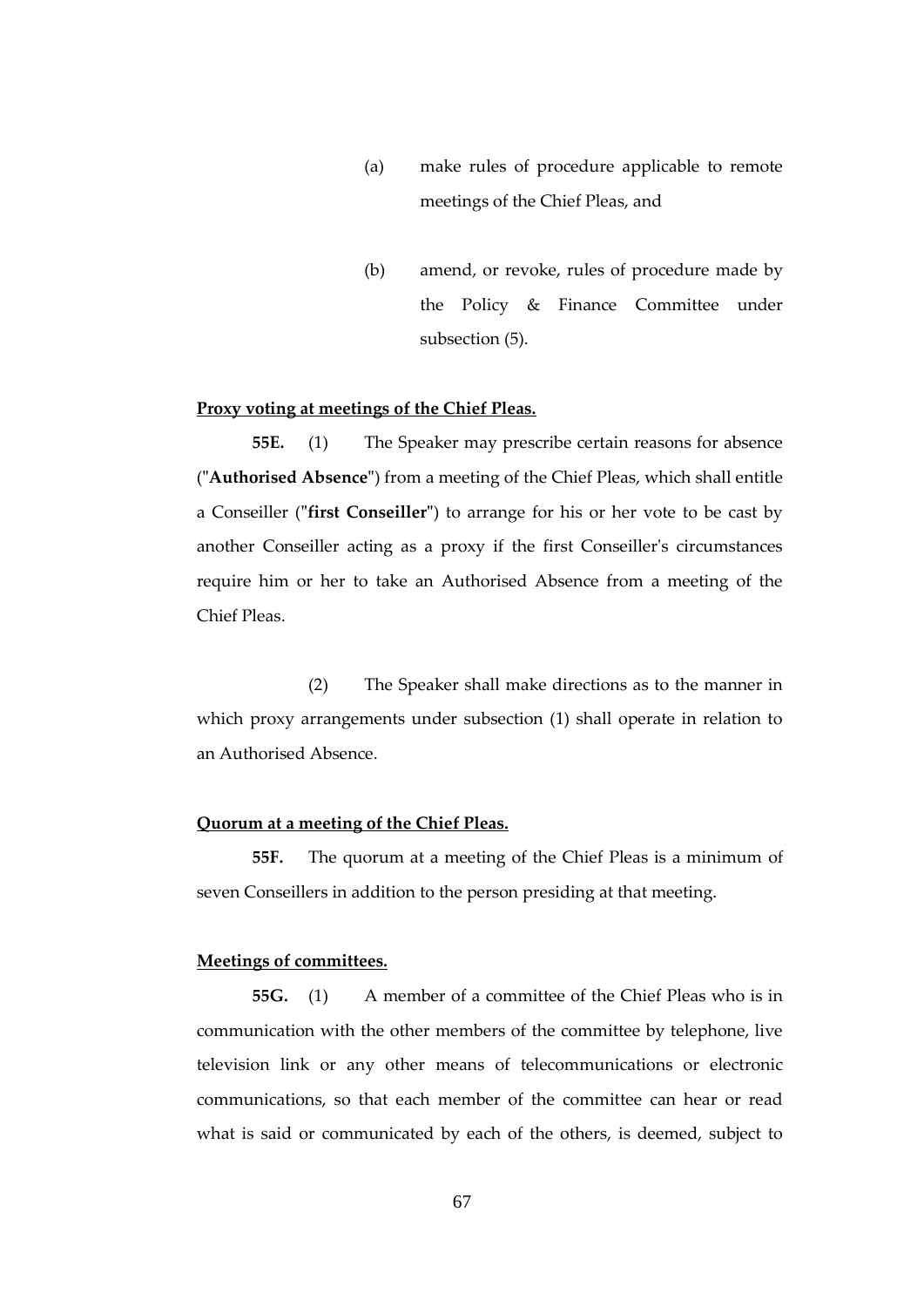subsection (2), to be present at a meeting of the committee for all purposes relating to that meeting, including calculating the quorum at the meeting under section 43(5) or 44(5) and under rule 13 of the Constitution and Operation of Chief Pleas Committee Rules, made on 2nd October, 2013.

(2) In the event that a means of communication referred to in subsection (1) fails or is corrupted, or the chairman or other person presiding at a meeting in accordance with section 46(3) (**"person presiding"**) considers that confidentiality is compromised, the person presiding shall have the discretion at any time during the meeting to determine that a member who is affected by that failure, corruption or compromise of confidentiality is no longer deemed to be present at the meeting.

(3) For the avoidance of doubt, a determination under subsection (2) does not affect the validity of the proceedings of the committee for any purpose prior to the making of that determination.

## **Interpretation of Part IVA.**

**55F.** In this Part of this Law, unless the context requires otherwise, **"Civil Contingencies Authority"** means the body of that name established under section 1 of the Civil Contingencies (Bailiwick of Guernsey) Law, 2012.".

# PART XI

# MISCELLANEOUS AND FINAL

## **Population Management Law: Employment Permits.**

**40.** (1) The holder of a –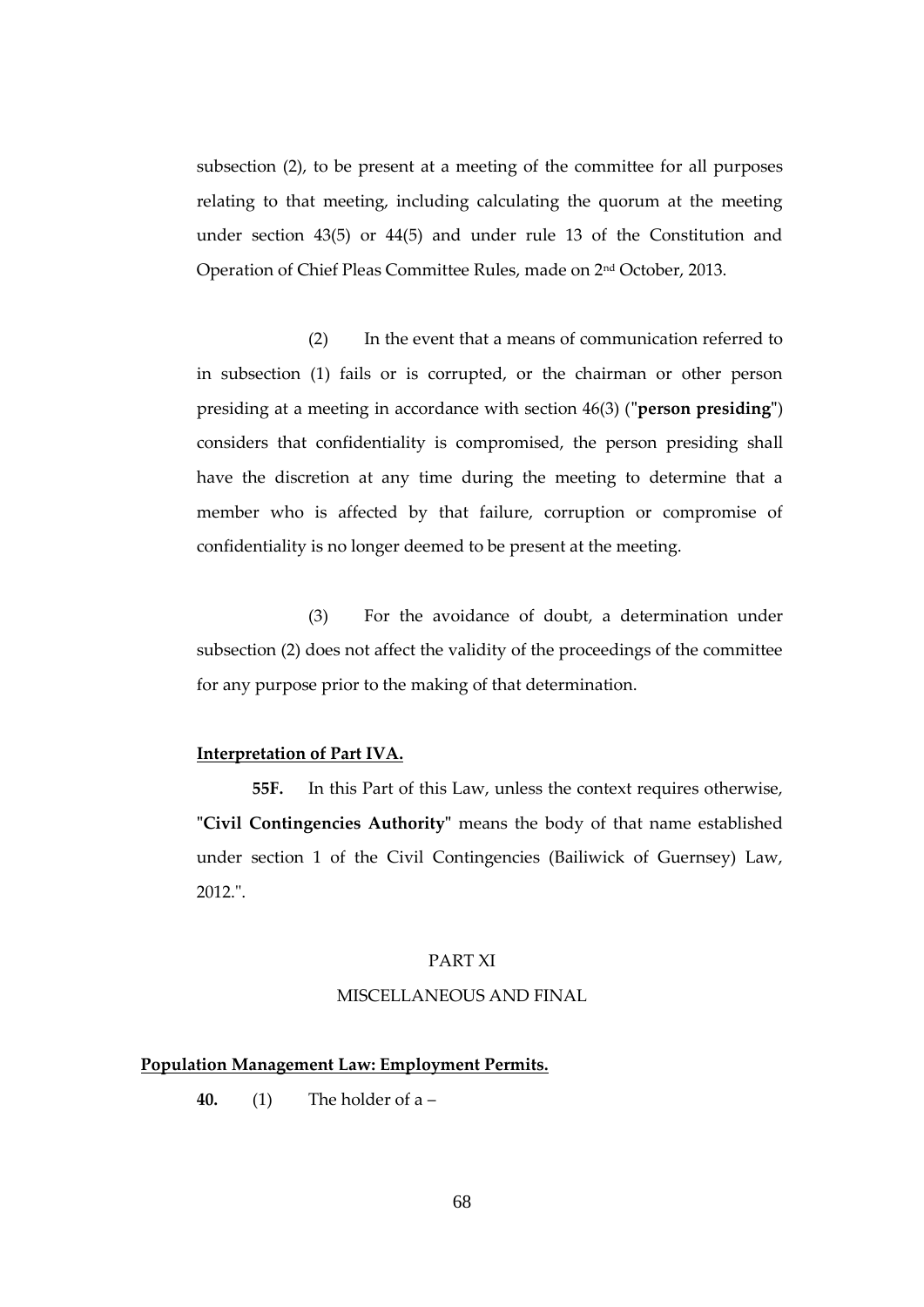- (a) Long Term Employment Permit,
- (b) Medium Term Employment Permit, or
- (c) Short Term Employment Permit granted by the Administrator under the Population Management Law and in force at the time these Regulations are made, may, during the period of validity of that Permit–
	- (i) be resident without being employed, and
	- (ii) be employed by an employer other than the employer or category of employer specified for that purpose in the Permit,

and the Permit (including the conditions set out therein) shall be deemed to be varied to the extent necessary to give effect to the foregoing.

(2) The provisions of the Population Management Law, any Ordinance and subordinate legislation made under that Law, and any other enactment, shall be deemed to be modified to the extent necessary to give effect to paragraph (1) and shall have effect accordingly.

(3) For the avoidance of doubt, this regulation shall not affect the period of validity of any Certificate or Permit issued or granted under the Population Management Law, nor the calculation of time for any purpose under that Law.

(4) The Administrator may issue guidance in respect of this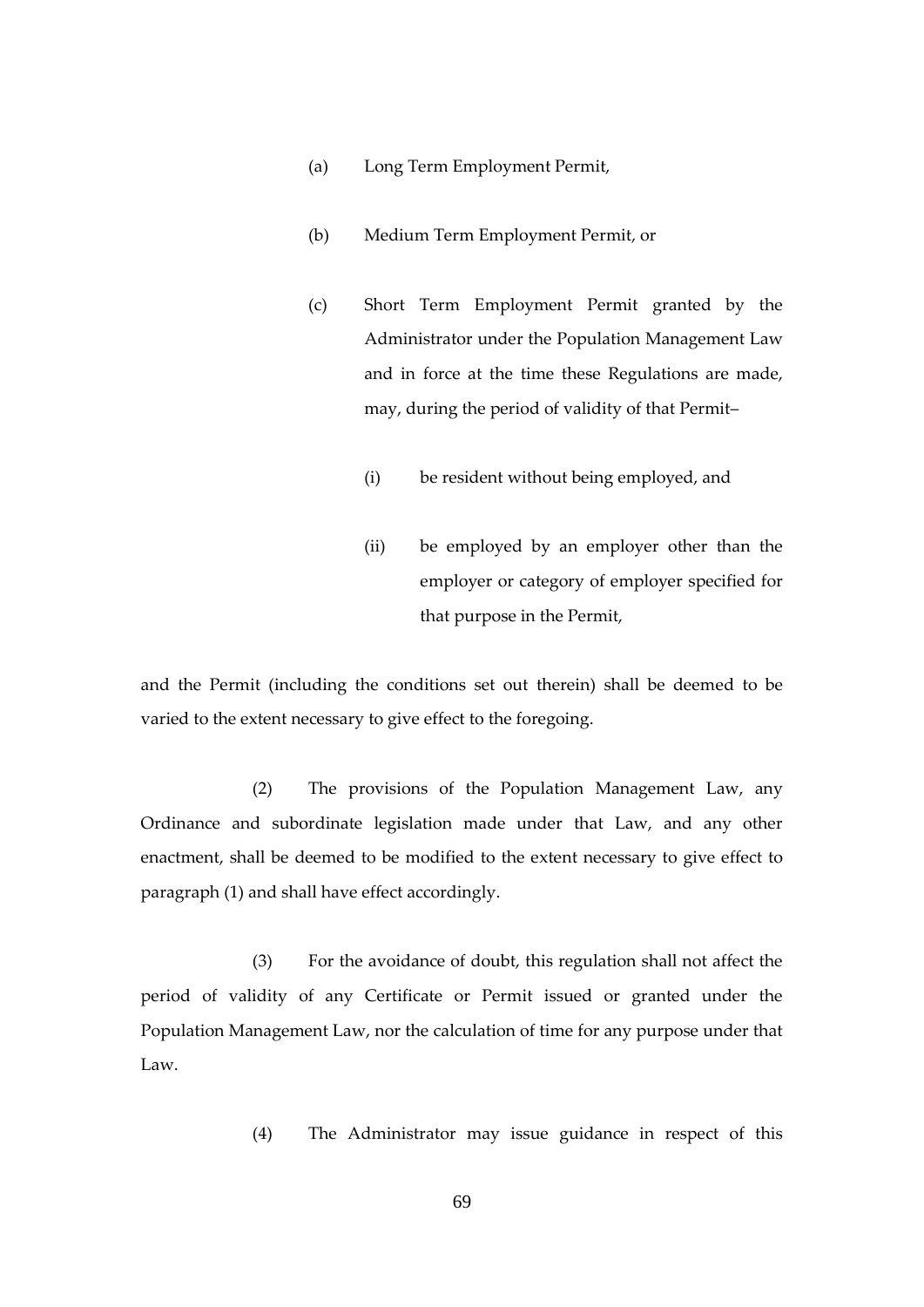regulation.

1

(5) In this regulation –

**"the Administrator"** means the Administrator of Population Management under the Population Management Law, and

**"the Population Management Law"** means the Population Management (Guernsey) Law, 2016**qq** .

#### **Cutting and collection of seaweed.**

**41.** (1) Notwithstanding the provisions of any enactment or customary law which prohibits, restricts or otherwise regulates the cutting or collecting of seaweed, the States of Guernsey Committee for the Environment & Infrastructure (**"the Committee"**) may issue a notice authorising a person to cut, collect, land, lift and carry seaweed for the purpose set out in the notice, and, to the extent necessary for that cutting, collecting, landing, lifting and carrying only, temporarily to deposit seaweed on slips or coastal walls.

(2) A notice issued under this regulation may contain such conditions, and be valid for such period, as the Committee thinks fit.

(3) The Committee may vary or revoke a notice issued under this regulation, and the power to vary or revoke a notice is without prejudice to the power to issue a new notice in respect of the same person.

**qq** Order in Council No. VI of 2016; as amended by No. IV of 2018; Ordinance No. VII of 2017; and Ordinance No. XXVII of 2018.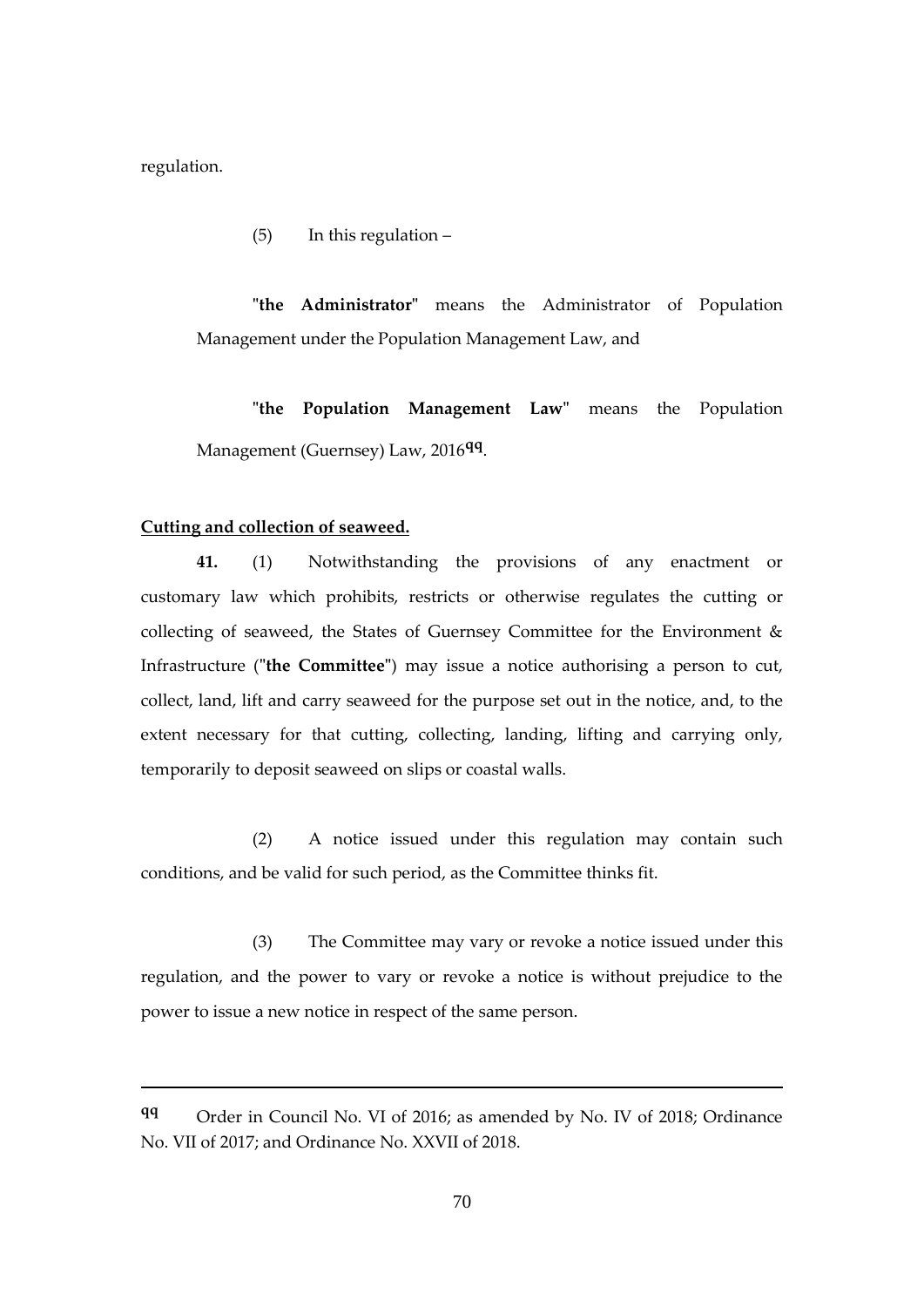(4) For the avoidance of doubt, in this regulation **"seaweed"** includes (but is not limited to) –

- (a) drift weed, and
- (b) the sea alga *Chondus crispus*.

### **Modification of Driving Licences Ordinance.**

**42.** (1) Notwithstanding section 11 of the Driving Licences (Guernsey) Ordinance, 1995**rr**, the holder of a full Category C or C1 licence endorsed with restriction code 78 ("Limited to vehicles with automatic transmission") shall be entitled to drive any vehicle –

- (a) approved by the States of Guernsey Committee for the Environment & Infrastructure (**"the Committee"**) for the purposes of Category C or C1 for use as an ambulance, in exercise of a power conferred by the amendments made to that Ordinance by the Driving Licences (Amendment) Regulations, 2020**ss**, and
- (b) with manual transmission,

1

**rr** Recueil d'Ordonnance Tome XXVI, p. 374; amended by Recueil d'Ordonnance Tome XXVII, pp. 62, 138 and 149; Tome XXVIII, p. 55; Ordinance No. III of 2000; No. XXX of 2002; No. XII of 2007; No. V of 2010; No. V of 2015; G.S.I. No. 1 of 2001; G.S.I. No. 25 of 2002; G.S.I. No. 22 of 2006; G.S.I. No. 41 of 2012; G.S.I. No. 10 of 2013; G.S.I. Nos. 5, 26 and 55 of 2016; G.S.I. No. 1 of 2017; and G.S.I. No. 2 of 2019.

**ss** G.S.I. No. 46 of 2020.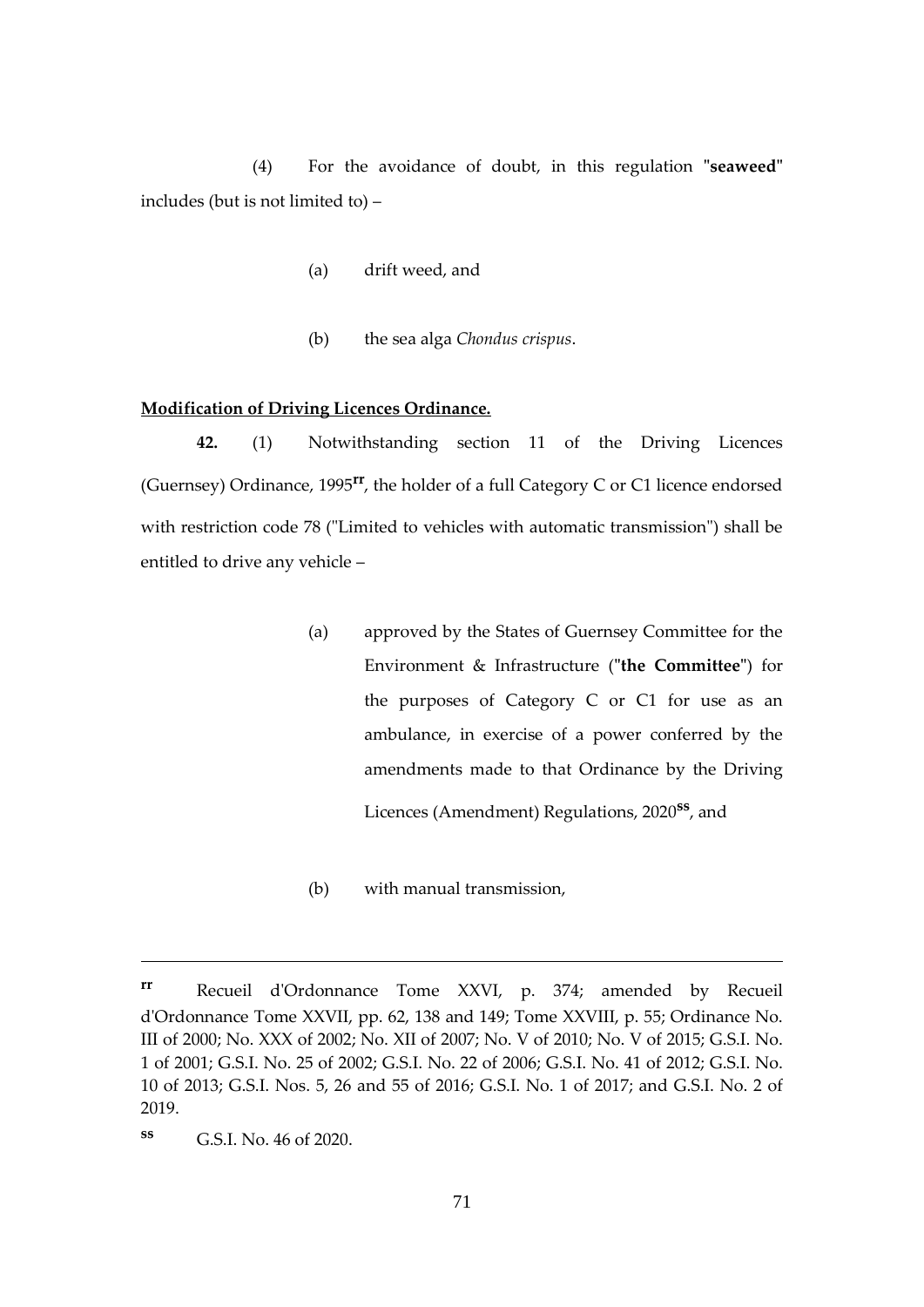if paragraph (2) applies.

- (2) This paragraph applies where
	- (a) the holder of a Category C or C1 licence additionally holds a full Category B licence which is not endorsed with restriction code 78, and
	- (b) the Committee gives an approval to that person to drive any vehicle approved for the purposes of Category C or C1.
- (3) An approval for the purposes of paragraph  $(2)(b)$ 
	- (a) must be given in writing,
	- (b) must include the person's full name, date of birth and driving licence number,
	- (c) may contain any further conditions which the Committee thinks fit for the purposes of road safety, and
	- (d) may be revoked at any time by the Committee if it thinks fit.

# **Revocation and savings.**

**43.** (1) The Emergency Powers (Coronavirus) (General Provision)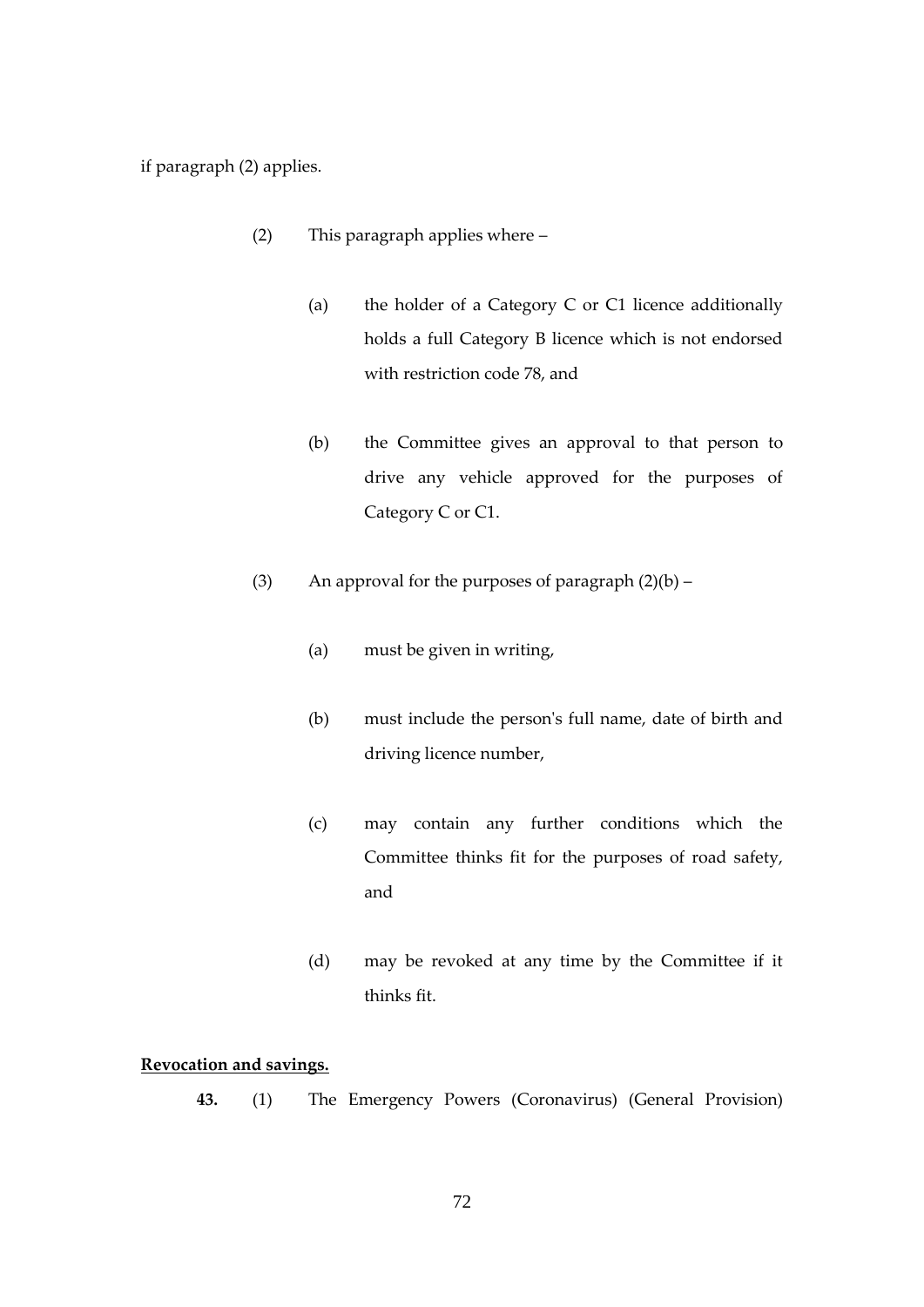(Bailiwick of Guernsey) Regulations, 2020**tt** and the Emergency Powers (Coronavirus) (General Provision) (Bailiwick of Guernsey) (Amendment) Regulations, 2020**uu** are revoked.

(2) Notwithstanding the revocations made by paragraph (1), and without prejudice to the generality of paragraph (3), any direction made under regulation 13 of the Emergency Powers (Coronavirus) (General Provision) (Bailiwick of Guernsey) Regulations, 2020, and in force on the commencement of these regulations (including, for the avoidance of doubt, any authorisation issued under such a direction) shall continue in force and have effect as if made under regulation 13 of these regulations, until its expiry or revocation.

(3) Anything done under or for the purposes of regulations revoked under paragraph (1) (**"the revoked regulations"**) before the commencement of these Regulations shall, to the extent that the same is required or authorised to be done under or for the purposes of these Regulations, have effect as if done under or for the purposes of the equivalent provision of these Regulations; and for the avoidance of doubt, the revocation of the revoked regulations does not affect any restriction, requirement, condition, prohibition, or penalty, imposed thereunder (including in a direction made thereunder and anything done under a direction).

(4) Anything in the process of being done under or for the purposes of the revoked regulations before the commencement of these Regulations may, to the extent that the same is required or authorised to be done under or for the purposes of these Regulations, be continued to be done under or for the purposes of

1

**tt** G.S.I. No. 51 of 2020.

**uu** G.S.I. No. 52 of 2020.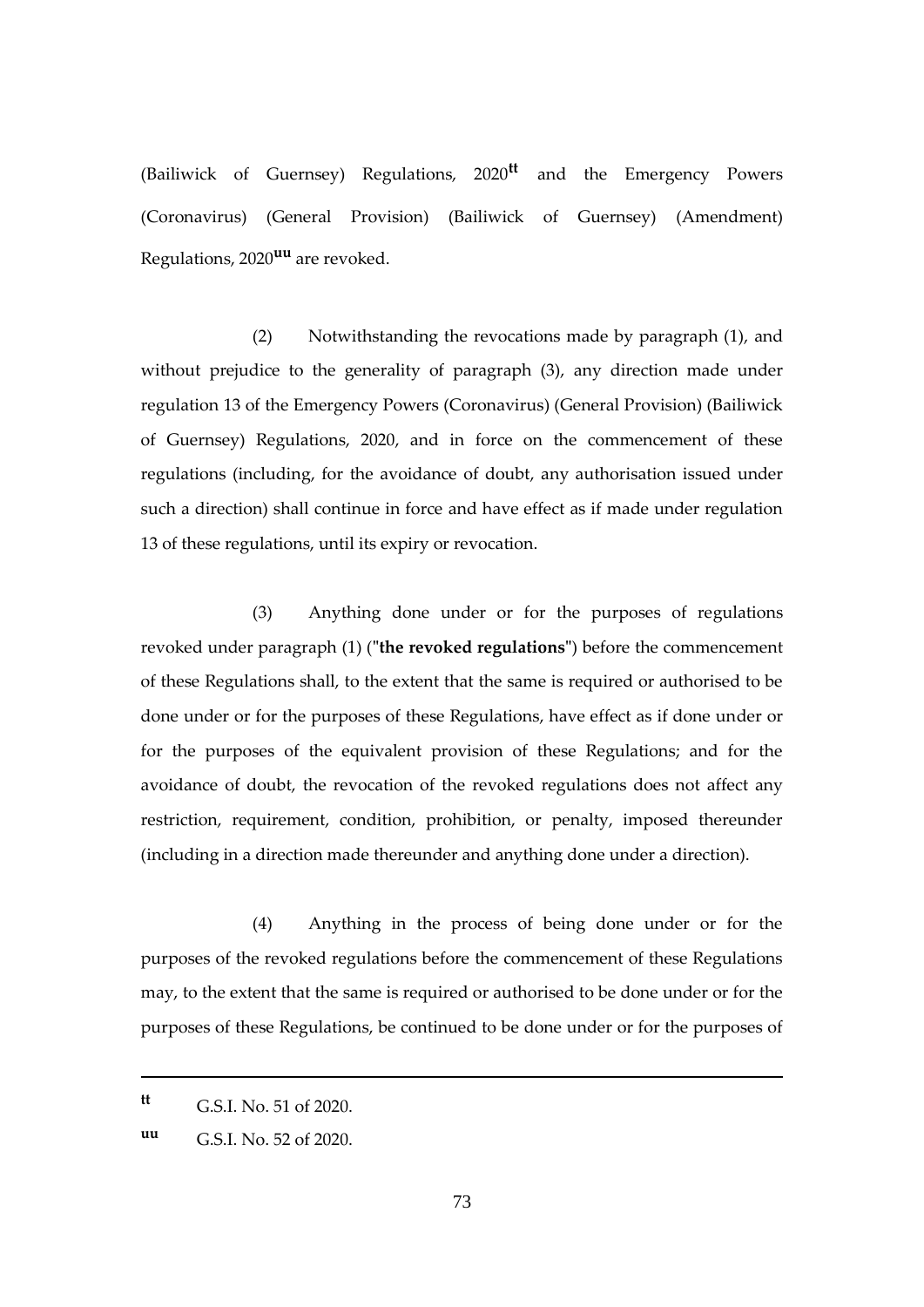the equivalent provision of these Regulations.

(5) Any reference howsoever expressed in any enactment or subordinate legislation to a revoked regulation which is re-enacted (with or without modification) by or under these Regulations shall (unless the contrary intention appears) be construed as a reference to the provision as re-enacted.

#### **Interpretation: general.**

**44.** (1) In these Regulations, unless the context requires otherwise –

**"coronavirus"** means Severe Acute Respiratory Syndrome Coronavirus 2 and/or COVID-19,

**"Medical Officer of Health"** means the Medical Officer of Health appointed by the States of Guernsey Policy & Resources Committee and includes the Deputy or Acting Medical Officer of Health for the time being, and any officer authorised by the Medical Officer of Health to exercise the Medical Officer of Health's functions under these regulations,

**"by post"** means by recorded delivery service or ordinary letter post, and

**"the Registrar-General"** means the Registrar-General of births and deaths for the Bailiwick.

(2) Other terms used in these Regulations in provisions modifying an enactment have the same meaning as in that enactment.

(3) For the avoidance of doubt, the powers of police officers under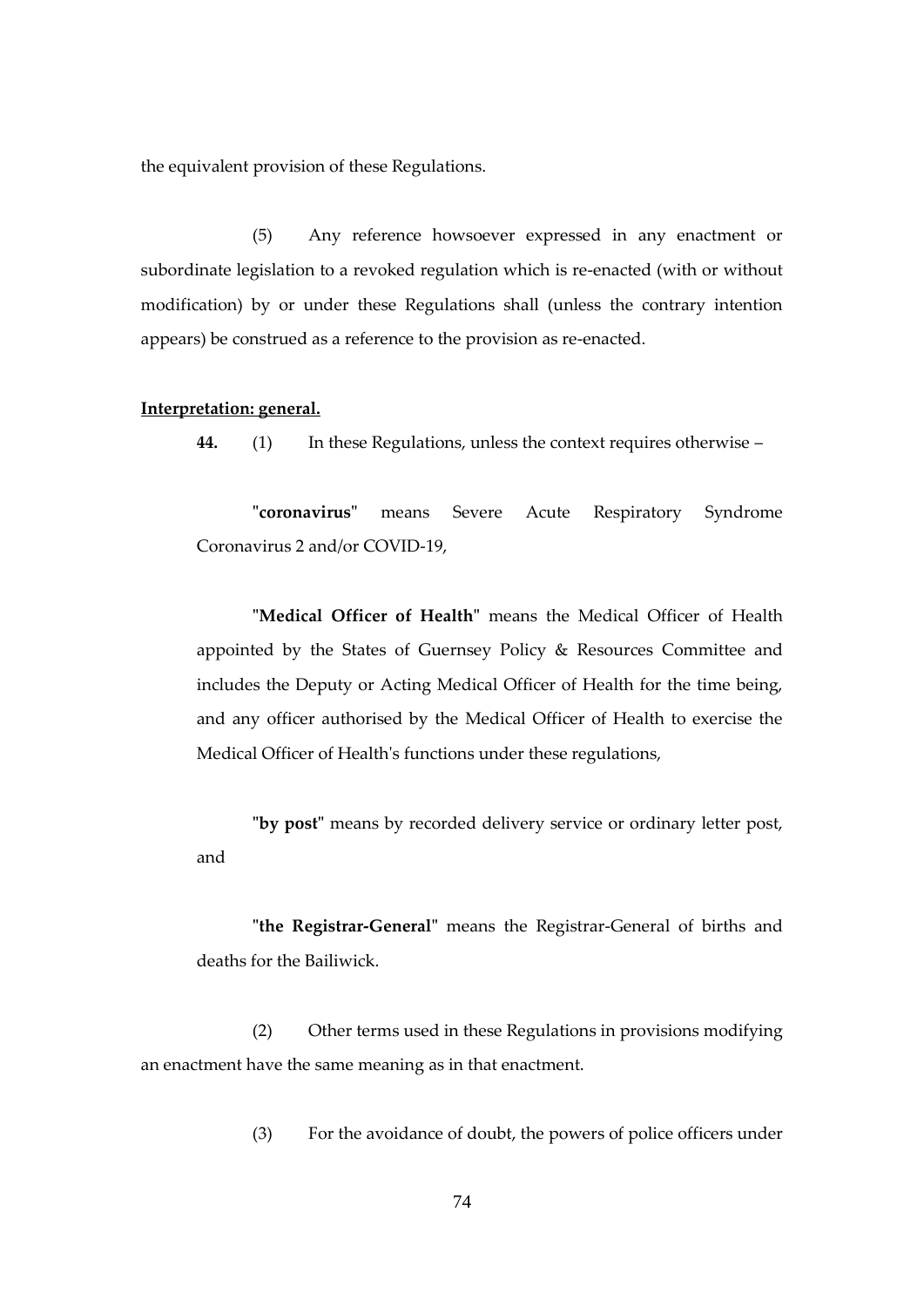these Regulations are exercisable in addition to all other powers which police officers may exercise.

# **Citation.**

**45.** These Regulations may be cited as the Emergency Powers (Coronavirus) (General Provision) (Bailiwick of Guernsey) (No. 2) Regulations, 2020.

# **Extent.**

**46.** (1) Subject to paragraph (2), these Regulations shall have effect throughout the Bailiwick.

(2) Parts V, VI and VII shall have effect in Guernsey only, except for Part VII which shall have force in Guernsey, Herm and Jethou for the purposes of the Health and Safety (Gas) (Guernsey) Ordinance, 2006.

#### **Commencement.**

47. These Regulations shall come into force on 15<sup>th</sup> May, 2020.

Dated this 14<sup>th</sup> day of May, 2020

G.A. ST PIER Chairman of the Civil Contingencies Authority For and on behalf of the Authority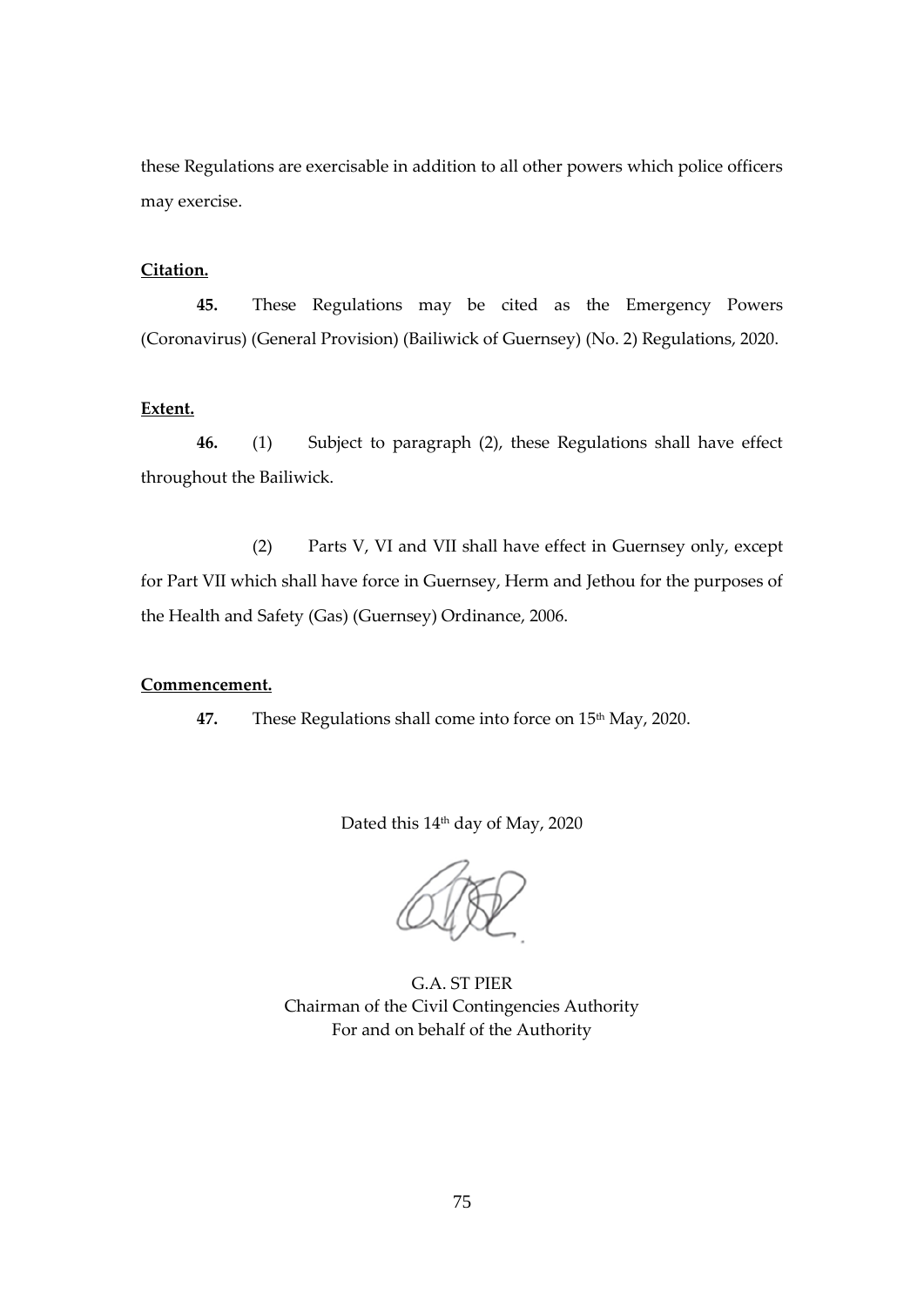#### SCHEDULE 1

Regulation 19

# TEMPORARY REGISTRATION ETC. OF MEDICAL AND HEALTH PROFESSIONALS

1. (1) The Regulation of Health Professions (Medical Practitioners) (Guernsey and Alderney) Ordinance, 2015 has effect as if it were subject to the following modification.

(2) Immediately after section 4 of that Ordinance, insert –

# "**Temporary registration in emergencies.**

**4A.** (1) The Committee may also register a person as a medical practitioner, or the persons comprising a specified group of persons as medical practitioners, if –

- (a) the Authority has advised the Committee that an emergency has occurred, is occurring or is about to occur and that the Committee should consider acting under this section, and
- (b) the emergency registration requirement is met in relation to the person or group of persons.
- (2) For the purposes of subsection (1)(b), the emergency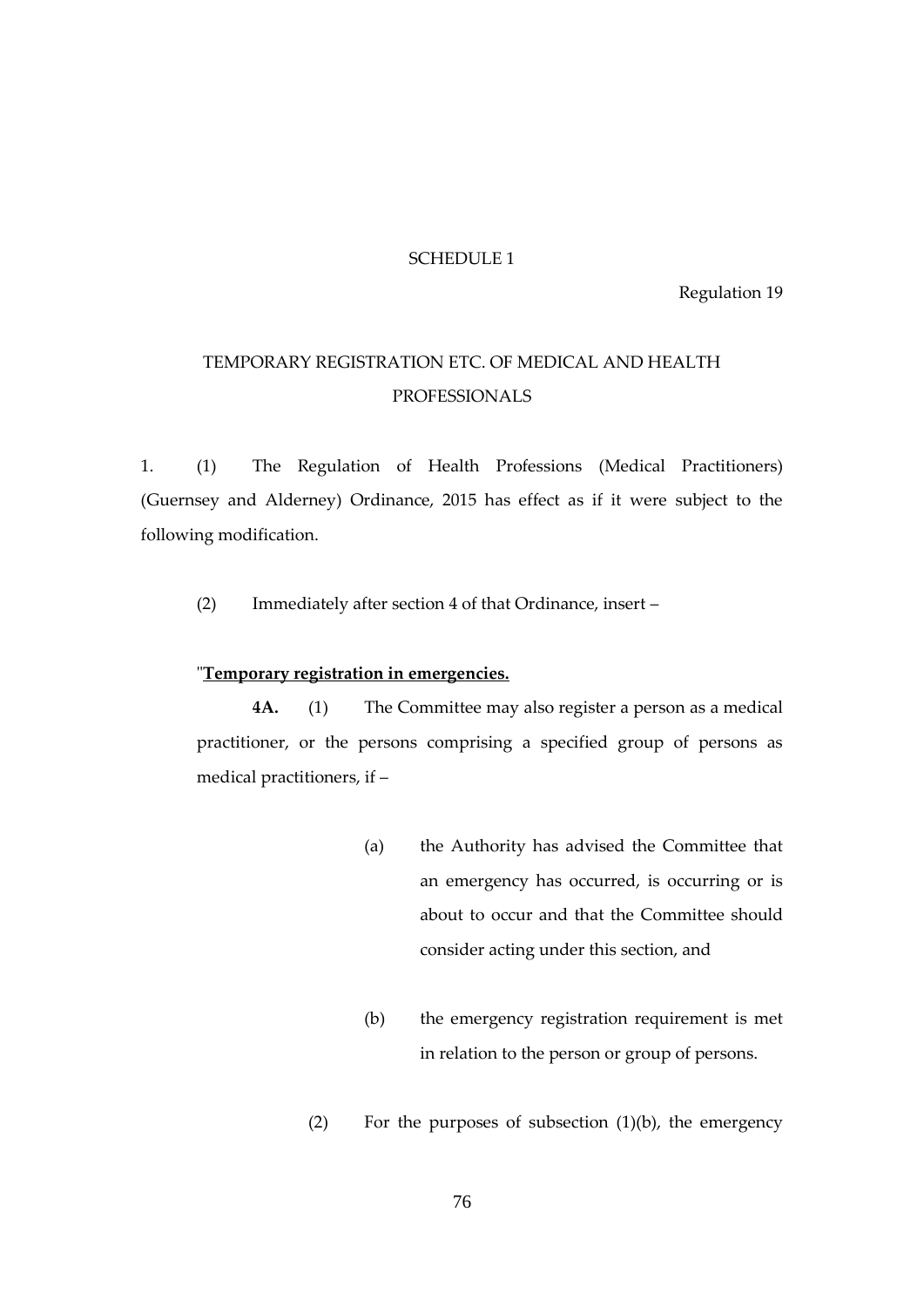registration requirement is met –

- (a) in relation to a person, if the person is suitable to be registered as a medical practitioner, and
- (b) in relation to a group of persons, if the group is comprised of a type of persons who are suitable to be registered as medical practitioners.

(3) The Committee may register all of the persons comprising a specified group of persons without first identifying each person in the group.

(4) The Committee may require a person who applies (on behalf of himself or herself or a group of persons) to be registered under this section to furnish any information, verified in any manner, that the Committee thinks fit.

(5) The registration of a person under this section has effect subject to any conditions imposed by the Committee; and the Committee may at any time vary or revoke such a condition or add new conditions.

(6) The Committee may annotate the register with an entry signifying that the person or group of persons is authorised to provide services, use techniques or follow procedures or to practise in a particular area or sphere of professional competence.

(7) Where a person is registered under this section as a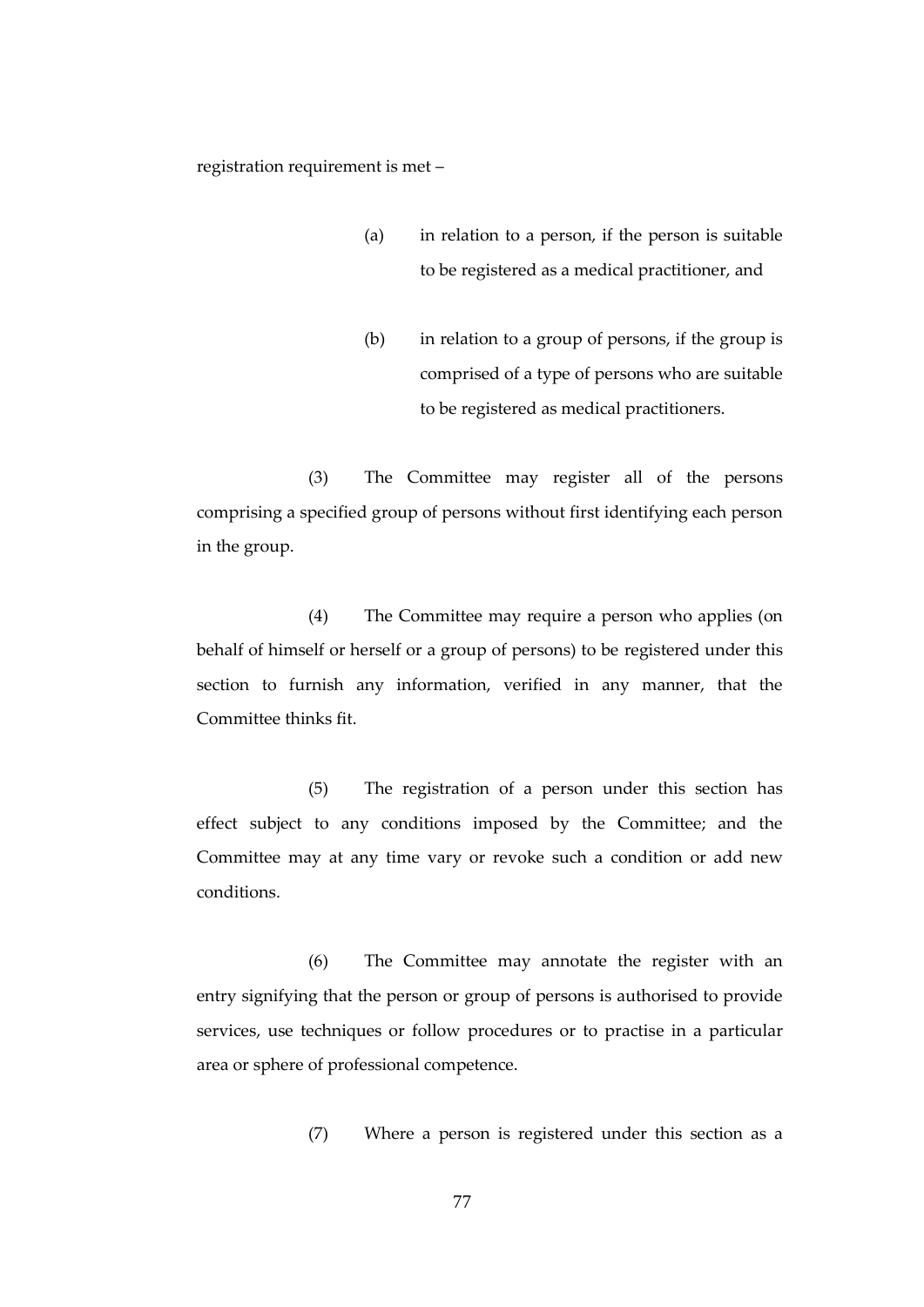member of a specified group, the person's registration may (but need not) be subject to the same conditions as the registration of other members of the group.

(8) A person's registration under this section ceases to have effect if revoked by the Committee; and the Committee –

- (a) must revoke the registration if the Authority advises the Committee that the circumstances that led the Authority to give the advice referred to in subsection  $(1)(a)$  no longer exist, and
- (b) may revoke the registration for any other reason, including where the Committee suspects that the person is not fit to practise or that the person's fitness to practise may be impaired.

(9) A person's registration as a member of a specified group may be revoked –

- (a) without the registration of the other members of the group being revoked, or
- (b) as a result of a decision to revoke the registration of all the members of the group.
- (10) No fee or annual charge is payable under this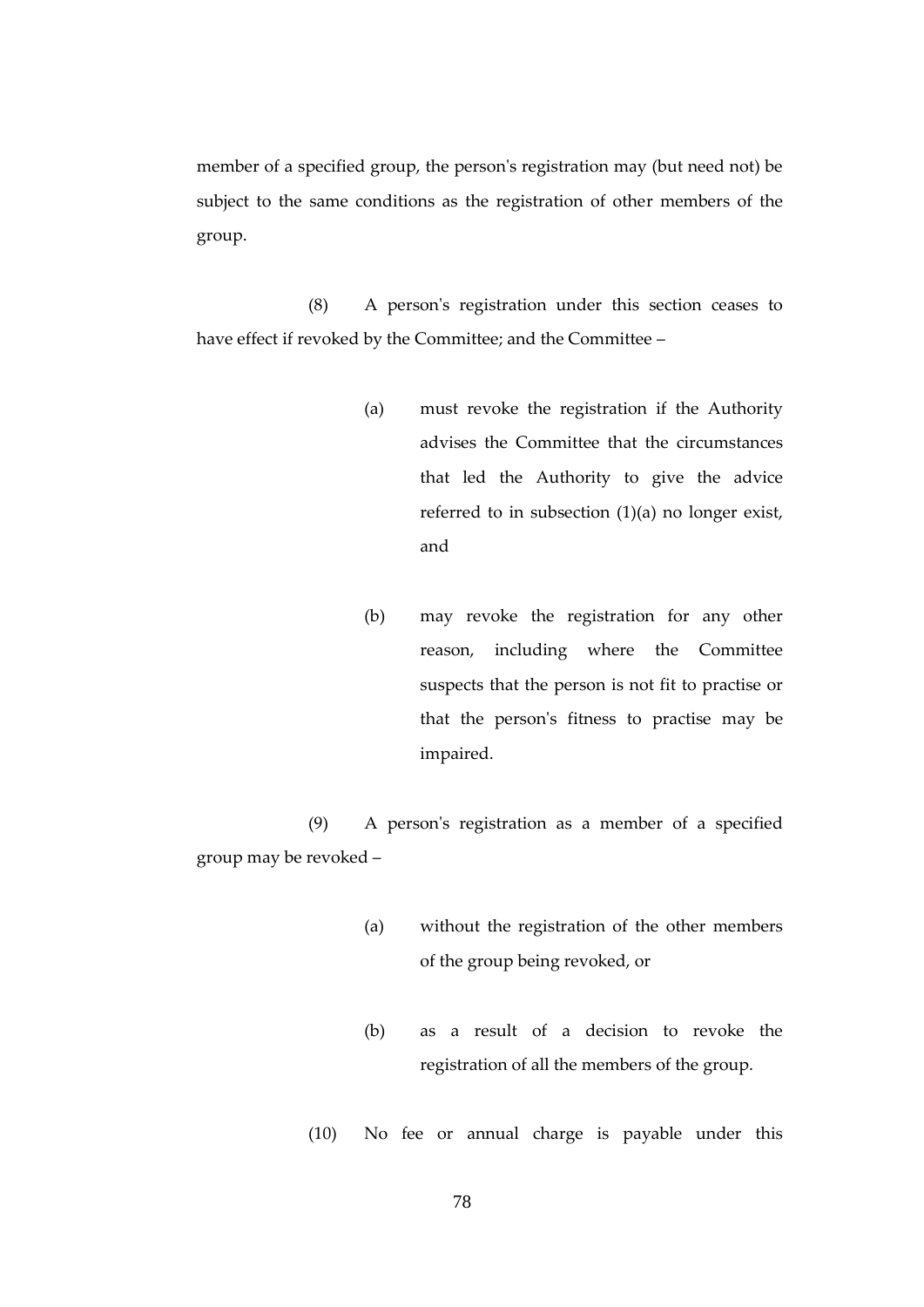Ordinance in respect of a person's registration under this section.

(11) The following provisions of this Ordinance do not apply to persons registered under this section –

- (a) paragraphs (a) and (b) of section  $1(1)$ ,
- (b) sections 1(2), 2, 2A, 2B, 2C, 2D and 2E,
- (c) section 2F(a) (except so far as it relates to the general condition in paragraph 1(1) of Schedule A1),
- (d) sections 2F(b), 3 and 4, and
- (e) Parts IIA, IIB, IIC and III.

(12) For the purposes of this section, a person is suitable to be registered as a medical practitioner if the Committee considers –

- (a) that the person is fit, proper and suitably experienced to be so registered with regard to the emergency, or
- (b) that it is necessary and proportionate to so register that person in light of the emergency.
- (13) In this section –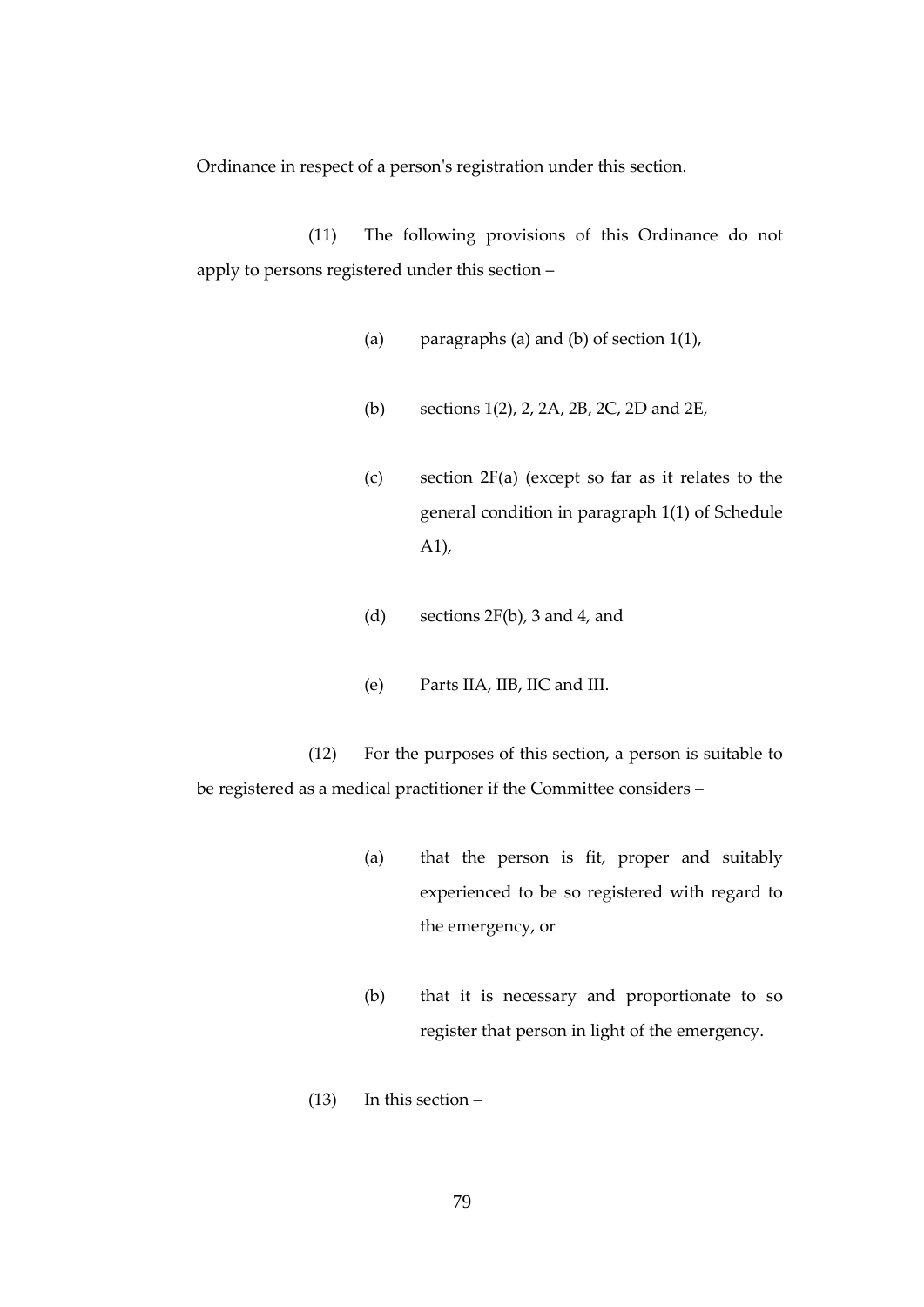**"the Authority"** means the Civil Contingencies Authority established under the Civil Contingencies (Bailiwick of Guernsey) Law, 2012, and

**"emergency"** means an emergency of the kind described in section 2(1) of the Civil Contingencies (Bailiwick of Guernsey) Law, 2012.".

*Regulation of Health Professions (Medical Practitioners) (Guernsey and Alderney) Regulations, 2016*

2. (1) The Regulation of Health Professions (Medical Practitioners) (Guernsey and Alderney) Regulations, 2016 have effect as if they were subject to the following modifications.

(2) In regulation 2(1) of those Regulations, immediately after paragraph (b), insert the following paragraph –

> "(ba) if the person is registered under section 4A of the Ordinance, an annotation to that effect and any other annotation made under that section,".

(3) In regulation 3 of those Regulations, immediately after paragraph (b), insert the following paragraph –

> "(ba) if the person is registered under section 4A of the Ordinance, the annotation to that effect and any other annotation made under that section,".

*Regulation of Health Professions (Medical Practitioners) (Sark) Ordinance, 2017*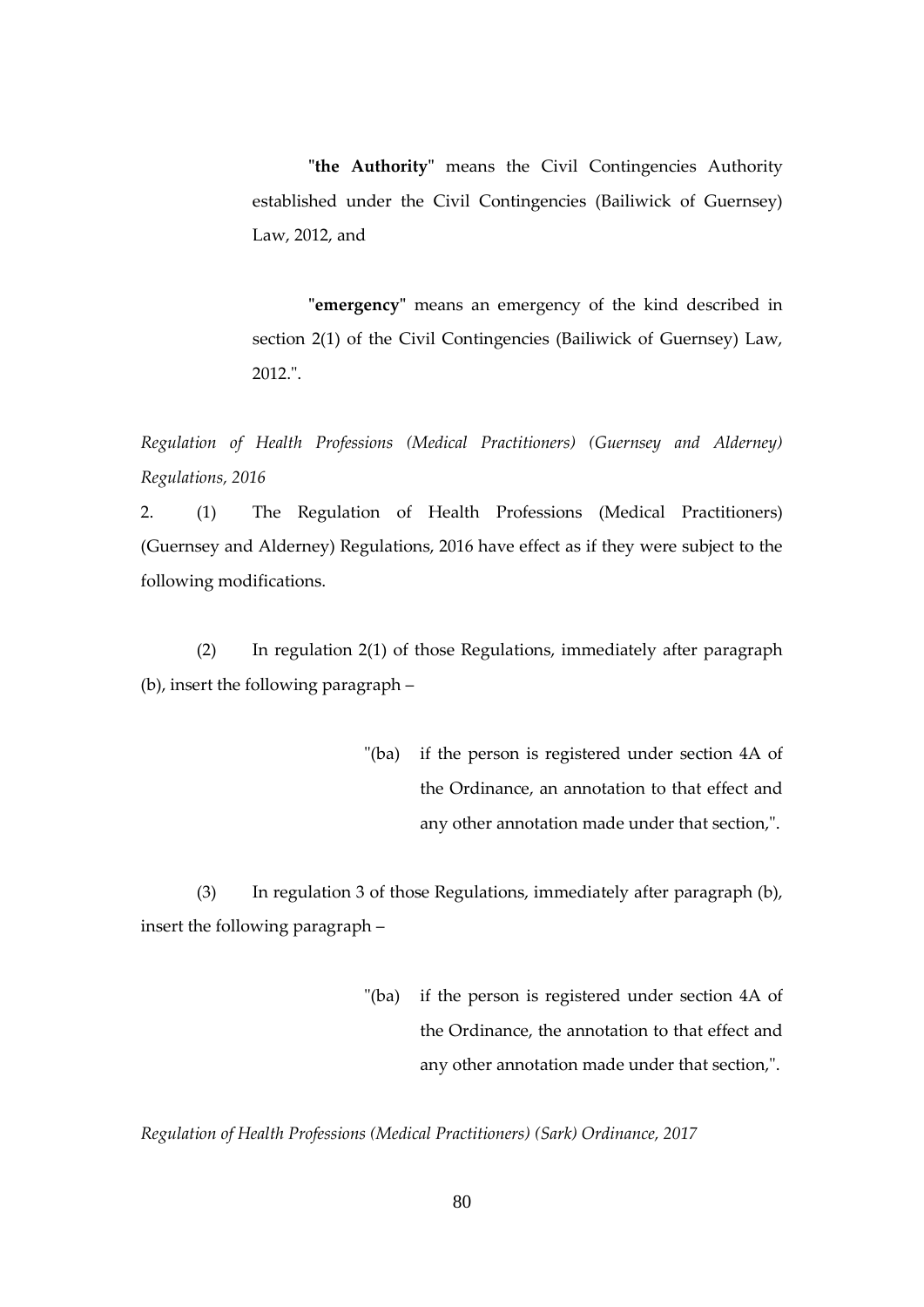3. (1) The Regulation of Health Professions (Medical Practitioners) (Sark) Ordinance, 2017 has effect as if it were subject to the following modifications.

(2) Immediately after section 11 of that Ordinance, insert –

#### "**Temporary registration in emergencies.**

**11A.** (1) The Guernsey Committee may also register a person as a medical practitioner, or the persons comprising a specified group of persons as medical practitioners, if –

- (a) the Authority has advised the Guernsey Committee that an emergency has occurred, is occurring or is about to occur and that the Guernsey Committee should consider acting under this section, and
- (b) the emergency registration requirement is met in relation to the person or group of persons.

(2) For the purposes of subsection (1)(b), the emergency registration requirement is met –

- (a) in relation to a person, if the person is suitable to be registered as a medical practitioner, and
- (b) in relation to a group of persons, if the group is comprised of a type of persons who are suitable to be registered as medical practitioners.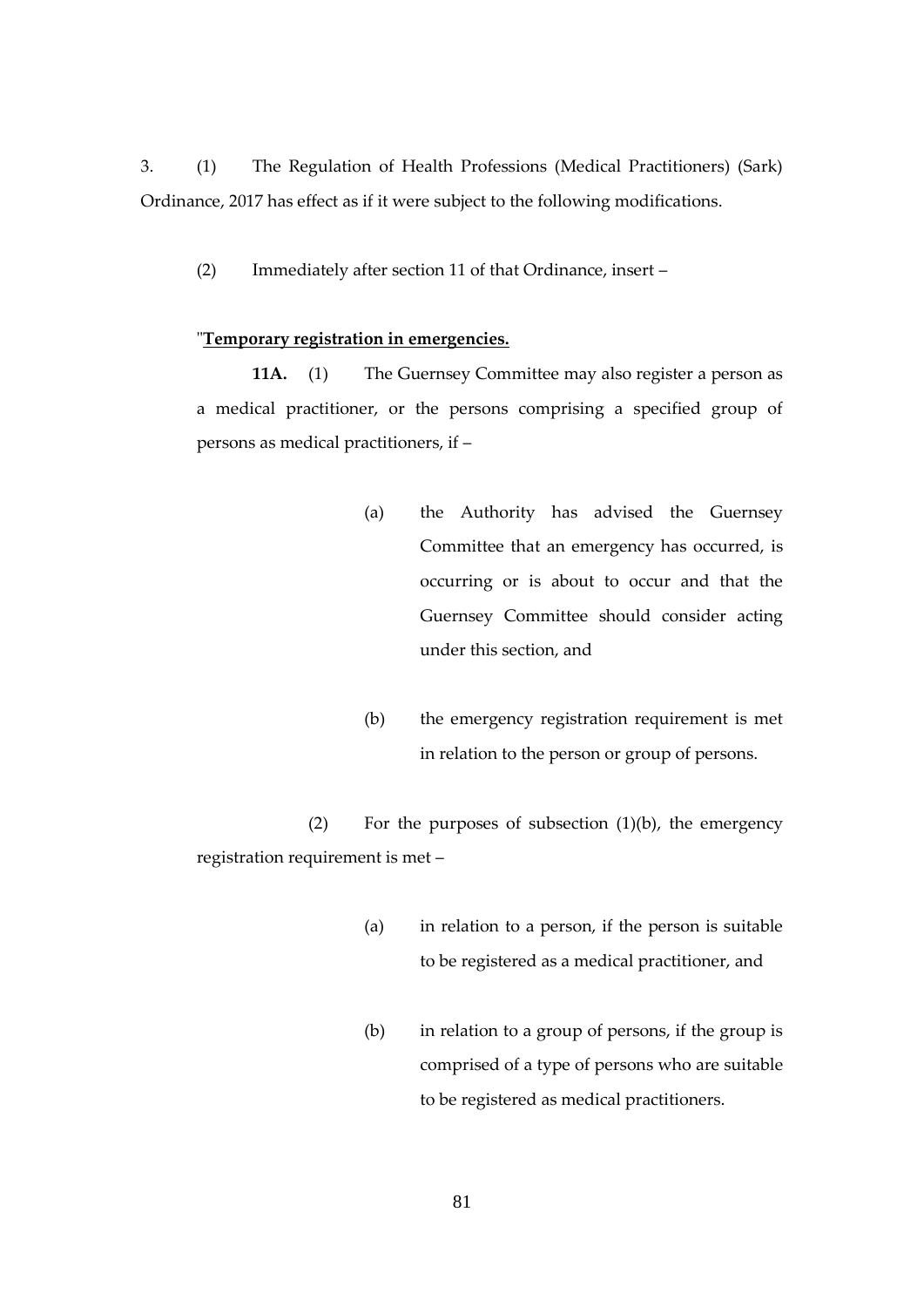(3) The Guernsey Committee may register all of the persons comprising a specified group of persons without first identifying each person in the group.

(4) The Guernsey Committee may require a person who applies (on behalf of himself or herself or a group of persons) to be registered under this section to furnish any information, verified in any manner, that that committee thinks fit.

(5) The registration of a person under this section has effect subject to any conditions imposed by the Guernsey Committee; and that committee may at any time vary or revoke such a condition or add new conditions.

(6) The Guernsey Committee may annotate the register with an entry signifying that the person or group of persons is authorised to provide services, use techniques or follow procedures or to practise in a particular area or sphere of professional competence.

(7) Where a person is registered under this section as a member of a specified group, the person's registration may (but need not) be subject to the same conditions as the registration of other members of the group.

(8) A person's registration under this section ceases to have effect if revoked by the Guernsey Committee; and that committee -

> (a) must revoke the registration if the Authority advises that committee that the circumstances

> > 82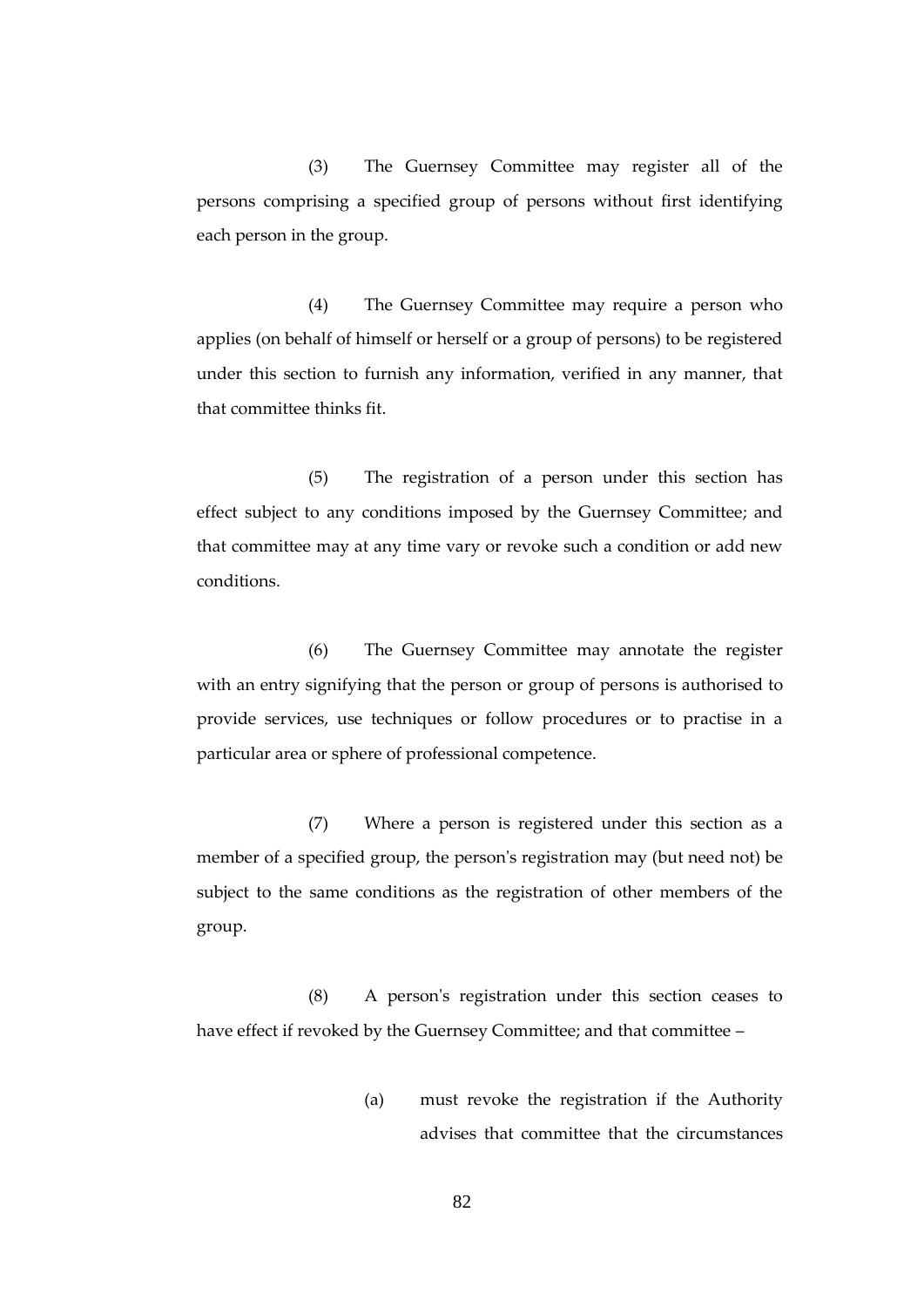that led the Authority to give the advice referred to in subsection (1)(a) no longer exist, and

(b) may revoke the registration for any other reason, including where that committee suspects that the person is not fit to practise or that the person's fitness to practise may be impaired.

(9) A person's registration as a member of a specified group may be revoked –

- (a) without the registration of the other members of the group being revoked, or
- (b) as a result of a decision to revoke the registration of all the members of the group.

(10) No fee or annual charge is payable under this Ordinance in respect of a person's registration under this section.

(11) The following provisions of this Ordinance do not apply to persons registered under this section –

- (a) paragraphs (a) and (b) of section  $1(1)$ ,
- (b) sections 1(3), 3, 4, 5, 6, 7 and 8,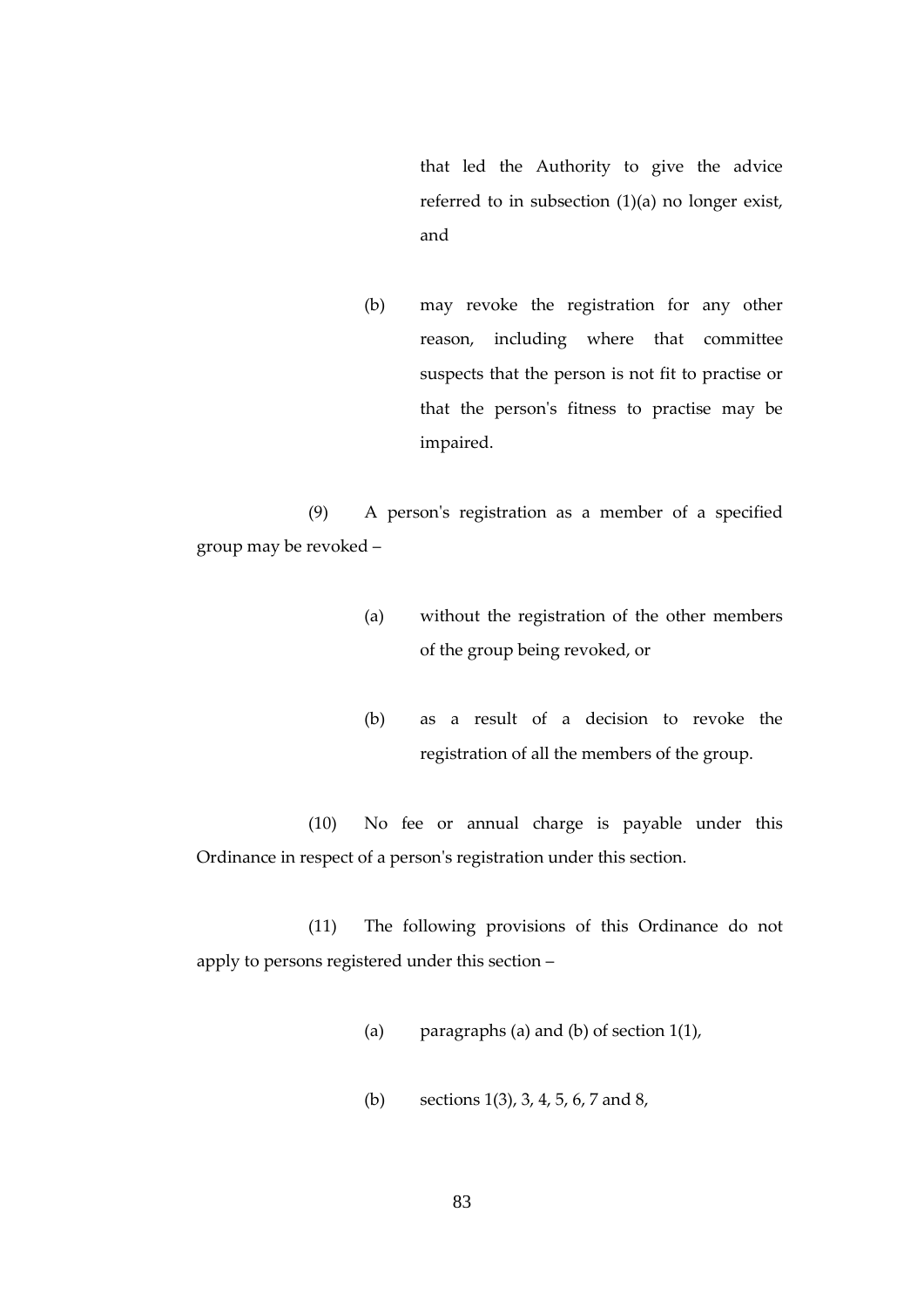- (c) section 9(a) (except so far as it relates to the general condition in paragraph 1(1) of Schedule 1),
- (d) sections 9(b), 10 and 11, and
- (e) Parts III, IV, V and VI.

(12) For the purposes of this section, a person is suitable to be registered as a medical practitioner if the Guernsey Committee considers –

- (a) that the person is fit, proper and suitably experienced to be so registered with regard to the emergency, or
- (b) that it is necessary and proportionate to so register that person in light of the emergency.
- (13) In this section –

**"the Authority"** means the Civil Contingencies Authority established under the Civil Contingencies (Bailiwick of Guernsey) Law, 2012, and

**"emergency"** means an emergency of the kind described in section 2(1) of the Civil Contingencies (Bailiwick of Guernsey) Law, 2012.".

(3) In section 47(1) of that Ordinance, in the definition of "the Sark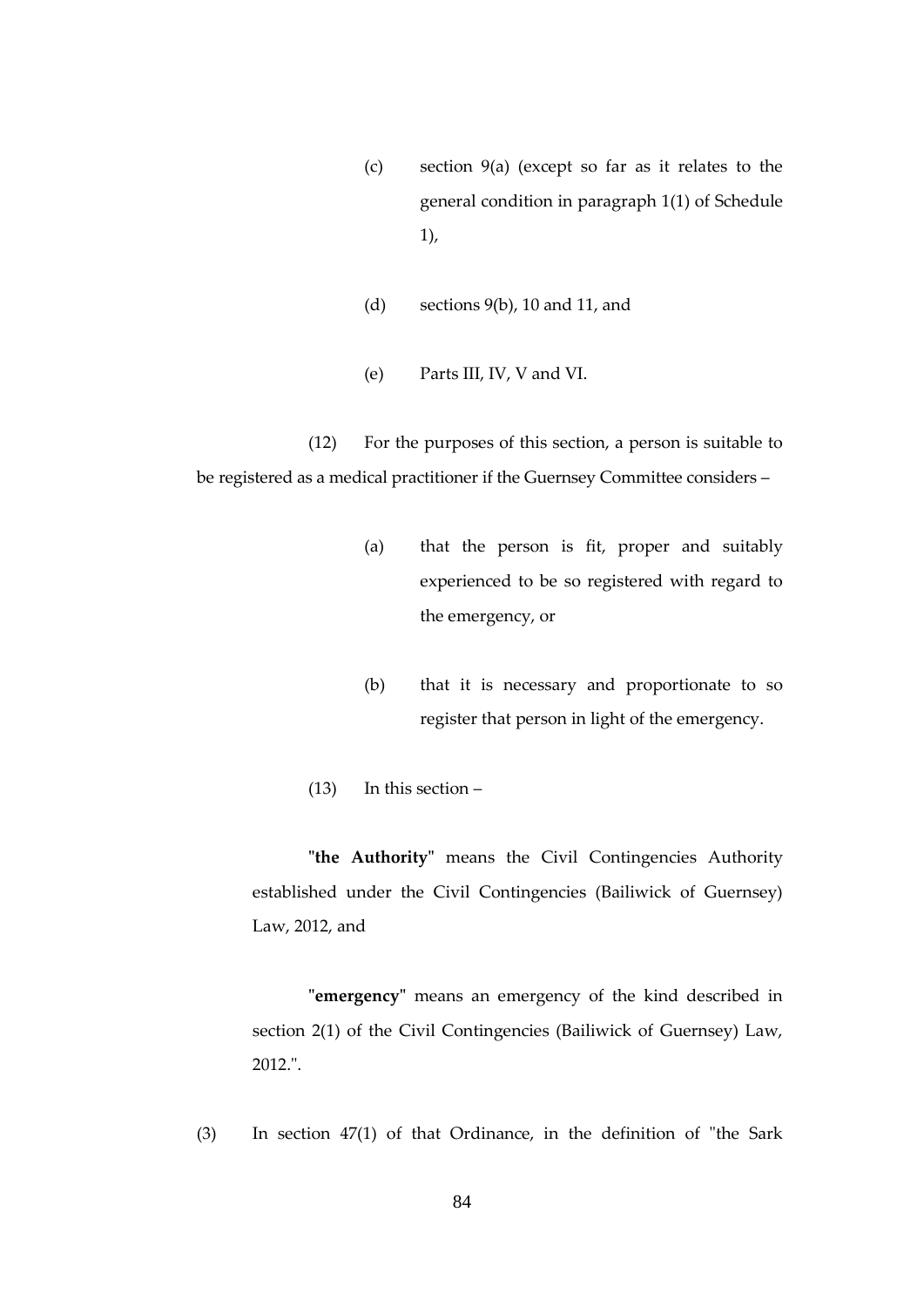doctor", immediately after paragraph (b), insert –

"and

(c) includes any person authorised by the Sark Committee to act as the Sark doctor.".

*Regulation of Health Professions (Medical Practitioners) (Sark) Regulations, 2017*

4. (1) The Regulation of Health Professions (Medical Practitioners) (Sark) Regulations, 2017 have effect as if they were subject to the following modifications.

(2) In regulation 2(1) of those Regulations, immediately after paragraph (b), insert the following paragraph –

> "(ba) if the person is registered under section 11A of the Ordinance, an annotation to that effect and any other annotation made under that section,".

(3) In regulation 3 of those Regulations, immediately after paragraph (b), insert the following paragraph –

> "(ba) if the person is registered under section 11A of the Ordinance, the annotation to that effect and any other annotation made under that section,".

*Doctors, Dentists and Pharmacists Ordinance, 1987*

5. (1) The Doctors, Dentists and Pharmacists Ordinance, 1987 has effect as if it were subject to the following modifications.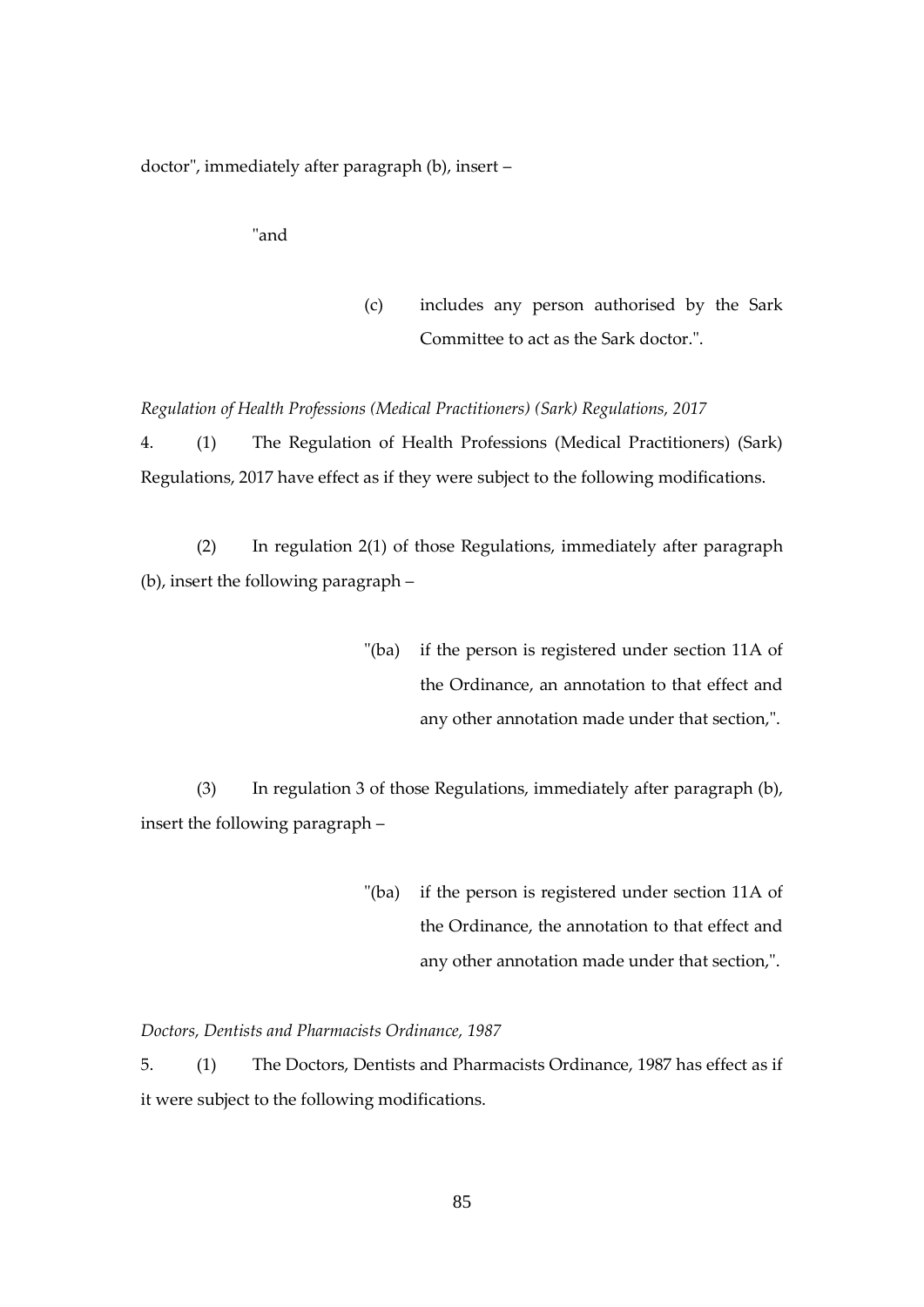(2) In section 1(b) of that Ordinance, immediately after "section 2", substitute "or 2A".

(3) Immediately after section 2 of that Ordinance, insert the following –

#### "**Temporary registration in emergencies.**

**2A.** (1) The Committee may register a person as a recognised dentist or recognised pharmacist, or the persons comprising a specified group of persons as recognised dentists or recognised pharmacists, if –

- (a) the Authority has advised the Committee that an emergency has occurred, is occurring or is about to occur and that the Committee should consider acting under this section, and
- (b) the emergency registration requirement is met in relation to the person or group of persons.

(2) For the purposes of subsection  $(1)(b)$ , the emergency registration requirement is met –

- (a) in relation to a person, if the person is suitable to be registered as a recognised dentist or (as the case may require) recognised pharmacist, and
- (b) in relation to a group of persons, if the group is comprised of a type of persons who are suitable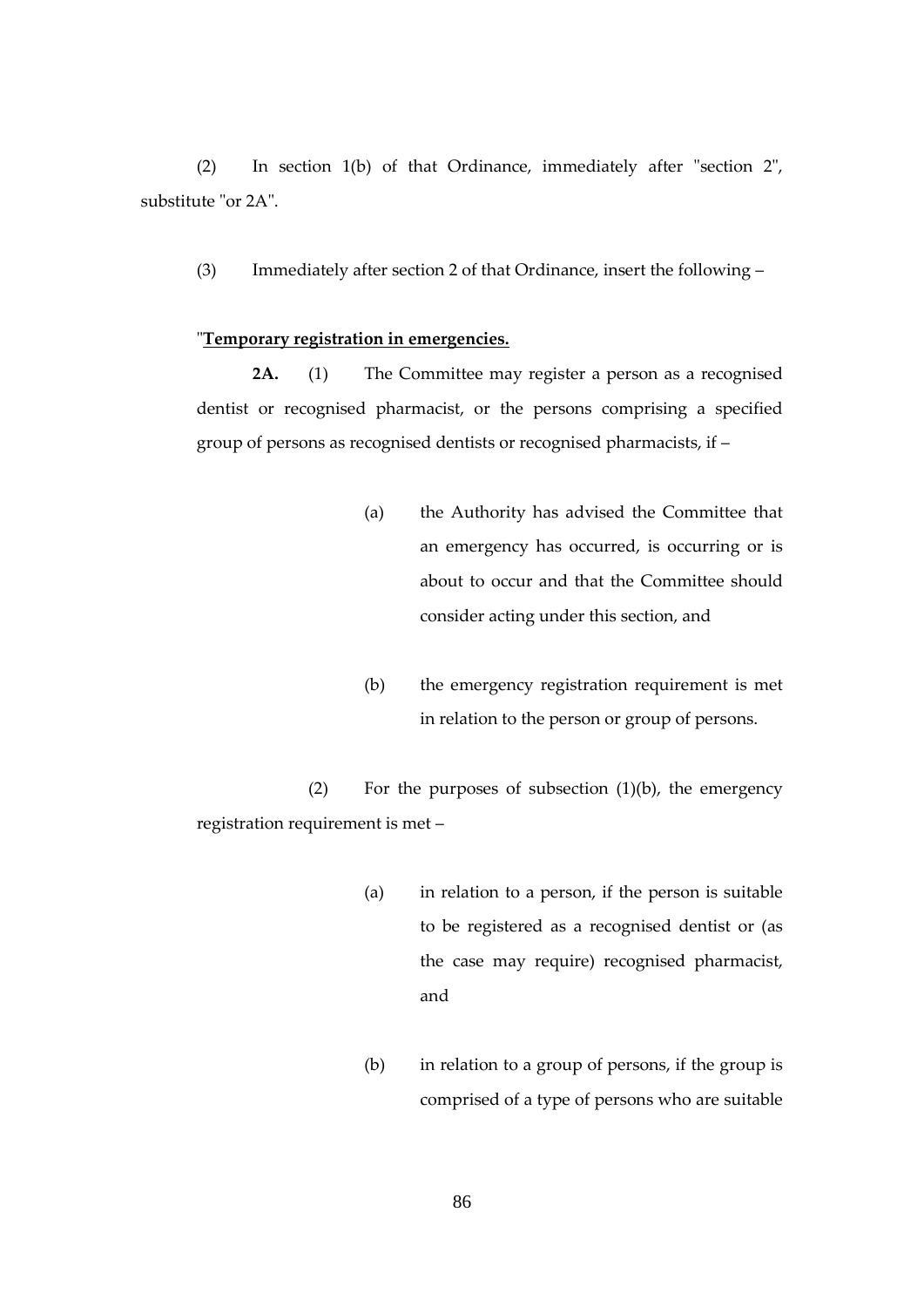to be registered as recognised dentists or (as the case may require) recognised pharmacists.

(3) The Committee may register all of the persons comprising a specified group of persons without first identifying each person in the group.

(4) The Committee may require a person who applies (on behalf of himself or herself or a group of persons) to be registered under this section to furnish any information, verified in any manner, that the Committee thinks fit.

(5) The registration of a person under this section has effect subject to any conditions imposed by the Committee; and the Committee may at any time vary or revoke such a condition or add new conditions.

(6) The Committee may annotate the register with an entry signifying that the person or group of persons is authorised to provide services, use techniques or follow procedures or to practise in a particular area or sphere of professional competence.

(7) Where a person is registered under this section as a member of a specified group, the person's registration may (but need not) be subject to the same conditions as the registration of other members of the group.

(8) A person's registration under this section ceases to have effect if revoked by the Committee; and the Committee –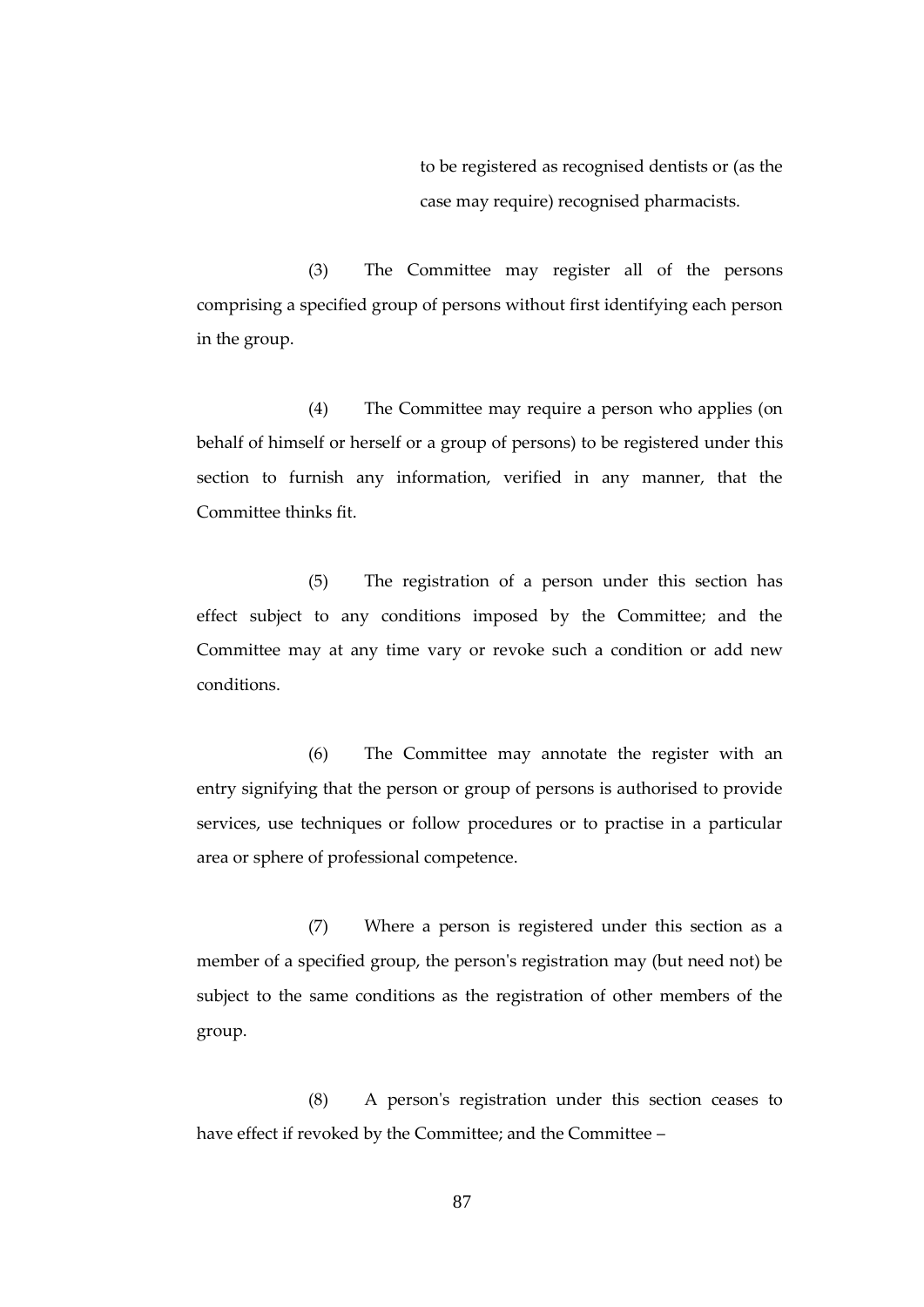- (a) must revoke the registration if the Authority advises the Committee that the circumstances that led the Authority to give the advice referred to in subsection (1)(a) no longer exist, and
- (b) may revoke the registration for any other reason, including where the Committee suspects that the person is not fit to practise or that the person's fitness to practise may be impaired.

(9) A person's registration as a member of a specified group may be revoked –

- (a) without the registration of the other members of the group being revoked, or
- (b) as a result of a decision to revoke the registration of all the members of the group.

(10) The following provisions of this Ordinance do not apply to persons registered under this section –

- (a) paragraph (a) of section 1, and
- (b) section 2 (except so far as it relates to the duty of the Committee to maintain a register).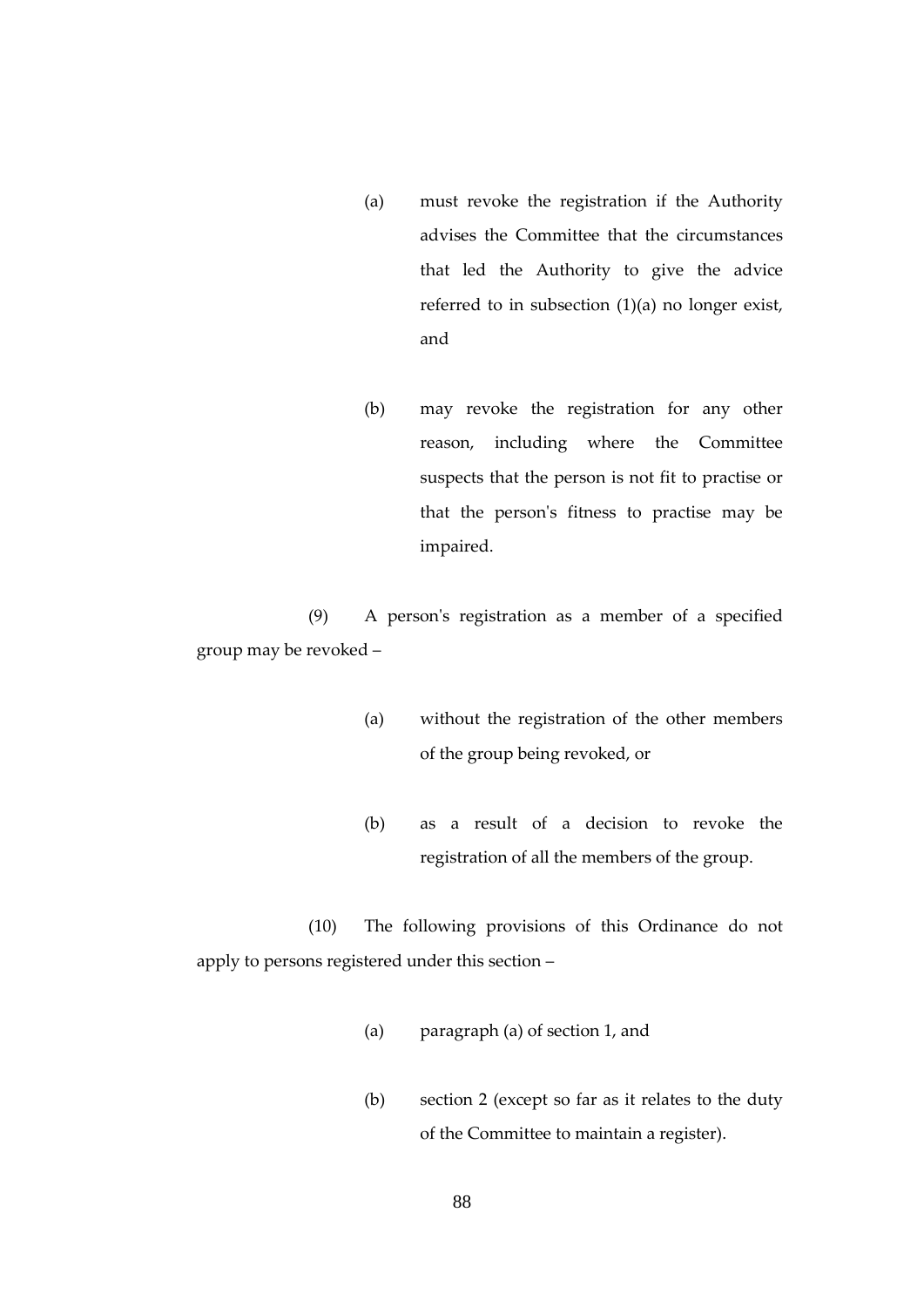(11) For the purposes of this section, a person is suitable to be registered as a recognised dentist or, as the case may be, a recognised pharmacist if the Committee considers –

- (a) that the person is fit, proper and suitably experienced to be so registered with regard to the emergency, or
- (b) that it is necessary and proportionate to so register that person in light of the emergency.
- (12) In this section –

**"the Authority"** means the Civil Contingencies Authority established under the Civil Contingencies (Bailiwick of Guernsey) Law, 2012, and

**"emergency"** means an emergency of the kind described in section 2(1) of the Civil Contingencies (Bailiwick of Guernsey) Law, 2012.".

- (4) In section 3 of that Ordinance
	- (a) immediately after "section 2", insert "or 2A", and
	- (b) immediately after "section 2(3)", insert "or revoked by the Committee under section 2A(8)".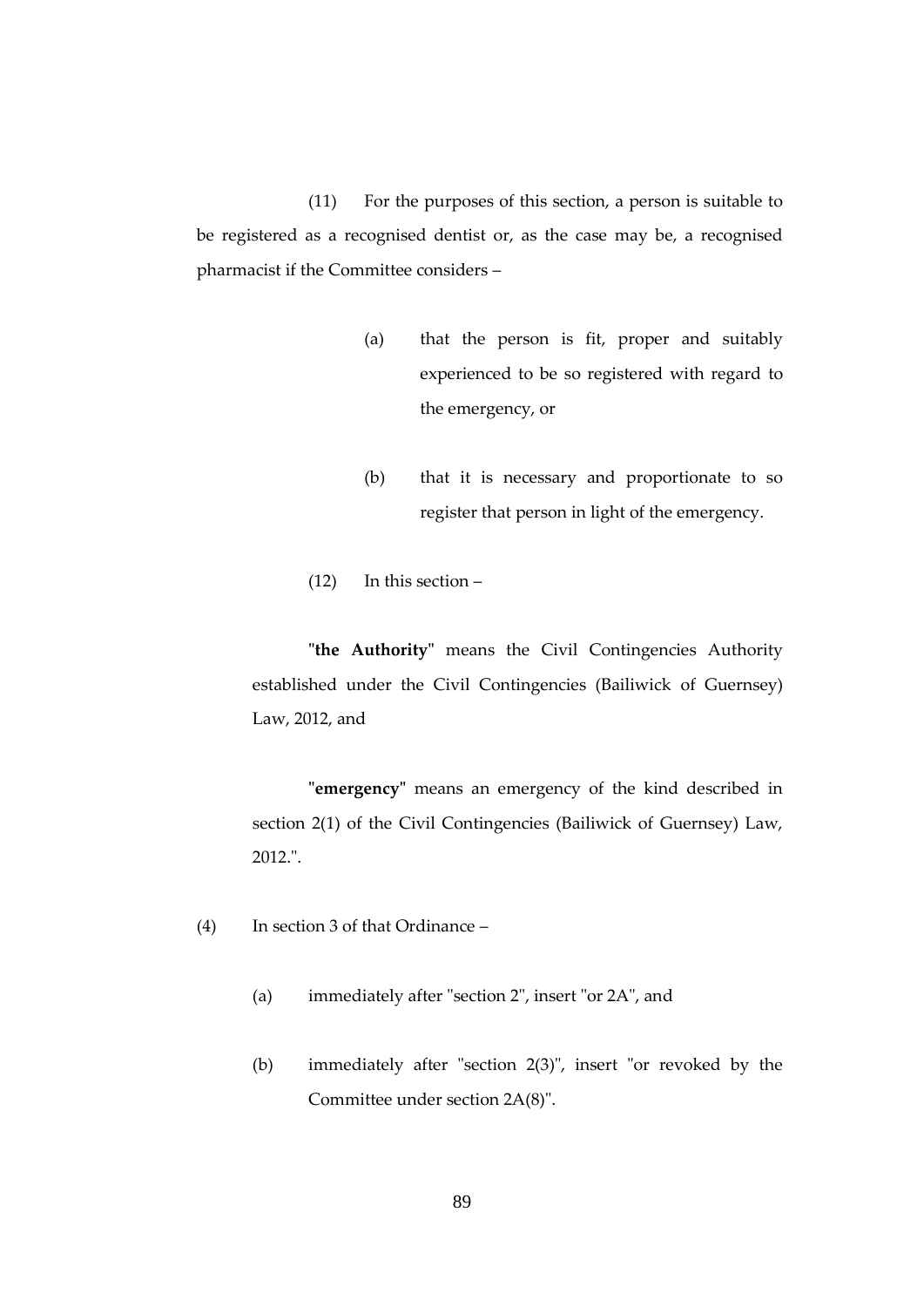(5) In section 5(2) of that Ordinance, immediately after "section 2", insert "or 2A".

*Nurses, Midwives and Health Visitors Ordinance, 1987*

6. (1) The Nurses, Midwives and Health Visitors Ordinance, 1987 has effect as if it were subject to the following modifications.

- (2) In section 3 of that Ordinance
	- (a) in subsection (1), for paragraph (a), substitute the following paragraph –
		- "(a) is duly registered
			- (i) as qualified so to practise in the United Kingdom, or
			- (ii) as a midwife under section 3A of the Registered Health Professionals Ordinance, 2006,", and
	- (b) in subsection (2), for "as qualified so to practise in the United Kingdom", substitute –
	- "–
- (a) in the case of a person who satisfied the Committee of the matter in subsection (1)(a)(i),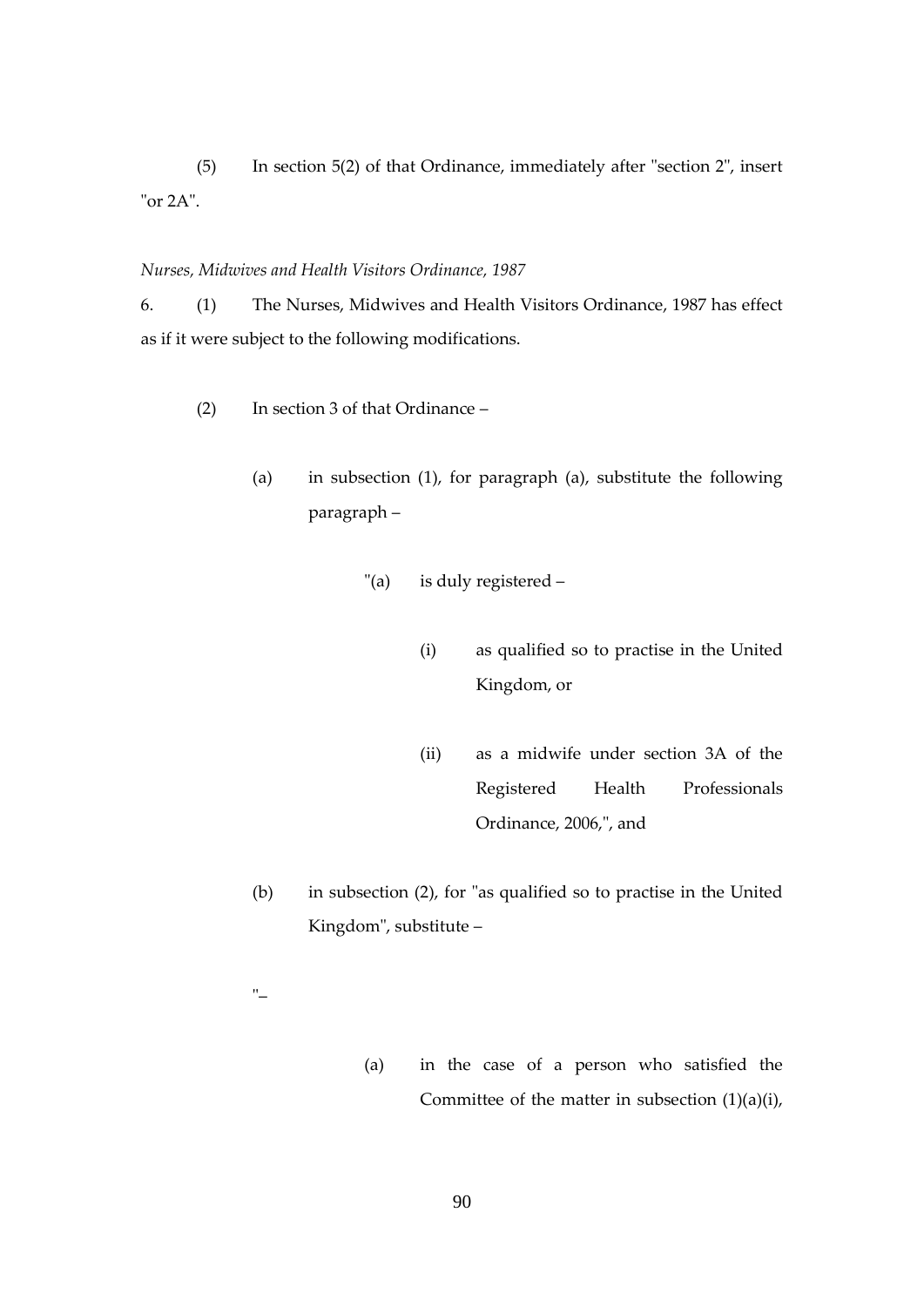as qualified so to practise in the United Kingdom, and

(b) in the case of a person who satisfied the Committee of the matter in subsection (1)(a)(ii), as a midwife under section 3A of the Registered Health Professionals Ordinance, 2006".

(3) In section 11 of that Ordinance, after "midwife", insert ", other than a midwife registered under section 3A of the Registered Health Professionals Ordinance, 2006,".

## *Registered Health Professionals Ordinance, 2006*

7. (1) The Registered Health Professionals Ordinance, 2006 has effect as if it were subject to the following modifications.

(2) In section  $1(2)(a)$ , (b) and (c) of that Ordinance, immediately after "section 3" in each place that the expression occurs, insert "or 3A".

(3) Immediately after section 3 of that Ordinance, insert the following section –

# "**Temporary registration in emergencies.**

**3A.** (1) The Committee may also register a person as a registered health professional, or the persons comprising a specified group of persons as registered health professionals, in respect of any regulated health profession if –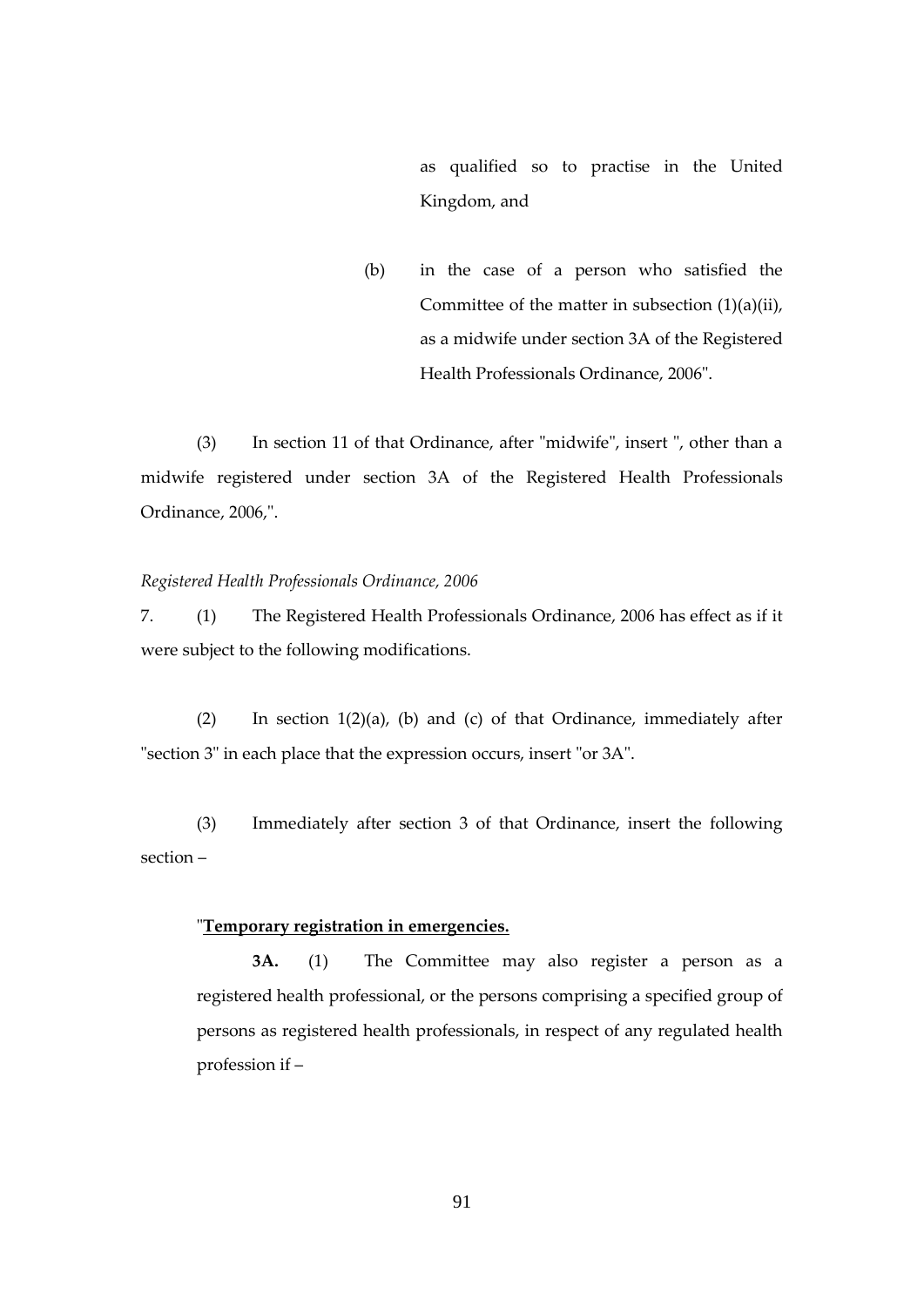- (a) the Authority has advised the Committee that an emergency has occurred, is occurring or is about to occur and that the Committee should consider acting under this section, and
- (b) the emergency registration requirement is met in relation to the person or group of persons.

(2) For the purposes of subsection (1)(b), the emergency registration requirement is met –

- (a) in relation to a person, if the person is suitable to be registered as a registered health professional in respect of the regulated health profession concerned, and
- (b) in relation to a group of persons, if the group is comprised of a type of persons who are suitable to be registered as registered health professionals in respect of the regulated health profession concerned.

(3) The Committee may register all of the persons comprising a specified group of persons without first identifying each person in the group.

(4) The Committee may require a person who applies (on behalf of himself or herself or a group of persons) to be registered under this section to furnish any information, verified in any manner, that the

92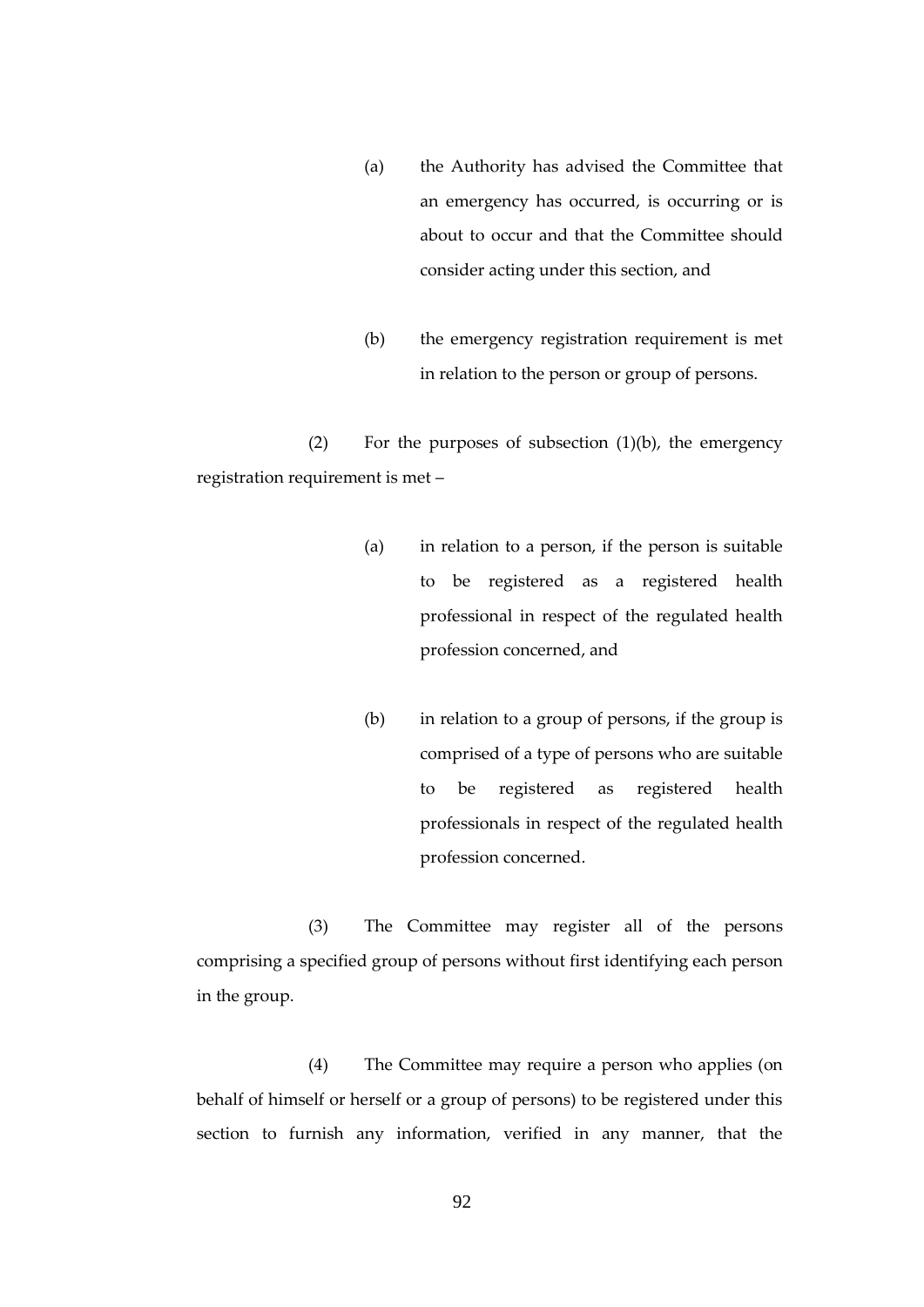Committee thinks fit.

(5) The registration of a person under this section has effect subject to any conditions imposed by the Committee; and the Committee may at any time vary or revoke such a condition or add new conditions.

(6) The Committee may annotate the register with any entry signifying that the person or group of persons is authorised to provide services, use techniques or follow procedures or to practise in a particular area or sphere of professional competence.

(7) Where a person is registered under this section as a member of a specified group, the person's registration may (but need not) be subject to the same conditions as the registration of other members of the group.

(8) A person's registration under this section ceases to have effect if revoked by the Committee; and the Committee –

- (a) must revoke the registration if the Authority advises the Committee that the circumstances that led the Authority to give the advice referred to in subsection (1)(a) no longer exist, and
- (b) may revoke the registration for any other reason, including where the Committee suspects that the person is not fit to practise or

93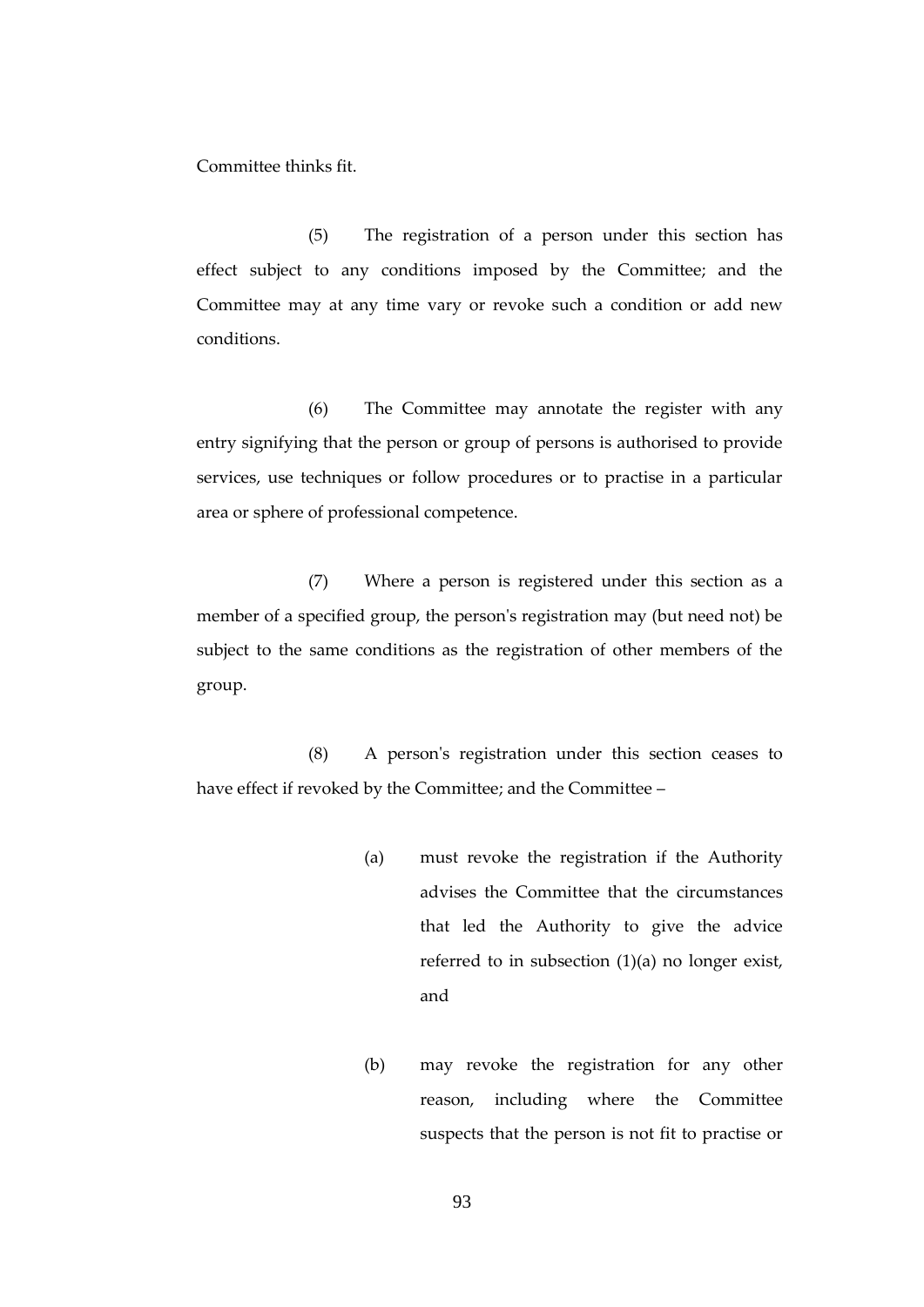that the person's fitness to practise may be impaired.

(9) A person's registration as a member of a specified group may be revoked –

- (a) without the registration of the other members of the group being revoked, or
- (b) as a result of a decision to revoke the registration of all the members of the group.

(10) For the purposes of this section, a person is suitable to be registered as a registered health professional in respect of a regulated health profession if the Committee considers –

- (a) that the person is fit, proper and suitably experienced to be so registered with regard to the emergency, or
- (b) that it is necessary and proportionate to so register that person in light of the emergency.
- (11) In this section –

**"the Authority"** means the Civil Contingencies Authority established under the Civil Contingencies (Bailiwick of Guernsey) Law, 2012, and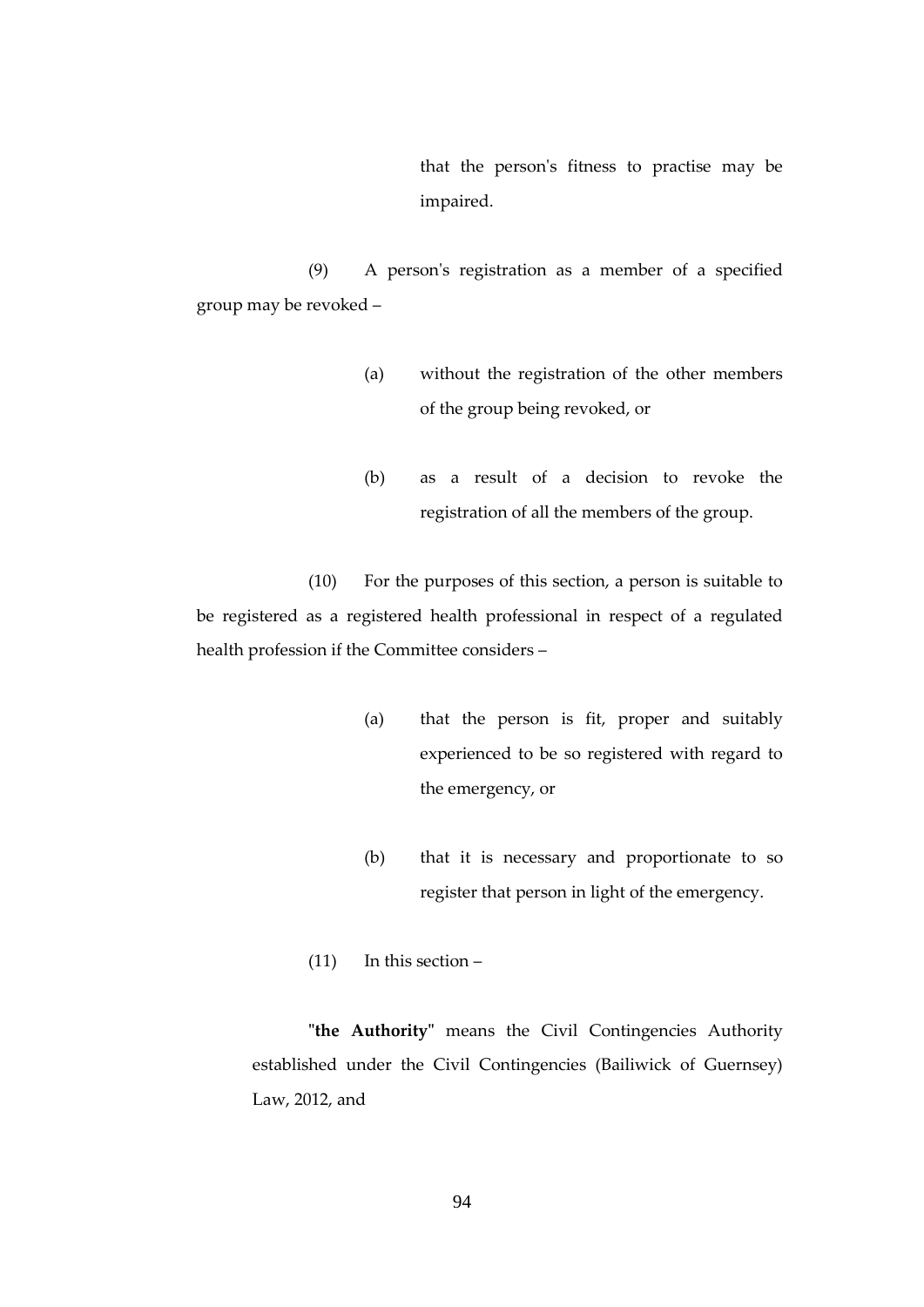**"emergency"** means an emergency of the kind described in section 2(1) of the Civil Contingencies (Bailiwick of Guernsey) Law, 2012.".

- (4) In section 4(1) of that Ordinance
	- (a) immediately after "section 3", insert "or 3A", and
	- (b) immediately after "section 3(3)", insert "or revoked by the Committee under section 3A(8)".

(5) In section 5(2) of that Ordinance, immediately after "section 3", insert "or 3A".

*Medicines (Human and Veterinary) (Bailiwick of Guernsey) Law, 2008*

8. (1) The Medicines (Human and Veterinary) (Bailiwick of Guernsey) Law, 2008 has effect as if it were subject to the following modifications.

- (2) In section 35(2) of that  $Law -$ 
	- (a) in paragraph (a), immediately after "section 3", insert "or 3A",
	- (b) in paragraph (b), immediately after "section 2", insert "or 2A", and
	- (c) immediately after paragraph (d), insert –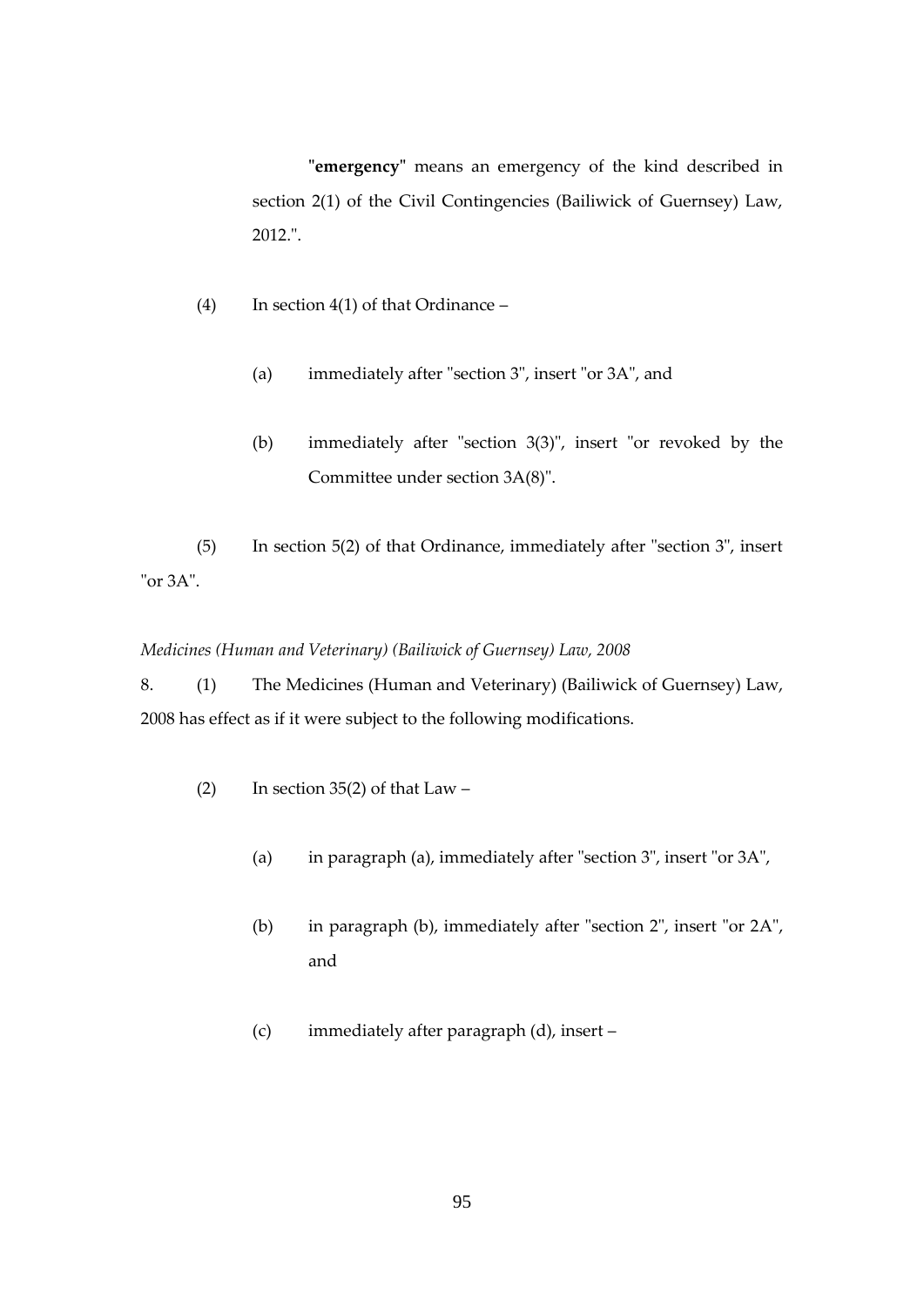- "(da) persons who are registered in any register required or authorised to be kept under the Ordinance,".
- (3) In section 136(1) of that Law  $-$

–

(a) for the definitions of "district or community nurse", "health visitor" and "nurse prescriber", substitute the following definitions respectively –

"**"district or community nurse"** means a person who is registered

- (a) in the Nurses: Sub-Part 1, of the new register established by the Nurses and Midwives (Parts of and Entries in the Register) Order of Council 2004 (UK Statutory Instrument No. 1765), maintained by the Nursing and Midwifery Council, or
- (b) as a nurse under section 3A of the Registered Health Professionals Ordinance, 2006, with the annotation "district or community nurse",",

"**"health visitor"** means a person who is registered –

(a) in the Specialist Community Public Health Nurses part of the new register established by the Nurses and Midwives (Parts of and Entries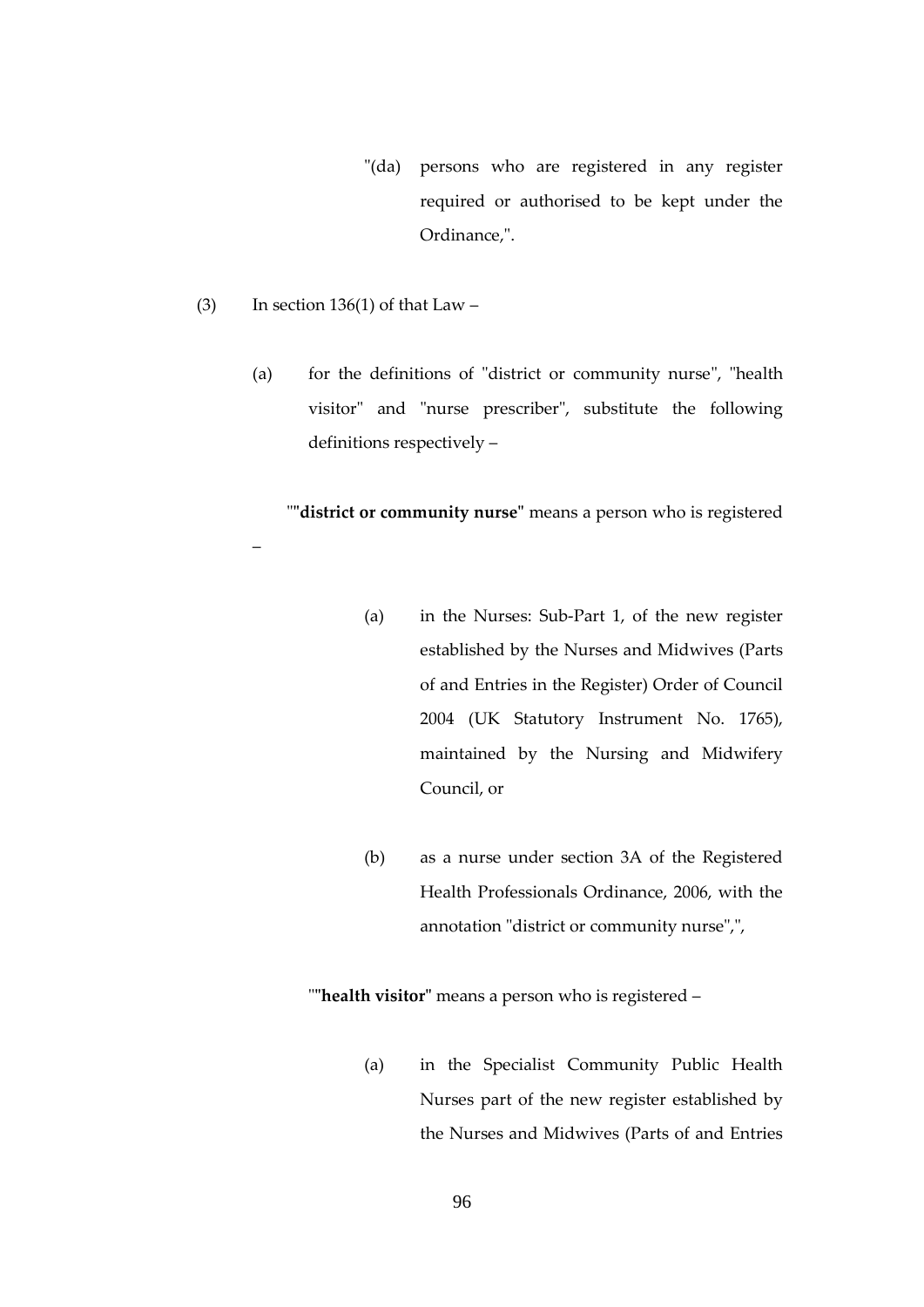in the Register) Order of Council 2004 (UK Statutory Instrument No. 1765), maintained by the Nursing and Midwifery Council, or

(b) as a nurse under section 3A of the Registered Health Professionals Ordinance, 2006, with the annotation "health visitor",", and

**""nurse prescriber"** means a person who is registered –

- (a) in the Nurses: Sub-part 1, or the Midwives, or Specialist Community Public Health Nurses, part of the new register established by the Nurses and Midwives (Parts of and Entries in the Register) Order of Council 2004 (UK Statutory Instrument No. 1765), maintained by the Nursing and Midwifery Council, or
- (b) as a nurse under section 3A of the Registered Health Professionals Ordinance, 2006, with the annotation "nurse prescriber",", and
- (b) insert the following definition in the appropriate alphabetical order –

 ""**registered midwife**" includes a person who is registered as a midwife under section 3A of the Registered Health Professionals Ordinance, 2006,".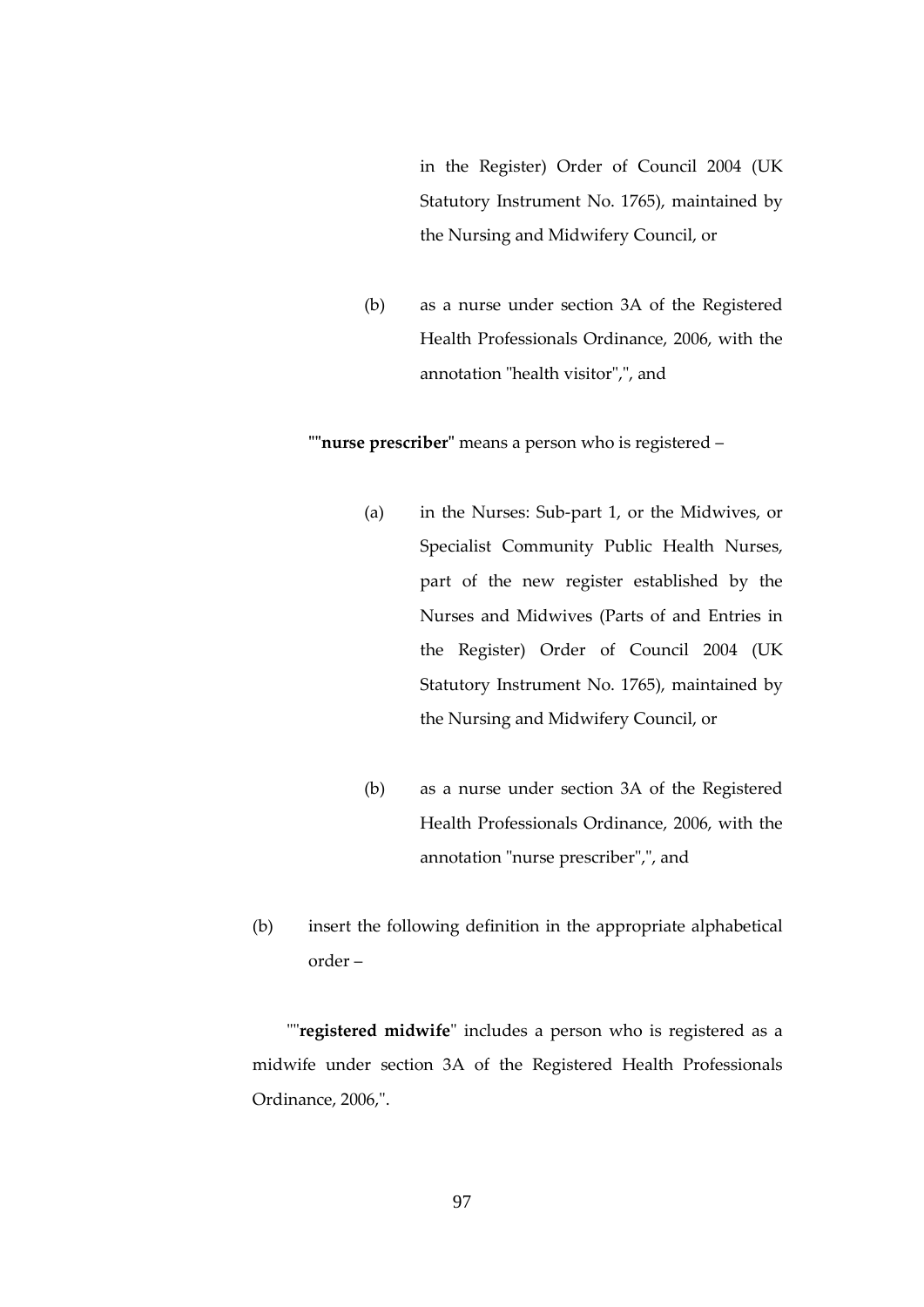*Prescription Only Medicines (Human) (Bailiwick of Guernsey) Ordinance, 2009*

9. (1) The Prescription Only Medicines (Human) (Bailiwick of Guernsey) Ordinance, 2009 has effect as if it were subject to following modifications.

(2) Immediately after section 1 of that Ordinance, insert the following –

# "**Temporary registration in emergencies.**

**1A.** (1) For the purposes of this Ordinance, the Committee may register a person as an optometrist, or the persons comprising a specified group of persons as optometrists, if –

- (a) the Authority has advised the Committee that an emergency has occurred, is occurring or is about to occur and that the Committee should consider acting under this section, and
- (b) the emergency registration requirement is met in relation to the person or group of persons.

(2) For the purposes of subsection (1)(b), the emergency registration requirement is met –

- (a) in relation to a person, if the person is suitable to be registered as an optometrist, and
- (b) in relation to a group of persons, if the group is comprised of a type of persons who are suitable to be registered as optometrists.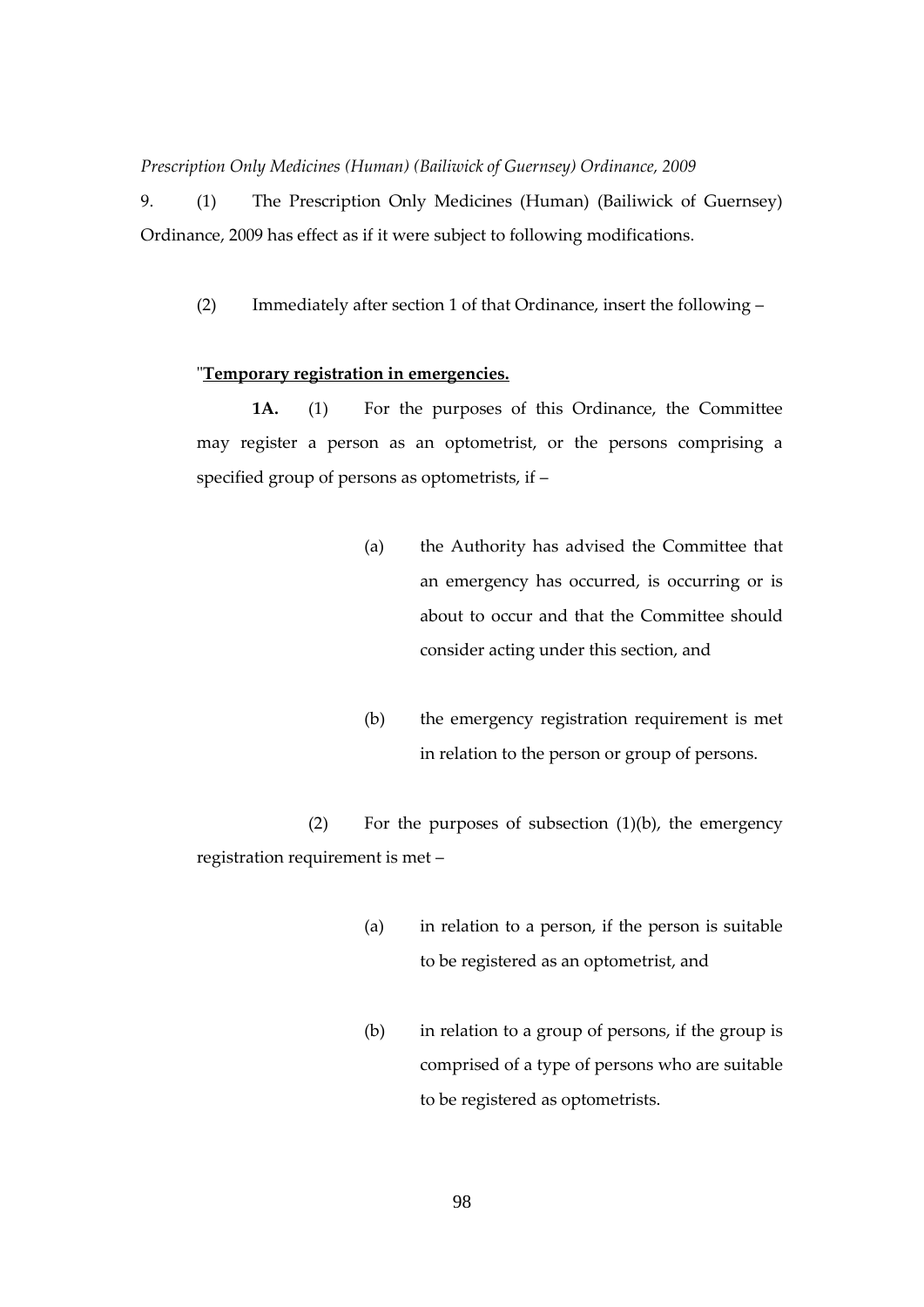(3) The Committee may register all of the persons comprising a specified group of persons without first identifying each person in the group.

(4) The Committee may require a person who applies (on behalf of himself or herself or a group of persons) to be registered under this section to furnish any information, verified in any manner, that the Committee thinks fit.

(5) The registration of a person under this section has effect subject to any conditions imposed by the Committee; and the Committee may at any time vary or revoke such a condition or add new conditions.

(6) The Committee may annotate the register with an entry signifying that the person or group of persons is authorised to provide services, use techniques or follow procedures or to practise in a particular area or sphere of professional competence.

(7) Where a person is registered under this section as a member of a specified group, the person's registration may (but need not) be subject to the same conditions as the registration of other members of the group.

(8) A person's registration under this section ceases to have effect if revoked by the Committee; and the Committee –

> (a) must revoke the registration if the Authority advises the Committee that the circumstances

> > 99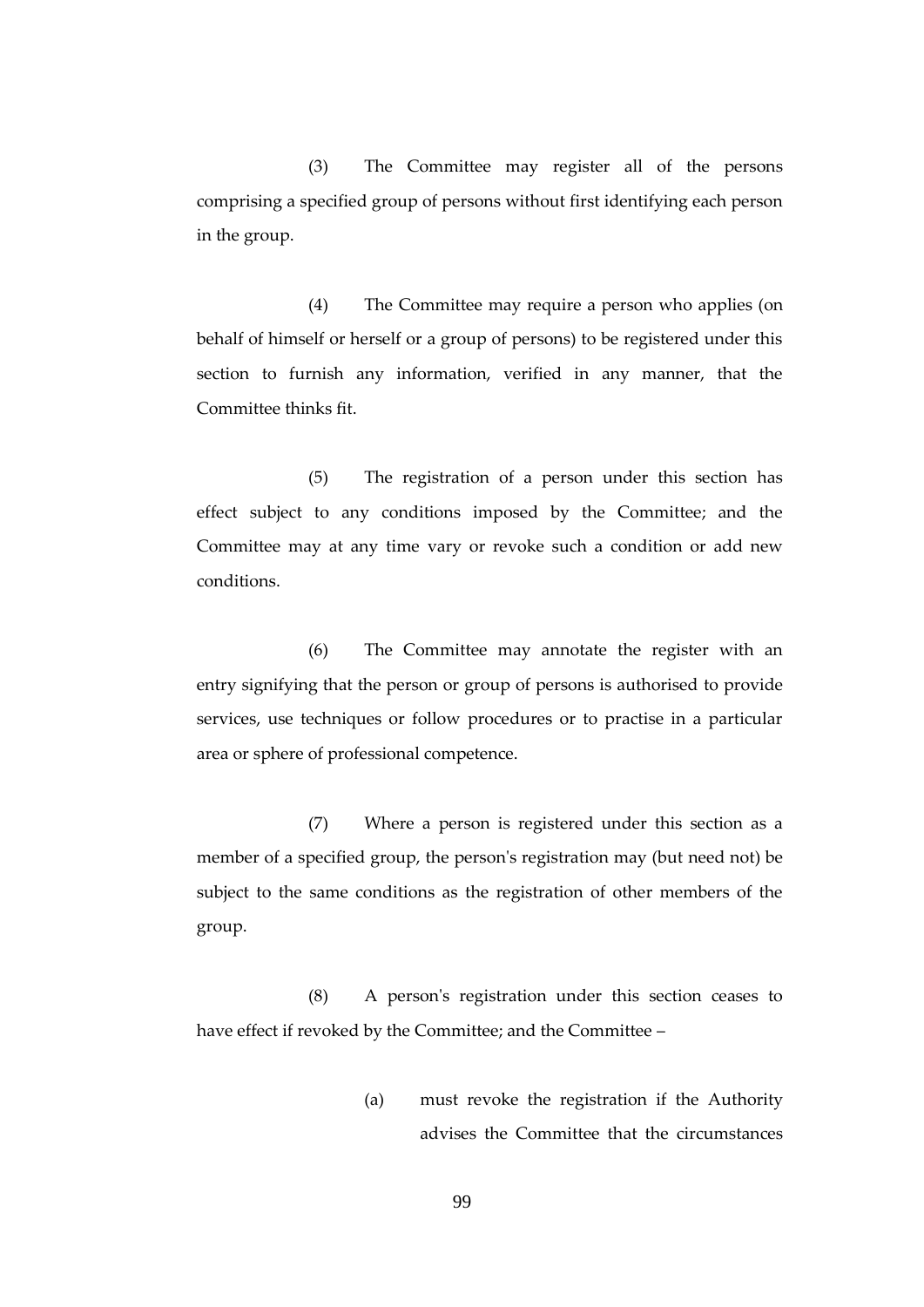that led the Authority to give the advice referred to in subsection (1)(a) no longer exist, and

(b) may revoke the registration for any other reason, including where the Committee suspects that the person is not fit to practise or that the person's fitness to practise may be impaired.

(9) A person's registration as a member of a specified group may be revoked –

- (a) without the registration of the other members of the group being revoked, or
- (b) as a result of a decision to revoke the registration of all the members of the group.

(10) For the purposes of this section, a person is suitable to be registered as an optometrist if the Committee considers –

- (a) that the person is fit, proper and suitably experienced to be so registered with regard to the emergency, or
- (b) that it is necessary and proportionate to so register that person in light of the emergency.
- (11) In this section –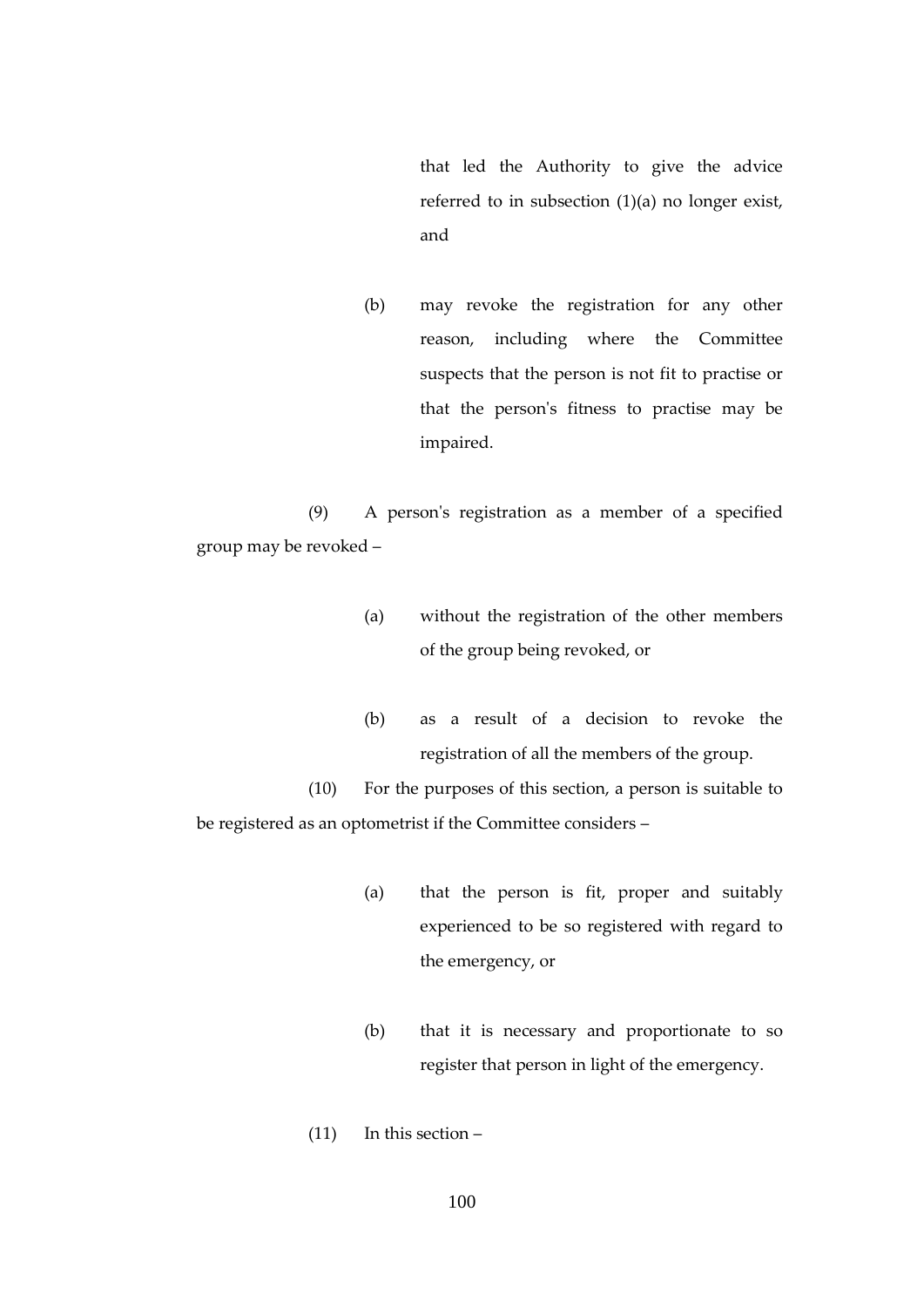**"the Authority"** means the Civil Contingencies Authority established under the Civil Contingencies (Bailiwick of Guernsey) Law, 2012,

**"the Committee"** means the States of Guernsey Committee for Health & Social Care, and

**"emergency"** means an emergency of the kind described in section 2(1) of the Civil Contingencies (Bailiwick of Guernsey) Law, 2012.".

(3) In section 17(1)(d) of that Ordinance, immediately after "section 3", insert "or 3A".

(4) In section 20(1) of that Ordinance –

- (a) in the definition of **"professional register"**, after "2001", insert "or the register maintained under section 3A of the Registered Health Professionals Ordinance, 2006",
- (b) in the definitions of **"registered chiropodist"**, **"registered dietician"**, **"registered occupational therapist"**, **"registered operating department practitioner"**, **"registered orthoptist"**, **"registered paramedic"**, **"registered physiotherapist"**, **"registered prosthetist and orthotist"**, **"registered radiographer"** and **"registered speech and language therapist"** and paragraph (d) of the definition of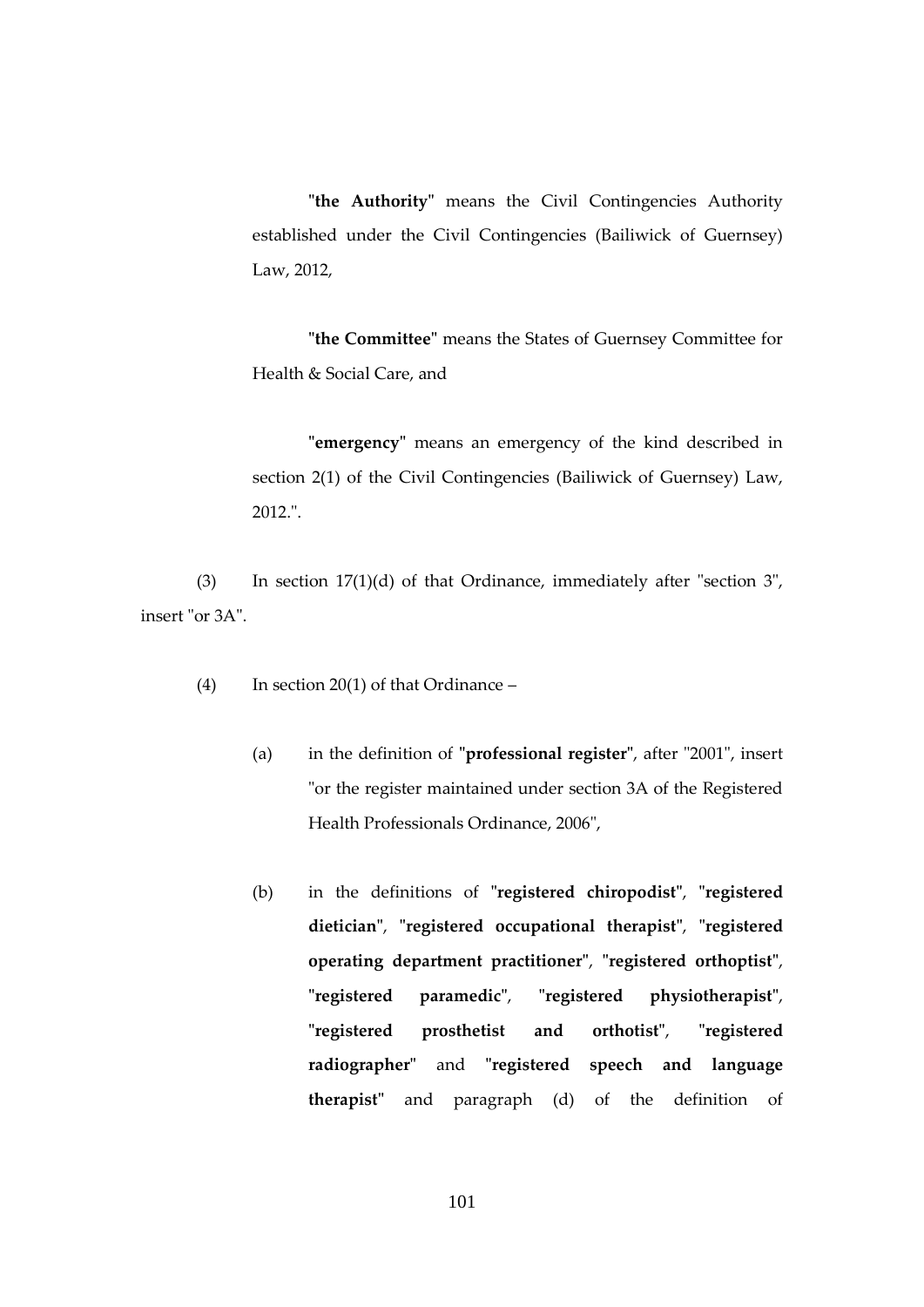**"supplementary prescriber"**, immediately after "section 3" in each place that the expression occurs, insert "or 3A",

- (c) in the definition of **"registered midwife"**, immediately after "register", insert "or registered as a midwife under section 3A of the Registered Health Professionals Ordinance, 2006",
- (d) in the definition of **"registered nurse"**, immediately after "register", insert "or registered as a nurse under section 3A of the Registered Health Professionals Ordinance, 2006",
- (e) in the definition of **"registered optometrist"**, for "maintained under section 7(a) of the Opticians Act 1989", substitute "or optometrists maintained under section 7(a) of the Opticians Act 1989 or section 1A of this Ordinance,",
- (f) immediately after "1989" insert "or under section 1A of this Ordinance", and
- (g) in the definition of **"relevant register"**
	- (i) in paragraph (b), immediately after "section 2", insert "or 2A",
	- (ii) in paragraph (c), immediately after "section 3", insert "or 3A", and
	- (iii) in paragraph (d), immediately after "1989", insert "or under section 1A of this Ordinance".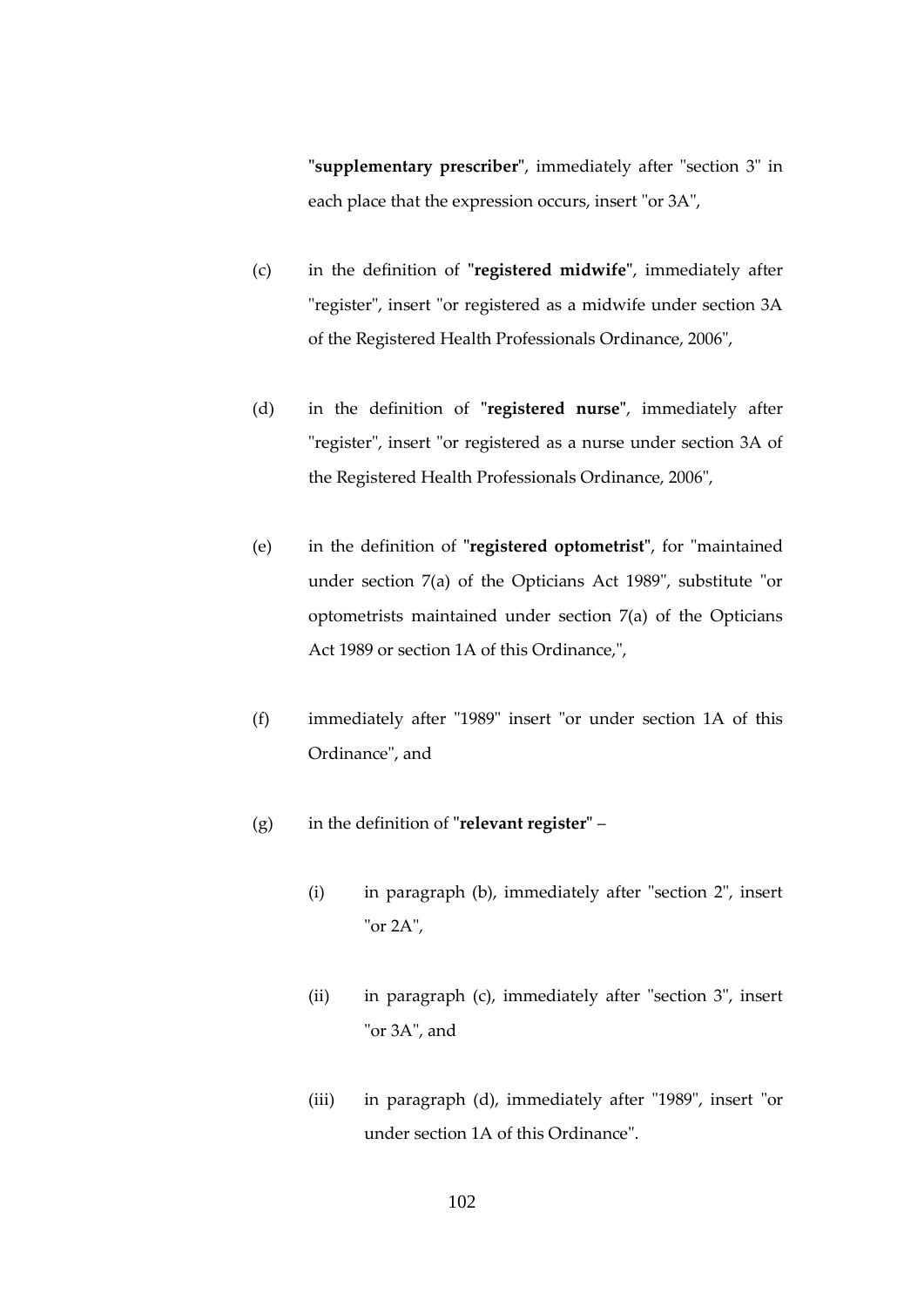#### *Misuse of Drugs (Bailiwick of Guernsey) Law, 1974*

10. (1) The Misuse of Drugs (Bailiwick of Guernsey) Law, 1974 has effect as if it were subject to the following modification.

(2) In section  $32(1)$  of that Law, in paragraph (a) of the definition relating to **"medical practitioner"**, **"dentist"**, **"veterinary surgeon"** and **"pharmacist"**, for "recognised medical", substitute "recognised or registered medical".

#### *Misuse of Drugs (Bailiwick of Guernsey) Ordinance, 1997*

11. (1) The Misuse of Drugs (Bailiwick of Guernsey) Ordinance, 1997 has effect as if it were subject to the following modifications.

- (2) In section 1(1) of that Ordinance  $-$ 
	- (a) in the definition of **"registered midwife"**, immediately after "register", insert "or registered as a midwife under section 3A of the Registered Health Professionals Ordinance, 2006", and
	- (b) in paragraph (a) of the definition of **"specialist medical practitioner"**, immediately after "(the Specialist Register)", insert "or is registered as a specialist medical practitioner under section 4A of the Regulation of Health Professions (Medical Practitioners) (Guernsey and Alderney) Ordinance, 2015 or section 11A of the Regulation of Health Professions (Medical Practitioners) (Sark) Ordinance, 2017".

(3) In section 14A(5) of that Ordinance, in paragraph (a) of the definition of **"specialist medical practitioner"**, immediately after "(the Specialist Register)",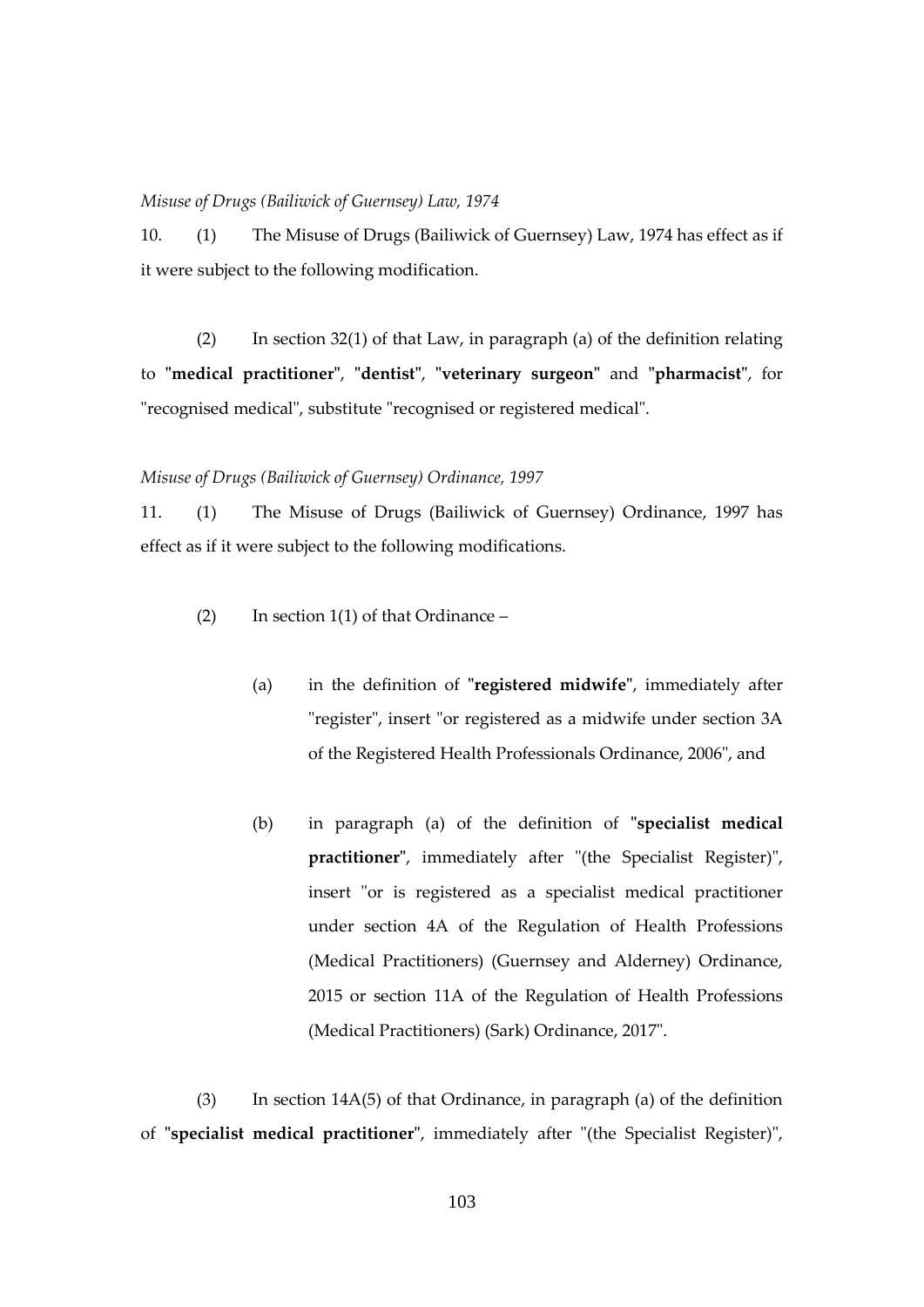insert "or is registered as a specialist medical practitioner under section 4A of the Regulation of Health Professions (Medical Practitioners) (Guernsey and Alderney) Ordinance, 2015 or section 11A of the Regulation of Health Professions (Medical Practitioners) (Sark) Ordinance, 2017".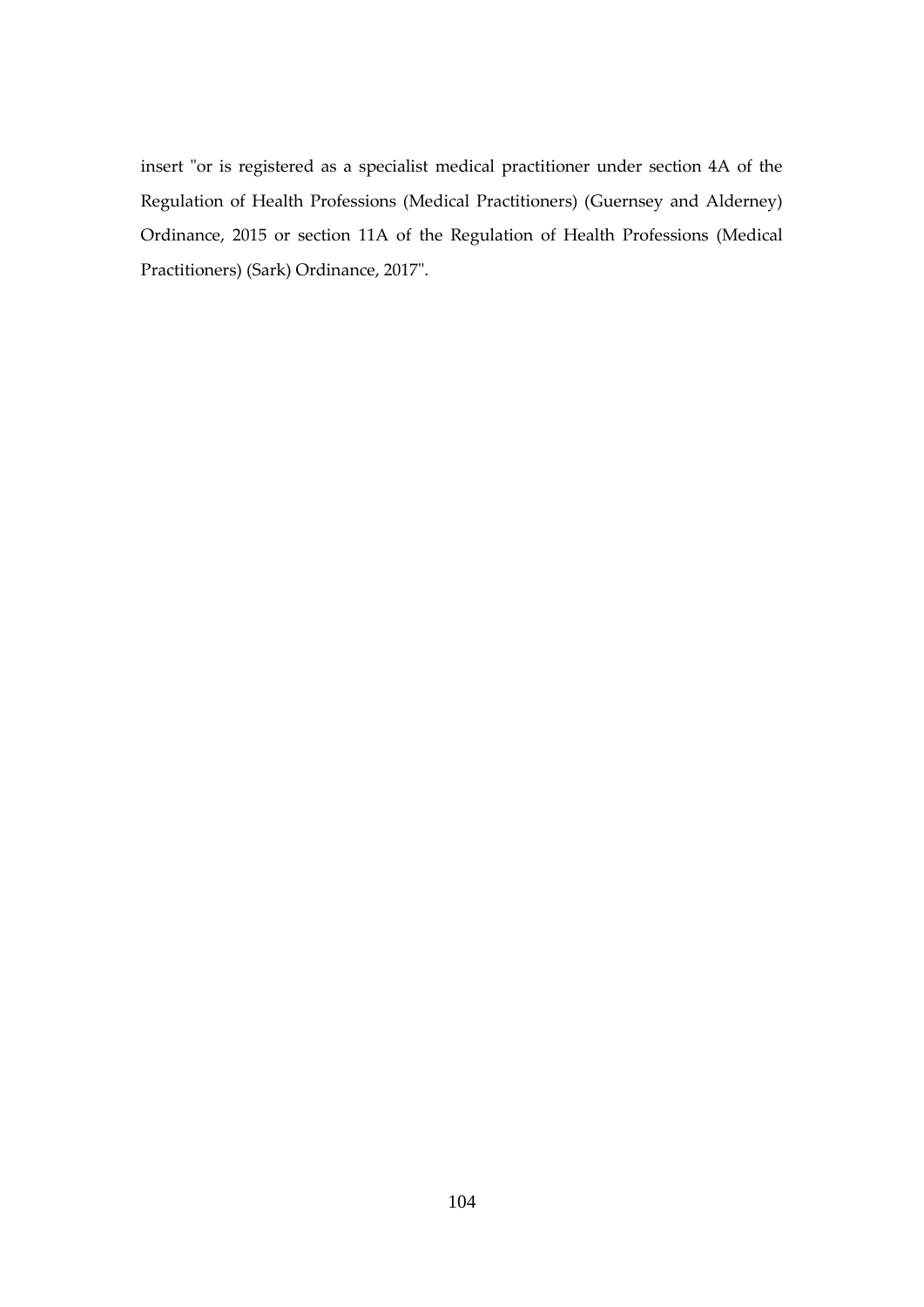#### SCHEDULE 2

### Regulation 20

#### MODIFICATION OF LEGISLATION RELATING TO MENTAL HEALTH

# **Interpretation.**

- 1. References in this Schedule to
	- (a) sections are to sections of the Mental Health (Bailiwick of Guernsey) Law, 2010 (**"the 2010 Law"**),
	- (b) regulations are to regulations of the Mental Health (Treatment and Forms) Regulations, 2013 (**"the 2013 Regulations"**), and
	- (c) rules are to rules of the Mental Health Review Tribunal Procedure Rules, 2012 (**"the 2012 Rules"**).

2. Expressions in this Schedule and in the 2010 Law, the 2013 Regulations or the 2012 Rules shall have the same meaning as in that Law, those Regulations or those Rules (as the case may be).

# **Forms.**

3. Where any form prescribed in the 2013 Regulations or under the 2012 Rules is inconsistent with a modification made by these Regulations, the form –

> (a) may, in connection with that modification, be used with appropriate amendments, and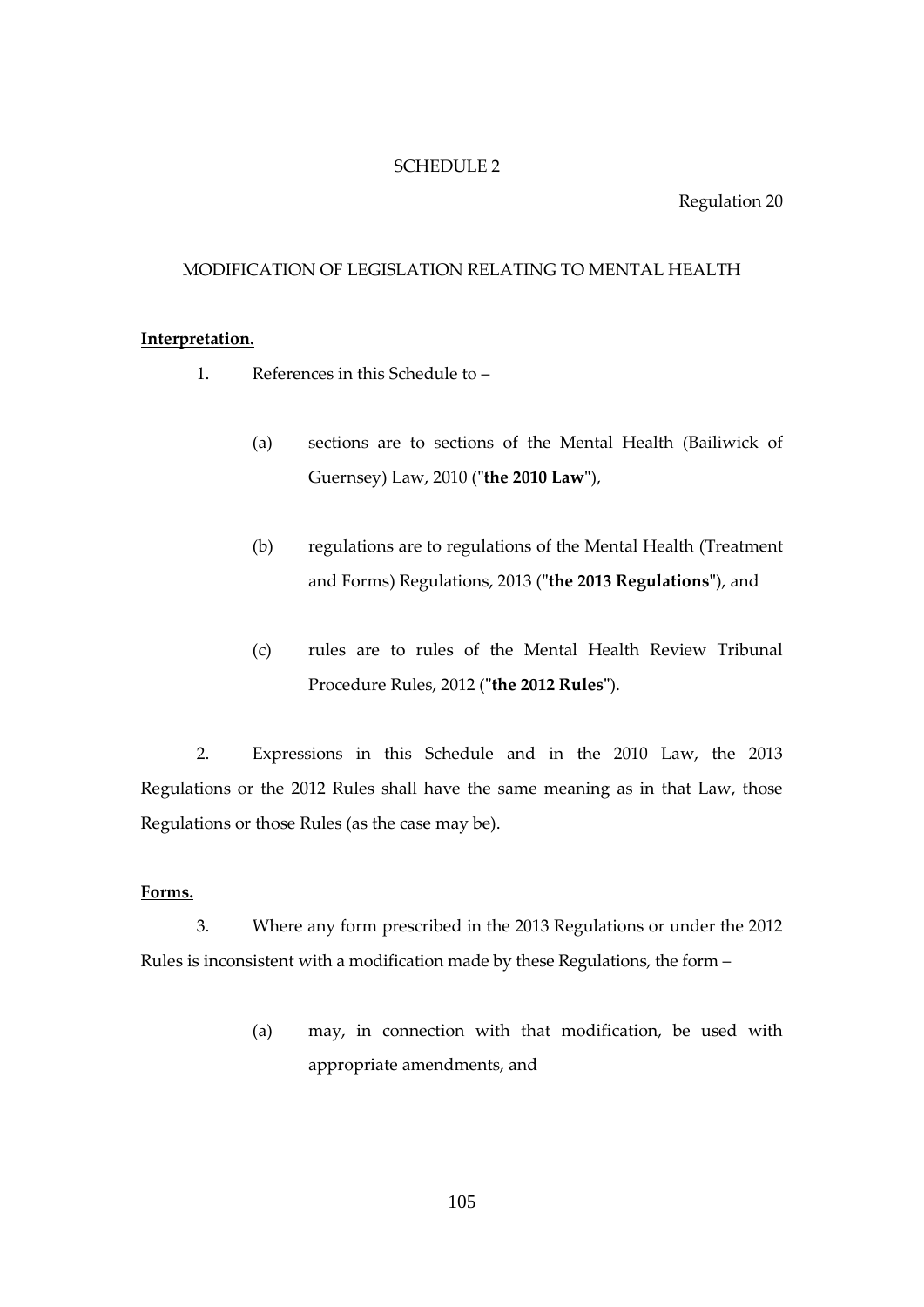(b) is otherwise, for use in that connection, to be read with such amendments as are necessary to reflect that modification.

#### **Modification of the 2010 Law.**

- 4. Section 35 shall have effect
	- (a) as if the words ", or (if the responsible medical officer is unavailable) an approved medical practitioner," were inserted after "community treatment order relates" in subsection (1), and
	- (b) as if the words "or the approved medical practitioner (as the case may be)" were inserted after "responsible medical officer" in subsection (5).

5. Where section 56(1)(b) applies (administration of medicine for more than three months), an approved medical practitioner (other than the responsible medical officer of the patient) may give a certificate under section 56(3)(b) (appropriateness of treatment without understanding or consent) if the responsible medical officer is of the opinion that complying with the requirement under that provision for the certificate to be given by a second opinion approved doctor is not reasonably practicable or would involve unreasonable delay.

6. An approved medical practitioner acting in accordance with section 35 as modified by paragraph 4 may give a certificate under section 56(3)(b) having consulted only one person, if that practitioner is of the opinion that complying with the requirement under section 56(4) is not reasonably practicable or would involve unreasonable delay.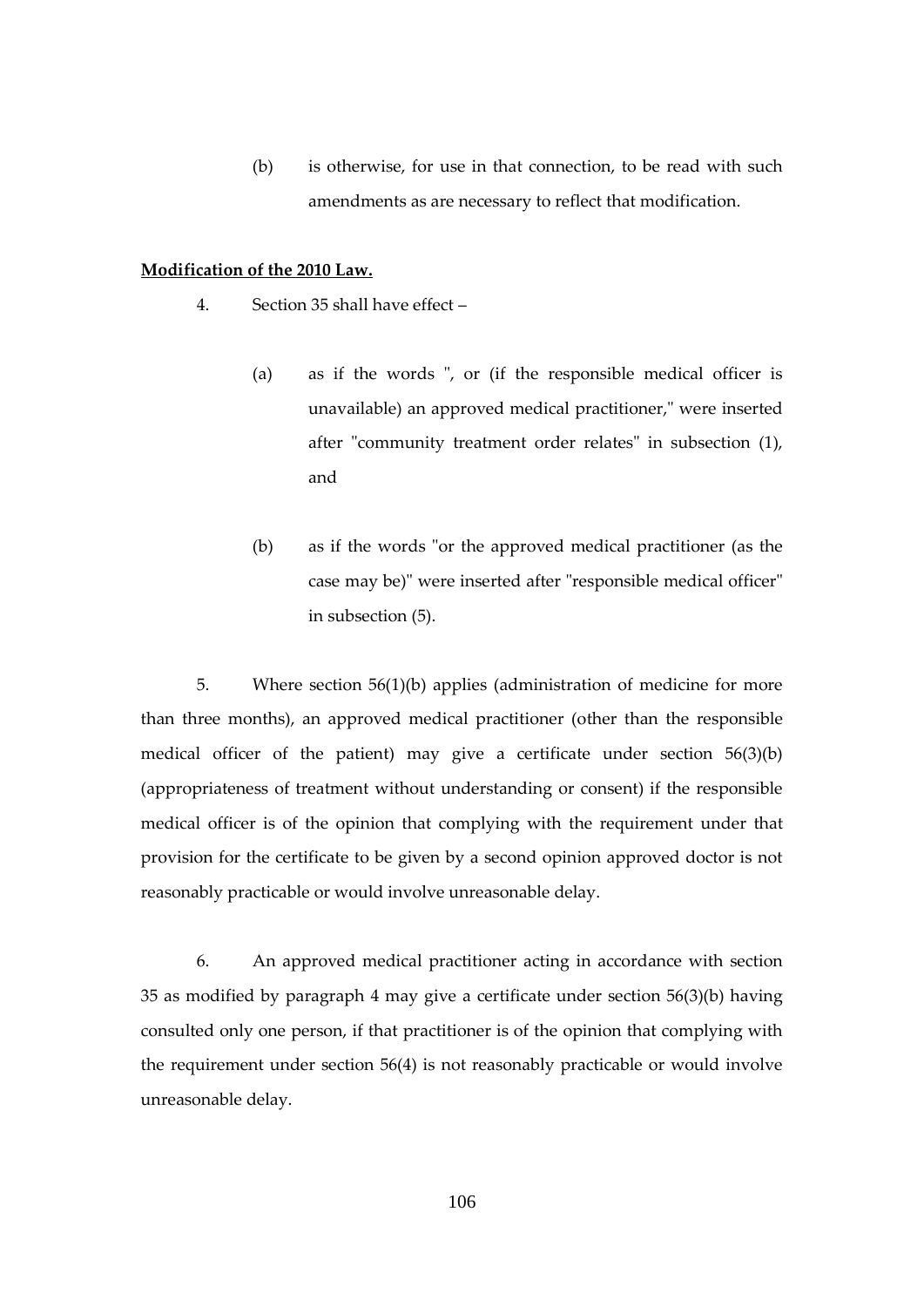7. The person consulted in accordance with section 56(4) as modified by paragraph 6 –

- (a) must have been professionally concerned with the patient's medical treatment, and
- (b) must not be the responsible medical officer of the patient.

8. Sections 64(8) (including as applied by section 65(8)), 67(1), 69(1) and 77 have effect as if references to conveying or admitting a person to an approved establishment within a specified period were references to doing so within that period or as soon as reasonably practicable after the end of that period.

9. Paragraph 8 applies, during a period for which it has effect, in relation to a person in respect of whom a direction is made before the beginning of that period as well as to a person in respect of whom an a direction is made after the beginning of that period.

10. The definition of "mental health practitioner" in section 99 has effect as if the words "or approved social workers (as the case may be)" were inserted immediately after the words "approved medical practitioners".

# **Modification of the 2013 Regulations.**

11. An application for the grant of a treatment order under section 23 during a period for which these Regulations have effect may be accompanied by a medical recommendation made by one approved medical practitioner ("a single recommendation"), if an approved social worker, or other person specified in section 39 (as the case may be), is of the opinion that compliance with the requirement under regulation 5(1) and (2) for the medical recommendations of two approved medical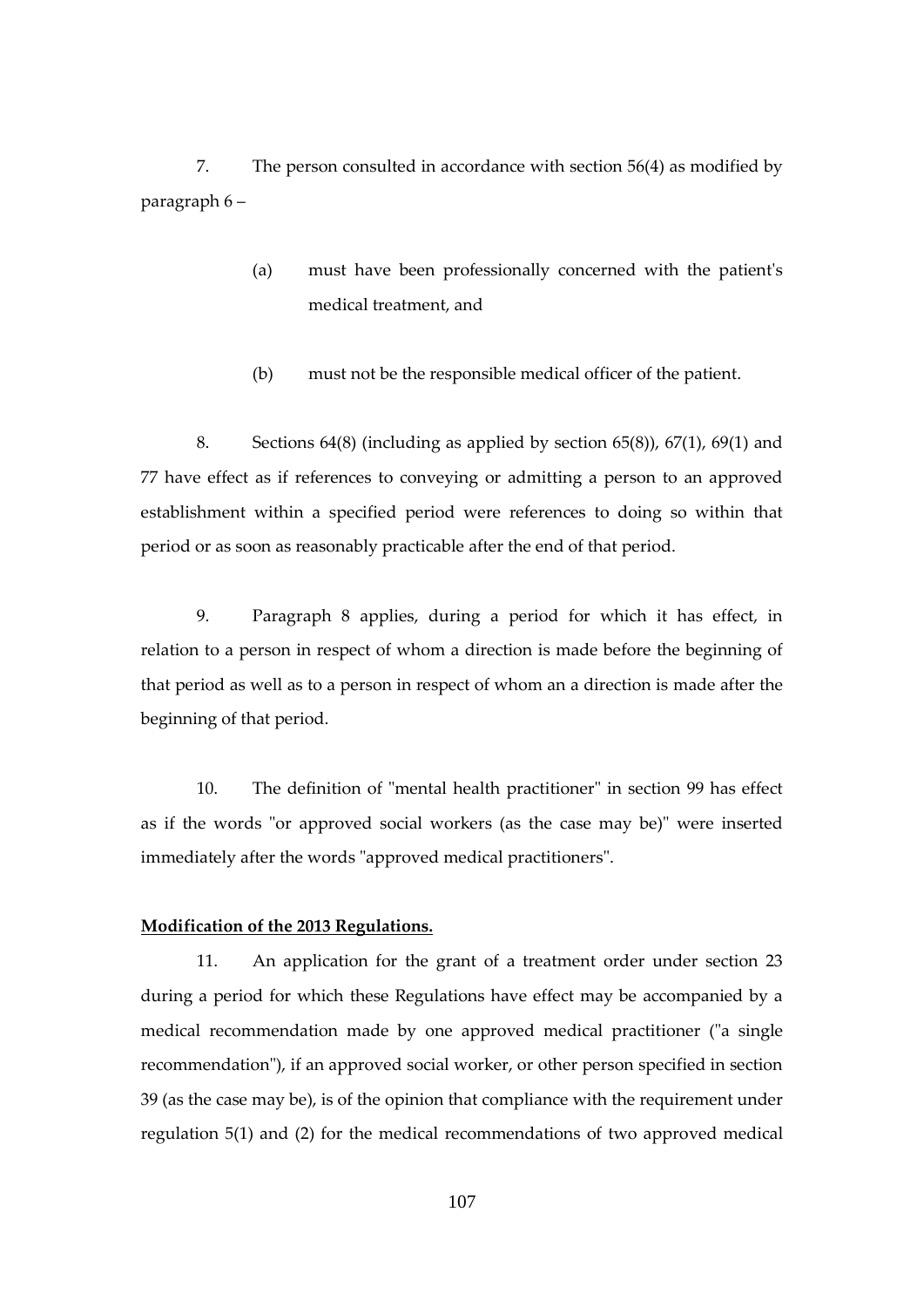practitioners is not reasonably practicable or would involve unreasonable delay.

12. A single recommendation for the purposes of regulation 5(1) or (2) as modified by paragraph 11 must otherwise comply with the requirements of regulation 5(1) and (2).

13. An application made in accordance with regulation 5(1) or (2) as modified by paragraph 11 must include a statement of the opinion referred to in that paragraph.

#### **Modification of the 2012 Rules.**

- 14. For the purposes of any hearing subject to the 2012 Rules
	- (a) the Tribunal is deemed to be properly constituted by the members of the Tribunal sitting within or without the Bailiwick, or a combination thereof,
	- (b) where the legally qualified member is of the opinion that it is not reasonably practicable or would involve unreasonable delay for one, or both, of the other members of the Tribunal to participate in the hearing, the Tribunal is deemed to be properly constituted by the legally qualified member –
		- (i) sitting with the other member able to participate, or
		- (ii) sitting alone,

(as the case may be),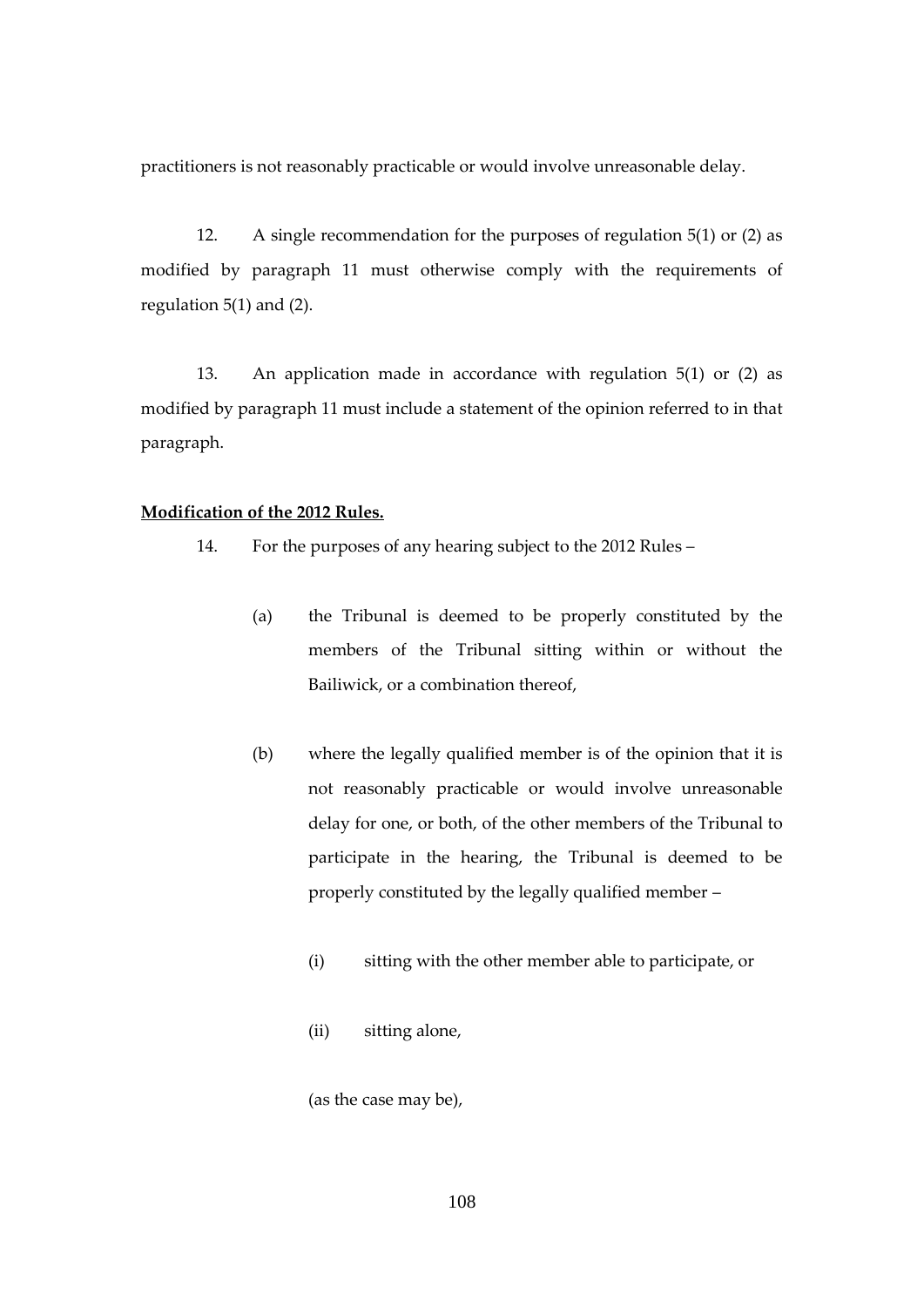- (c) notwithstanding subparagraph (b), where, after hearing from the patient's legal representative or the patient (if unrepresented), the legally qualified member is of the opinion that it is in the patient's interests that the hearing takes place before a single member of the Tribunal (including, but not limited to, where the patient's mental disorder might be adversely affected by the participation of multiple members of the Tribunal by telephone), the Tribunal is deemed to be properly constituted by the legally qualified member sitting alone, and that member may consult with the other members of the Tribunal where it is in the interests of justice to do so, and
- (d) for the avoidance of doubt, the Tribunal may exercise any or all of its powers under the 2010 Law where it is constituted in accordance with this paragraph.

15. Any hearing which takes place in accordance with paragraph 14 shall be deemed for all purposes (including that of determining the lex fori) to have taken place in Guernsey and the courts of Guernsey accordingly have jurisdiction in accordance with Part VI of the Law, and sections 46 and 47 have effect accordingly.

16. Rule 28 shall have effect as if paragraph (1) were omitted.

#### **Transitional provisions.**

17. Paragraph 8 continues to apply after the end of a period for which it has effect in relation to any order or direction made during that period, subject to paragraph 18.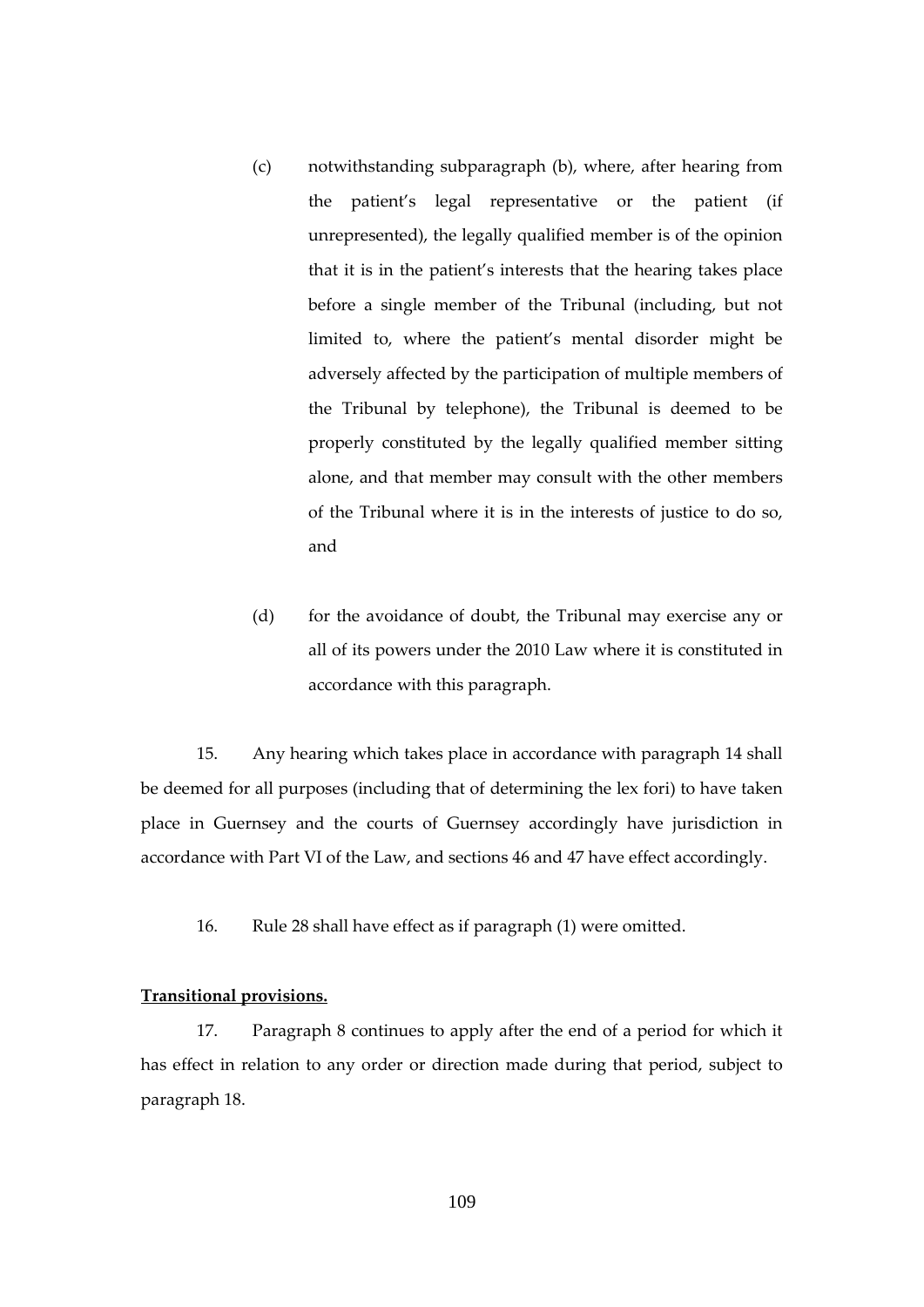18. The person whose duty is modified by that provision must in any event convey the person concerned to the requisite approved establishment within the period of seven days beginning with the day on which the period referred to in paragraph 17 ends.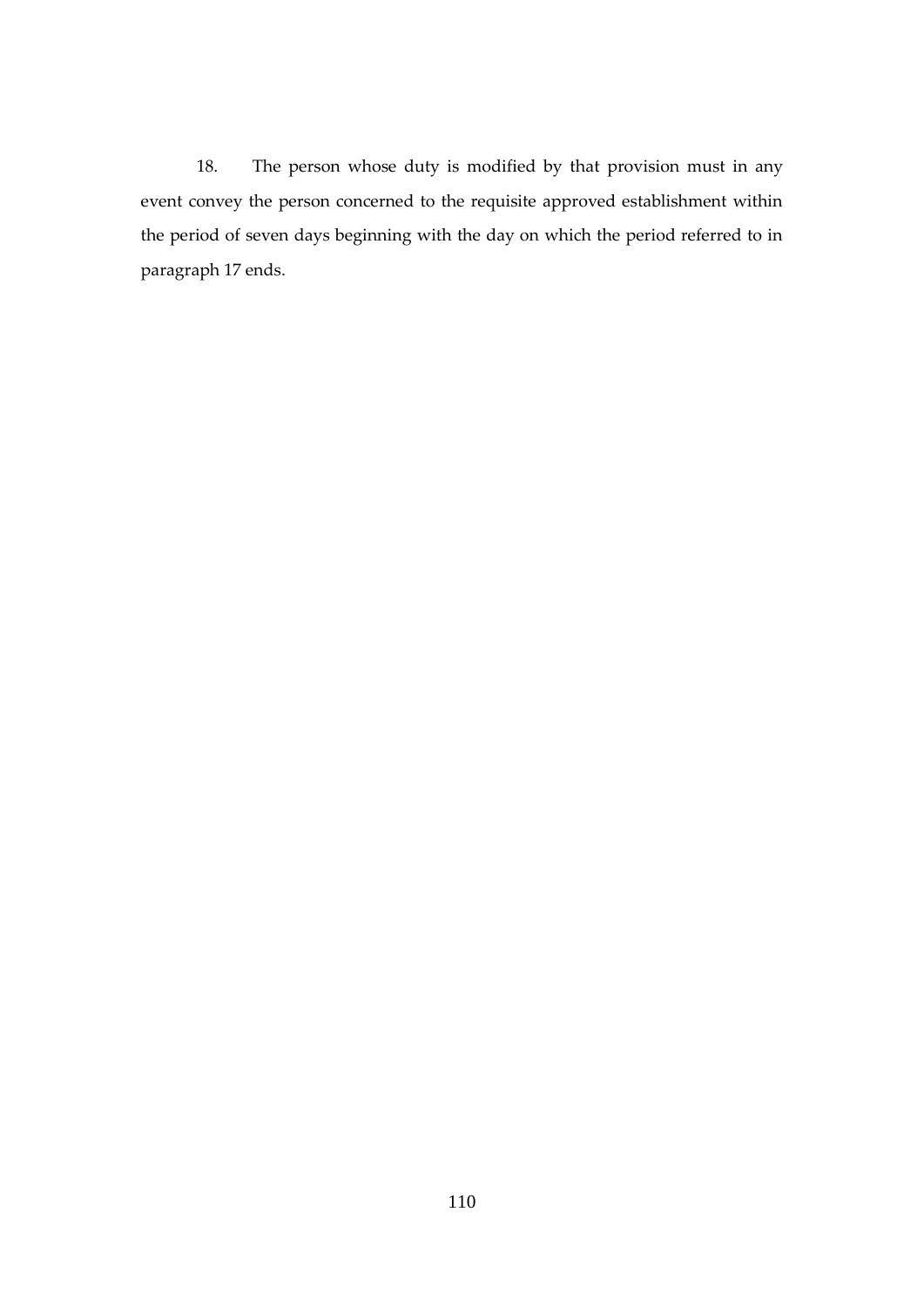#### SCHEDULE 3

#### Regulation 21

#### MODIFICATION OF LEGISLATION RELATING TO PHARMACISTS

*Health Service (Benefit) (Guernsey) Law, 1990*

1. (1) The Health Service (Benefit) (Guernsey) Law, 1990 has effect as if it were subject to the following modification.

(2) Immediately after the heading "PART X MISCELLANEOUS AND GENERAL", insert the following section –

#### "**Temporary remote or limited supervision by pharmacists in emergencies.**

**34A.** (1) This section applies where the Authority has advised the Chief Pharmacist that an emergency has occurred, is occurring or is about to occur and that the Chief Pharmacist should consider acting under this section.

(2) The Chief Pharmacist may by written notice published in any manner that the Chief Pharmacist considers appropriate authorise any method or technique of supervision by an approved pharmacist of the preparation and supply of pharmaceutical benefit (**"authorised method"**).

(3) Without limiting the generality of subsection (2), an authorised method may include all or any of the following –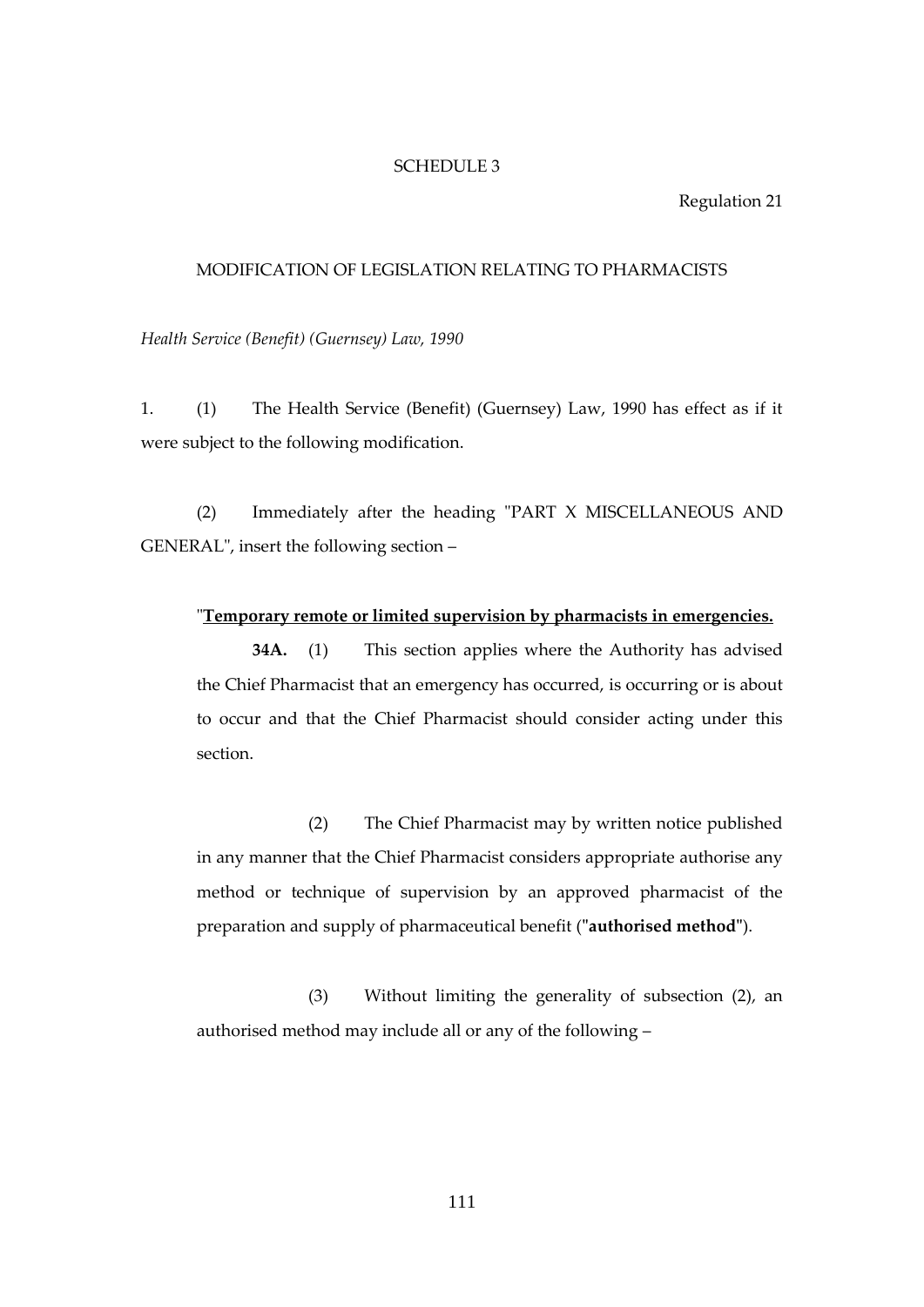- (a) a description of the pharmaceutical benefit in respect of which the method or technique of supervision is authorised,
- (b) any conditions subject to which the method or technique of supervision is authorised, and
- (c) any circumstances in which the method or technique of supervision is or is not authorised.

(4) An authorised method may comprise or include any manner or form of remote, intermittent, occasional or otherwise limited supervision that the Chief Pharmacist considers necessary and proportionate to authorise with regard to the emergency.

(5) Where an approved pharmacist supervises the preparation or supply of a pharmaceutical benefit in accordance with an authorised method, such supervision is to be regarded as direct supervision of the preparation or, as the case may require, supply of the pharmaceutical benefit for the purposes of this Law and any Ordinance or subordinate legislation made under it.

(6) The Chief Pharmacist may by written notice published in any manner that the Chief Pharmacist considers appropriate vary or revoke an authorised method for any reason.

(7) The Chief Pharmacist must revoke the authorised methods if the Authority advises the Chief Pharmacist that the circumstances that led the Authority to give the advice referred to in subsection (1) no

112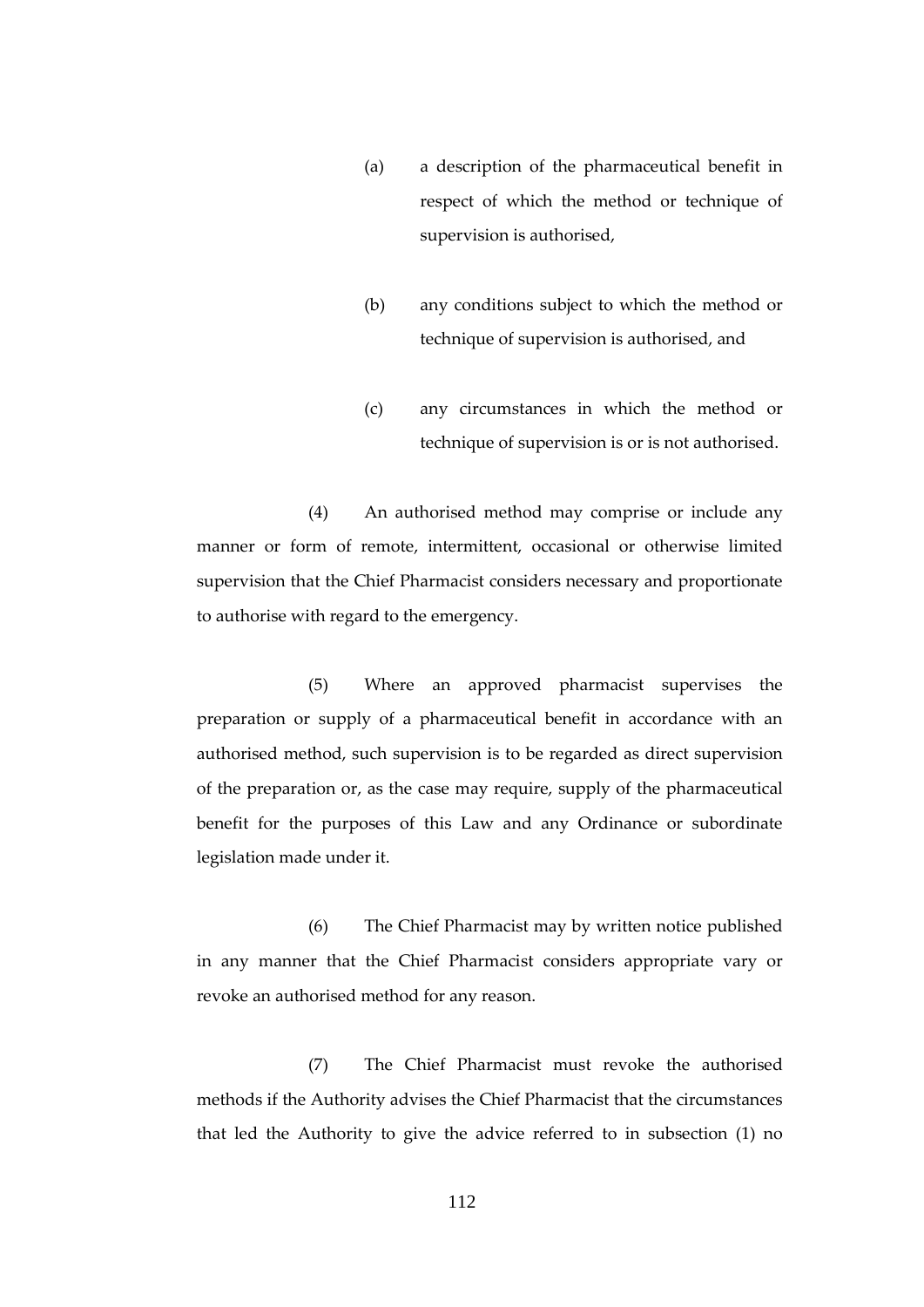longer exist.

(8) In this section –

**"authorised method"** means any method or technique of supervision authorised under subsection (2),

**"the Authority"** means the Civil Contingencies Authority established under the Civil Contingencies (Bailiwick of Guernsey) Law, 2012,

**"the Chief Pharmacist"** has the meaning given by section 136(1) of the Medicines (Human and Veterinary) (Bailiwick of Guernsey) Law, 2008, and

**"emergency"** means an emergency of the kind described in section 2(1) of the Civil Contingencies (Bailiwick of Guernsey) Law, 2012.".

*Medicines (Human and Veterinary) (Bailiwick of Guernsey) Law, 2008*

2. (1) The Medicines (Human and Veterinary) (Bailiwick of Guernsey) Law, 2008 has effect as if it were subject to the following modification.

(2) Immediately after the heading "PART VIII MISCELLANEOUS AND SUPPLEMENTARY PROVISIONS", insert the following section –

"**Temporary remote or limited supervision, control or management by pharmacists in emergencies.**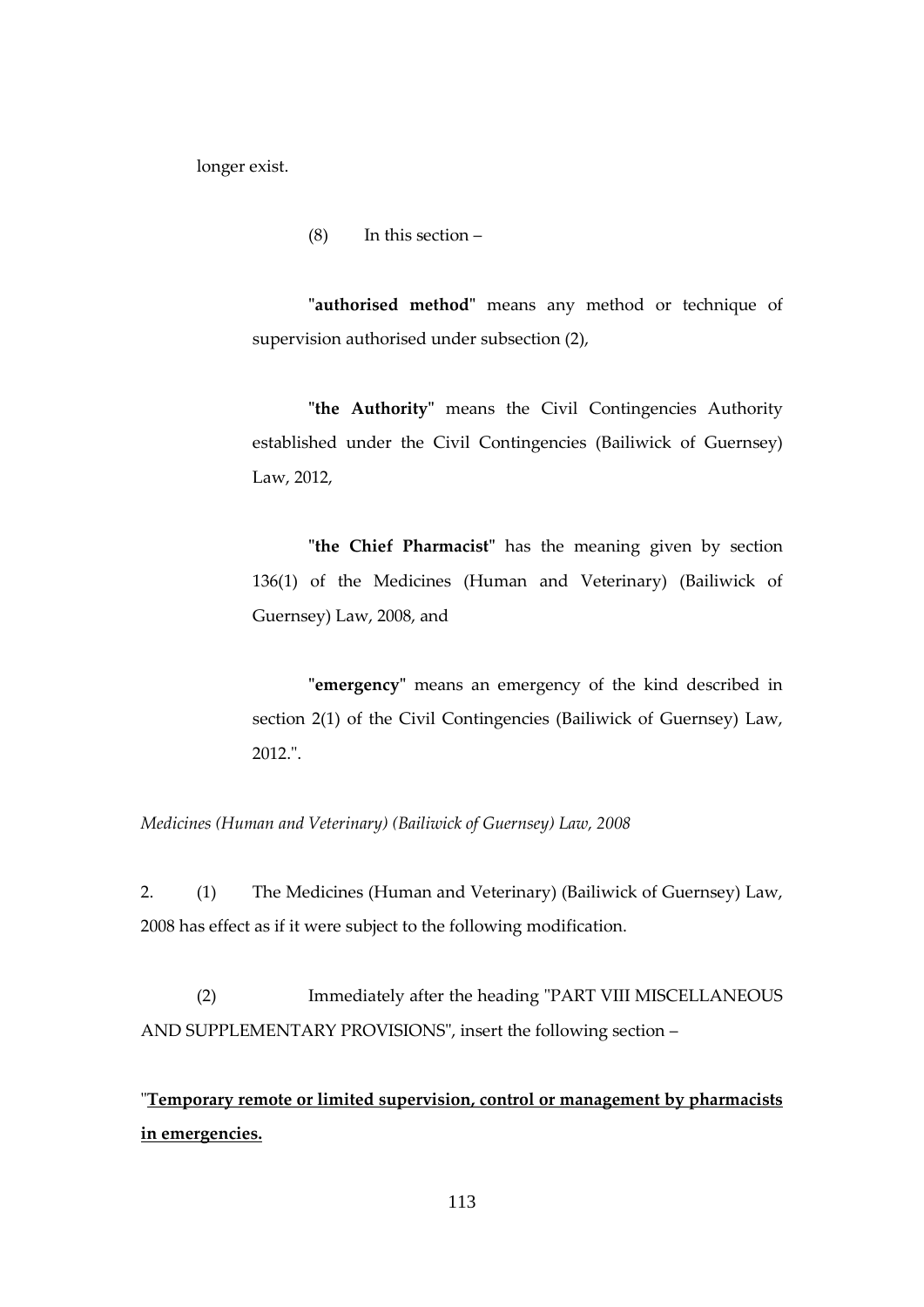**107A.** (1) This section applies where the Authority has advised the Chief Pharmacist that an emergency has occurred, is occurring or is about to occur and that the Chief Pharmacist should consider acting under this section.

(2) The Chief Pharmacist may by written notice published in any manner that the Chief Pharmacist considers appropriate authorise any method or technique of supervision, control or management by a pharmacist of a restricted activity (**"authorised method"**).

(3) Without limiting the generality of subsection (2), an authorised method may include all or any of the following –

- (a) a description of the activities and things in respect of which the method or technique of supervision, control or management is authorised,
- (b) any conditions subject to which the method or technique of supervision, control or management is authorised, and
- (c) any circumstances in which the method or technique of supervision, control or management is or is not authorised.

(4) An authorised method may comprise or include any manner or form of remote, intermittent, occasional or otherwise limited supervision, control or management that the Chief Pharmacist considers necessary and proportionate to authorise with regard to the emergency.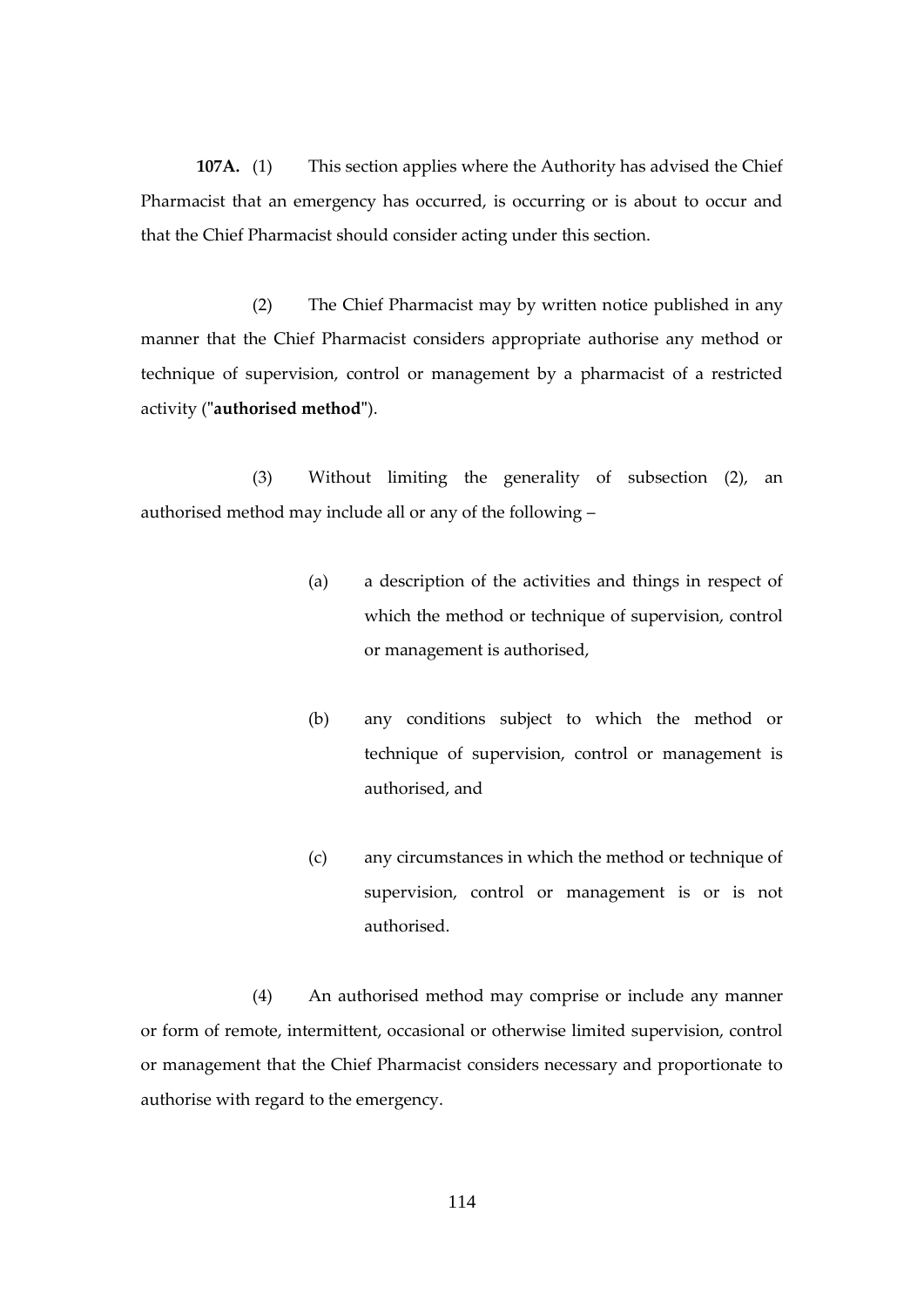(5) Where a pharmacist supervises, controls or manages a restricted activity in accordance with an authorised method, such supervision, control or (as the case may be) management is to be regarded as supervision, control or (as the case may require) management of the restricted activity for the purposes of this Law and any Ordinance or subordinate legislation made under it.

(6) The Chief Pharmacist may by written notice published in any manner that the Chief Pharmacist considers appropriate vary or revoke an authorised method for any reason.

(7) The Chief Pharmacist must revoke the authorised methods if the Authority advises the Chief Pharmacist that the circumstances that led the Authority to give the advice referred to in subsection (1) no longer exist.

(8) In this section –

**"authorised method"** means any method or technique of supervision, control or management authorised under subsection (2),

**"the Authority"** means the Civil Contingencies Authority established under the Civil Contingencies (Bailiwick of Guernsey) Law, 2012,

**"control"** includes personal control,

**"emergency"** means an emergency of the kind described in section 2(1) of the Civil Contingencies (Bailiwick of Guernsey) Law, 2012,

**"pharmacist"** includes a superintendent referred to in section 51(1), and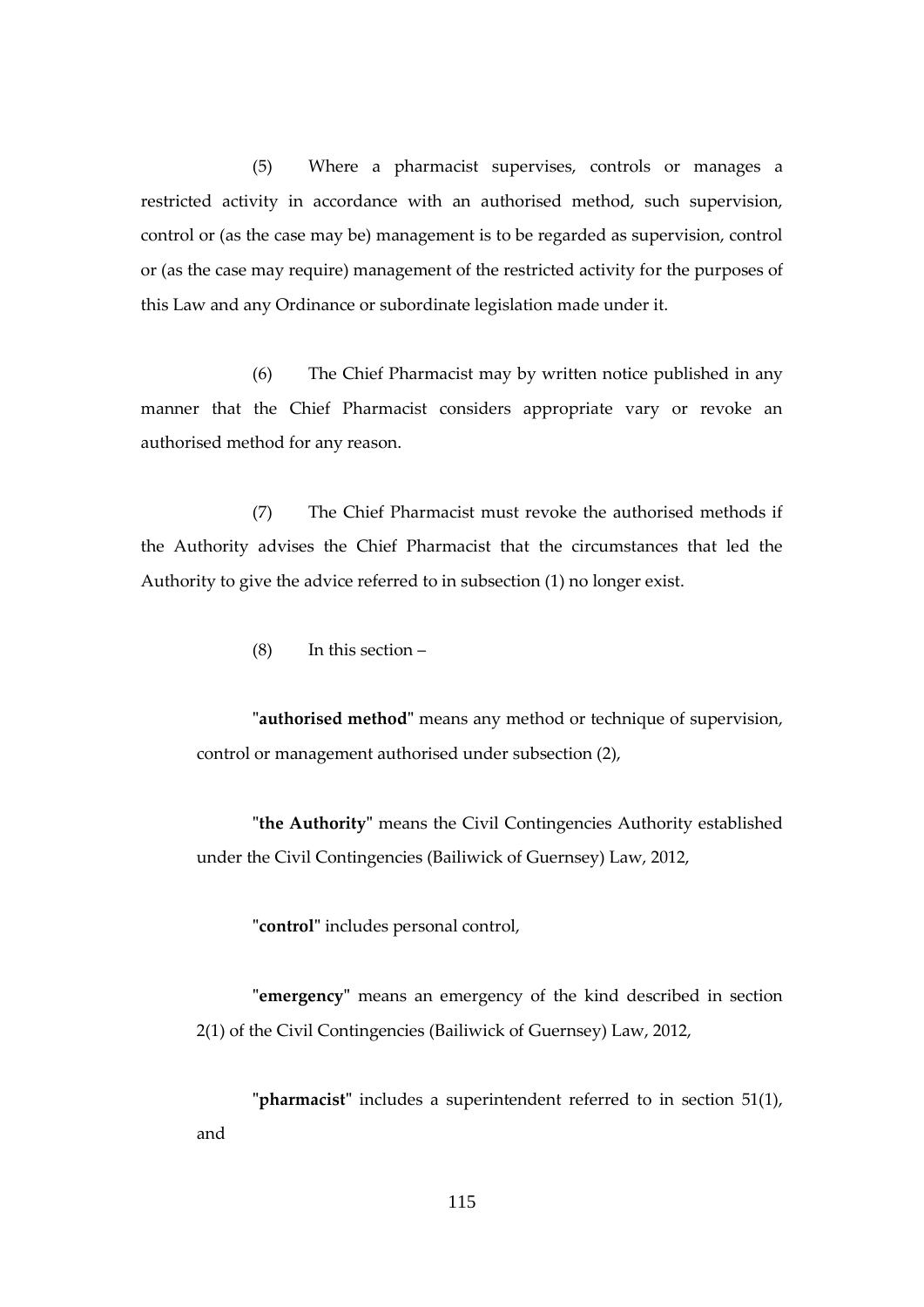## **"restricted activity"** means –

- (a) any activity restricted under section 7 (General provisions as to dealing with medicinal products) or 8 (Provisions as to manufacture and wholesale dealing), including, where so restricted –
	- (i) procuring the preparation or dispensing of a medicinal product,
	- (ii) procuring the assembly of a medicinal product,
	- (iii) the preparation or dispensing in a registered pharmacy or hospital of a medicinal product, or
	- (iv) preparing a stock of medicinal products with a view to dispensing them,
- (b) in the course of a business, selling by retail, offering or exposing for sale by retail, or supplying in circumstances corresponding to retail sale, any medicinal product which is not a medicinal product on a general sale list,
- (c) carrying on a retail pharmacy business at any premises, including –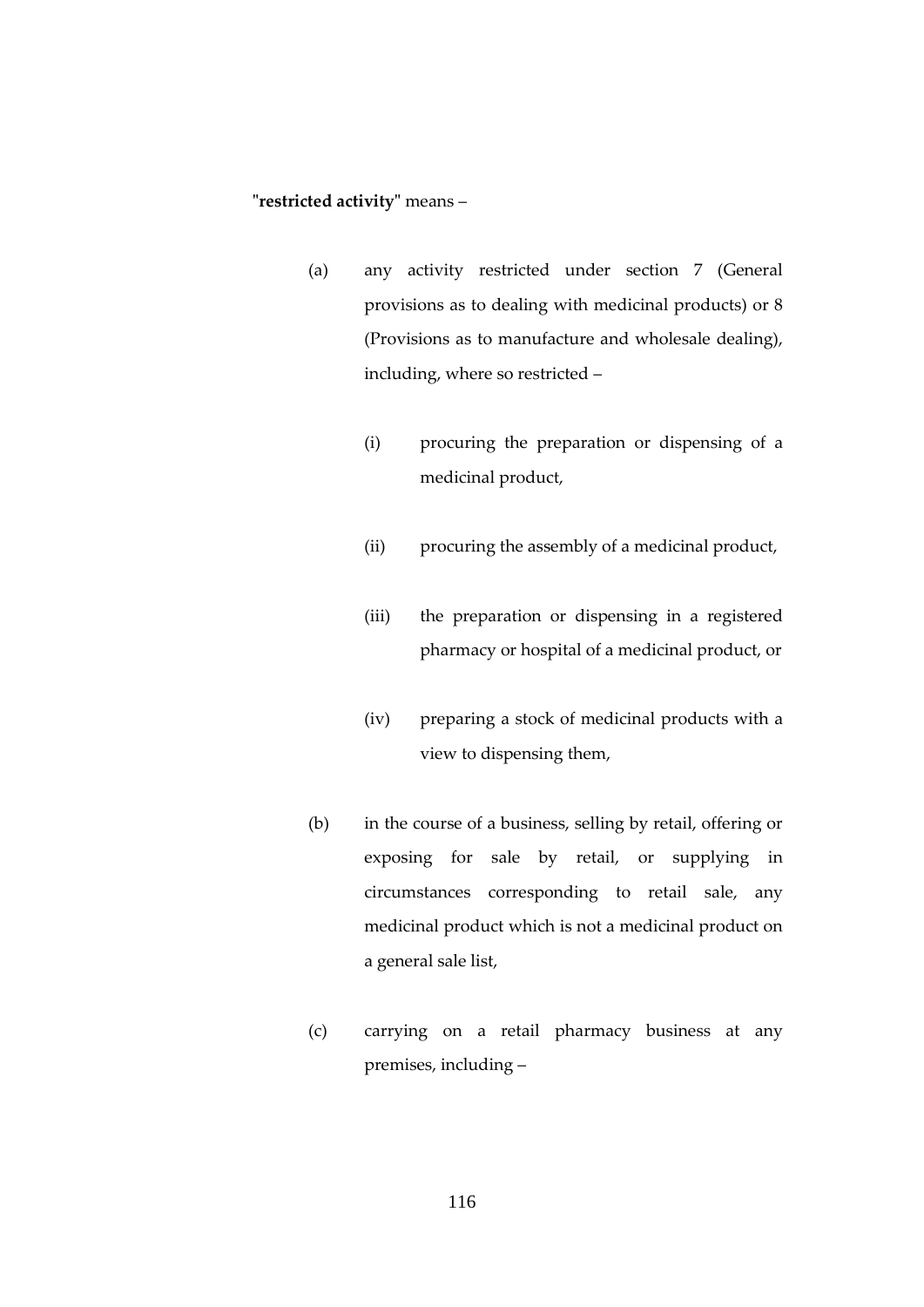- (i) so far as the business concerns the retail sale at those premises of medicinal products (whether they are medicinal products on a general sale list or not) or the supply at those premises of such products in circumstances corresponding to retail sale, or
- (ii) so far as the business concerns the keeping, preparing and dispensing of medicinal products other than medicinal products on a general sale list, or
- (d) the sale or supply of a prescription only medicine (within the meaning of section 20(1) of the Prescription Only Medicines Ordinance, 2009) by a person lawfully conducting a retail pharmacy business.".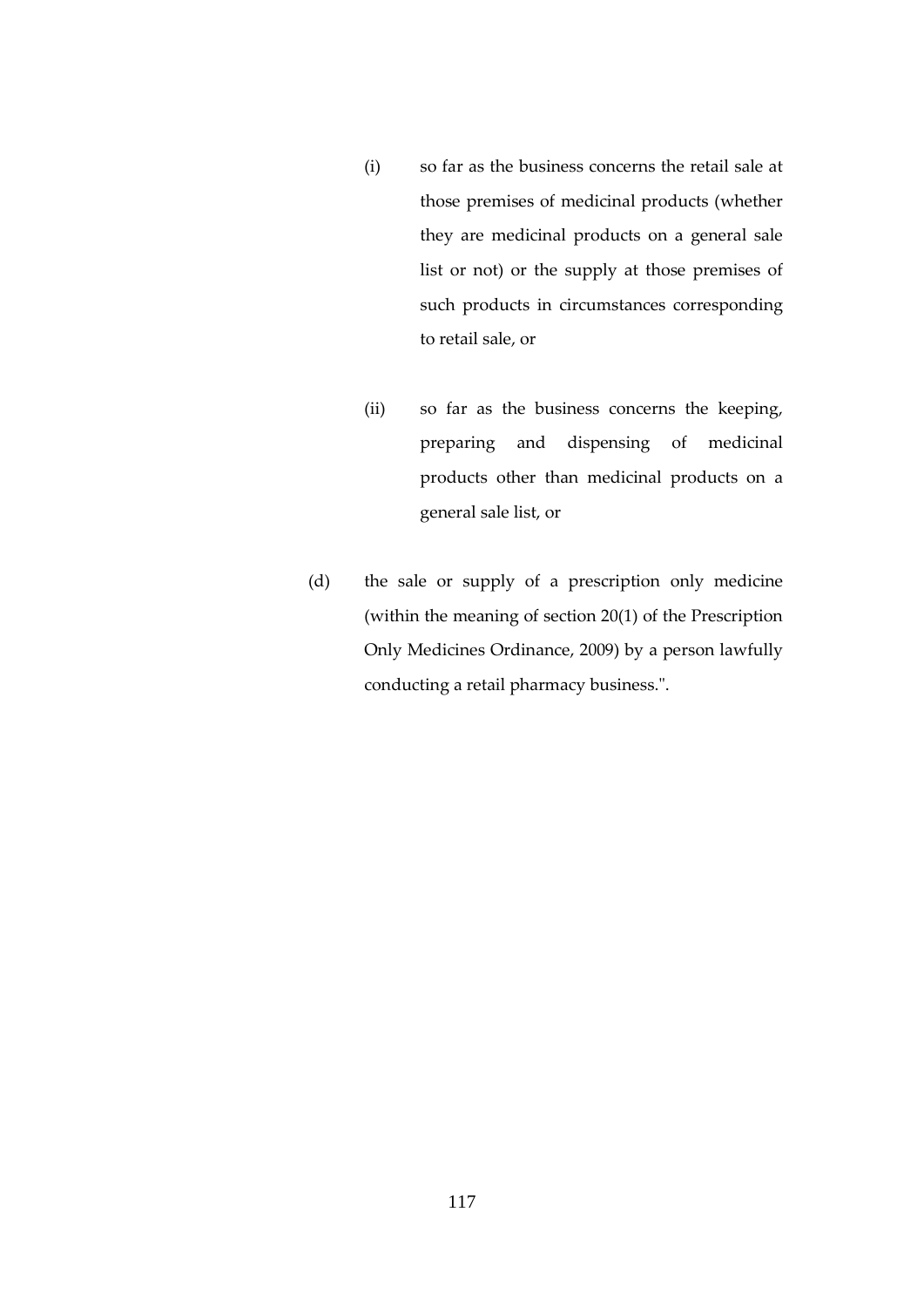# SCHEDULE 4

Regulation 31

# PROVISIONS OF THE SAFETY OF EMPLOYEES (MISCELLANEOUS PROVISIONS) ORDINANCE, 1952

- 1. Section 8(2).
- 2. Section 15(6).
- 3. Section 16(4).
- 4. Section 17(4).
- 5. Section 19(2).
- 6. Section 24(2)(a).
- 7. Section 24(2)(b).
- 8. Section 38.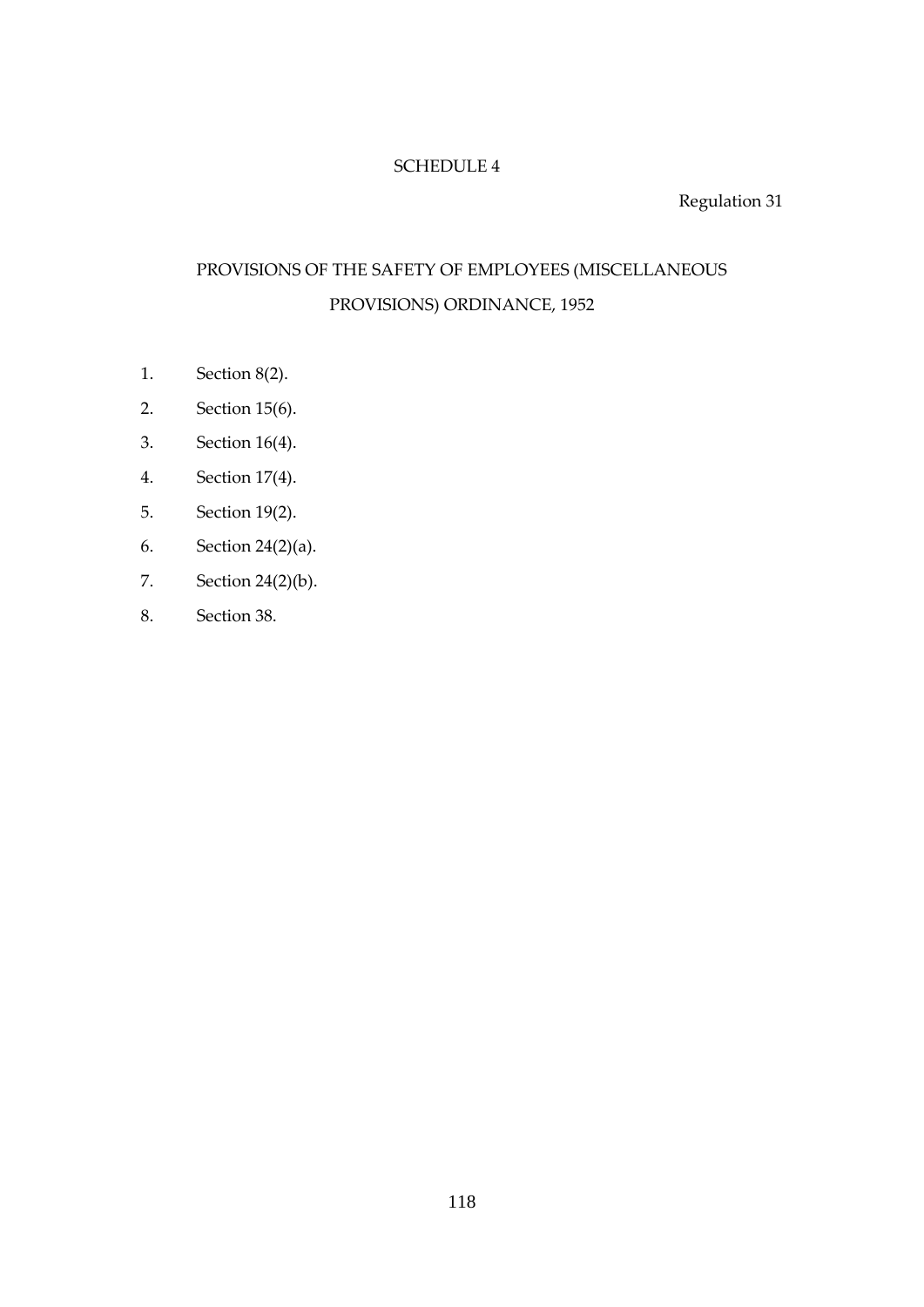## \_\_\_\_\_\_\_\_\_\_\_\_\_\_\_\_\_\_\_\_\_\_\_\_\_\_\_\_\_\_\_\_\_\_\_\_\_\_\_\_\_\_\_\_\_\_\_\_\_\_\_\_\_\_\_\_\_\_\_\_\_\_\_\_\_\_\_\_\_\_\_\_\_\_\_ **EXPLANATORY NOTE**

## (*This note is not part of the Regulations*)

These Regulations are emergency regulations made by the Civil Contingencies Authority under Part 3 of the Civil Contingencies (Bailiwick of Guernsey) Law, 2012 ("the Law"). They are made on the occurrence of an emergency, within the meaning of the Law, in the Bailiwick, arising from the urgent need to prevent, control or mitigate the spread of the virus Severe Acute Respiratory Syndrome Coronavirus 2 and the disease caused thereby, COVID-19 (referred to together in these regulations as coronavirus). They are prefaced with a statement by the Civil Contingencies Authority, as required by section 12(2) of the Law. COVID-19 was made a notifiable disease for the purposes of the Public Health Ordinance, 1936 on 10th February 2020.

These Regulations revoke and re-enact (with minor modifications) regulations previously made by the Civil Contingencies Authority in respect of the coronavirus pandemic.

These Regulations will come into force on the  $15<sup>th</sup>$  May, 2020 and shall have temporary effect only in accordance with the provisions of section 16 (duration and scrutiny of emergency regulations) of the Law.

# *Part I - screening, assessment and powers to detain etc.*

This Part enables the Medical Officer of Health to place restrictions and requirements on persons who are or who may be infected with coronavirus, and makes provision in respect of related matters, including powers for the Medical Officer of Health to impose screening requirements, to detain people and keep people in isolation, and to impose self-isolation on people. They also create criminal offences and confer powers of enforcement on police officers, and provide for applications to vary or revoke requirements or restrictions imposed under this part to be made to the Royal Court.

# *Part II - control of premises, gatherings etc., and movement of persons*

This Part enables the States Committee for Health & Social Care (**"the Committee"**) to impose restrictions in relation to licensed (and other non-residential) premises, and empower the Committee to impose restrictions in relation to events, gatherings and meetings, and the movement of people outside their homes. The regulations in this Part also create criminal offences, and confer powers of enforcement on police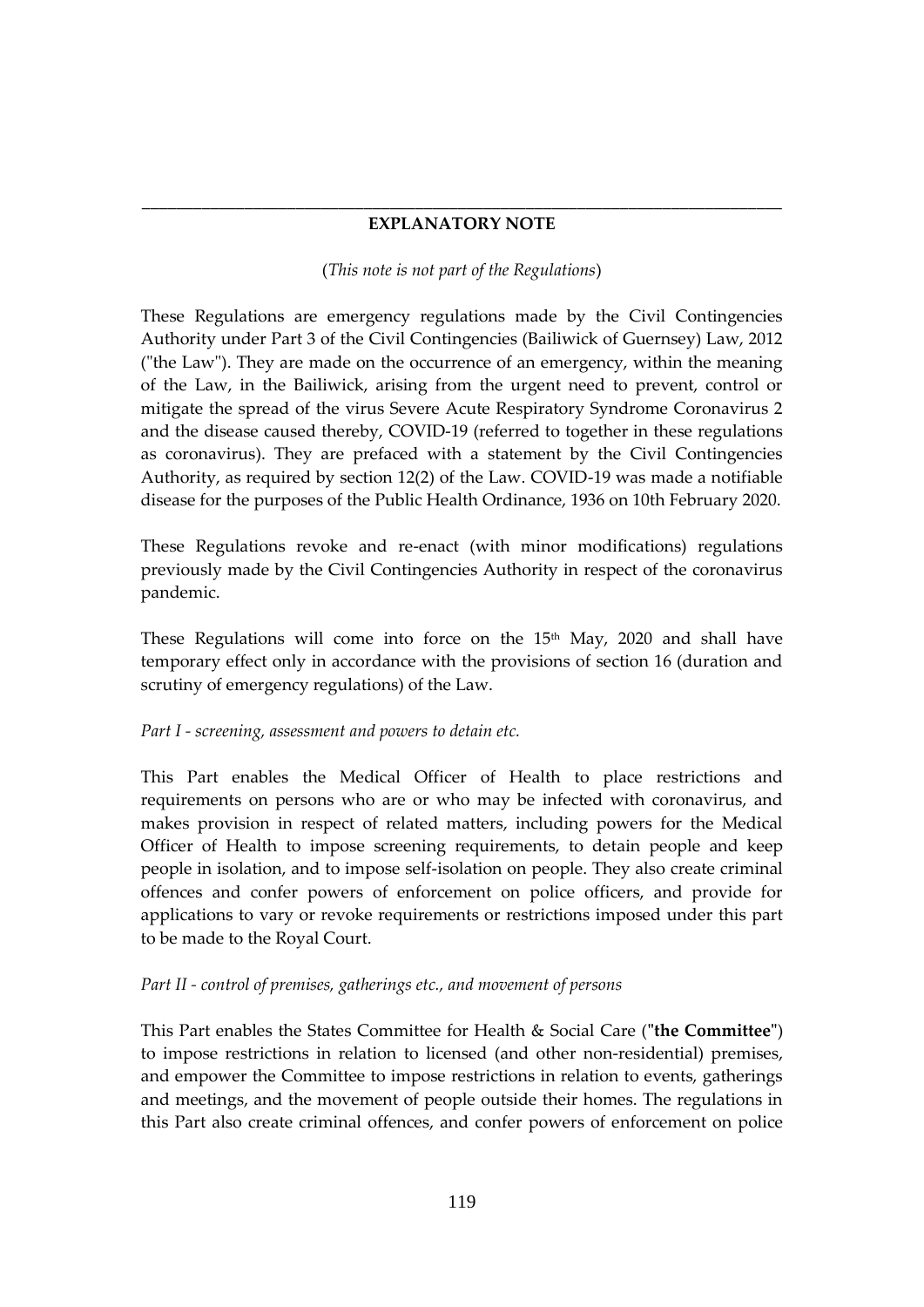officers. The Committee must consult the Medical Officer of Health before exercising the powers under the regulations, and in addition must consult Her Majesty's Procureur when issuing a direction imposing restrictions in relation to the movement of persons outside their homes; and when exercising powers in relation to premises in Alderney and Sark, the relevant Committees on those islands must also be consulted.

## *Part III – medical and health professionals, mental health and pharmacists*

## Temporary registration etc. of medical and health professionals

Schedule 1 to these Regulations sets out modifications to the application of various enactments relating to the regulation and registration of health professionals to enable the Committee for Health & Social Care to register medical and health professionals to allow them to practise in Guernsey, Alderney or Sark, even if those professionals are not registered in the relevant UK register. They are adapted from provisions applicable in England and Wales, Scotland and Northern Ireland, enacted in the Coronavirus Act 2020.

## Temporary modification of legislation relating to mental health

Schedule 2 to these Regulations sets out the modifications to be made to mental health legislation having effect in the Bailiwick.

Paragraphs 4 to 10 modify the Mental Health (Bailiwick of Guernsey) Law, 2010 ("the Law") to permit any approved medical practitioner (rather than only the patient's responsible medical officer) to discharge a patient under section 35. For the purposes of section 56, an approved medical practitioner (rather than only a second opinion approved doctor) will be permitted to provide a certificate and, in doing so, that practitioner will only be required to consult with one person, where the practitioner is of the opinion that is not reasonably practicable or would involve unreasonable delay to comply with the unmodified requirements. Listed sections in Part IX will have effect so that the person may be conveyed or admitted within the specified period or as soon as reasonably practicable thereafter. The definition of "mental health practitioner" in section 99 is widened to permit the Committee for Health and Social Care to approve persons as mental health practitioners to carry out the functions of approved social workers, in addition to those of approved medical practitioners.

Paragraphs 11 to 13 modify the Mental Health (Treatment and Forms) Regulations, 2013 to permit an application for a treatment order under section 23 of the Law to be accompanied by a single medical recommendation where an approved social worker (or other person specified in section 39 of the Law) is of the opinion that it is not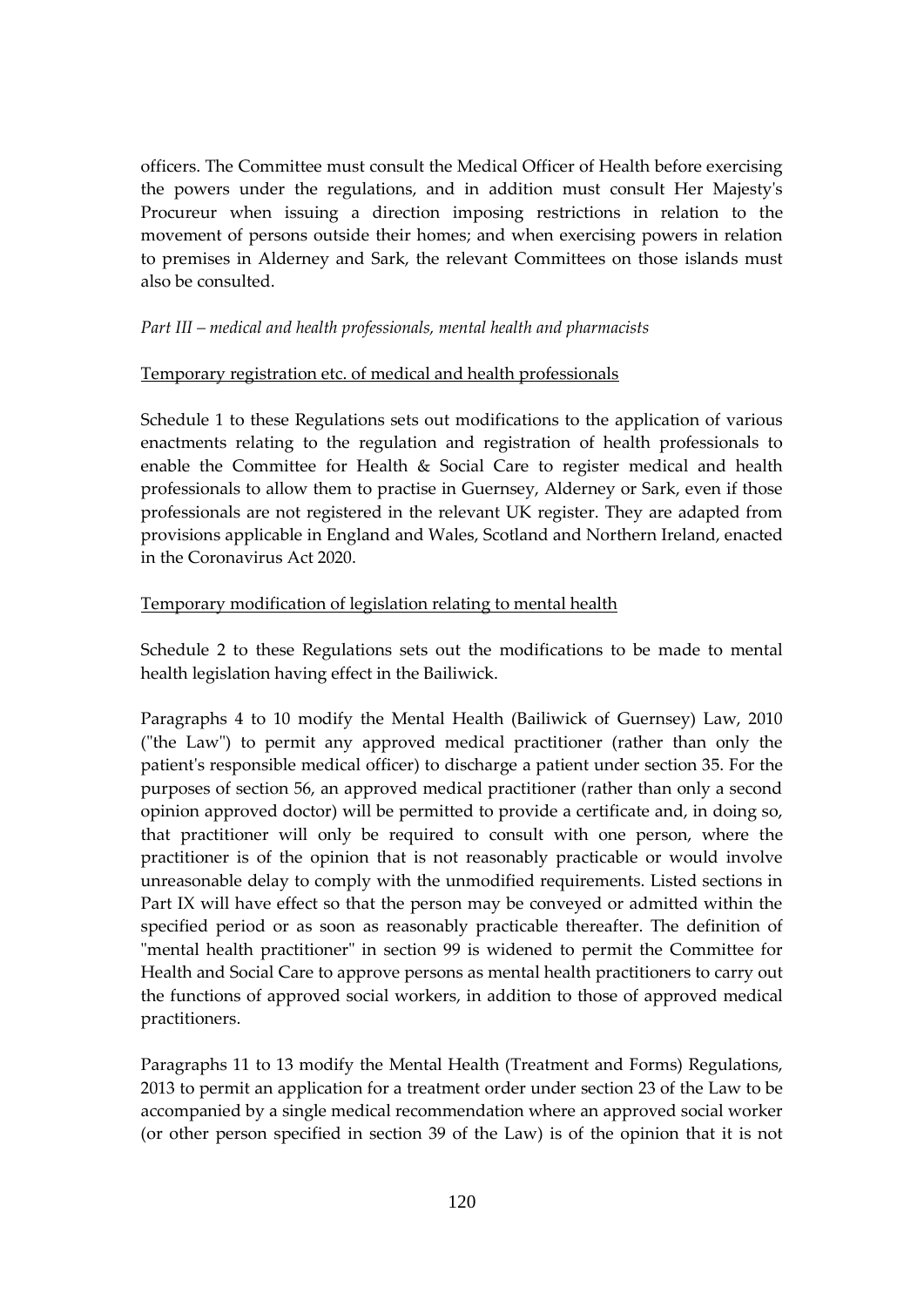reasonably practicable or would involve unreasonable delay for the application to be accompanied by the medical recommendations of two approved medical practitioners.

Paragraphs 14 to 16 modify the Mental Health Review Tribunal Procedure Rules, 2012 to provide that the Mental Health Review Tribunal ("the Tribunal") may properly be constituted according to specified criteria and to omit rule 28(1) which requires the hearing of an application regarding an assessment order under section 21 of the Law to start within 10 days of the date on which the Tribunal received the application notice. Paragraphs 17 to 19 are transitional provisions.

## Temporary modification of legislation relating to pharmacists

Schedule 3 to these Regulations makes modifications to the application of the Health Service (Benefit) (Guernsey) Law, 1990 and the Medicines (Human and Veterinary) (Bailiwick of Guernsey) Law, 2008, to authorise pharmacists to provide remote, intermittent, occasional or otherwise limited supervision, control or management of activities involving pharmaceutical benefits or medicinal products that would otherwise require direct, personal or more 'hands-on' supervision, control or (as the case may be) management in order to be lawful under those Laws. The Chief Pharmacist is given the power to authorise any method or technique of supervision, control or management if the Chief Pharmacist considers it necessary and proportionate to do so with regard to the emergency.

# Parts IV and V - registration of deaths and still-births, and cremations in Guernsey

These Parts temporarily modify procedures in relation to registration of deaths and still births in Guernsey and Sark and in Alderney (Part IV) and in relation to cremations in Guernsey (Part V). These amendments are to remove requirements for things to be done in person and to simplify procedures relating to registration of deaths and still-births and cremations during the current emergency situation.

The modifications in relation to registration of deaths and still-births are to remove requirements to make declarations of death in person, for a doctor signing a medical certificate of death to certify that he or she had attended the deceased during his or her last illness and to disapply requirements limiting the time a body is kept provided it is in the custody of the States of Guernsey (where the body is in Guernsey), the States of Alderney (where the body is in Alderney) or the relevant funeral director.

The modifications in relation to cremations are to remove the requirements for an application for cremation to be verified by being countersigned or by the applicant giving a declaration made on oath and for a confirmatory medical certificate to be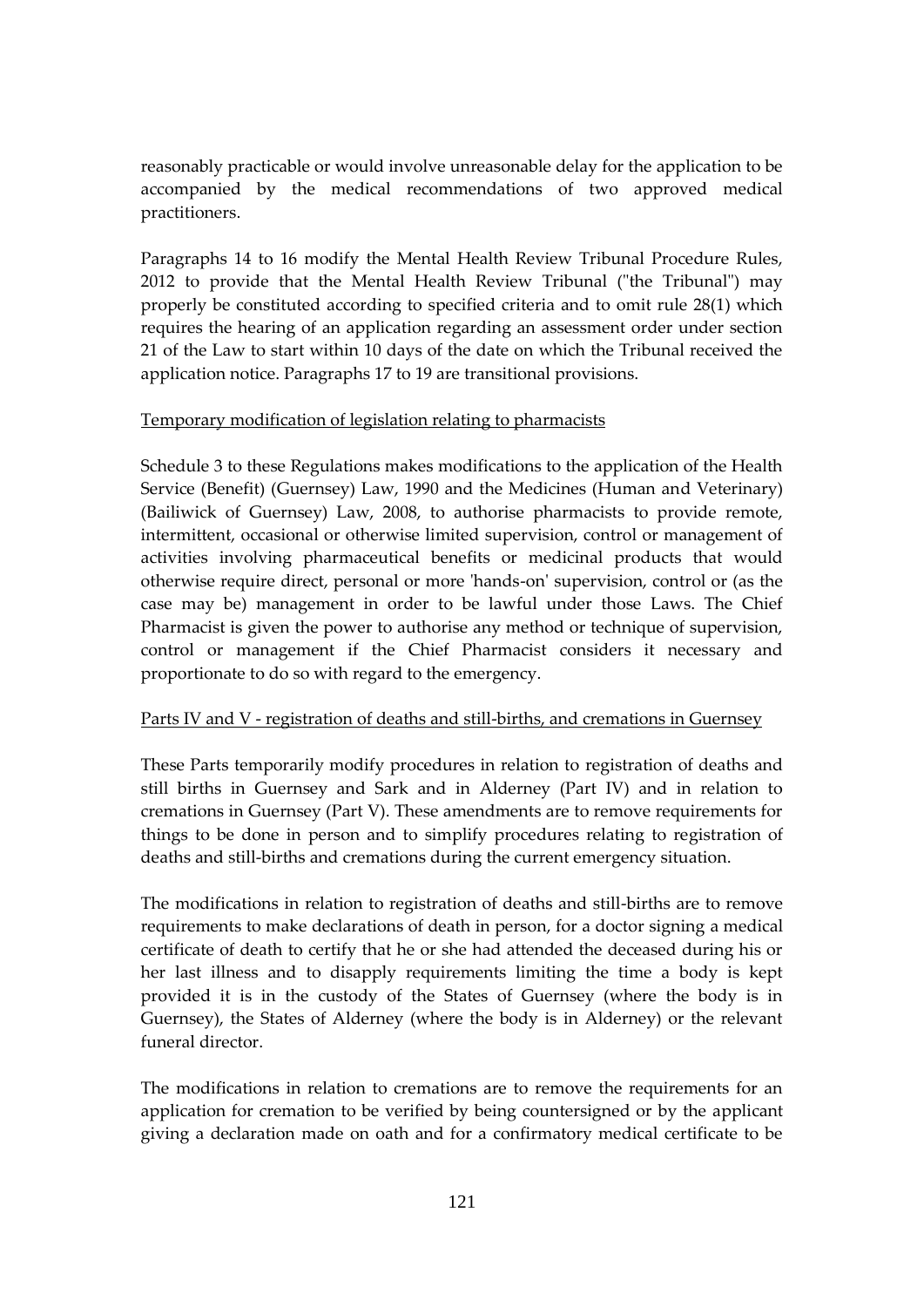#### given (Form C in the Cremation Ordinance, 1972).

#### *Part VI - parochial meetings, etc.*

Part VI makes provision enabling parish business to be conducted despite the inability to hold parish meetings. For all normal parish business, including approval of the expenditure to be incurred by each parish, and the rates to be levied in order to meet that expenditure, decisions will be made by the Constables and Douzaine in respect of all matters, but after consultation with the Rector and Churchwardens where the decision concerns ecclesiastical matters. Notice of the matters to be determined and the proposed decision in each case will be published in La Gazette Officielle and further information and documents will be made available on a specified website; and ratepayers will be given an opportunity to make representations. Meetings of the Constables and Douzaine may be held remotely, in line with the provisions for States' Committees already agreed. The Constables and Douzaine must take into account of any representations received. Their decision must be notified to the ratepayers who will then have the opportunity to oppose the application to the Royal Court for confirmation of the decision in relation to the "remède", having given prior notification to the Greffe and the parish of their intention to object. Any necessary elections during the emergency period may be substituted by appointments by the Dean of the Douzaine, after consultation with the Rector and Churchwardens where appropriate. Such appointments will expire one month after the regulations cease to have effect when an election will need to be held in order to fill any vacancy in the normal way.

#### *Part VII - health and safety*

Part VII allows the Chief Health and Safety Officer ("the Chief Officer") to grant a certificate disapplying the requirements for examination, testing and inspection set out in regulation 8 and the Schedule in respect of equipment, occupier's installation or gas appliance and flue (as the case may be) specified in an application. A certificate may only be given where the Chief Officer is of the opinion that the disapplication will not prejudice the safety of any person operating the equipment etc. or any other person likely to be affected by its operation. The certificate may only disapply the relevant requirement for a period of up to 30 days, and may not disapply any other health and safety requirement (and, in particular, the requirement to keep the equipment etc. in a safe condition and good working order).

#### *Part VIII – the Court of Appeal, and the registration of legislation*

The provisions in Part VIII enable the Court of Appeal to conduct its proceedings remotely, and enable a Judge of Appeal to be sworn into office by the Royal Court constituted by the Bailiff sitting alone. They also make clear, for the avoidance of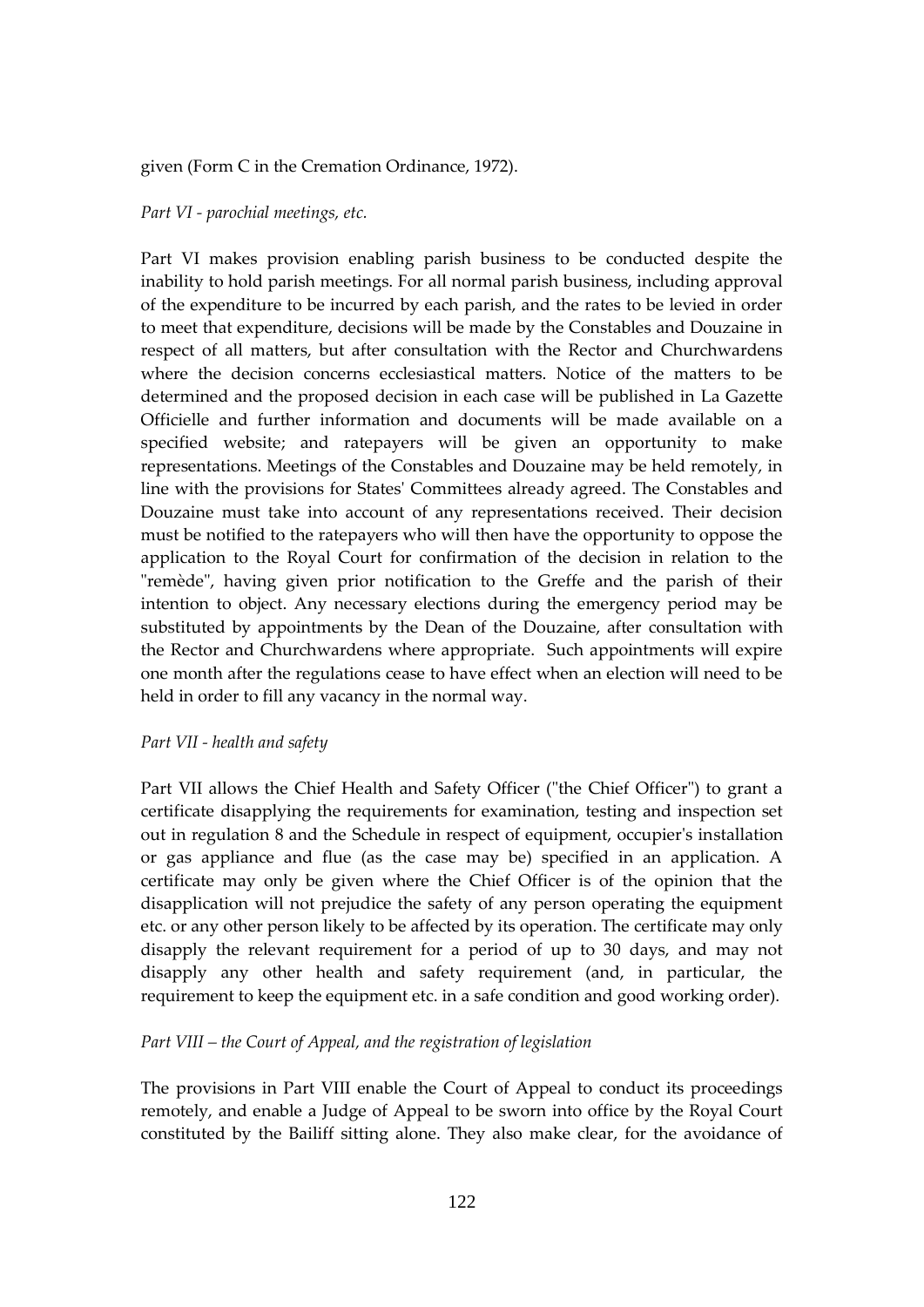doubt, that to avoid the need for the Jurats to gather together, the Bailiff sitting alone may register Orders in Council and other instruments on the Register of the Island.

# *Part IX - schools*

Part IX empowers the Medical Officer of Health to exercise her powers to require schools to take measures to prevent the spread of infection in Sark, and provide, for the avoidance of doubt, that such measures may include the immediate closure of any school.

# *Part X - the States of Deliberation, the States of Alderney and the Chief Pleas of Sark*

## States of Deliberation

The regulations relating to the States of Deliberation provide that the Reform (Guernsey) Law, 1948 shall apply as if modified by the insertion of a new Article enabling the States of Deliberation to meet remotely. This Part also empowers the States' Assembly & Constitution Committee to make Rules of Procedure governing remote meetings of the States held pursuant to the inserted Article, and includes provision modifying the application of the Reform (Guernsey) Law, 1948 and the States Reform (Guernsey) Law, 2015 to enable the terms of office of People's Deputies elected in 2016 (and at any subsequent election to fill any casual vacancy) to extend beyond 30<sup>th</sup> June 2020, and the General Election to be held in June 2021 instead of June 2020.

#### **States of Alderney**

The regulations relating to the States of Alderney apply the Government of Alderney Law, 2004 as if modified by adding a new Part relating to emergency procedures in relation to meetings of the States of Alderney and committees of the States of Alderney, including provision allowing meetings of the States of Alderney to take place remotely during the current emergency. The Part only applies where the President of the States of Alderney has made a determination, following representations from the Civil Contingencies Authority, that it is appropriate for it to apply in the light of the circumstances in Alderney in relation to coronavirus. The Part will cease to apply when the President makes a determination, following representations from the Civil Contingencies Authority in the light of circumstances in Alderney in relation to coronavirus, that it is appropriate for it to cease to apply.

The emergency procedures include special arrangements so that public meetings do not need to be held, to allow for proxy voting in the States of Alderney, to reduce the quorum of the States of Alderney and to allow members of committees of the States of Alderney to take part in meetings remotely.